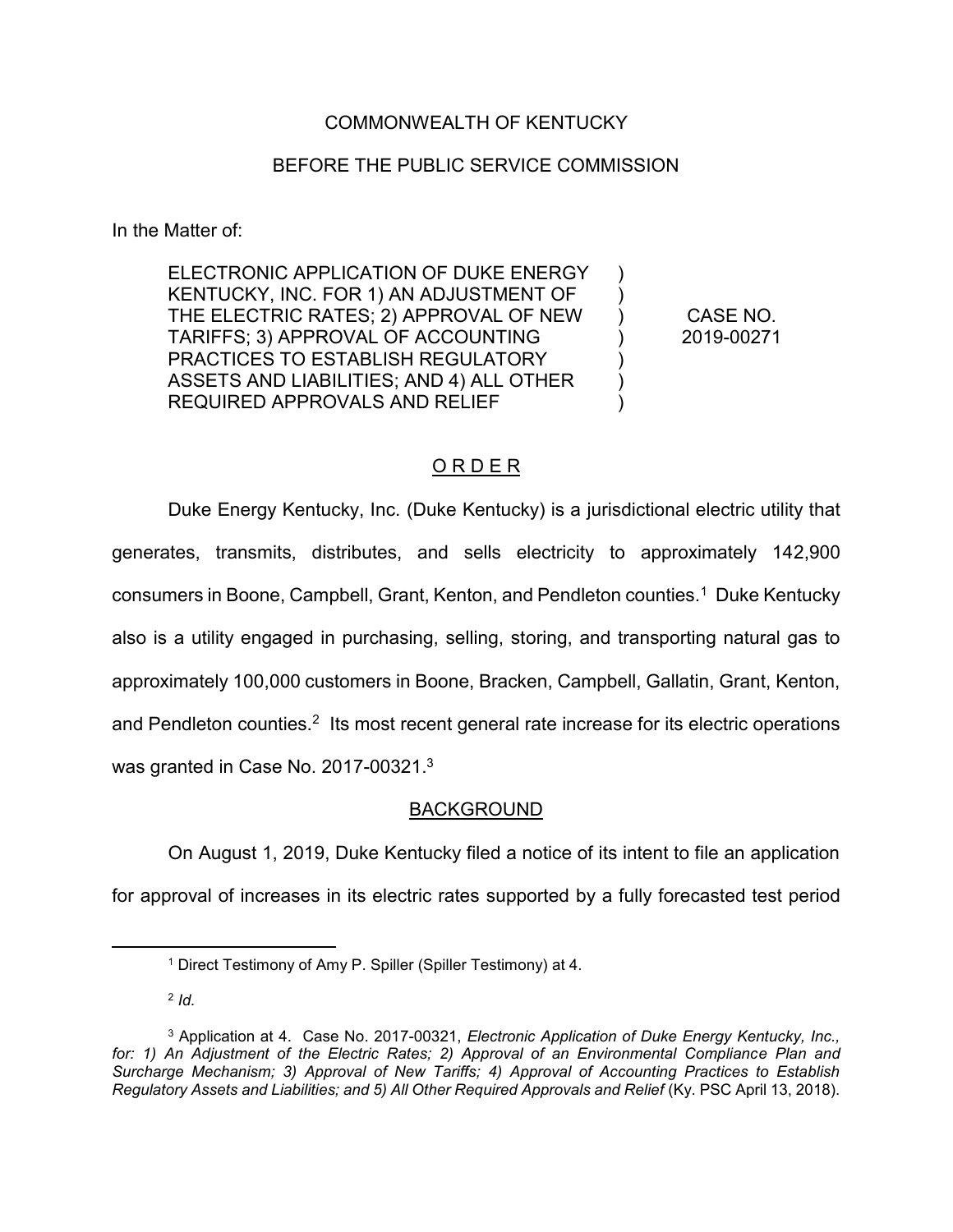consisting of the twelve months ending March 31, 2021.4 On September 3, 2019, Duke Kentucky filed an application requesting authorization to increase its electric base rate revenue, including fuel, to a new total of \$356.910 million, which reflects an increase from its current rates of approximately  $$45.634$  million.<sup>5</sup> The monthly residential electric bill increase due to the proposed electric base rates would be 16.20 percent, or approximately \$15.62, for a typical residential customer using 1,000 kWh of electricity per month.6 Duke Kentucky subsequently revised its proposed revenue increase to \$44.223 million.<sup>7</sup>

Duke Kentucky states that the primary reason for the requested increase is that Duke Kentucky's earned rate of return on capitalization obtained from its current electric operations is 3.10 percent, which, according to Duke Kentucky, is inadequate to enable it to continue providing safe, reasonable, and reliable service to its customers and is insufficient to afford Duke Kentucky a reasonable opportunity to earn a fair return on its investment property that is used to provide such service while attracting necessary capital at reasonable rates.<sup>8</sup> Duke Kentucky's application also proposes new rates and charges as well as changes in terms, conditions, and tariffs for electric service, all to be effective October 3, 2019.<sup>9</sup> In particular, Duke Kentucky seeks authorization to implement an

 <sup>4</sup> Application at 1, 3.

<sup>5</sup> Application at 5.

<sup>&</sup>lt;sup>6</sup> *Id.* This increase includes riders. Without the riders, the increase for a residential customer using 1,000 kWh per month is 18.98 percent.

<sup>7</sup> Rebuttal Testimony of Sarah E. Lawler (Lawler Rebuttal) at 27.

<sup>8</sup> Application at 6.

<sup>&</sup>lt;sup>9</sup> Application at 4.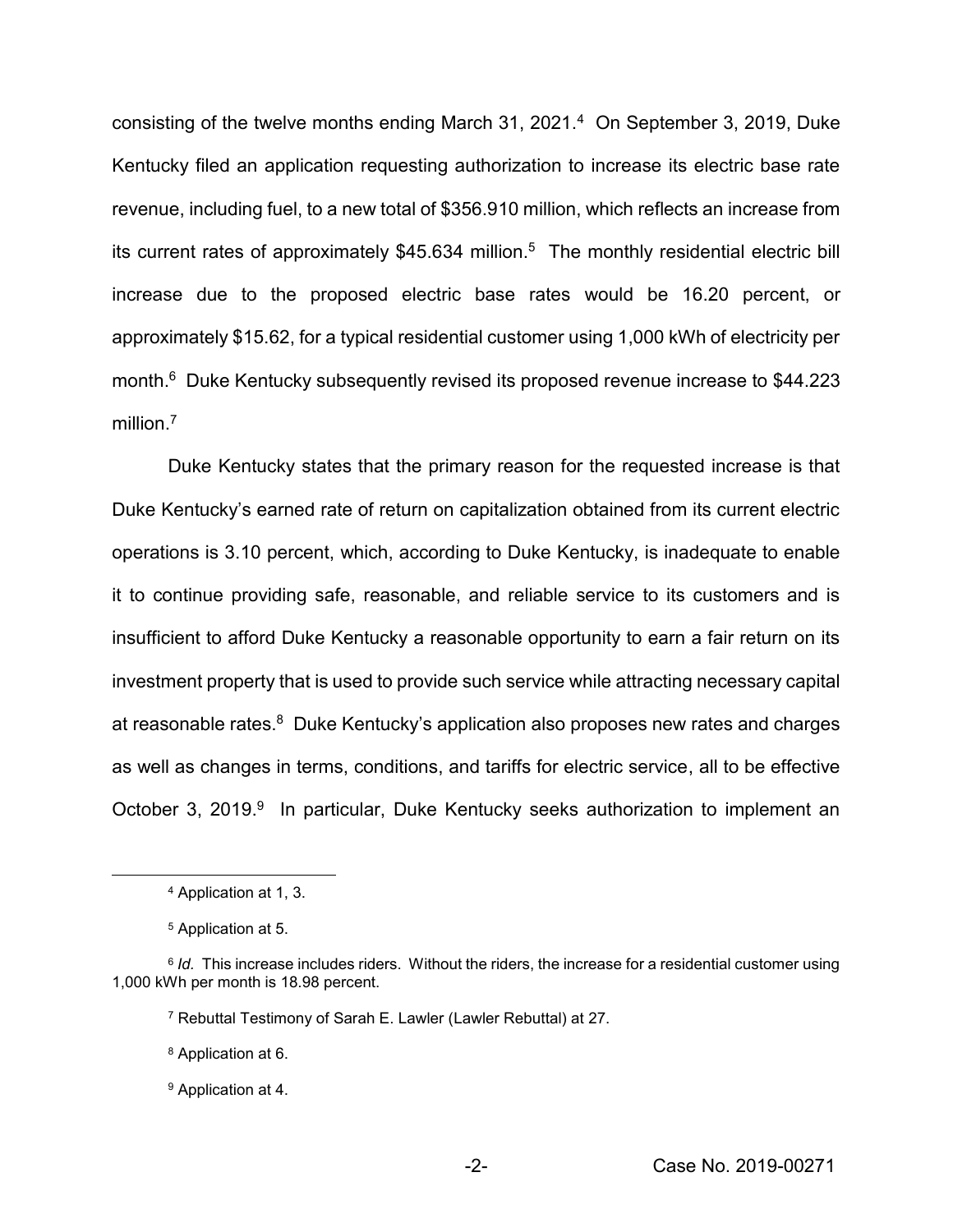electric vehicle pilot program, a 3.4 MW distribution system battery storage pilot project, and a new Green-Source Tariff program for non-residential customers.<sup>10</sup> Duke Kentucky's application also requests authorization to create deferral mechanisms associated with its proposal to track actual costs of restoration for major storms incremental to amounts included in base rates and in connection with its proposed electric vehicle pilot program.11

In an Order issued on September 13, 2019, the Commission suspended Duke Kentucky's proposed rates for six months, up to and including April 2, 2020. The September 13, 2019 Order also established a procedural schedule for the processing of this matter, which provided for a deadline for requesting intervention, two rounds of discovery upon Duke Kentucky's application; a deadline for the filing of intervenor testimony, one round of discovery upon any intervenor testimony, and an opportunity for Duke Kentucky to file rebuttal testimony.

The following parties were granted intervention in this proceeding: the Attorney General of the Commonwealth of Kentucky, by and through the Office of Rate Intervention (Attorney General); Kroger Company (Kroger); and Northern Kentucky University (NKU).

The Commission held an information session and public meeting for the purpose of taking public comments on February 13, 2020, in Edgewood, Kentucky, at Gateway Community and Technical College. A formal hearing was held at the Commission's offices on February 19-20, 2020. Duke Kentucky filed responses to post-hearing data requests on March 6, 2020. All of the parties filed simultaneous post-hearing briefs on

<sup>10</sup> Application at 12-13.

<sup>11</sup> Application at 13-14.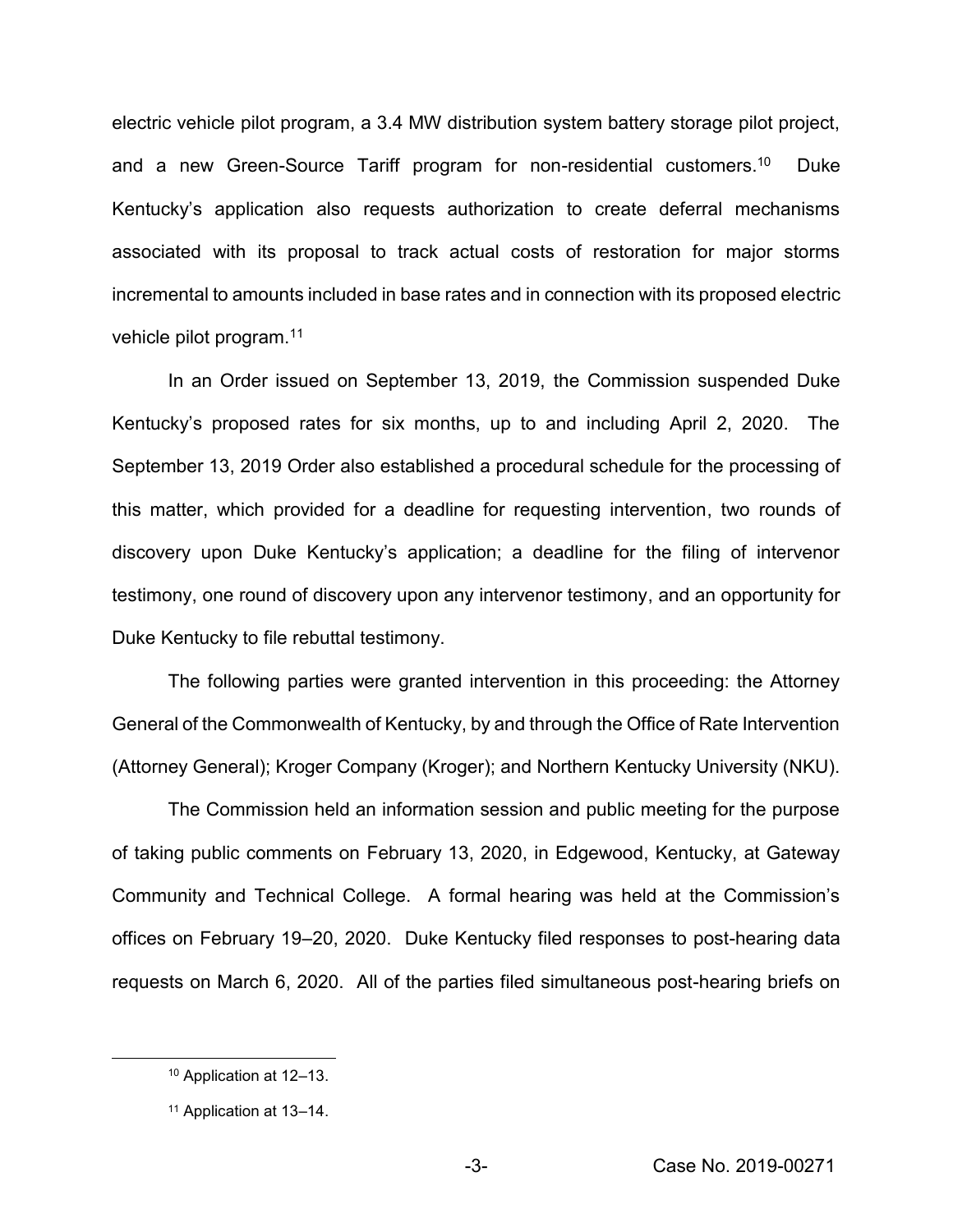March 16, 2020. Duke Kentucky also filed a reply brief on March 20, 2020. The matter now stands submitted for a decision.

On March 16, 2020, Duke Kentucky filed a letter notifying the Commission that due to events surrounding the COVID-19 pandemic, although the suspension period ends on April 2, 2020, Duke Kentucky will not implement the proposed rates prior to May 1, 2020. Duke Kentucky further states that its goal is to avoid placing any additional strain on the Commission and its customers who are affected by the current circumstances. The Commission expresses its appreciation to Duke Kentucky's delay in placing the new electric rates into effect in light of the widespread impact created by the COVID-19 pandemic.

#### TEST PERIOD

Duke Kentucky proposed the 12 months ending March 31, 2021, as its forecasted test period to determine the reasonableness of its proposed rates.<sup>12</sup> Duke Kentucky stated that the base period is the 12 months ending November 30, 2019, and consists of 6 months of actual data through May 2019, and the remaining 6 months of budgeted data.13 Duke Kentucky further stated that its 2018 actual data and 2019 budget, revised for a limited number of updated assumptions, were the starting point for the preparation of both the base and forecasted periods. It described the review and approval process to which its budgets are subjected, including the Duke Kentucky's executive management and Duke Energy Corporation's (Duke Energy) Board of Directors.<sup>14</sup>

 <sup>12</sup> Application at 1.

<sup>13</sup> Direct Testimony of Christopher M. Jacobi (Jacobi Testimony) at 15.

<sup>14</sup> *Id.* at 14.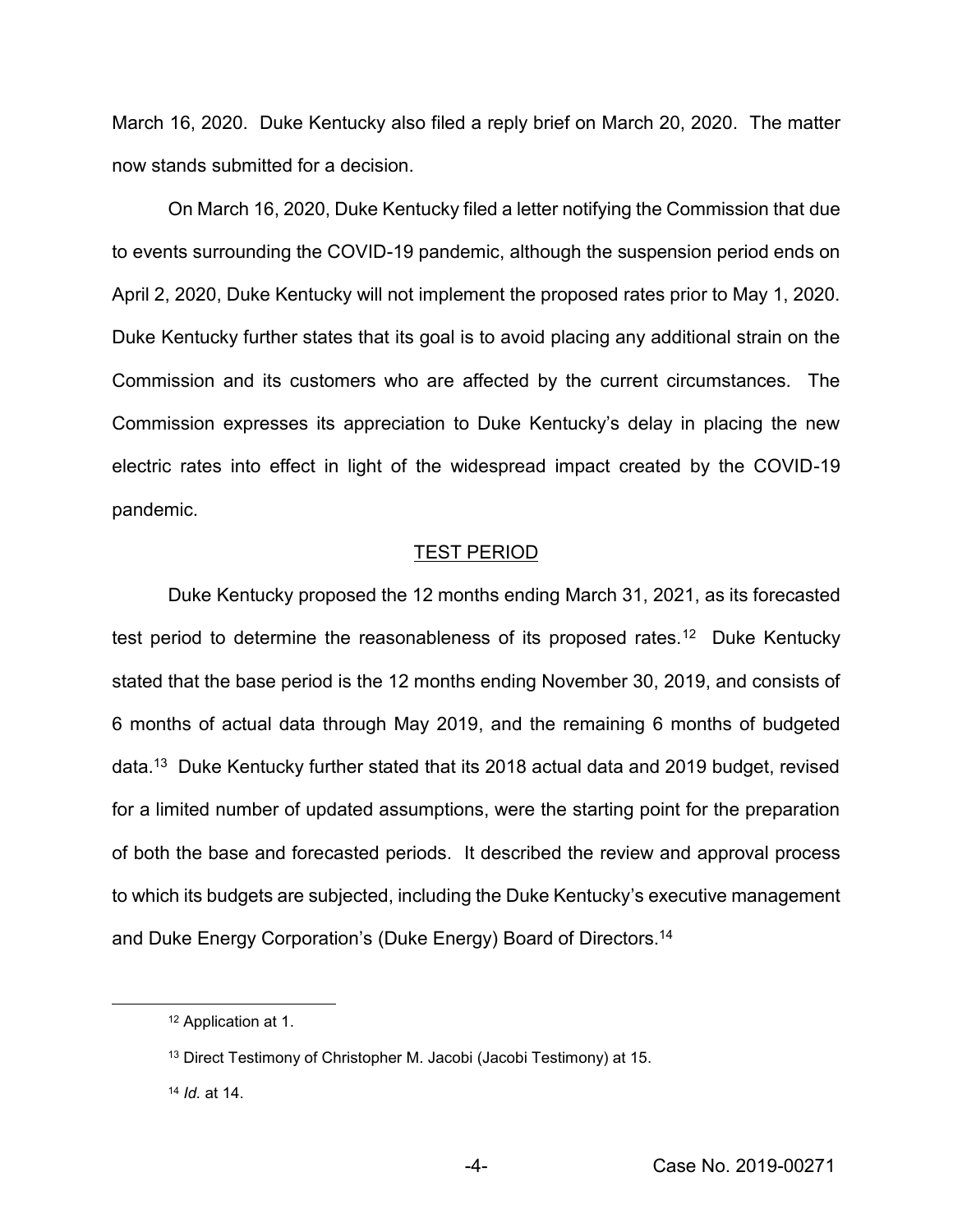No intervenor objected to the proposed test period or suggested an alternative test period; however, the Attorney General did criticize Duke Kentucky's development of certain items contained in the forecasted test period and the Commission takes exception to certain items of Duke Kentucky's proposed forecasts, in both the base and forecasted test periods, as discussed herein. The Commission otherwise finds Duke Kentucky's forecasted test period to be consistent with the provisions of KRS 278.192 and KAR 5:001, Sections 16(6), (7), and (8). Therefore, we will accept the forecasted test period proposed by Duke Kentucky for use in this proceeding.

### REVENUE REQUIREMENT ADJUSTMENTS

The Attorney General was the only intervenor to recommend adjustments to Duke Kentucky's proposed revenue requirement. The Attorney General's revenue requirement witness, Lane Kollen, proposes an increase in revenues of \$25.984 million, based upon a rate base of \$924.148 million.<sup>15</sup> The Attorney General recommends that the Commission accept Kollen's proposed adjustments as follows.

## Rate Base Adjustments

Solar ITC ADIT – Kollen proposes an adjustment to Duke Kentucky's rate base to reflect that an asset component of accumulated deferred income taxes (ADIT) related to Solar Investment Tax Credits, in the amount of \$3.017 million, should not have been included in rate base because the underlying temporary difference was removed from

 <sup>15</sup> Direct Testimony of Lane Kollen (Kollen Testimony) at 5.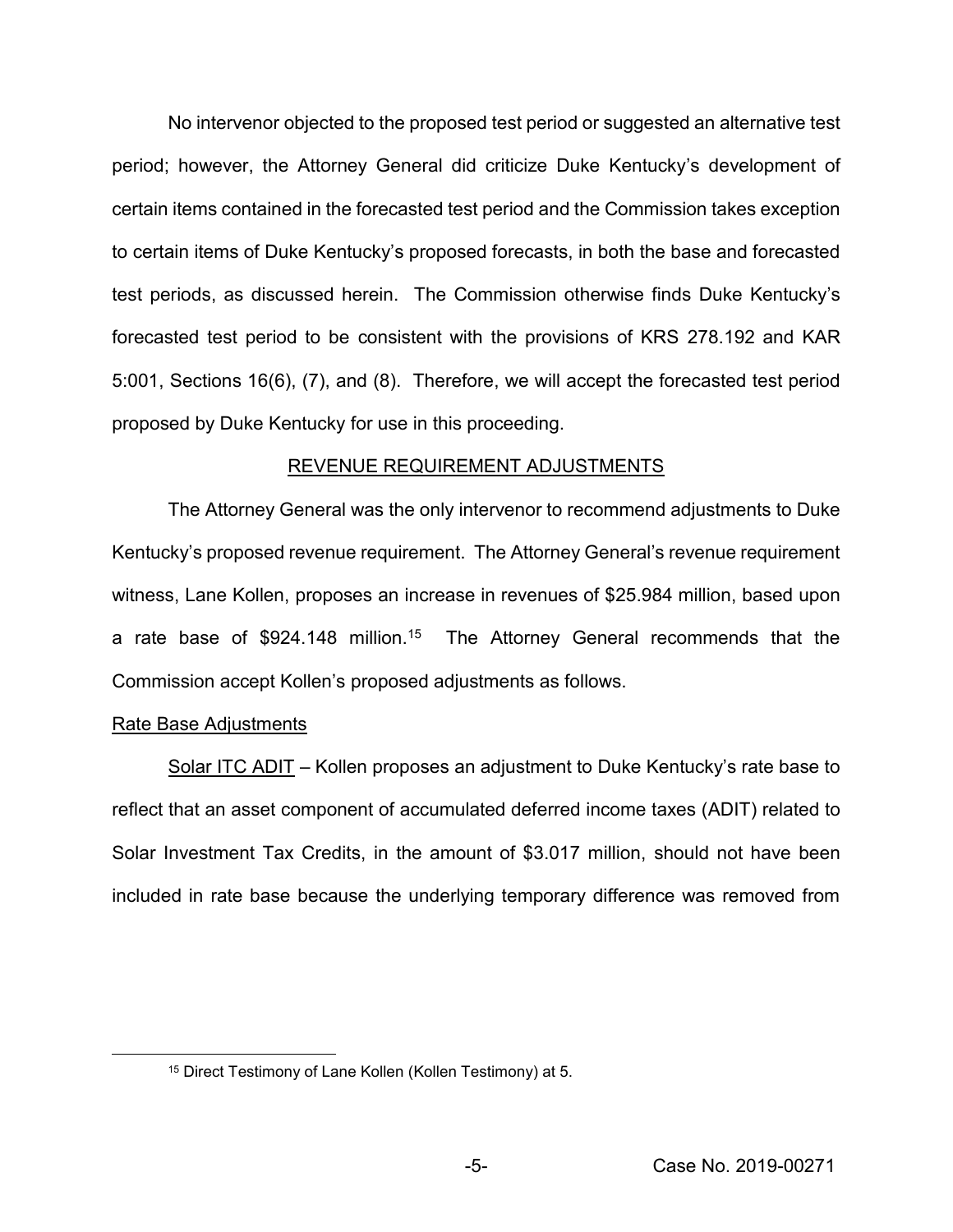rate base.<sup>16</sup> <sup>16</sup> Duke Kentucky accepts this adjustment.<sup>17</sup> The Attorney General recommends that the Commission accept this adjustment.18

The Commission finds that this adjustment should be accepted, which results in a \$0.250 million revenue requirement reduction.

Cash Working Capital. Duke Kentucky proposes to include cash working capital as a component of rate base based on the 1/8<sup>th</sup> method, in the amount of \$14.965 million.<sup>19</sup> Kollen argues that the  $1/8<sup>th</sup>$  method for estimating cash working capital is outdated and inaccurate and further argues that rate base inclusion of positive cash working capital is inappropriate due to Duke Kentucky's practice to sell its receivables to a specialty affiliate "created to accelerate the conversion of receivables into cash and to reduce the cost of financing customer receivables.<sup>"20</sup> Kollen states that other Duke Energy affiliates use a \$0 cash working capital allowance in other jurisdictions and that this is a case of first impression for the Commission regarding Duke Kentucky, as its previous rate cases were based on capitalization or settled. Duke Kentucky, ignoring the impact of the sale of its receivables, argues that the Commission does not require a lead/lag study and is not bound by the decisions of other jurisdictions.<sup>21</sup> The Attorney General recommends that the Commission accept this adjustment.22

- <sup>19</sup> Application, Schedule B-1, page 1 of 1.
- <sup>20</sup> Kollen Testimony at 16, footnote 16.
- $21$  Lawler Rebuttal at 5-11.
- <sup>22</sup> Attorney General's Post-Hearing Brief at 17.

 <sup>16</sup> Kollen Testimony at 6.

<sup>17</sup> Lawler Rebuttal at 23.

<sup>18</sup> Attorney General's Post-Hearing Brief at 13.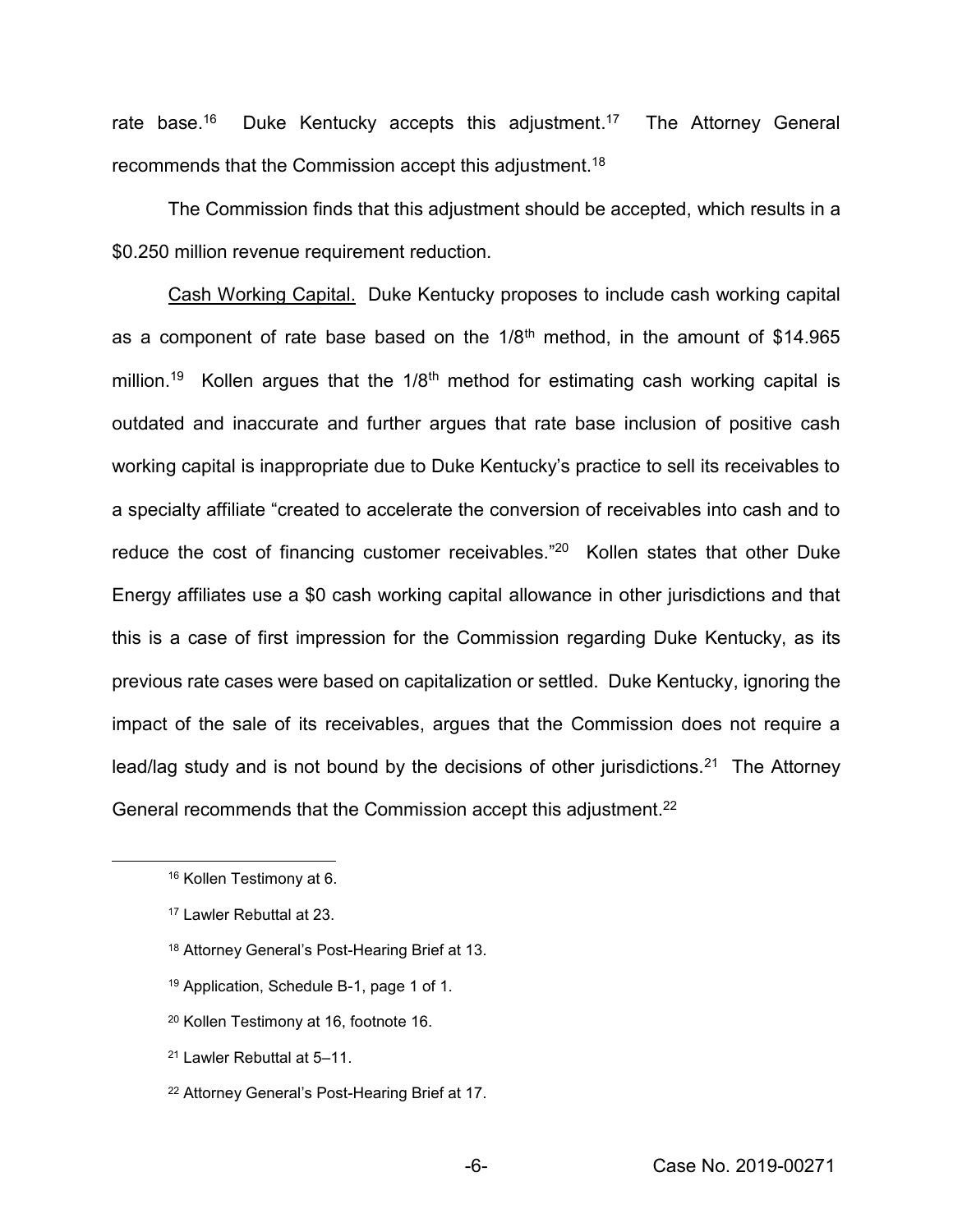The fact that Duke Kentucky's lag days for its receivables is grossly lower than the lead days of its payables makes it undeniable that Duke Kentucky's shareholders do not finance cash working capital on behalf of its customers. As such, shareholders should not be compensated for capital they do not invest. The Commission finds that the Attorney General's proposed adjustment is reasonable, resulting in a revenue requirement reduction of \$1.242 million.

Rate Case Regulatory Asset. Duke Kentucky requests that its estimated deferred rate case expenses of \$0.677 million from the instant filing be included in rate base and that a five-year amortization period be utilized for ratemaking purposes. In addition, Duke Kentucky proposes to include the unamortized balance in rate case expense from Case No. 2017-00321 of \$0.384 million in rate base and to amortize the balance over the remainder of the five-year amortization period established in that case, amounting to an annual amortization expense of \$0.131 million. Kollen proposes an adjustment to remove these regulatory assets from Duke Kentucky's rate base, net of ADIT, to reduce rate base by \$0.712 million.<sup>23</sup> The Attorney General recommends that the Commission accept this adjustment.24

The Commission agrees that rate case expense regulatory assets should not be included in rate base, as that would allow a return on the unamortized balance of the expense. The Commission has historically excluded this item from rate base to share the

 <sup>23</sup> Kollen Testimony at 19.

<sup>&</sup>lt;sup>24</sup> Attorney General's Post-Hearing Brief at 18.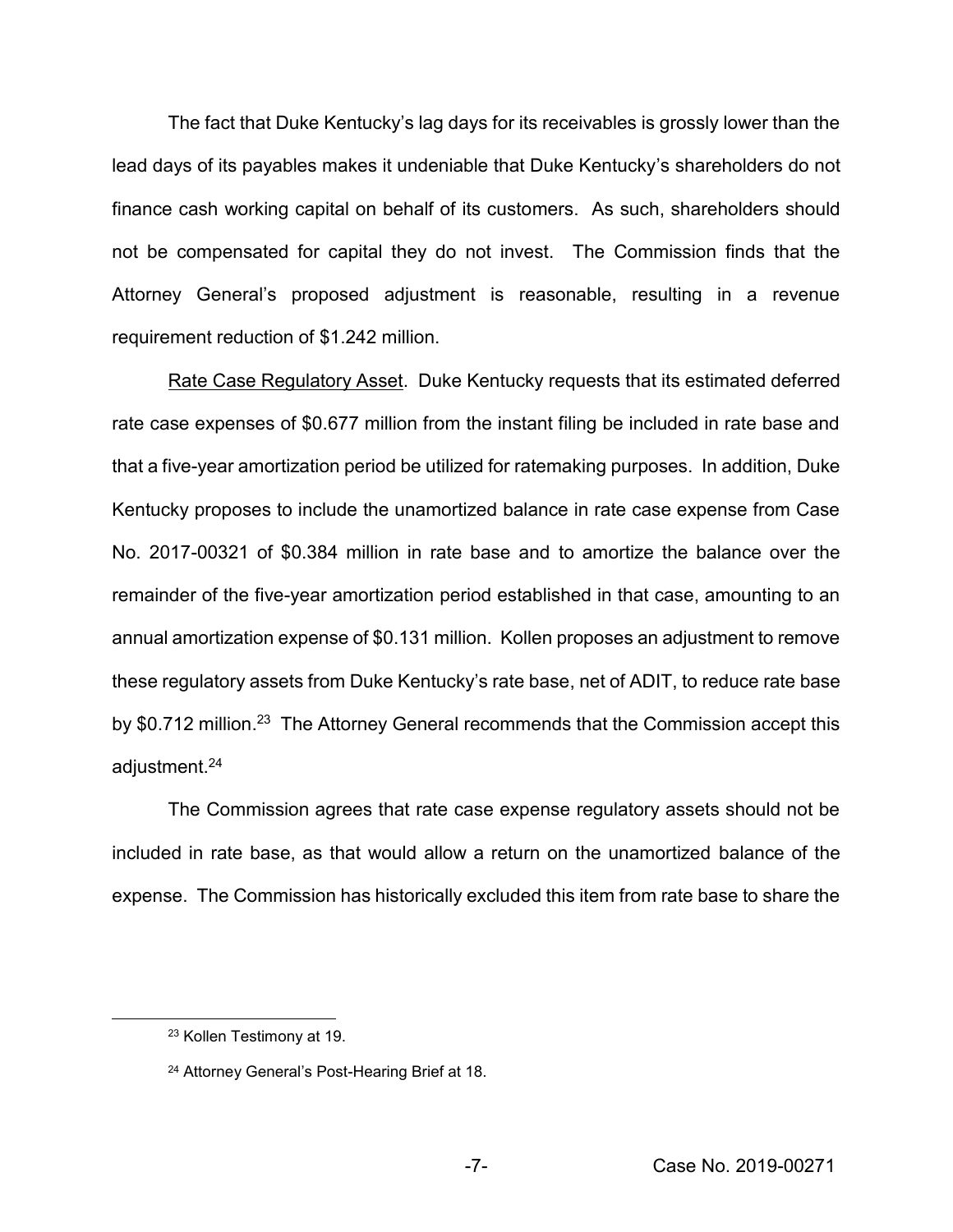cost of rate proceedings between the stockholders and ratepayers.<sup>25</sup> The revenue requirement reduction is \$0.059 million.

Depreciation Expense. Duke Kentucky submitted a new depreciation study in conjunction with this case, even though its last depreciation study was approved by the Commission less than two years ago. Duke Kentucky requests an increase in depreciation expense of \$7.431 million related solely to the change in depreciation rates.<sup>26</sup> Kollen proposes an adjustment to deny the increase in depreciation expense stating that the increases in depreciation rates only two years after the prior rates were approved are unnecessary and unduly aggressive. $27$  The Attorney General recommends that the Commission accept this adjustment.<sup>28</sup> Duke Kentucky argues that an increase in capital expenditures at its generating facilities is the main driver of the requested increase, as it accounts for \$4.694 million of the requested increase.29

The Commission agrees that the requested 15 percent increase in depreciation expense is not justified because there have been no significant known changes in the depreciation parameters, or assumptions, for plant at the depreciation study date in this case, December 31, 2018, and parameters for plant at the depreciation study in Case No. 2017-00321, December 31, 2016. Duke Kentucky should continue to use its current

 <sup>25</sup> Case No. 2004-00103, *Adjustment of the Rates of Kentucky-American Water Company* (Ky. PSC Feb. 28, 2005) at 35.

 $26$  Duke Kentucky's response to the Attorney General's First Request, Item 33, Attachment, page 5 of 5.

<sup>27</sup> Kollen Testimony at 48.

<sup>&</sup>lt;sup>28</sup> Attorney General's Post-Hearing Brief at 30.

 $29$  Duke Kentucky's response to the Attorney General's First Request, Item 33, Attachment, page 1 of 5 and Duke Kentucky's response to Commission Staff's Post-Hearing Request for Information (Staff's Post-Hearing Request), Item 2.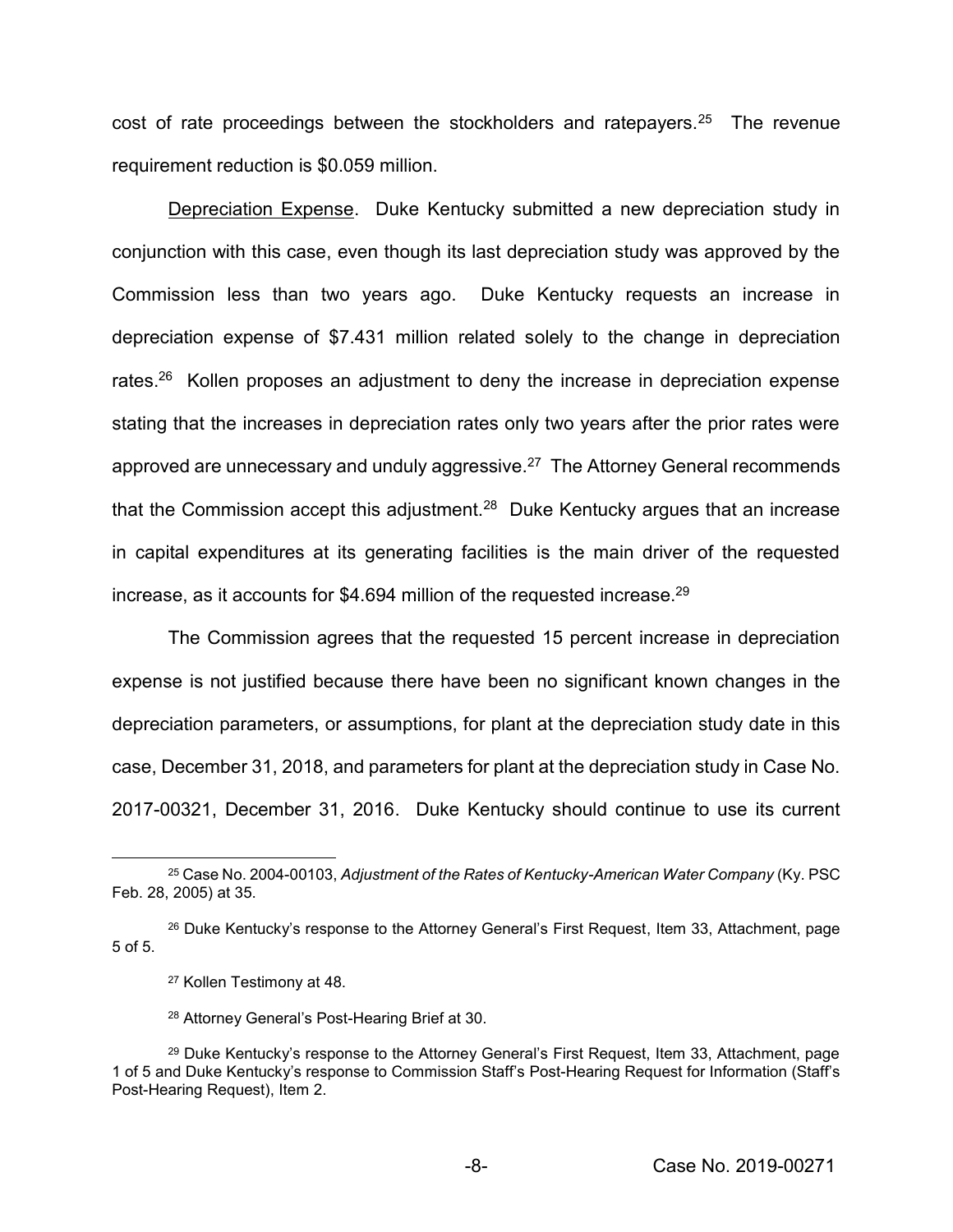deprecation rates, as approved in Case No. 2017-00321. This will result in a revenue requirement increase of \$0.155 million to account for the \$1.863 million reduction in depreciation rates on Accumulated Depreciation and ADIT included in rate base.<sup>30</sup>

Excessive Plant Additions. Pursuant to 807 KAR 5:001, Section 16(7)(b), Duke Kentucky filed a table with its application and represented that it contained Duke Kentucky's most recent capital expenditures budget for the years 2019, 2020, and 2021 as well as construction work in progress (CWIP) as of December 31, 2018.<sup>31</sup> That table indicates that Duke Kentucky had CWIP of \$76.349 million as of December 31, 2018, and projected capital expenditures of \$151.578 million and \$133.885 million in 2019 and 2020, respectively. Because plant will always be placed in service no sooner than capital expenditures for that plant accrue, the sum of CWIP as of December 31, 2018, and the projected expenditures in 2019 and 2020, \$361.812 million, represents the maximum amount of plant that could possibly be placed in service through December 31, 2020, based on Duke Kentucky's own methodology.<sup>32</sup> However, Duke Kentucky has acknowledged that not all of the plant on which that spending is projected will be placed in service by the end December 2020.

First, Duke Kentucky admitted that approximately \$17.226 million in projected spending in 2020 on "Woodsdale—New Generation" is for plant that will not be placed in

 $30$  Duke Kentucky's response to the Attorney General's First Request, Item 33, Attachment, page 5 of 5. *See also* Kollen Testimony at 5.

<sup>31</sup> Application at Tab 22; *see* February 19, 2020 H.V.T. 16:17:00-16:20:00 and 16:21:30-16:22:30.

<sup>32</sup> *See* February 19, 2020 H.V.T. at 15:54:10-15:57:34 (acknowledging that the capital expenditures budget included in the table at Tab 22 of the application served as Duke Kentucky's basis for projecting plant additions); *see also* February 19, 2020 H.V.T., at 16:07:50-16:09:40 and 16:18:50-16:19:30 (acknowledging that the capital expenditures budget is based on dates on which spending is expected to accrue).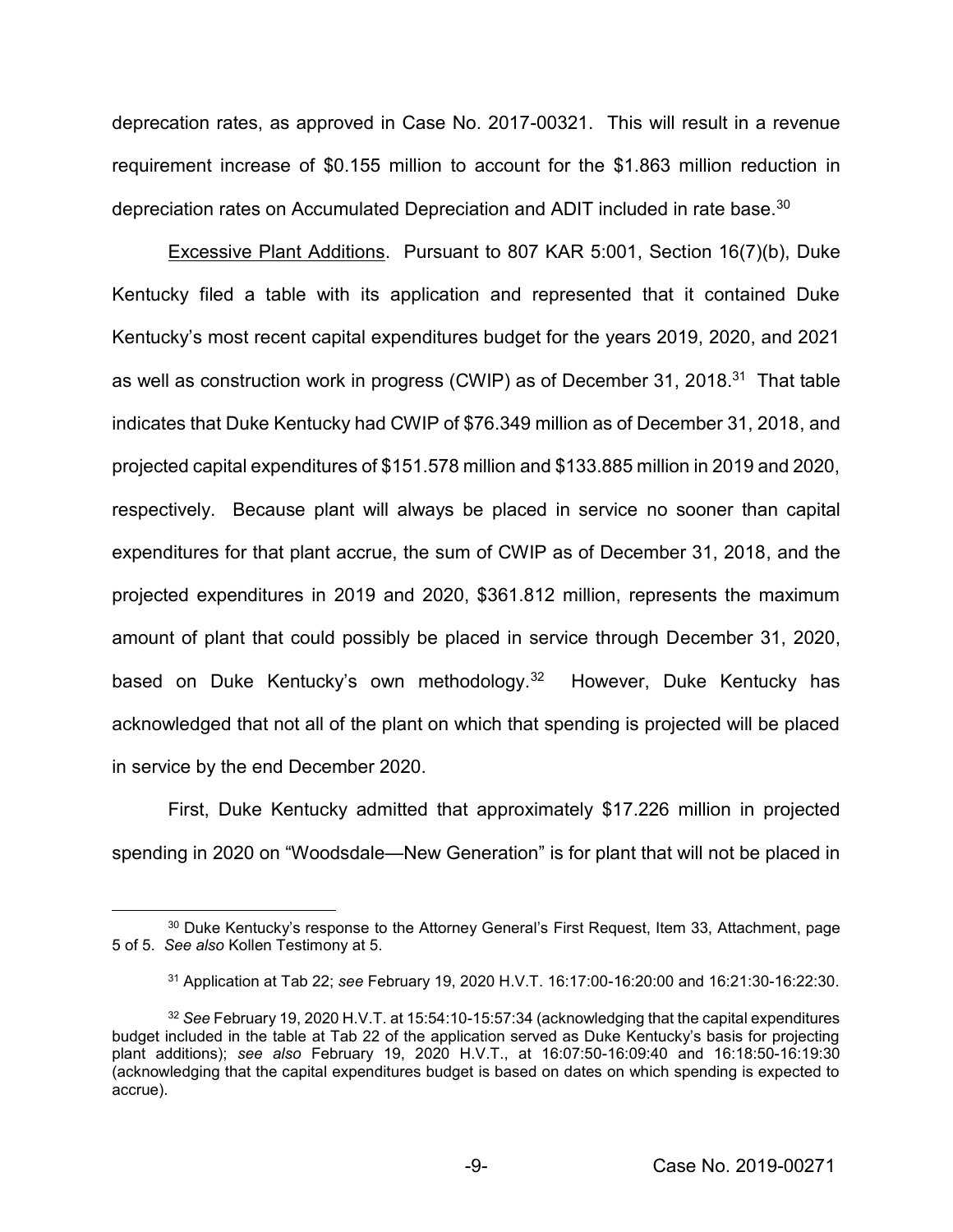service before the end of the forecasted test period, so it should not be reflected as plant in service as of December 31, 2018 (or at any time during the forecasted test period).  $33$ Second, Duke Kentucky's own projections indicate that a portion of Duke Kentucky's spending on "Normal Recurring Construction" in 2019 and 2020 would not be in service as of December 31, 2020, and, therefore, should not be reflected as plant in service.

Specifically, Duke Kentucky had a CWIP balance of \$37.148 million for Normal Recurring Construction as of December 31, 2018,<sup>34</sup> and given the consistent nature of "Normal Recurring Construction," it would be logical to assume, absent evidence to the contrary, that the CWIP balance for that construction would remain relatively consistent on average. In fact, there is little need to assume here because Duke Kentucky projected that it would accrue \$1.558 million, \$1.393 million, and \$1.780 million in Allowance for Funds Used During Construction (AFUDC) for Normal Recurring Construction in 2019, 2020, and 2021, respectively,<sup>35</sup> which indicates that Duke Kentucky projected that, on average, a significant portion of work on Normal Recurring Construction would be reflected as CWIP in each of those years. Based on the formula FERC generally uses to calculate AFUDC, the average CWIP for Normal Recurring Construction that would result in the AFUDC Duke Kentucky projected in 2020 and 2021 would be about \$35.080 million

 <sup>33</sup> February 19, 2020 H.V.T., at 16:33:00-16:33:50; *see also* Application at Tab 26 (showing an in service date for the "Woodsdale—New Generation" project after the after the end of the forecasted test period).

<sup>34</sup> Application at Tab 22.

<sup>&</sup>lt;sup>35</sup> Application at Tab 27 (showing the projected capital expenditures for Normal Recurring Construction in 2019, 2020, and 2021 with and without AFUDC in each year).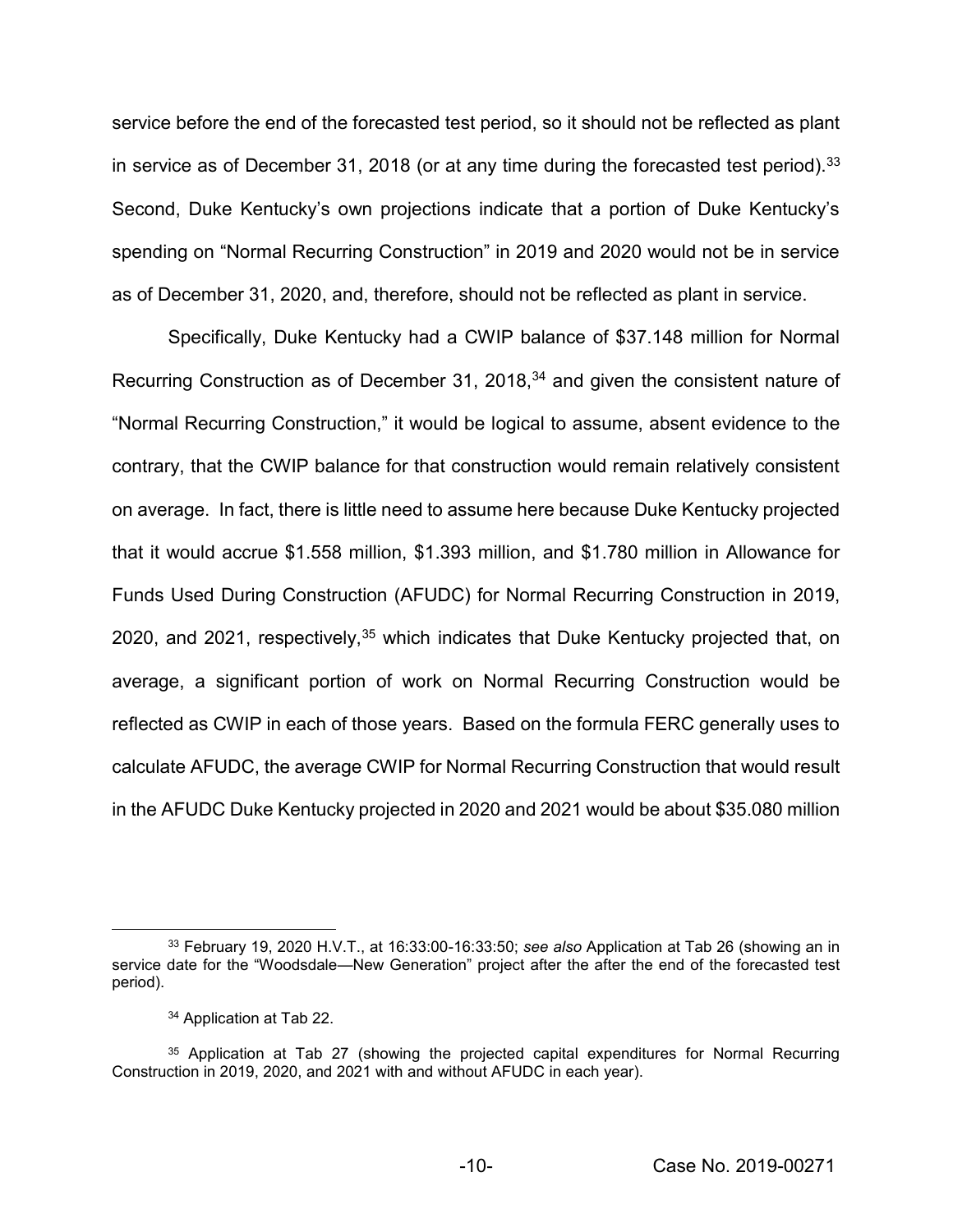and \$34.401 million, respectively.<sup>36</sup> Given those estimated average CWIP balances and the consistent actual CWIP balance at the end of 2020, the Commission finds that the most reasonable estimate of the CWIP balance for the test period is \$35.080 million and, therefore, finds that the maximum amount of plant that could have been placed in service in 2019 and 2020 was \$309.506 million.37

Duke Kentucky provided the projected capital additions and retirements by month for the base period and the forecasted test period. Based on those monthly breakdowns, the sum of the additions to plant in service from January 2019 through November 2019 is \$175.596 million and the sum of the additions to plant in service from April 2020 through December 2020 is \$126.669 million.<sup>38</sup> Further, the difference between the plant in service at the end of the base period and the plant in service at the beginning of the forecasted test period, \$73.566 million, provides a reasonable estimate of the additions in that period.<sup>39</sup> Thus, Duke Kentucky's proposed rates are based on total plant additions of

 $37$  \$361,812,064 - \$17,225,732 - \$35,080,053 = \$309,506,208.

 <sup>36</sup> FERC calculates AFUDC by multiplying the average CWIP in a year by the AFUDC rate. The AFUDC rate prescribed by FERC is a weighted average of the utility's short term debt rate and WACC rate in a given year in which the short term debt rate is provided weight to the extent of the average short term debt in a year and the WACC rate is provided weight to the extent that the average CWIP exceeds average short term debt in a year pursuant to the following formula: AFUDC Rate = (Short Term Debt Rate x (Short Term Debt/CWIP)) + (WACC x (1-(Short Term Debt/CWIP). Using that formula and the short term debt and WACC rates for the forecasted test period, the average short term debt in the forecasted test period, and the AFUDC at Tab 26 and 27 of the application, it is possible to estimate the AFUDC rate used by Duke Kentucky as follows:  $(0.01937 \times (\text{$}1.640.012 \times \text{$}2.857.337)) + (0.06711 \times (1 - (\text{$}1.640.012 \times \text{$}2.857.337))) =$ 0.04. By applying that rate to the AFUDC for Normal Recurring Construction in 2020, the average CWIP may be estimated as follows: \$1,557,752 / 0.04 = \$35,080,053. If you perform the same calculation using the AFUDC Duke Kentucky projected would accrue in 2021, the AFUDC rate for 2021 is 5% and the CWIP arising from Normal Recurring Construction is \$34,400,572.07.

<sup>&</sup>lt;sup>38</sup> Duke Kentucky's response to Commission Staff's Second Request for Information (Staff's Second Request), Item 6 (d), STAFF-DR-02-006 Attachment; and Duke Kentucky's response to Staff's Second Request, Item 7(c), STAFF-DR-02-007 Attachment.

<sup>39</sup> *See* Schedule B 2.3 (showing annual changes to plant in service during the base and forecasted periods calculated in that way); Duke Kentucky's response to Staff's Second Request, Item 6(d), STAFF-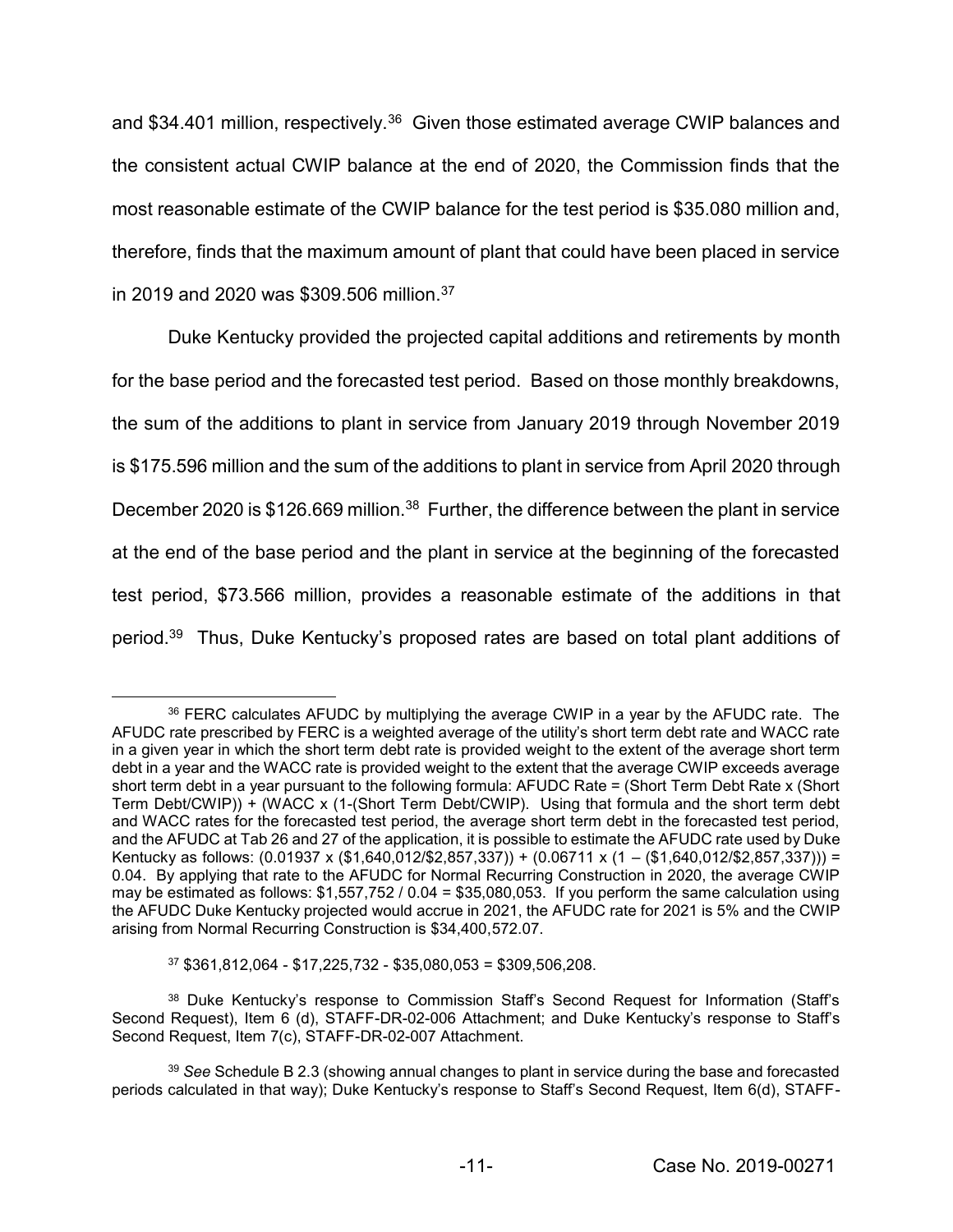\$375.830 million in 2019 and 2020 and, therefore, the Commission finds that Duke Kentucky's projected plant additions in 2020 should be reduced by \$66.324 million,<sup>40</sup> which represents the extent to which those additions exceed the total capital expenditures that could possibly be placed in service through December 2020.

However, to determine the rate effect of the reduction to plant additions, it is necessary to determine when the projected additions to plant in service should be reduced. The most favorable adjustment to Duke Kentucky would be to assume that all of the excess additions occurred at the end of 2020, but that assumption would be unrealistic because it would effectively mean that Duke Kentucky had no additions to plant in service between August 2020 and December 2020.<sup>41</sup> Rather, since Duke Kentucky could not tie most of the projected capital additions to a specific project,  $42$  the Commission finds that the most reasonable way to reflect the adjustment to plant additions would be to reduce all additions to "Completed Construction Not Classified" in January 2020 through December 2020 that cannot be tied to a specific project on a proportional basis.

 $\overline{a}$ 

DR-02-006 Attachment and Item 7(c), STAFF-DR-02-007 Attachment (showing monthly changes to plant in service during the base and forecasted periods calculated in that way); *see also* February 19, 2020 H.V.T., at 16:28:00-16:30:10 (in which Duke Kentucky's witness responsible for the projections acknowledged that the plant additions in that period would at least be equal to the difference in those numbers).

<sup>40</sup> \$375,830,340 - \$309,506,208 = \$66,324,130.

<sup>41</sup> The total addition to plant in service in those months was \$66,838,785, so assuming that all of the additions in excess of budgeted amounts occurred in that period, there were no additions in those periods. See Duke Kentucky's response to Staff's Second Request, Item 7(c), STAFF-DR-02-007 Attachment (showing the additions in that period).

<sup>&</sup>lt;sup>42</sup> See Duke Kentucky's response to Staff's Second Request, Item 8 (where Duke Kentucky was unable to identify specific projects tied to much of the projected capital expenditures).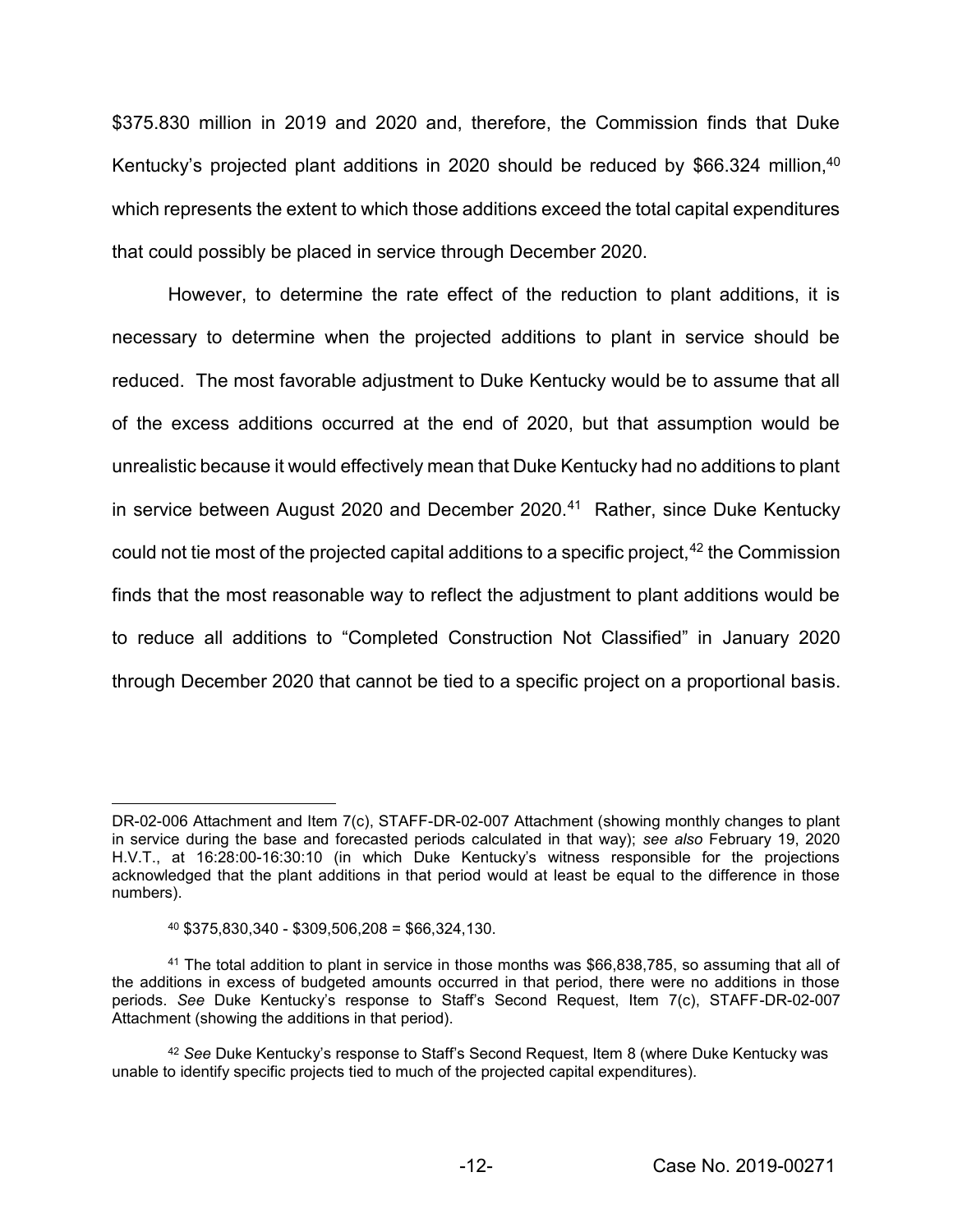The result would be a reduction of \$53.347 million in the 13-month average of Duke Kentucky's plant in service in the forecasted test year. $43$ 

The reduction in plant additions and depreciation expense would result in a reduction in ADIT and accumulated depreciation, which would increase rate base. The change in accumulated depreciation may be estimated by taking the change in the depreciation expense during the forecasted test period and dividing it by two to obtain the 13-month average of the change.<sup>44</sup> The change in ADIT is somewhat more difficult to estimate because Duke Kentucky did not provide any spreadsheet showing how it calculated its monthly changes in ADIT from the tax and book timing differences.

However, Duke Kentucky's revenue model does reflect the net monthly changes to Duke Kentucky's ADIT in FERC Account 282,<sup>45</sup> which includes Duke Kentucky's plant related ADIT.46 Further, Duke Kentucky provided a monthly breakdown of the components of the changes to Account 282 for the forecasted test period.47 That breakdown indicates that the monthly tax and book depreciation roughly offset each other and that the bulk of the ADIT change arises from the expensing of plant additions for tax

 <sup>43</sup> *See* Appendix A to this Order for the as-filed and reduced monthly ending plant balances by plant category.

<sup>44</sup> *See* Schedule B-3.2. It would likely be more accurate to calculate the depreciation expense in each month and then reflect that change as an actual 13-month average during the forecasted test period. However, Duke Kentucky determined its depreciation expense on plant additions by placing the additions in 1 of 6 broad categories and then applying a weighted depreciation rate for those categories to the 13 month average of the plant in those categories. The Commission calculated the reduction in the depreciation expense in the same way to remain consistent, so the change in the depreciation expense is not reflected in each month.

<sup>&</sup>lt;sup>45</sup> See STAFF-DR-01-054\_Attachment\_-\_KPSC\_Elec\_SFRs\_-\_2019 at Tab WPB-6's.

<sup>46</sup> Response to Staff's Second Request, Item 168(b) and (c).

<sup>47</sup> Response to Staff's Third Request, Item 70 and STAFF-DR-03-070 Attachment.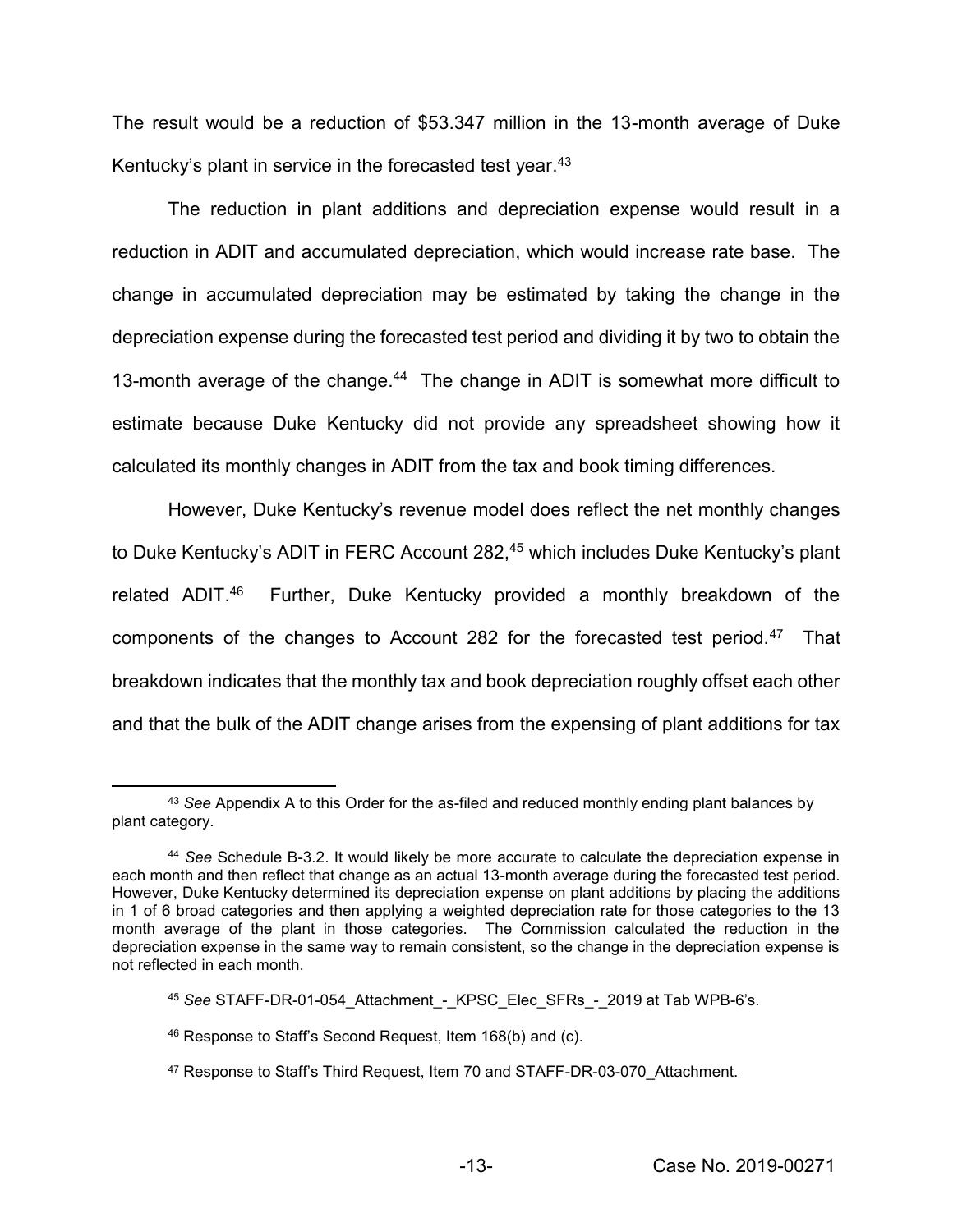purposes.48 Reductions in plant additions that are projected to be expensed as a repair for tax purposes will have nearly a directly proportional effect on timing difference attributable to that plant addition. Thus, the Commission will reduce the net increases in ADIT in each month in which plant additions were reduced in proportion with the reduction in plant additions in those months and, therefore, will reduce the extent to which ADIT is offsetting rate base in the forecasted test period by \$7.070 million by applying the prorata method to those monthly changes.<sup>49</sup>

The net rate effect of adjustment to plant additions and the corresponding adjustments discussed above, as well as the reduction in depreciation expense discussed below, is a reduction in the revenue requirement in the amount of \$5.518 million as shown in the following table:

| <b>Gross Plant Reduction</b>               | 53,347,271  |
|--------------------------------------------|-------------|
| <b>Accumulated Depreciation Reduction</b>  | (873, 630)  |
| <b>ADIT Reduction</b>                      | (7,069,799) |
| Rate Base Reduction                        | 45,403,842  |
| <b>WACC</b>                                | 8.297%      |
| <b>Revenue Requirement Reduction</b>       | 3,766,979   |
|                                            |             |
| Depreciation Expense Reduction             | 1,747,260   |
| <b>GRCF</b>                                | 1.00195983  |
| Revenue Requirement Reduction              | 1,750,684   |
|                                            |             |
| <b>Total Revenue Requirement Reduction</b> | 5,517,663   |
|                                            |             |

Battery Storage Pilot Program. As discussed below, the Commission finds that Duke Kentucky's Battery Storage Pilot Program should be denied. This results in a

 <sup>48</sup> *Id.*

<sup>49</sup> *See* Appendix B for a summary of ADIT calculations.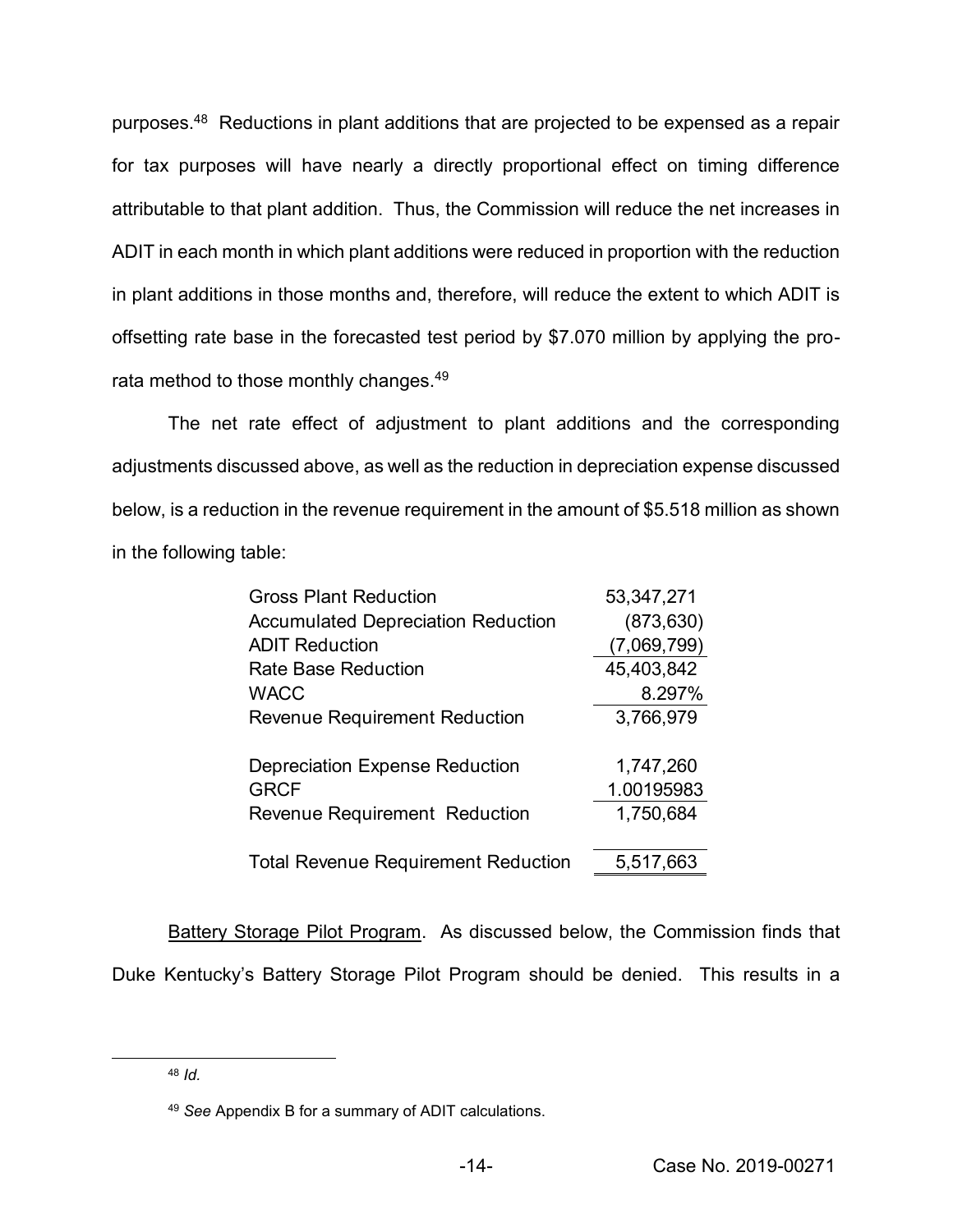revenue requirement reduction of \$0.200 million related to the decrease in test-year rate base of \$2.417 million.

Electric Vehicle Pilot Program. As discussed below, the Commission finds that Duke Kentucky's Electric Vehicle Pilot Program should be denied. This results in a revenue requirement reduction of \$0.064 million related to the decrease in test-year rate base of \$0.773 million.

### Operating Income Adjustments

Rate Case Amortization. The Commission finds that Duke Kentucky's estimated rate case expense should be adjusted to the actual expenses of \$0.339 million.<sup>50</sup> This reduces test-year expenses by \$0.050 million, a revenue requirement reduction of \$0.051. The Commission will also adjust the amortization period of the regulatory asset from Case No. 2017-00321 to be fully amortized over the same five-year period. This reduces test-year expenses by \$0.068 million, a revenue requirement reduction of \$0.068. The total revenue requirement reduction is \$0.118 million.

Depreciation Expense Reduction. As noted above, the Commission finds that Duke Kentucky should continue to utilize the depreciation rates approved in Case No. 2017-00321. This results in a revenue requirement reduction of \$7.446 million related to the depreciation expense reduction of \$7.431 million.

Payroll Expense. Duke Kentucky included \$26.964 million in payroll expense in the test period.<sup>51</sup> Kollen takes a critical stance of Duke Kentucky's forecasting of payroll

<sup>&</sup>lt;sup>50</sup> Duke Kentucky's Sixth Supplemental Response to Commission Staff's First Request for Information (Staff's First Request) (filed Mar. 11, 2020).

<sup>&</sup>lt;sup>51</sup> Duke Kentucky's Response to Staff's First Request, Schedule G-1, page 1 of 1.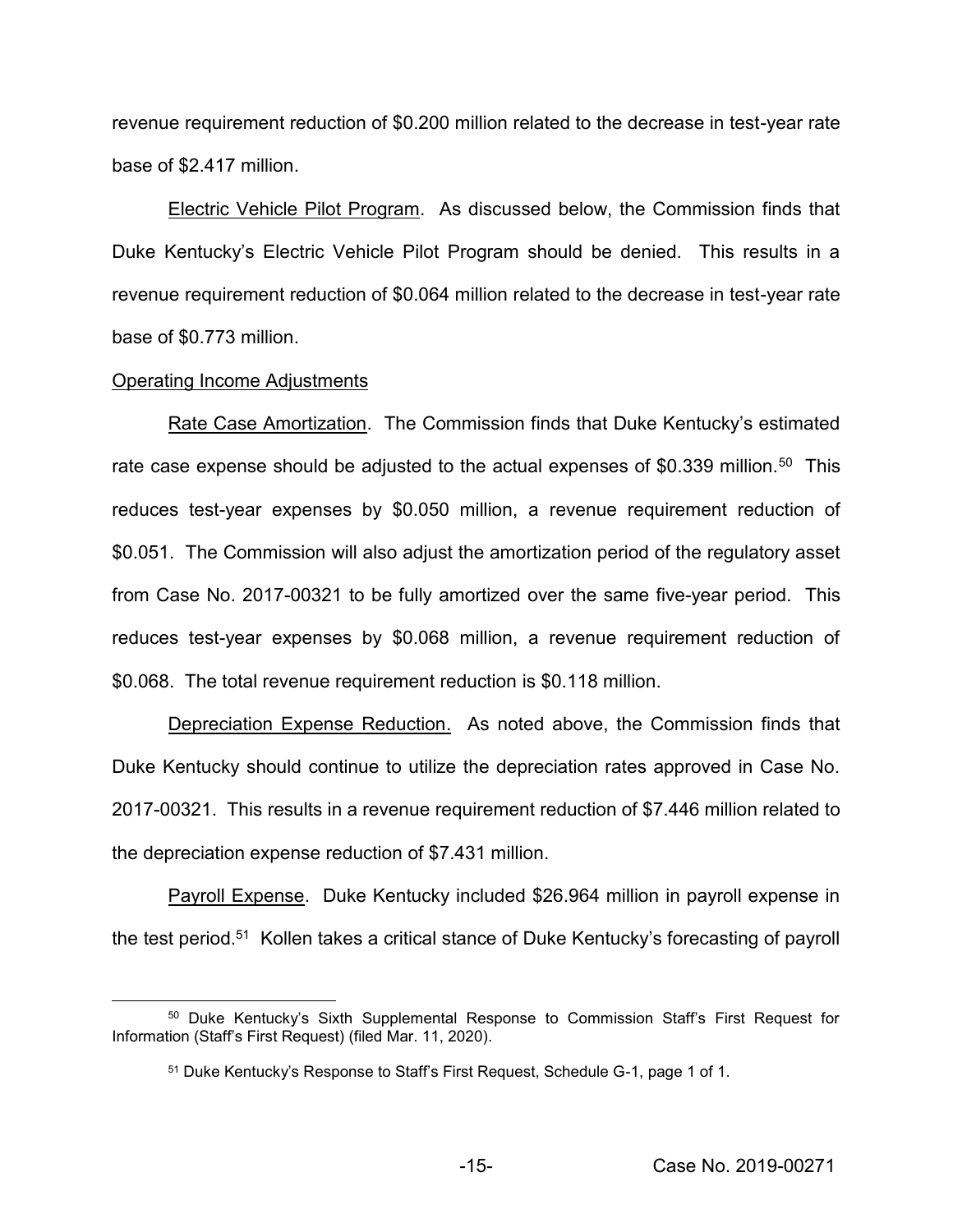and associated payroll tax expense, labeling it a "hodge-podge of budget/forecast methodologies.<sup>"52</sup> Kollen instead recommends that payroll expense be forecasted by escalating Duke Kentucky's most recent actual yearly payroll expense by 3.00 percent, reflecting the yearly raise percentage for non-union employees,<sup>53</sup> instead of the 9.18 percent increase included in Duke Kentucky's forecasted test year, to reflect year-overyear raises to union and non-union full-time employees. Kollen recommends reducing Duke Kentucky's payroll expense by \$1.125 million,<sup>54</sup> resulting in a reduction to the revenue requirement of \$1.127 million as well as reducing associated payroll tax by \$0.086 million, a revenue requirement reduction of \$0.086 million.<sup>55</sup> The Attorney General recommends that the Commission accept this adjustment.56

Duke Kentucky offers that although actual payroll expenses as of September 2019 are lower than its budgeted amounts, contractor O&M expenses are over-budgeted amounts and that Duke Kentucky is not seeking to recover those increased costs which could justify an increase to Duke Kentucky's contractor expense of \$7.135 million.<sup>57</sup> Duke Kentucky contends that the company forecasts payroll expenses based on budgets by

56 Attorney General's Post-Hearing Brief at 19-20.

 <sup>52</sup> *Id.* at 22.

<sup>53</sup> *Id.* at 24.

<sup>&</sup>lt;sup>54</sup> Kollen's proposed adjustment to Duke Kentucky's payroll expense removes Customer Connect labor totaling \$0.207 million before calculating the proposed reduction. As explained below, the Commission rejects the proposed deferral of the Customer Connect expenses, and therefore, the Commission's adjustment to payroll and payroll taxes does not remove the Customer Connect related labor.

<sup>55</sup> Kollen Testimony at 24.

<sup>57</sup> Rebuttal Testimony of Christopher M. Jacobi (Jacobi Rebuttal) at 3 and Attachment CMJ-Rebuttal-1, page 1 of 1.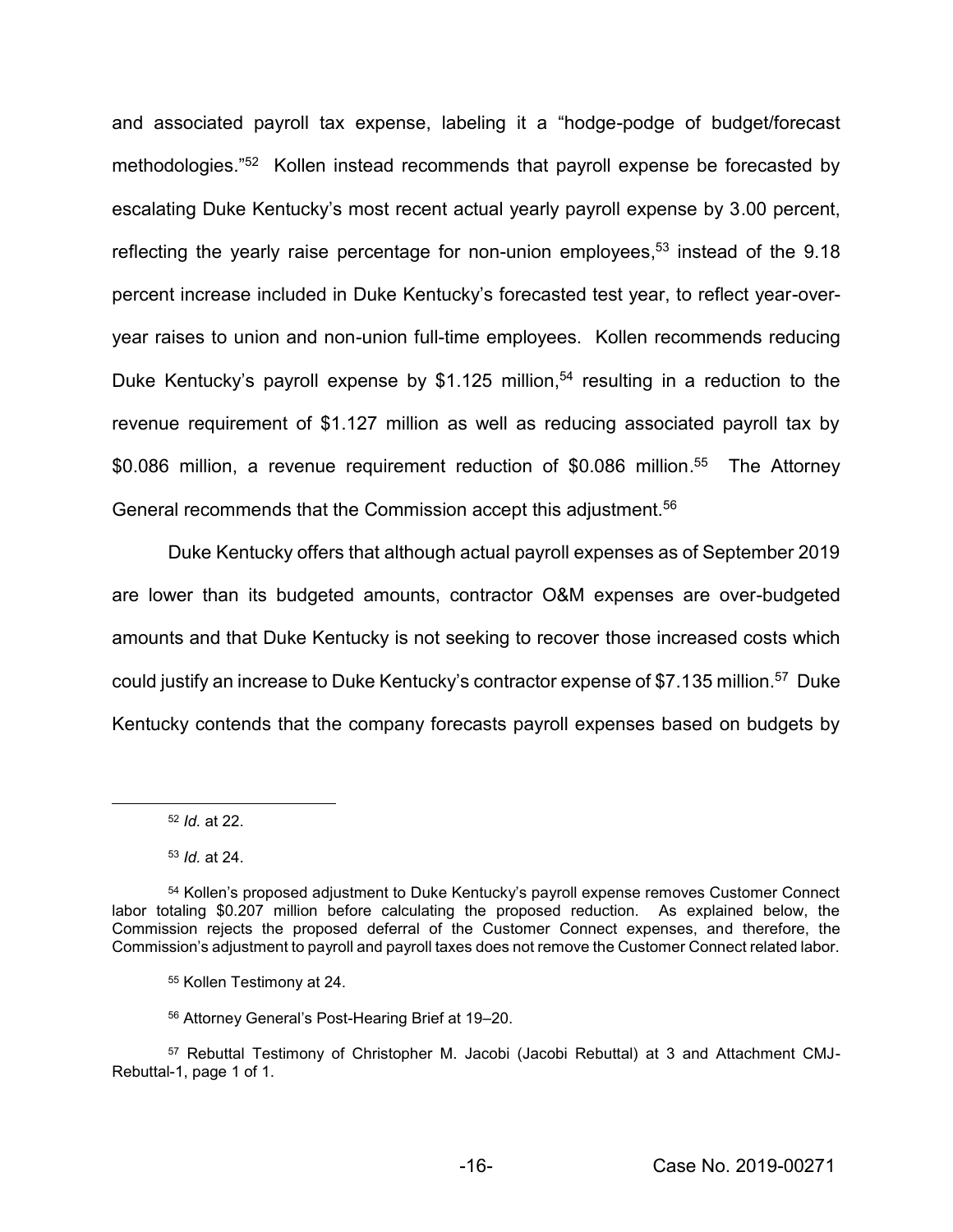managers and supervisors throughout the company and that total labor force (payroll and contractors) is a more meaningful metric than actual payroll expense.58 Duke Kentucky asserts that by only taking a portion of its overall labor force into account, the overall payroll expense is not represented.59

The Commission is in partial agreement with the Attorney General and finds that whenever no concrete method of forecasting payroll expense is present, an escalation of the most recent actuals is appropriate. Additionally, Duke Kentucky has asserted that it does not forecast or budget labor hours, but does not expect to deviate materially from  $2018<sup>60</sup>$  However, the Commission finds that using a composite 3.50 percent is reasonable because this escalation level accounts for both yearly raises as well as upward movement of employees within the company resulting in higher salary amounts for non-union employees.<sup>61</sup> The use of a 3.50 percent escalation results in a reduction to payroll expense of \$1.175 million<sup>62</sup> and a reduction in associated payroll tax expense of \$0.090 million. This results in a revenue requirement reduction of \$1.267 million.

Retirement Expense. Duke Kentucky forecasted \$0.568 million of test-year retirement plan expense related to its employees or its affiliates' employees who were

<sup>59</sup> *Id.*

<sup>61</sup> Jacobi Testimony at 21.

<sup>58</sup> Duke Kentucky Post-Hearing Brief at 22-23.

<sup>60</sup> Application, Schedule G-2, page 1 of 1.

 $62$  As discussed above, Kollen's proposed adjustment to Duke Kentucky's payroll expense removes Customer Connect labor totaling \$0.207 million before calculating the proposed reduction, based on the recommended deferral of the Customer Connect labor. Therefore, while the Commission is allowing a higher escalation factor, our adjustment is a larger revenue requirement decrease because it is applied to a larger payroll amount.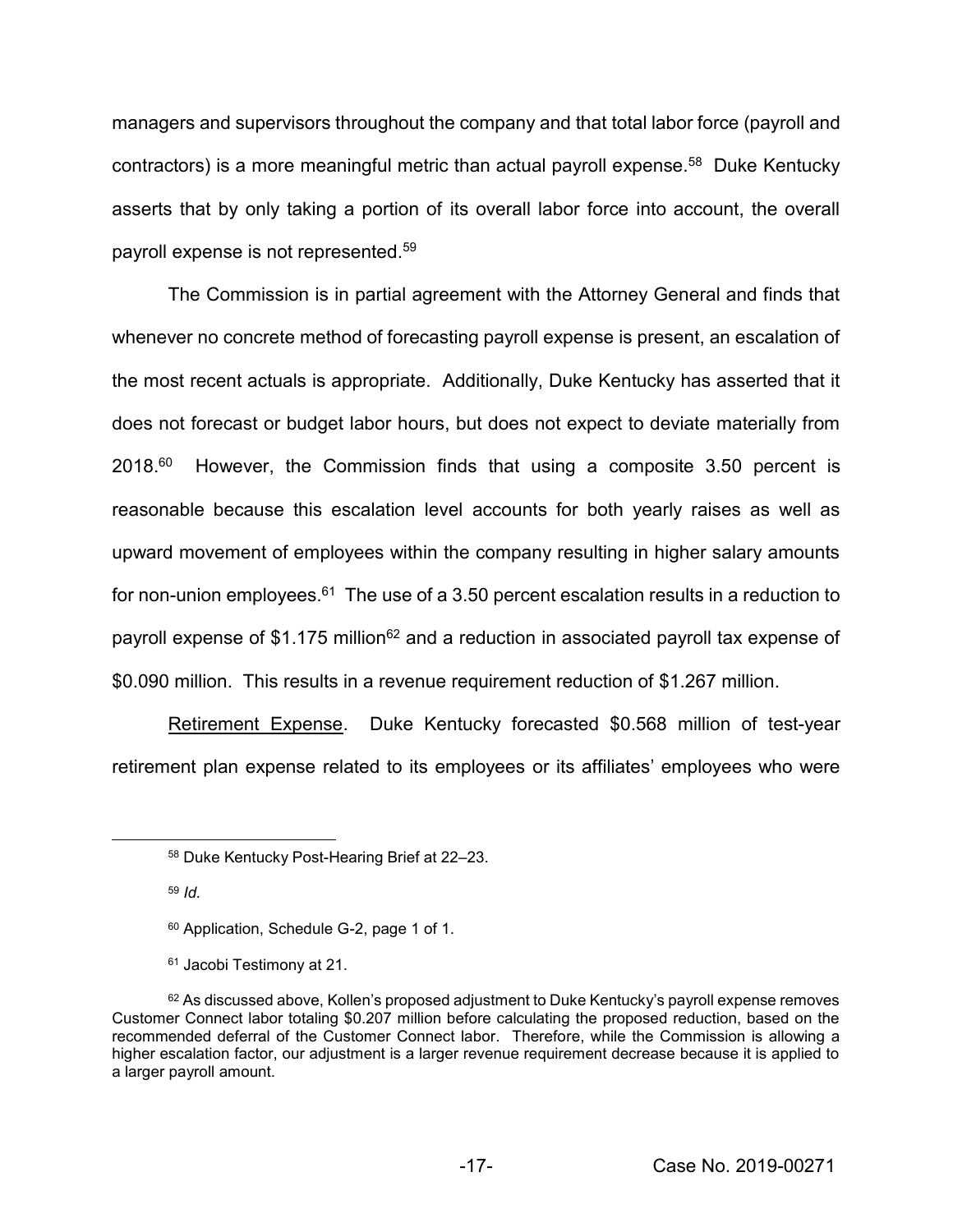covered by both a defined benefit pension plan as well as a 401(k) match defined contribution plan.63 Based on the concern expressed by the Commission in Case No. 2017-00321, Duke Kentucky made pro forma adjustments to remove the pension cost for employees who also receive a  $401(k)$  match.<sup>64</sup>

Kollen recommends that, in addition to the pro forma adjustment already made by Duke Kentucky, the Commission exclude expenses associated with Duke Kentucky's Supplemental Executive Retirement Plan (SERP) of \$0.122 million. Kollen recommends this on the grounds that the expenses are incurred to provide certain highly compensated executives retirement benefits in addition to the benefits otherwise available through the Duke Energy pension and other postretirement benefits plans.<sup>65</sup> The Attorney General recommends that the Commission accept this adjustment.<sup>66</sup> Duke Kentucky states that it accepts the adjustment to remove the SERP expense.<sup>67</sup>

The Commission finds that this adjustment should be accepted and Duke Kentucky's revenue requirement reduced by \$0.122 million.

Incentive Compensation. Based on Commission's findings in Duke Kentucky's most recent general rate case, Case No. 2017-00321, Duke Kentucky made pro forma adjustments to exclude the recovery of incentive compensation related to financial performance. Kollen asserts that in addition to the adjustments made to incentive

<sup>67</sup> Lawler Rebuttal at 25.

 <sup>63</sup> Application, Schedule D-2.29, page 1 of 1.

<sup>64</sup> Direct Testimony of Renee H. Metzler (Metzler Testimony) at 45.

<sup>65</sup> Kollen Testimony at 34.

<sup>66</sup> Attorney General's Post-Hearing Brief at 24.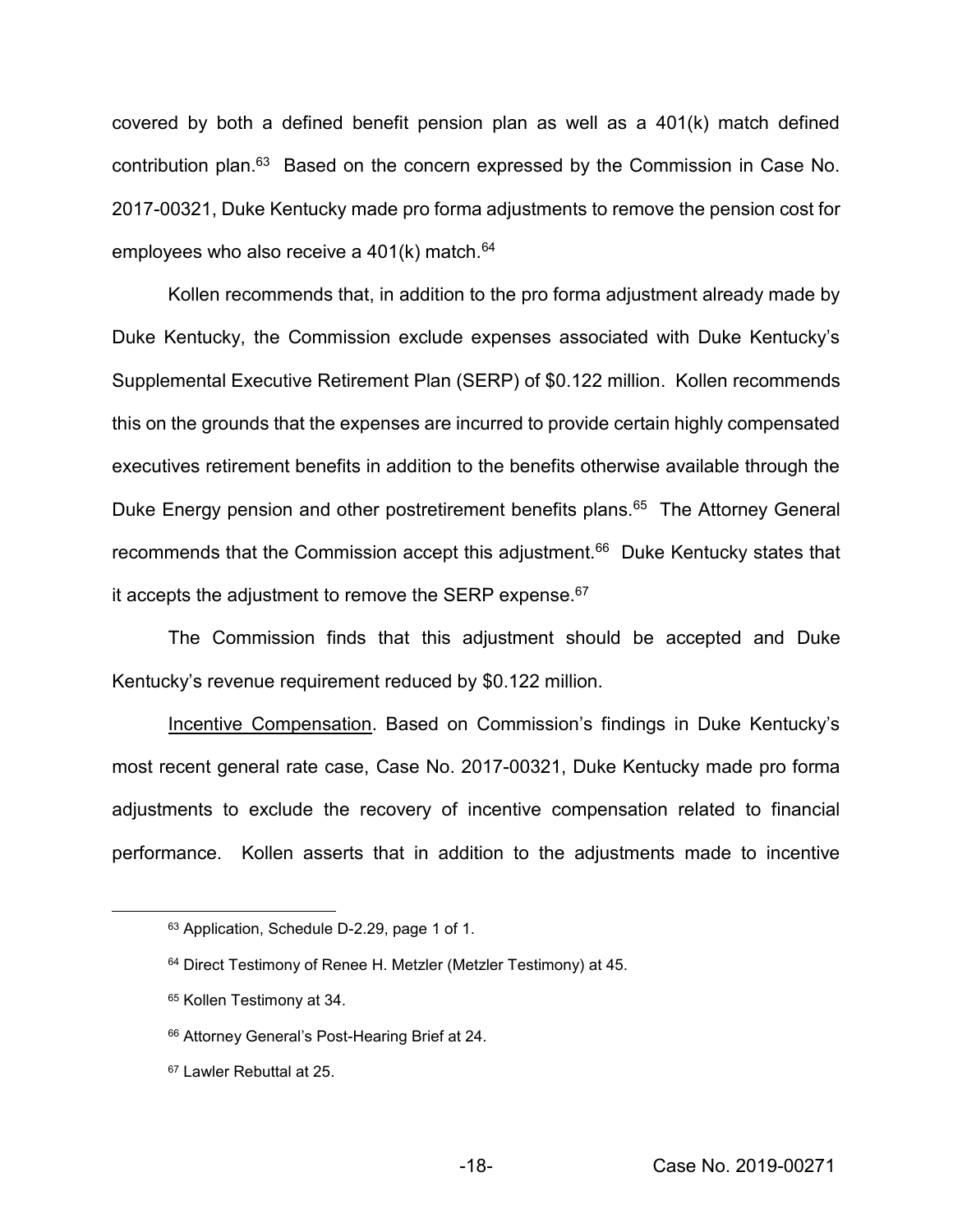compensation, payroll tax expense should be reduced by the amount associated with short-term incentive compensation, \$0.065 million.<sup>68</sup> Duke Kentucky states it accepts this adjustment and modifies its revenue requirement, reducing it by \$0.066 million.<sup>69</sup>

Duke Kentucky also included \$0.856 million of non-executive incentive compensation, \$0.223 million of executive incentive compensation, and \$0.502 million of director's stock expense in its test year.<sup>70</sup> A portion of these incentive payments would only be paid out in the event that a predetermined "circuit breaker" Earnings per Share  $(EPS)$  value is met in the fiscal year.<sup>71</sup> Duke Kentucky states that if EPS is less than the circuit breaker value, then test-year expenses that would not be paid out equals \$0.661 million.<sup>72</sup>

The Commission agrees with the adjustment to payroll taxes associated with incentive compensation and finds that Duke Kentucky's payroll tax expense should be reduced by \$0.065 million, a revenue requirement reduction of \$0.066 million. Additionally, the Commission finds that Duke Kentucky's incentive compensation that is directly tied to EPS of \$0.661 million should be removed from the test-year expenses, a revenue requirement reduction of \$0.663 million.

Credit/Debit Card Convenience Fees. Duke Kentucky's customers currently pay a \$1.50 per transaction convenience fee to utilize credit cards, debit cards, or electronic

 <sup>68</sup> Kollen Testimony at 31.

<sup>69</sup> Lawler Rebuttal at 23.

<sup>70</sup> Application, Schedule D-2.28, page 1 of 1.

<sup>71</sup> Metzler Testimony at 33.

 $72$  Duke Kentucky's response to Commission Staff's Third Request for Information (Staff's Third Request), Item 8.b.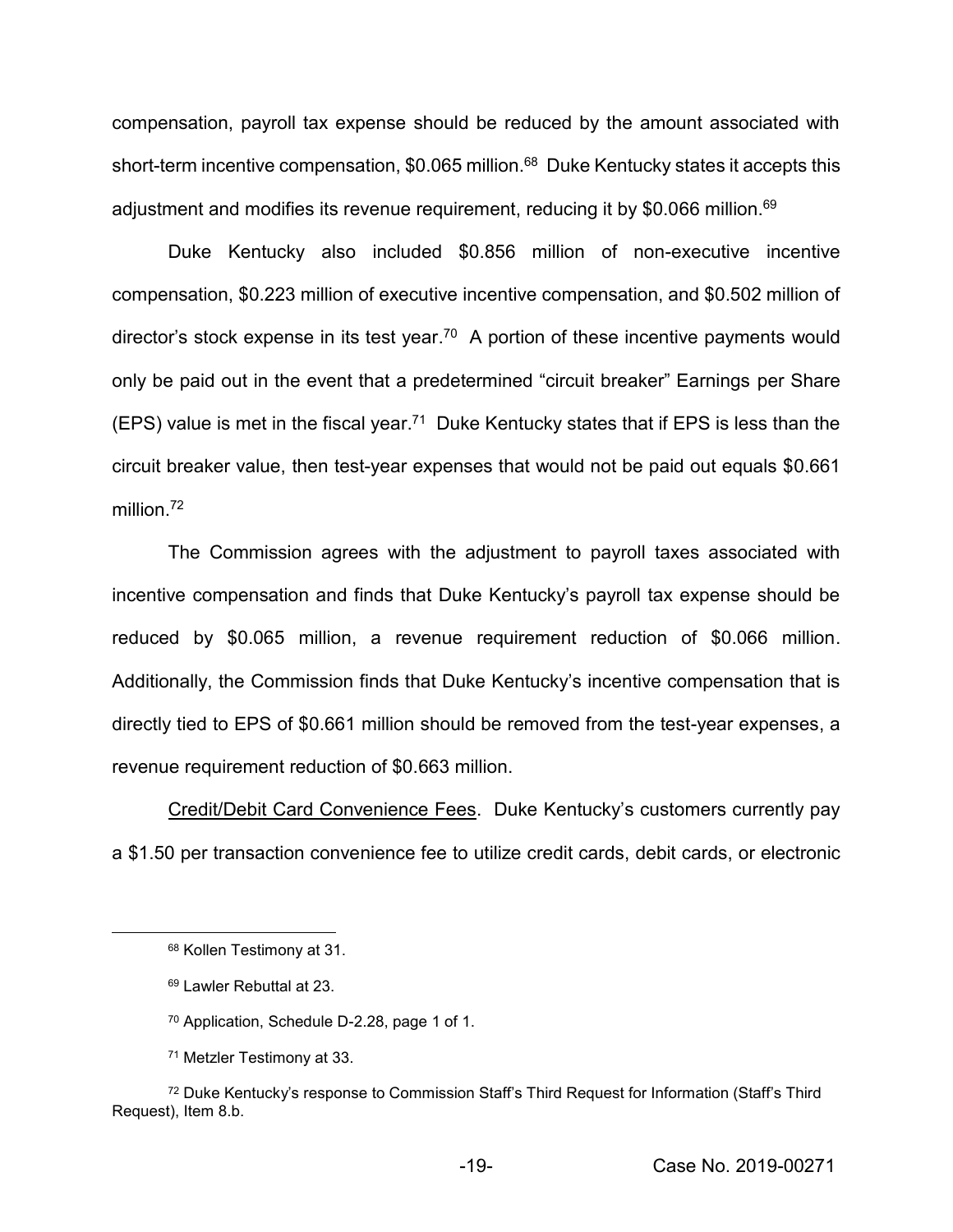checks, which is collected by the third party payment processing company, SpeedPay. Duke Kentucky does not receive any portion of the fees. Duke Kentucky proposes to remove these convenience fees from the transaction and include them in base rates. Duke Kentucky escalated the number of transactions actually experienced in 2018 to project the test-year expense of \$0.493 million. Kollen proposes a \$0.494 million revenue requirement decrease to remove the fees in their entirety because Duke Kentucky refused to forecast the decrease in expenses that will occur if its proposal is accepted.<sup>73</sup> Kollen believes that uncollectible accounts expense will decrease with more convenient payment methods and that, as more customers transition from other payment methods to credit/debit card payments, Duke Kentucky's operating expenses for processing those payments will likewise decrease.<sup>74</sup> The Attorney General recommends that the Commission accept this adjustment.75 Duke Kentucky argues that the decrease in operating expenses is not "known and measurable" so no adjustment should be made;<sup>76</sup> however, the threshold for adjustments to a forecasted test period is not "known and measurable" but a reasonable forecast. Additionally, Duke Kentucky states that the average expense to process other payment methods is less than \$0.15.77

The Commission finds that Duke Kentucky's request to include convenience fees in base rates should be denied, a revenue requirement decrease of \$0.494 million. Duke Kentucky may cease the practice of passing the convenience fees onto customers and

<sup>74</sup> *Id.*

<sup>76</sup> Rebuttal Testimony of Lesly G. Quick at 3.

 <sup>73</sup> Kollen Testimony at 28.

<sup>&</sup>lt;sup>75</sup> Attorney General's Post-Hearing Brief at 23.

<sup>77</sup> February 19, 2020 H.V.T. at 12:05:19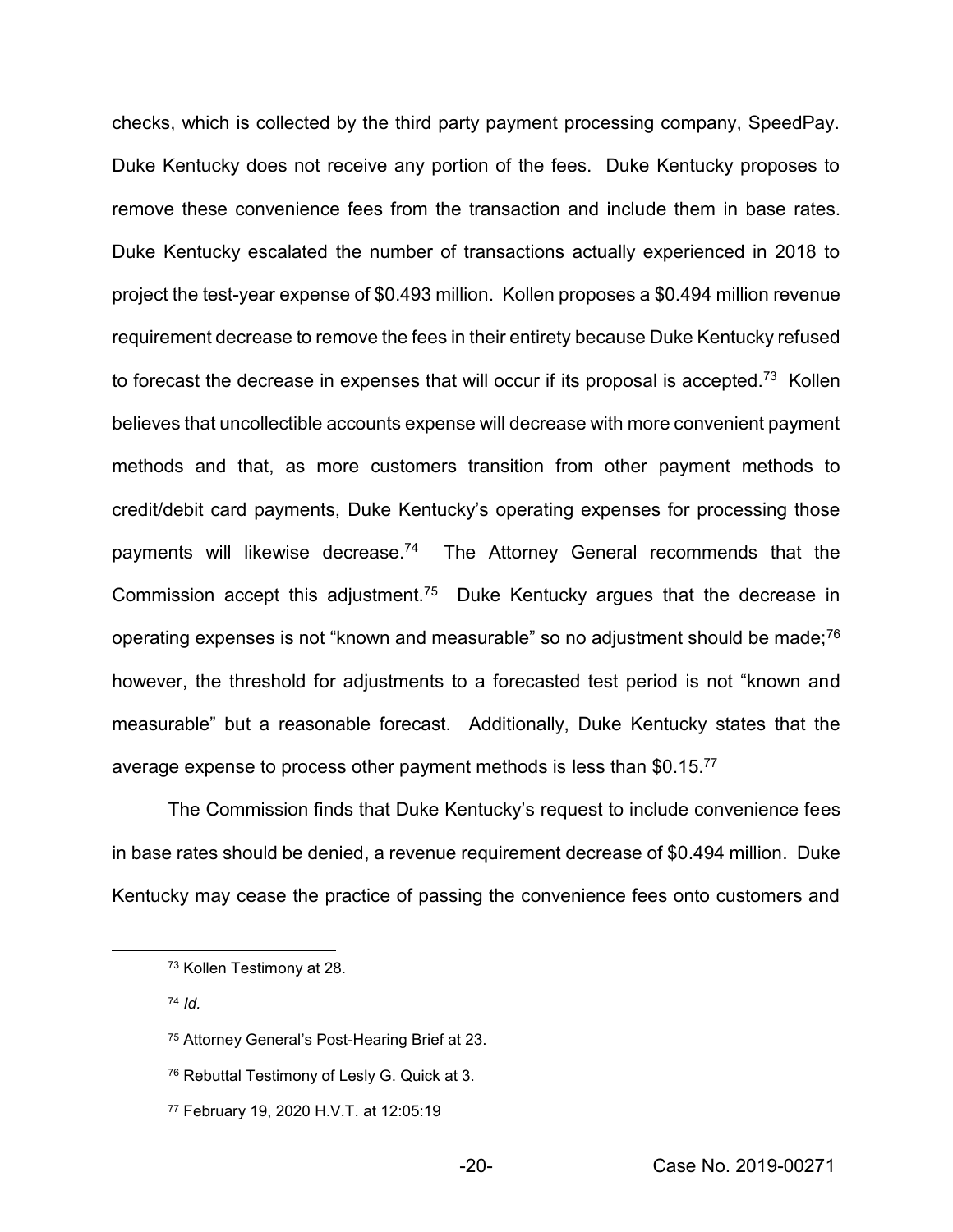absorb the expense if it so chooses, but asking all customers to share the cost for payments methods that are at least ten times more expensive than the alternatives is unreasonable. Duke Kentucky offers multiple fee free payment methods and should offer those alternatives to customers that take issue with the convenience fees.

Cost of Capital Included in DEBS Expenses. Duke Kentucky Energy Business Services (DEBS), Duke Kentucky's shared service company, includes a cost of capital component in its charges to Duke Kentucky that the Kollen characterizes as excessive and incongruent with Duke Kentucky's rate base and cost of capital calculations with the Commission.78 Kollen proposes to reduce the cost of capital component to DEBS actual cost, which he states is the cost of short-term intercompany financing under the Money Pool Agreement, a proposed revenue requirement decrease of \$0.679 million.<sup>79</sup> Duke Kentucky argues that the DEBS costs are reasonable and included in the Cost Allocation Manual (CAM), but that an inadvertent error in preparing the test year resulted in the entire return on DEBS assets being excluded from the revenue requirement.<sup>80</sup> The Attorney General recommends that the Commission disregard Kollen's recommended adjustment since it is rendered moot and unnecessary as a result of Duke Kentucky's error in failing to include the expense in its filing.<sup>81</sup>

Despite Duke Kentucky's contentions otherwise, when asked to provide the return component included in rates, it calculated \$0.751 million in expense as opposed to the

<sup>79</sup> *Id.*

 <sup>78</sup> Kollen Testimony at 40.

<sup>80</sup> Rebuttal Testimony of Jeffery R. Setser (Setser Rebuttal) at 3.

<sup>81</sup> Attorney General's Post-Hearing Brief at 26.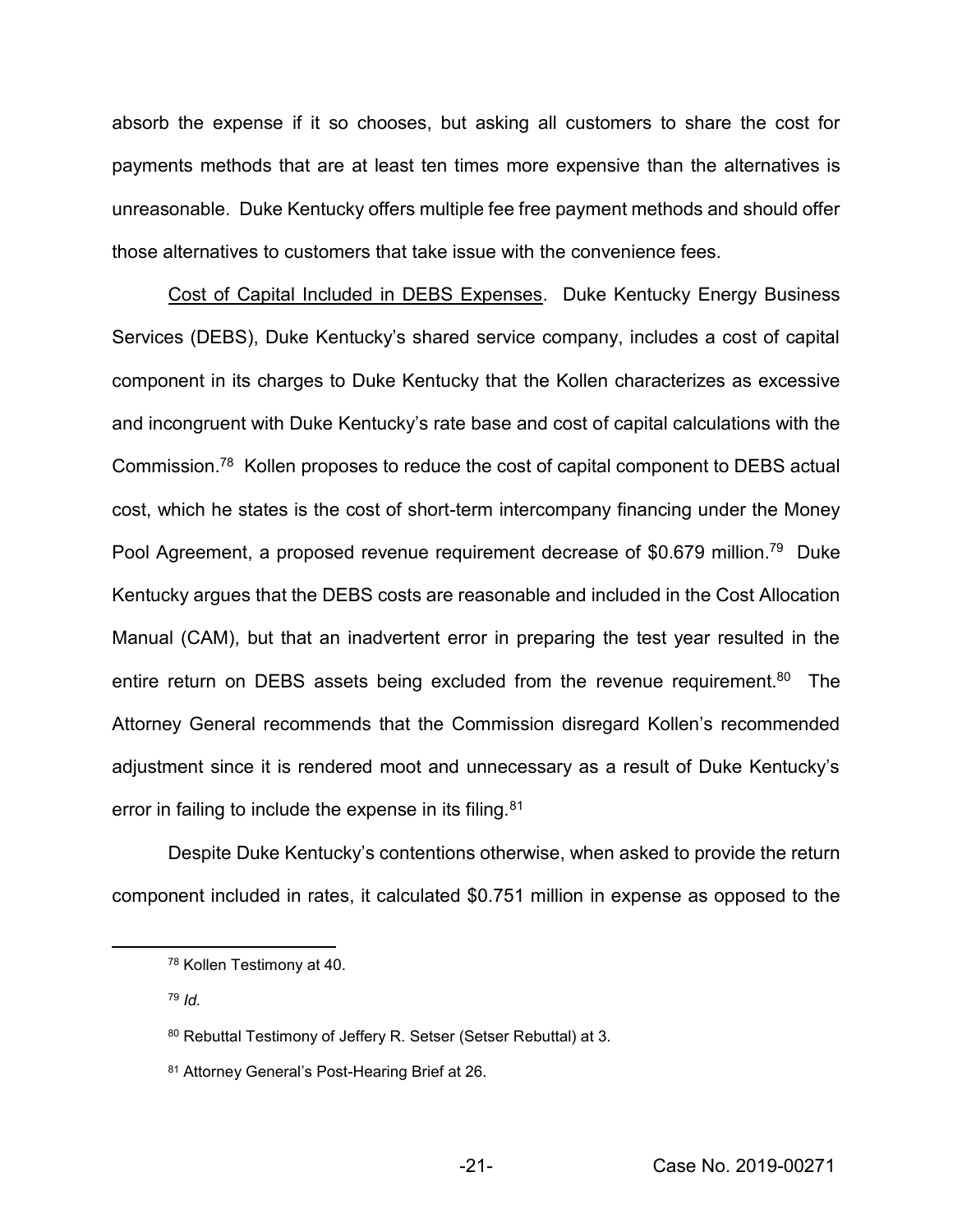\$0.915 million inadvertently excluded from Account 931008 in the test period.<sup>82</sup> The return component used to calculate the return was based on Duke Kentucky's currently approved pre-tax weighted average cost of capital (WACC) and not the WACC proposed in this case.<sup>83</sup> The Commission concludes that if the entirety of Duke Kentucky's DEBS cost of capital expense was excluded from the test year, then the maximum amount necessary to correct the exclusion is \$0.736 million, Duke Kentucky's calculation corrected to use the WACC it proposed in this proceeding. Accordingly, the Commission will include a revenue requirement increase of \$0.738 million. Duke Kentucky also inadvertently excluded credits for the loss on sale of accounts receivable, in the amount of \$1.242 million, from income accounts in the forecasted test period, which Duke Kentucky believes would be proper to include in the revenue requirement as long as it is offset by the amount of the return on DEBS assets that was also inadvertently excluded.<sup>84</sup> Correcting that error is a reduction of \$1.244 million.

DEBS EDIT. Kollen proposes an adjustment to amortize excess deferral income taxes (EDIT) that were created by the Tax Cuts and Jobs Act, recorded as a reduction to DEBS's deferred tax expense in 2017, and not refunded or credited to Duke Kentucky or any other Duke Energy affiliate.<sup>85</sup> Kollen recommends allocating the DEBS EDIT to Duke Kentucky in the same manner that the DEBS depreciation expense is allocated and then

 $82$  Duke Kentucky's response to the Attorney General's First Request, Item 50(c), Attachment and Duke Kentucky's response to Staff's Post-Hearing Request, Item 15.

<sup>83</sup> Duke Kentucky's response to Staff's Post-Hearing Request, Item 16.

<sup>84</sup> Duke Kentucky's response to Staff's Post-Hearing Request, Item 1.

<sup>85</sup> Kollen Testimony at 42.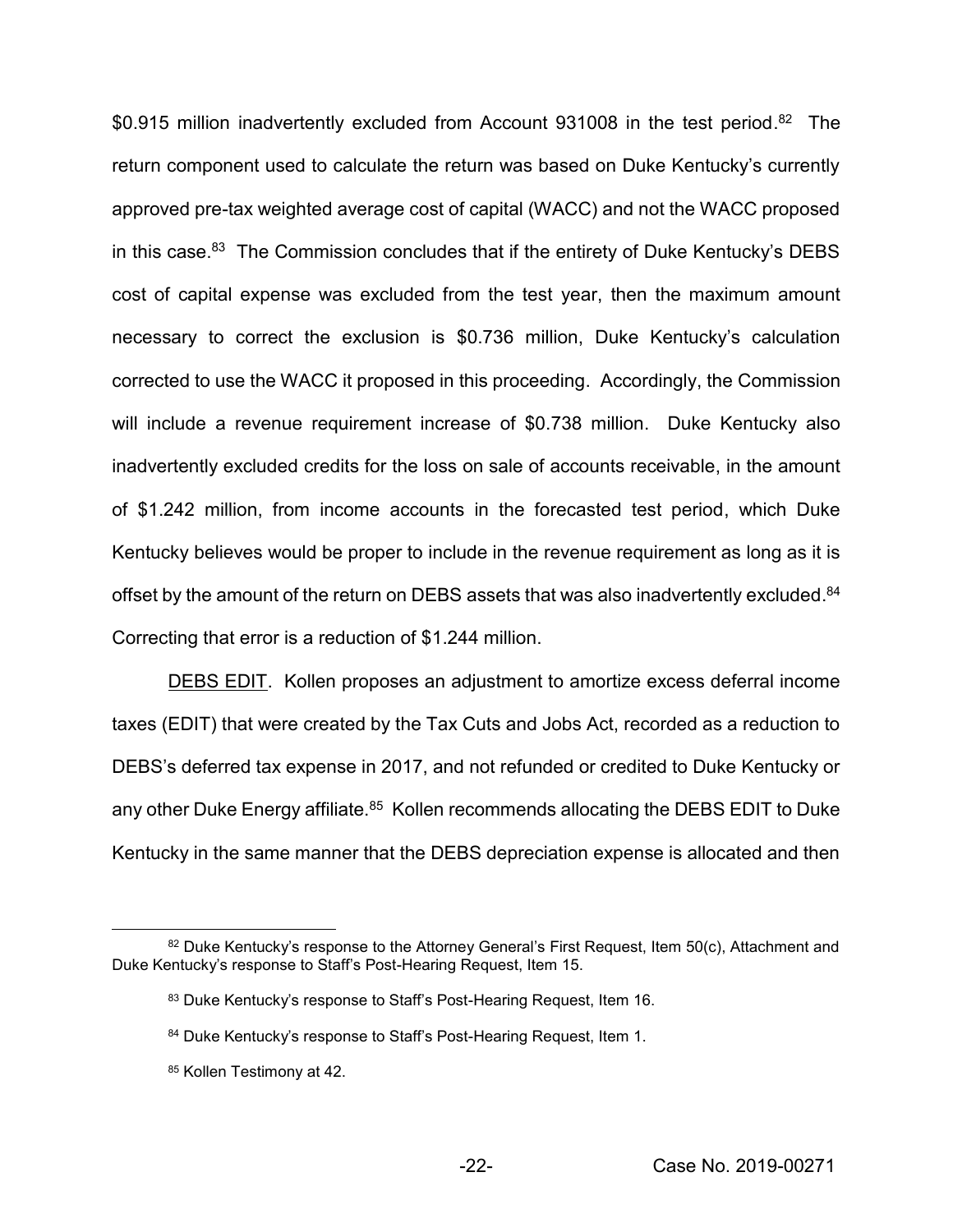refunding the EDIT to customers as a one-time \$0.214 million refund or credit effectuated through a specific surcredit or as a credit through another rider. 86 Duke Kentucky argues that the income taxes it is charged from DEBS does not include deferred tax expense so that Duke Kentucky's customers have not been required to pay deferred taxes at the DEBS level and are not entitled to a refund on that basis.<sup>87</sup> Duke Kentucky further argues that it is improper to refund the DEBS EDIT amount because a prior deferred tax asset treatment that favored Duke Kentucky at DEBS's expense.<sup>88</sup> In the event that the Commission accepts this adjustment, Duke Kentucky requests that a minimum amortization period of five years be employed.<sup>89</sup>

Duke Kentucky pays a cost of capital component on allocated DEBS plant, reduced for ADIT and straight-line book depreciation, and it uses a pre-tax WACC that includes the statutory tax rate. $90$  Duke Energy's prior treatment of deferred tax assets on DEBS books has no bearing on this adjustment. The Commission finds that DEBS EDIT should be returned to Duke Kentucky. However, the Attorney General's proposal to include the entire reversal as a one-time adjustment through a rider is overly complicated to implement. Accordingly, the Commission will amortize the DEBS EDIT over five years for a revenue requirement reduction of \$0.043 million.

<sup>86</sup> Kollen Testimony at 44 and the Attorney General's response to Staff's First Request, Item 7.

<sup>87</sup> Setser Rebuttal at 5.

<sup>88</sup> *Id.*

<sup>89</sup> Duke Kentucky's Reply Brief at 6.

 $90$  Duke Kentucky's response to the Attorney General's First Request, Item 50(e), Setser Rebuttal at 5, and Duke Kentucky's response to Staff's Post-Hearing Request, Item 17.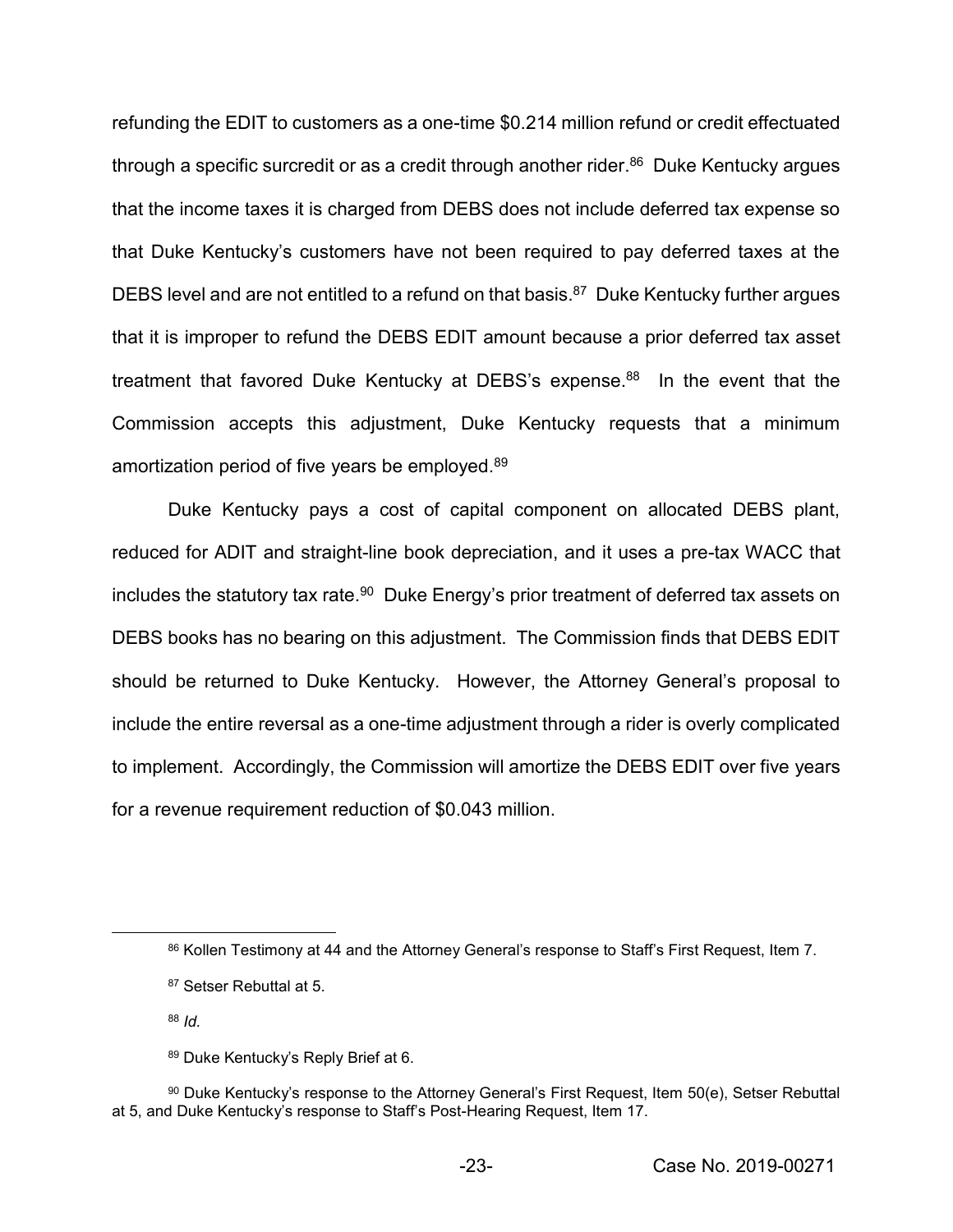Inventory Tax Credit for State Tax Expense. The inventory tax credit is a nonrefundable and nontransferable credit that may be applied against income taxes imposed by KRS 141.040 for any taxpayer that, on or after January 1, 2018, timely pays ad valorem taxes on inventory to a taxing jurisdiction in Kentucky. The credit will be phased in over four years, beginning in 2018 with a 25 percent phase-in increasing each year until 2021, when the full amount of ad valorem taxes timely paid are deductible for state income tax purposes. A corporation may apply the inventory tax credit against income tax on its Kentucky Corporation Income Tax Return. Duke Kentucky did not reflect this deduction in its forecasted test year. Duke Kentucky's fuel inventory for the forecasted teat year is \$19.518 million, for a test-year deduction of \$0.008 million.<sup>91</sup> The revenue requirement reduction is \$0.008 million.

Tamper Fee Revenues. As discussed below, the Commission is rejecting Duke Kentucky's proposal to include a Tamper Fee penalty in its tariffed rates. This will result in a revenue requirement increase of \$0.022 million because Duke Kentucky included estimated revenues of \$0.022 million from these fees in the forecasted test period.<sup>92</sup>

Excessive Plant Additions. As discussed above, the Commission will reduce Duke Kentucky's forecasted plant additions for amounts in excess of Duke Kentucky's capital budgets, which results in a \$1.750 million reduction in depreciation expense, shown below:

<sup>91</sup> The 2020 credit is 75 percent and the 2021 credit is 100 percent of timely-paid inventory taxes. The Kentucky inventory property tax rate is \$0.05 per \$100 of inventory value.

<sup>92</sup> Application, Schedule D-2.21, page 1 of 1.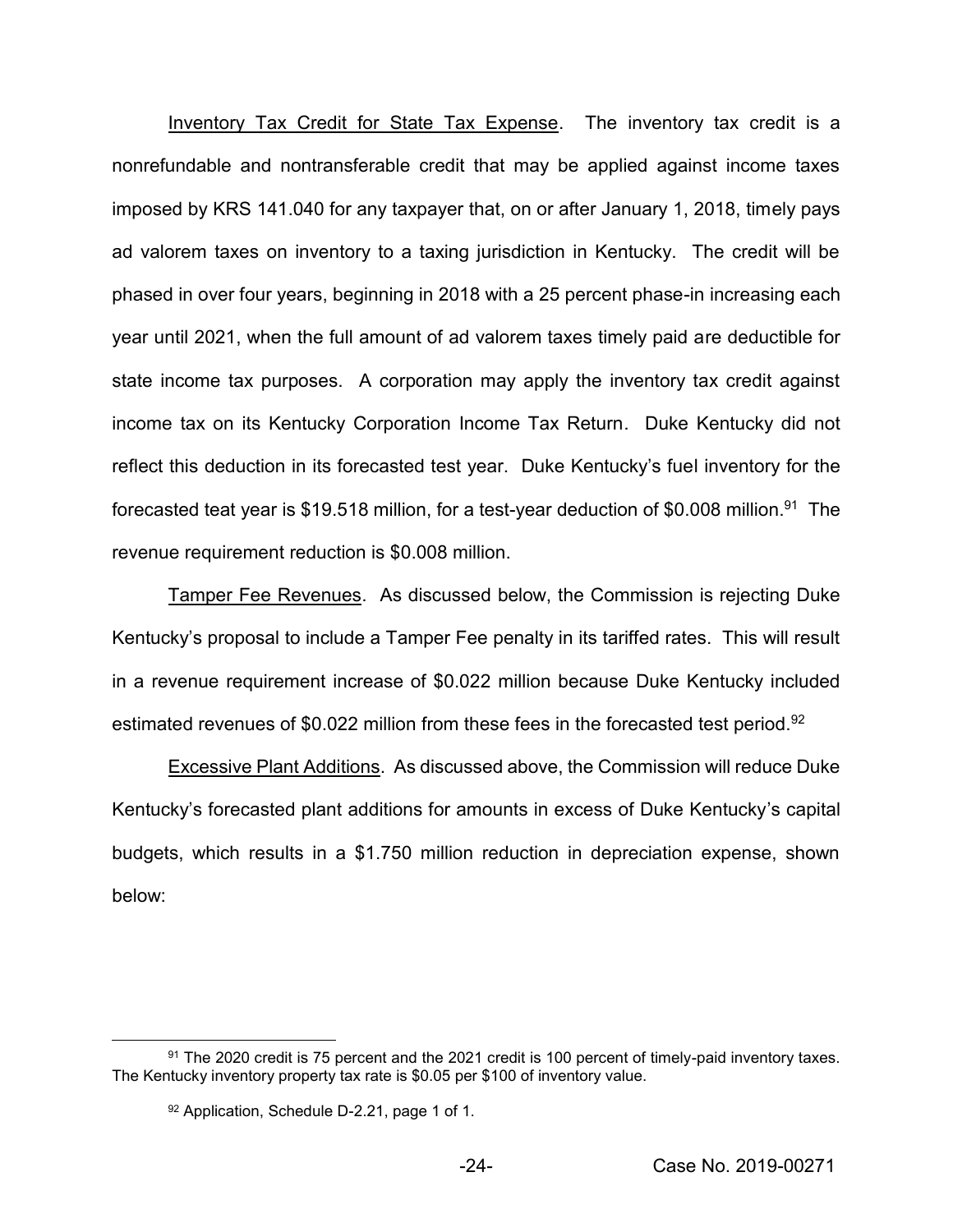|                                     | <b>Current Accrual Rate</b> | 13-month Average Reduction | <b>Expense Reduction</b> |
|-------------------------------------|-----------------------------|----------------------------|--------------------------|
| <b>Total Steam Production Plant</b> | 2.33%                       | 20.253.210                 | 471,900                  |
| <b>Total Other Production Plant</b> | 3.23%                       | 2.962.176                  | 95.678                   |
| <b>Total Transmission Plant</b>     | 2.24%                       | (5.192.808)                | (116, 319)               |
| <b>Total Distribution Plant</b>     | 2.11%                       | 28, 283, 150               | 596.774                  |
| <b>Total General Plant</b>          | 9.90%                       | 7,078,177                  | 700.739                  |
| <b>Total Allocated Common Plant</b> | 4.13%                       | (36,634)                   | (1, 513)                 |
| <b>Total Electric Plant</b>         |                             | 53,347,271                 | 1.747.260                |

This results in a revenue requirement reduction of \$1.751 million related to decreased depreciation expense.

Battery Storage Pilot Program. As discussed below, the Commission finds that Duke Kentucky's Battery Storage Pilot Program should be denied. This results in a revenue requirement reduction of \$0.130 million related to the decrease in test-year operating expenses of \$0.130 million.

Electric Vehicle Pilot Program. As discussed below, the Commission finds that Duke Kentucky's Electric Vehicle Pilot Program should be denied. This results in a revenue requirement reduction of \$0.076 million related to the decrease in test-year operating expenses of \$0.075 million.

### Other Revenue Requirement Adjustments

Inventories Financed by Vendors. Kollen proposes a revenue requirement reduction of \$0.187 million to exclude from rate base fuel inventories that he argues are financed by Duke Kentucky's vendors.<sup>93</sup> In the event that the Commission denies its recommendation to exclude cash working capital from Duke Kentucky's rate base, Kollen further proposes a reduction of \$1.478 million to exclude materials and supplies

<sup>93</sup> Kollen Testimony at 9. Kollen's recommendation does not reflect a reduction in rate base related to the materials and supplies inventories accounts payable because Duke Kentucky could not quantify the materials and supplies inventories accounts payable.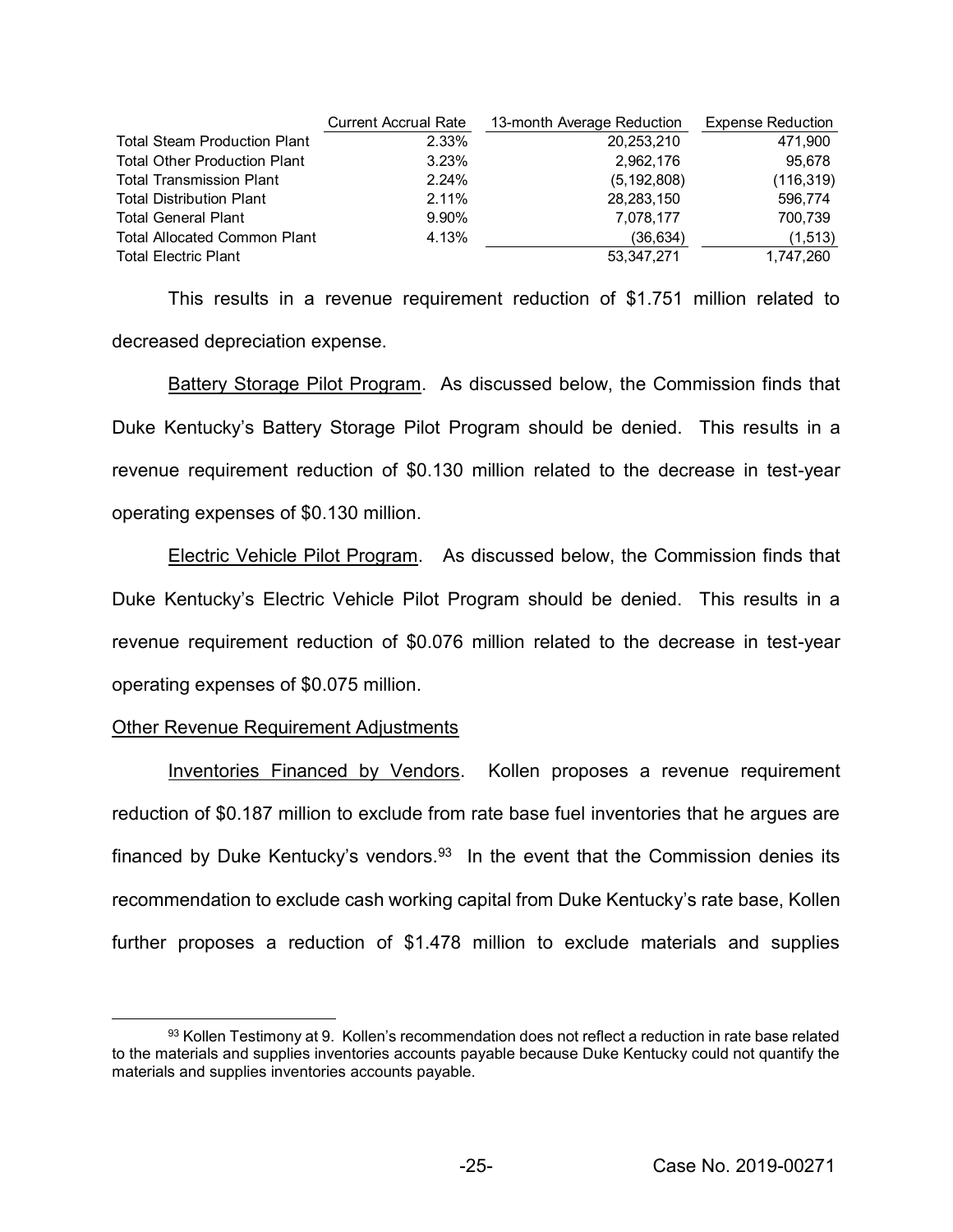inventories from Duke Kentucky's rate base.<sup>94</sup> The Attorney General recommends that the Commission accept this adjustment.<sup>95</sup> Duke Kentucky contends that Kollen's proposed adjustment is not symmetrical, in that no consideration was given to its receivables, and conflates two rate base items, cash working capital and inventories.<sup>96</sup> As discussed above, Duke Kentucky sells its receivables to an affiliate. Because the Commission agrees with the recommendation to adjust cash working capital to zero, this adjustment is moot as it is a duplication of the working capital adjustment discussed above.

Rate Case Expenses for New Depreciation Study. Duke Kentucky filed a new depreciation study with its application in this case. $97$  Because Duke Kentucky's last rate case in 2017 also contained a depreciation study, Kollen takes issue with the short interval and precipitous increase in depreciation expense between the studies and therefore recommends that the Commission deny recovery of rate case expense for the depreciation study, a revenue requirement reduction of \$0.012 million.<sup>98</sup> The Attorney General recommends that the Commission accept this adjustment.99

While there was a shorter than average period between depreciation studies, Duke Kentucky has historically filed a new study with every rate case and there are no standard rules of the Commission for the minimum period between depreciation studies. The

<sup>94</sup> Kollen Testimony at 10-11.

<sup>95</sup> Attorney General's Post-Hearing Brief at 14-15.

<sup>96</sup> Lawler Rebuttal at 4.

<sup>97</sup> Application, Attachment JJS-1.

<sup>98</sup> Kollen Testimony at 20-21.

<sup>99</sup> Attorney General's Post-Hearing Brief at 18.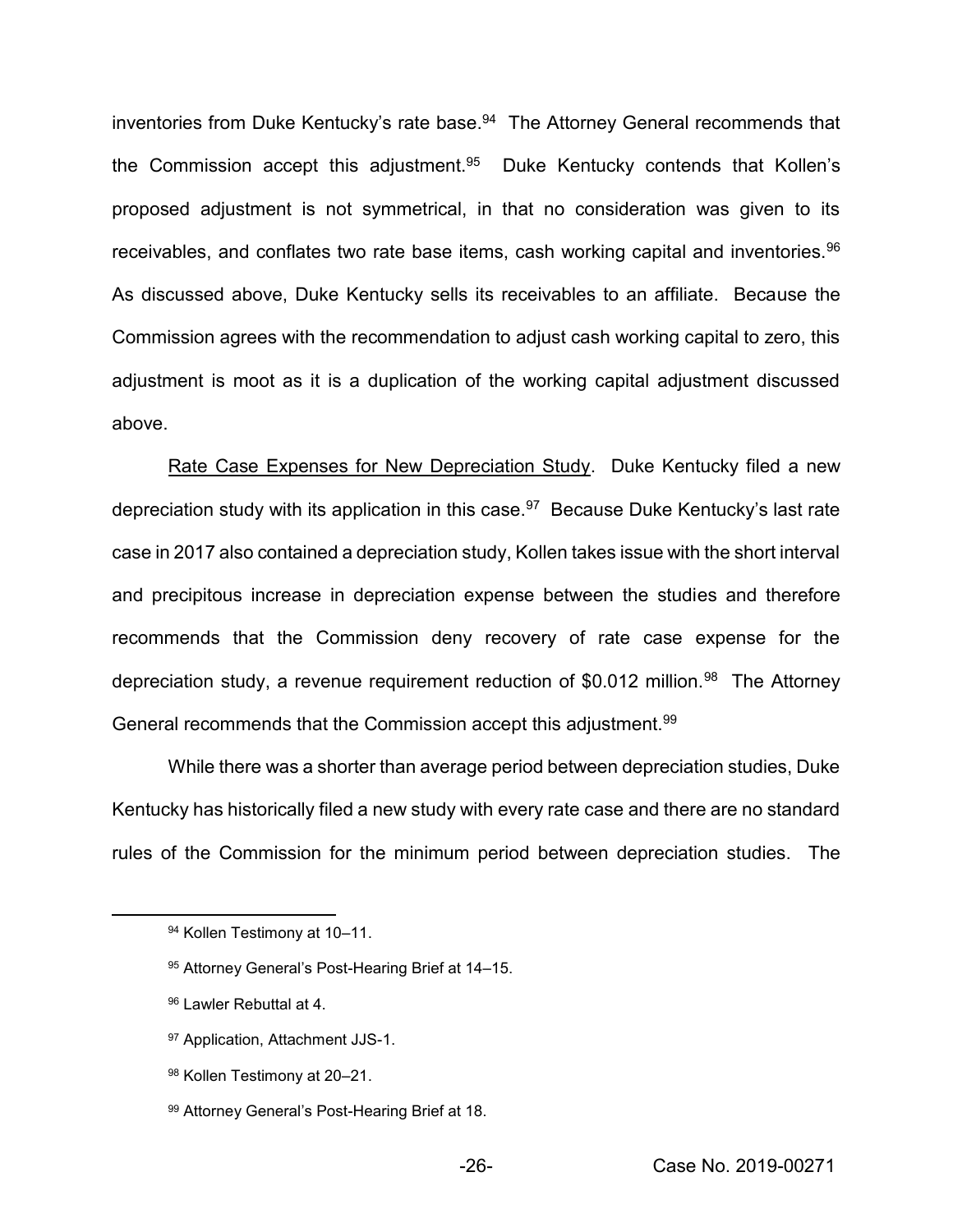Commission finds that the cost of the depreciation study should be allowed as a rate case expense, even though we agree with the denial of any increased depreciation expense resulting from the proposed depreciation rates as discussed above.

Customer Connect System. Kollen recommends the removal of the development and implementation operating and maintenance (O&M) expenses associated with Duke Kentucky's Customer Connect Program and suggests that Duke Kentucky should defer these expenses as a regulatory asset. Duke Kentucky is willing to accept this recommendation if regulatory asset authority is granted by the Commission to allow Duke Kentucky to accumulate all actual O&M expenses, including carrying costs, associated with the Customer Connect program into a regulatory asset. Duke Kentucky states that once the total costs for the project are incurred and the actual amount of the regulatory asset are known, Duke Kentucky will request recovery in a subsequent rate proceeding. This adjustment would lower the revenue requirement by \$0.911 million. The Attorney General opposes Duke Kentucky's request to include carrying costs in the proposed regulatory asset but otherwise recommends that the Commission accept this adjustment.100

The Commission finds that this adjustment is unnecessary and therefore, will reject this adjustment. There is no compelling argument for deferring these costs in the instant proceeding, especially considering Duke Kentucky's proposal to include carrying costs in a regulatory asset, which would be included in rate base.<sup>101</sup> Duke Kentucky's test-year

<sup>100</sup> Attorney General's Post-Hearing Brief at 21.

<sup>&</sup>lt;sup>101</sup> Regulatory assets that will be included in rate base should not include carrying costs. Regulatory assets that will not be included in rate base can appropriately include carrying costs, if the utility requests such treatment and if the intent of exclusion form rate base is unrelated to sharing costs between shareholders and ratepayers.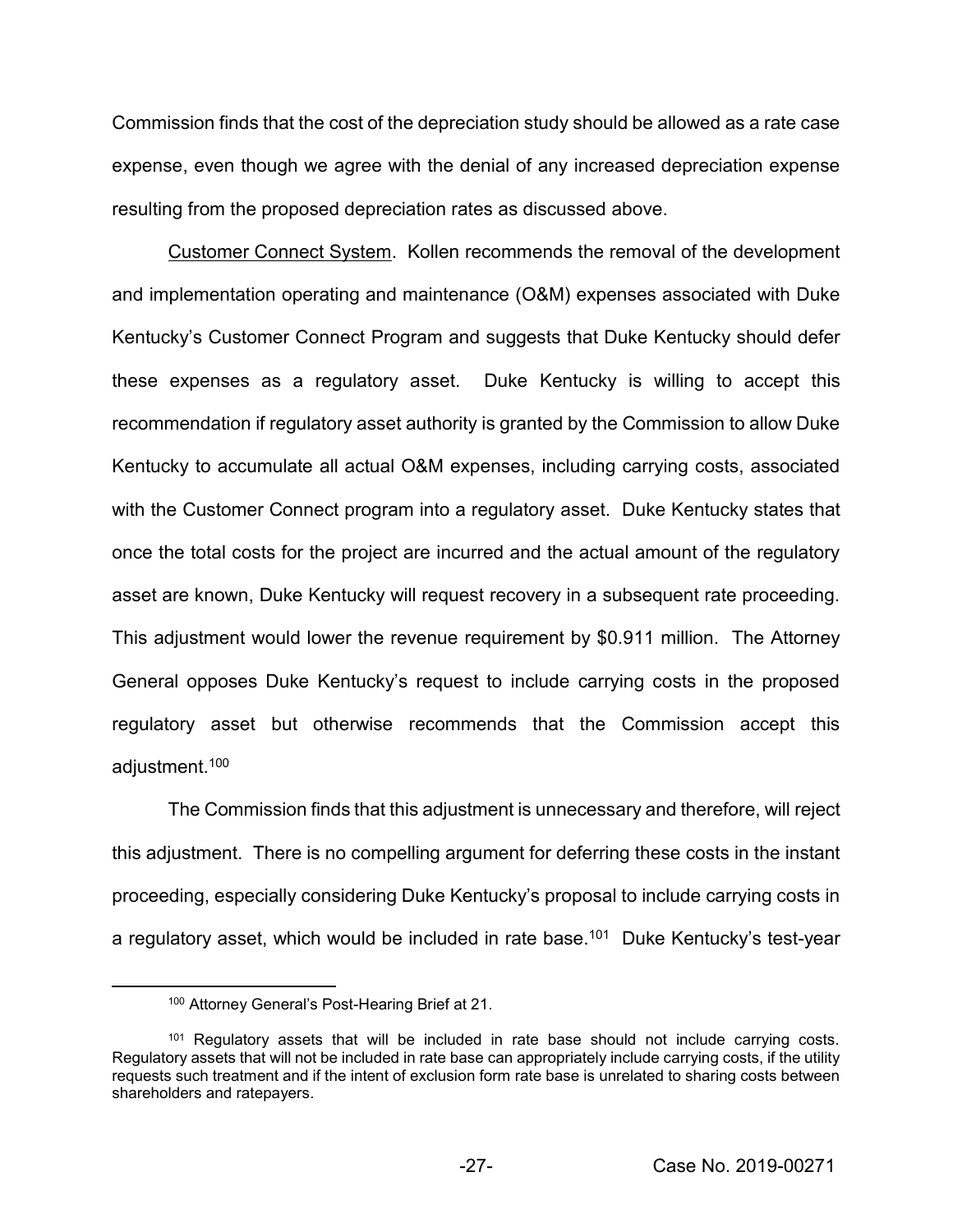expenses excludes costs that are appropriate for capitalization, and the Commission sees no reason to depart from the standard capitalization versus expense requirements for software development. Duke Kentucky's Customer Connect Program will not be operational until 2022 and at that time all properly capitalized costs will be eligible for rate base inclusion.

Regional Transmission Expansion Plan (RTEP) Refunds. Duke Kentucky recorded two refunds in 2018 summing to \$8.000 million as credits to transmission O&M expense after the Federal Energy Regulatory Commission (FERC) approved a settlement agreement entered into by most of the PJM Interconnection, LLC (PJM) transmission owners, including Duke Kentucky, and the state regulatory commissions that are located in the PJM footprint. The refunds were due to overcharges to western PJM transmission owners, including Duke Kentucky, for RTEP projects built in the east.<sup>102</sup> Duke Kentucky did not include RTEP expenses in its base rates until the rates approved in Case No. 2017-00321, beginning May 2018. Kollen proposes a \$1.603 million revenue requirement decrease to return the entirety of the RTEP refunds to customers on the basis that Duke Kentucky's electric rates were set in Case No. 2006-00172<sup>103</sup> while it was a Midcontinent Independent System Operator (MISO) member and since it exited MISO and joined PJM in 2012, Duke Kentucky has over-recovered annual transmission O&M expenses.104 The Attorney General recommends that the Commission accept this adjustment.<sup>105</sup> Duke

 <sup>102</sup> Kollen Testimony at 34.

<sup>103</sup> Case No. 2006-00172, *An Adjustment of the Electric Rates of the Union Light, Heat and Power Company d/b/a Duke Energy Kentucky, Inc.* (Ky. PSC Dec. 21, 2006).

<sup>104</sup> Kollen Testimony at 37.

<sup>105</sup> Attorney General's Post-Hearing Brief at 25.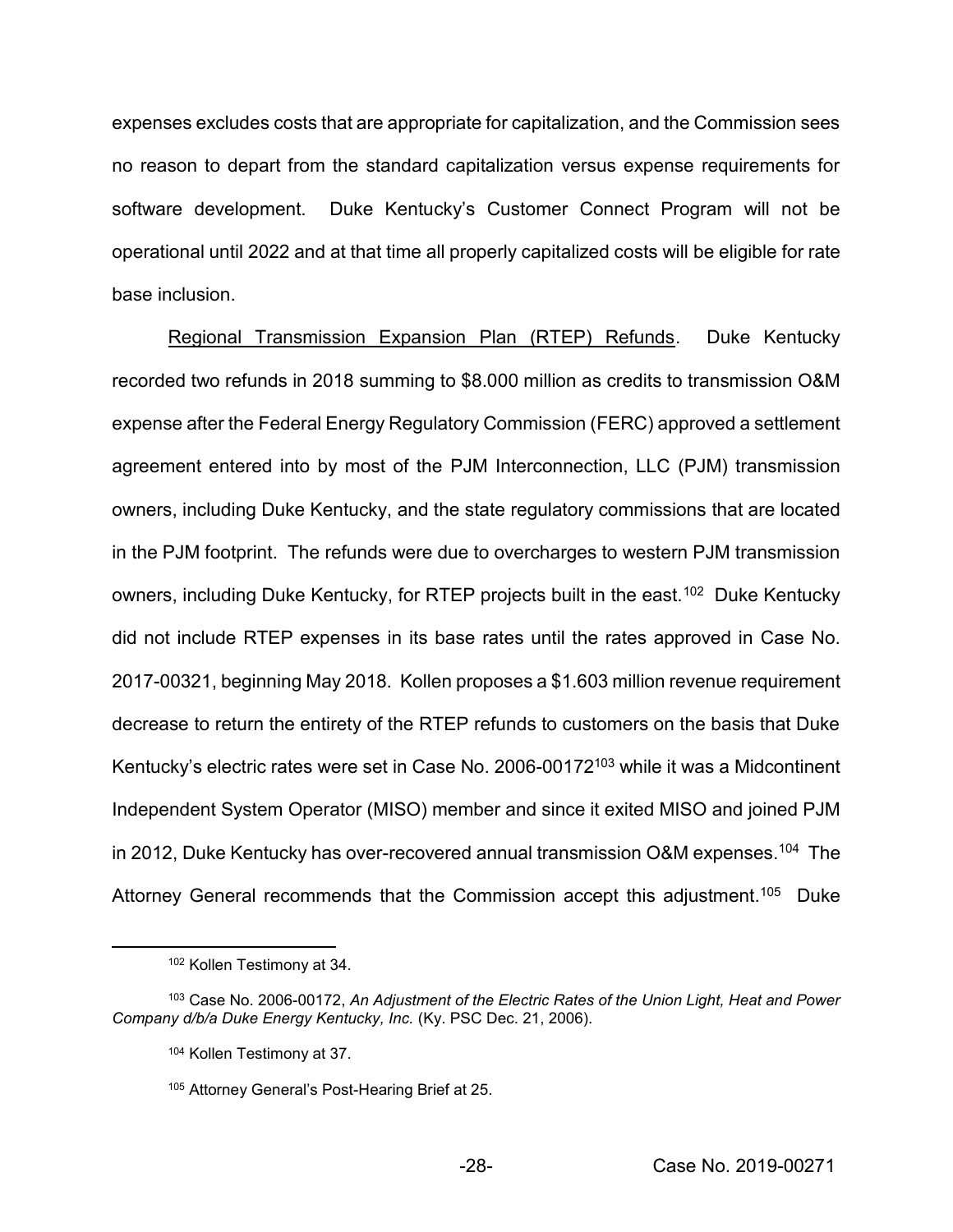Kentucky admits an inadvertent error to return refunded amounts recovered in May  $-$ June 2018 in base rates but argues that only those amounts should be returned; it proposes a revenue requirement decrease of \$0.052 million to return the refunds over a five year period.106

The Commission disagrees with both proposed adjustments. Had Duke Kentucky not filed a base rates case so soon after the refund, Kollen would not have proposed the adjustment. Duke Kentucky did not err in not including a refund from a period outside the base and forecasted test periods in this case. To the extent that Duke Kentucky collected RTEP expenses through a rider mechanism, namely the Fuel Adjustment Clause or the Profit Sharing Mechanism, the refund should be reflected in those mechanisms; however, base rates are not subject to true-ups for refunds, additional expenses, or over- and under-recovery under normal circumstances and the Commission sees no reason to deviate from the norm.

#### Cost of Capital Adjustments

Updating Duke Kentucky's cost of capital to include the short-term and long-term debt issuances for the most current forward curve long-term and short-term interest rates as of February 26, 2020,<sup>107</sup> will result in a revenue requirement reduction of \$0.301 million. Using the 9.25 percent return on equity (ROE), found reasonable below, will reduce Duke Kentucky's revenue requirement by \$3.116 million.<sup>108</sup>

 $\overline{a}$ 

<sup>106</sup> Lawler Rebuttal at 25.

<sup>&</sup>lt;sup>107</sup> Duke Kentucky's response to Staff's Post-Hearing Request, Item 9.

<sup>108</sup> *See* Appendix C to this Order for a summary of cost of capital adjustments.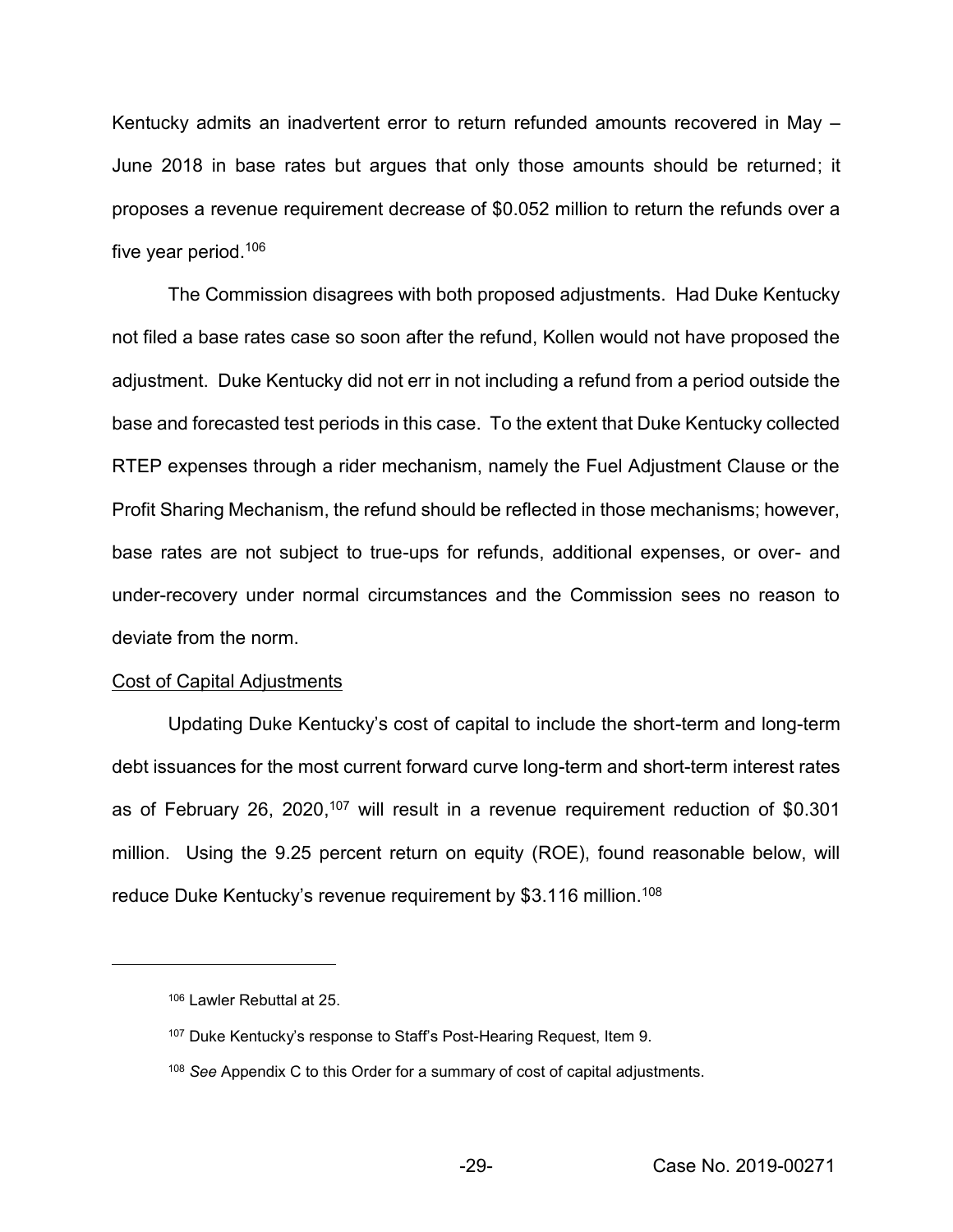## Amortization of Excess ADIT

Duke Kentucky projected that as of March 31, 2020, its excess protected ADIT balance would be \$46.828 million and that it would amortize at a rate of about \$0.037 million dollars per month during the forecasted test period.<sup>109</sup> It determined that amortization rate by calculating the rate allowed by the Adjustable Rate Adjustment Method (ARAM) in 2018 and then simply carried that rate forward to the forecasted test period.<sup>110</sup> Duke Kentucky asserted that it carried the 2018 rate forward "due to the complexity of getting precise estimates in PowerTax," which is the program it uses to calculate ARAM amortization.111

However, Duke Kentucky acknowledged that ARAM amortization is dynamic and is likely to change as the timing differences that gave rise to the excess ADIT begin reversing.112 In fact, while Duke Kentucky would or could not calculate the ARAM amortization in the forecasted test period, $113$  the evidence indicates that it is likely to increase in the near term.<sup>114</sup> Further, if the amortization rate reflected in rates is lower

<sup>111</sup> *Id*.

 $112$  Response to Staff's Second Request, Item 172(c).

<sup>&</sup>lt;sup>109</sup> See STAFF-DR-01-054 Attachment - KPSC\_Elec\_SFRs\_- 2019 at Tab WPB-6's.

 $110$  Response to Staff's Second Request, Item 172(d).

<sup>&</sup>lt;sup>113</sup> See Response to Staff's Third Request, Item 74 (where Duke Kentucky did not calculate the ARAM amortization rate for protected excess ADIT for 2020 and 2021 pursuant to Commission Staff's request for the same).

<sup>114</sup> With the amortization rate projected by Duke Kentucky, it would take over 100 years for its excess protected ADIT balance to be fully amortized—\$46,828,044/\$438,961=106.68. However, Duke Kentucky's plant in service has a weighted average remaining useful life much lower than 100 years, so the rate of amortization of excess ADIT must increase if it is to be exhausted when the assets that generated it are fully depreciated in Duke Kentucky's books as anticipated by ARAM. See Application at Attachment JJS-1 (showing the remaining useful lives used for Duke Kentucky's depreciation study and indicating that the longest remaining useful lives for pre-2018 property is less the 70 years such that the weighted average would be below that). Further, Duke Kentucky provided a breakdown of its excess protected ADIT by the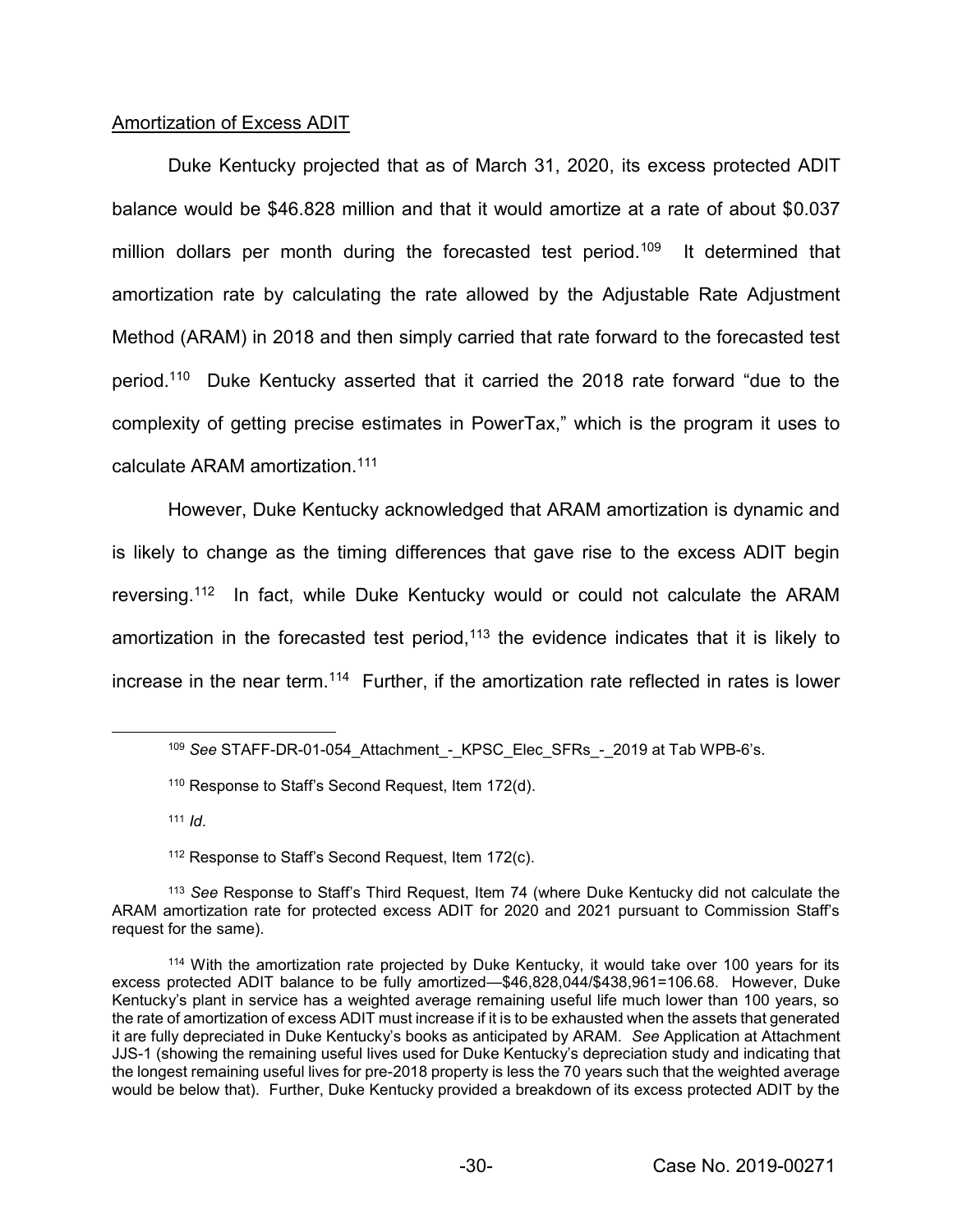than the actual ARAM amortization in the forecasted test period, then the difference, or a portion thereof, may be lost to ratepayers.<sup>115</sup> Thus, Duke Kentucky's use of the 2018 amortization rate to estimate the ARAM amortization for the forecasted test period—which includes 9 months of 2020 and 3 months of  $2021$ —is not consistent with the Commission's position of passing the full reduction in tax expense arising from the reduced tax rate on to ratepayers.<sup>116</sup>

Ideally, Duke Kentucky would have calculated the ARAM amortization for forecasted test period based on the same estimates and projections it used to calculate rates. However, since Duke Kentucky did not do so, the Commission could ensure that the protected excess ADIT is amortized to the maximum extent allowed by law by treating the amortization of protected and unprotected excess ADIT collectively for the purpose of establishing rates. This means the Commission would accept Duke Kentucky's total amortization of federal protected and unprotected excess ADIT as proposed for the purpose of establishing rates. This would require Duke Kentucky to record that amount as the amortization of protected excess ADIT until its next rate case to the extent permitted by ARAM in the forecasted test year to be calculated once Duke Kentucky has

assets that generated it, and that breakdown indicates that there is a significant amount of excess deferred tax liabilities that were not being amortized in 2018, because the timing differences that generated them were not currently reversing. *See* STAFF-DR-02-172(f)\_Attachment.

<sup>115</sup> *See* IRS Chief Counsel Advice 200641005, 2006 WL 2925869 (issued Oct. 13, 2006) (in which the IRS gave a non-binding opinion that ADIT and excess ADIT attributable to property that is retired ceases to exist and therefore may not be amortized to reduce rates); *see also* February 19, 2020 H.V.T., at 14:57:36-15:00:09 (in which Duke Kentucky could not state what would happen to excess ADIT that could have been used to reduce rates using ARAM amortization but was not used because the ARAM rate was lower than it should have been).

<sup>116</sup> *See* Case No. 2017-00477, *Kentucky Industrial Utility Customers, Inc. v. Duke Energy Kentucky, Inc.* (Ky. PSC Dec. 27, 2017) ("Since ratepayers are required to pay through their rates the tax expenses of a utility, any reduction in tax rates must be timely passed through to ratepayers.").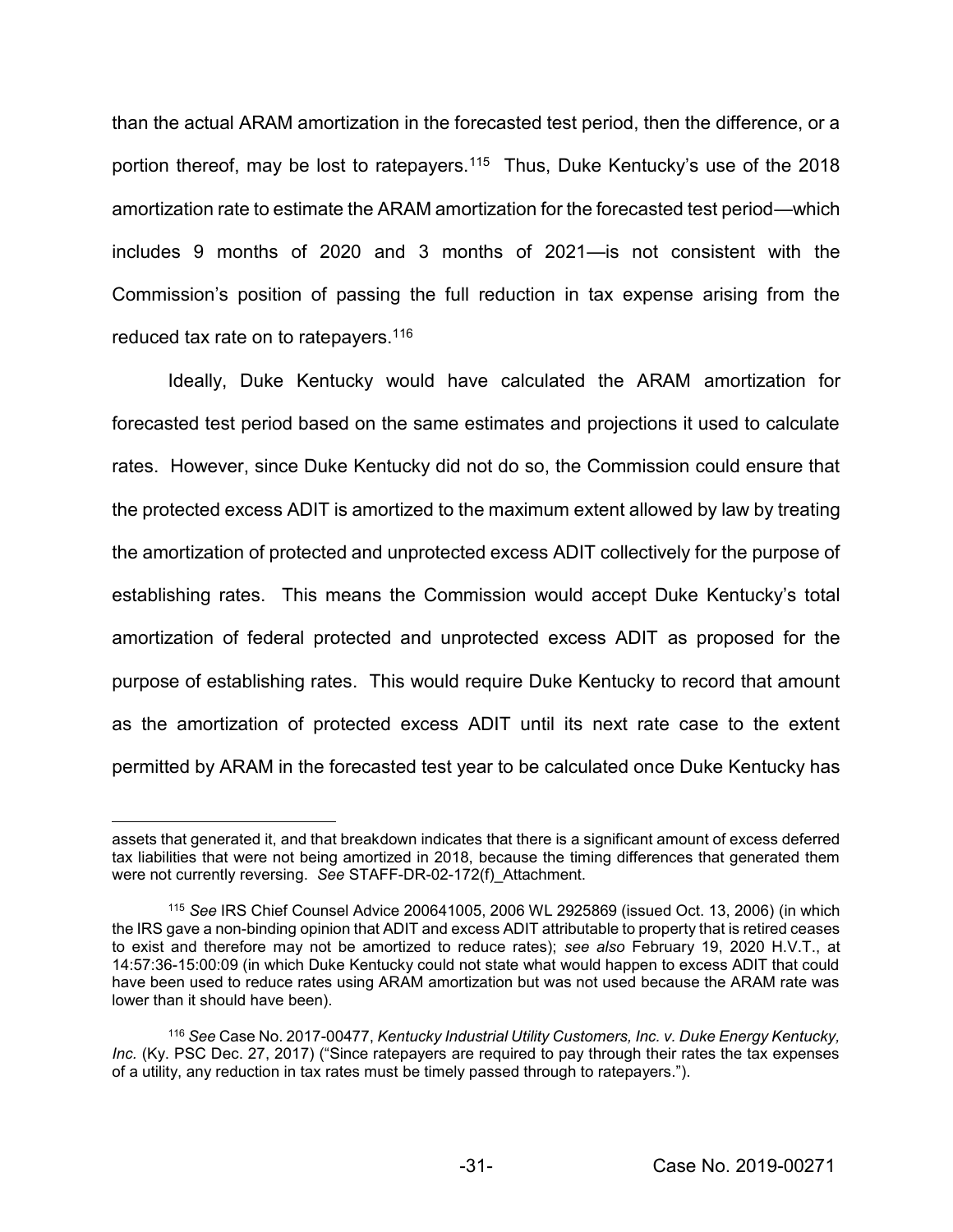the information for 2020 and 2021 that it used to calculate the 2018 ARAM amortization.<sup>117</sup>

There would be no rate effect to this requirement, but assuming ARAM amortization for the test year is higher than the rate in 2018, as appears likely, the result would be that the remaining balance of the unprotected excess ADIT would be higher when Duke Kentucky returns for its next rate case.

Duke Kentucky was asked about a similar method of accounting for the amortization of excess ADIT and claimed that it would violate federal normalization rules, stating:

> It would violate federal normalization rules for the Commission to true-up estimated ARAM amortization with actual ARAM amortization and not make corresponding true-up for book depreciation, tax expense, and accumulated deferred income taxes. This can be described as the "consistency principal" from IRC Sec. 168(i)(9)(B).118

The "consistency principal" that Duke Kentucky refers to prohibits:

any procedure or adjustment for ratemaking purposes which uses an estimate or projection of the taxpayer's tax expense, depreciation expense, or reserve for deferred taxes . . . unless such estimate or projection is also used, for ratemaking purposes, with respect to the other 2 such items and with respect to the rate base.<sup>119</sup>

As indicated by the plain language of the statute, the emphasis is on the use of consistent

estimates and projections of tax expense, depreciation expense, ADIT, and rate base

when setting rates. The idea is that changes in the estimate or projection of one of those

 <sup>117</sup> The forecasted test period would have 9 months of amortization from 2020 and 3 months of amortization from 2021.

<sup>118</sup> Response to Staff's Post Hearing Data Request, Item 25.

<sup>119</sup> 26 U.S.C.A. § 168(i)(9)(B)(ii).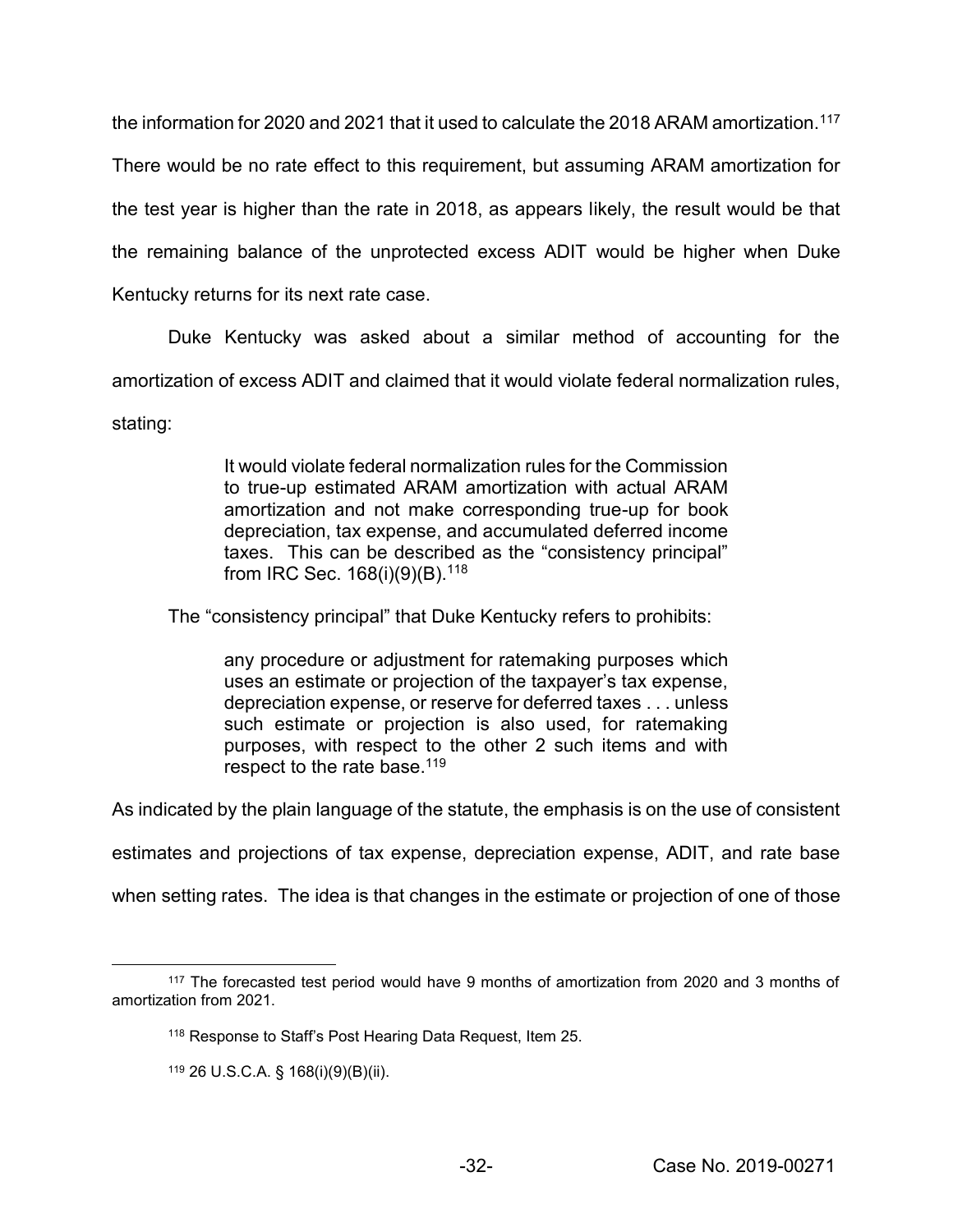items may affect one or more of the other items such that if an estimate or projection of one item is changed for ratemaking purposes, in a manner that triggers the normalization rules, then the effect of that change should be reflected in others.<sup>120</sup>

Changing the amortization rate of excess ADIT will affect rates in two ways: (1) it will change tax expense in the forecasted test period because the amortization of excess ADIT is used to reduce tax expense when setting rates; and (2) it will change the ADIT offset against rate base because the amortization of excess ADIT reduces that offset. However, if the amortization of unprotected excess ADIT is adjusted in proportion to any adjustment to the amortization of protected excess ADIT, then there were would be no rate effect. Any decrease in tax expense in rates arising from the increased amortization of protected excess ADIT would be offset from a corresponding increase in tax expense in rates arising from a decrease in the amortization of unprotected excess ADIT. Similarly, any decrease in the rate base offset arising from the increased amortization of protected excess ADIT would be offset from a corresponding increase in the rate base offset arising from a decrease in the amortization of unprotected excess ADIT. Thus, requiring Duke Kentucky to attribute the amortization of excess ADIT in base rates to protected excess ADIT to the extent allowed by ARAM in the forecasted test period when Duke Kentucky is able to calculate ARAM amortization for the forecasted test period would not violate the "consistency principal" because there would be no inconsistent treatment for ratemaking purposes.

<sup>&</sup>lt;sup>120</sup> See, e.g., Private Letter Ruling 9552007, 1995 WL 764845 (issued Dec. 29, 1995) ("[T]hose consistency rules would be violated if, as the Intervenor proposes, the federal income tax component of cost of service reflects depreciation of the Plant's disallowed costs but those costs are not included in rate base or the depreciation component of cost of service.").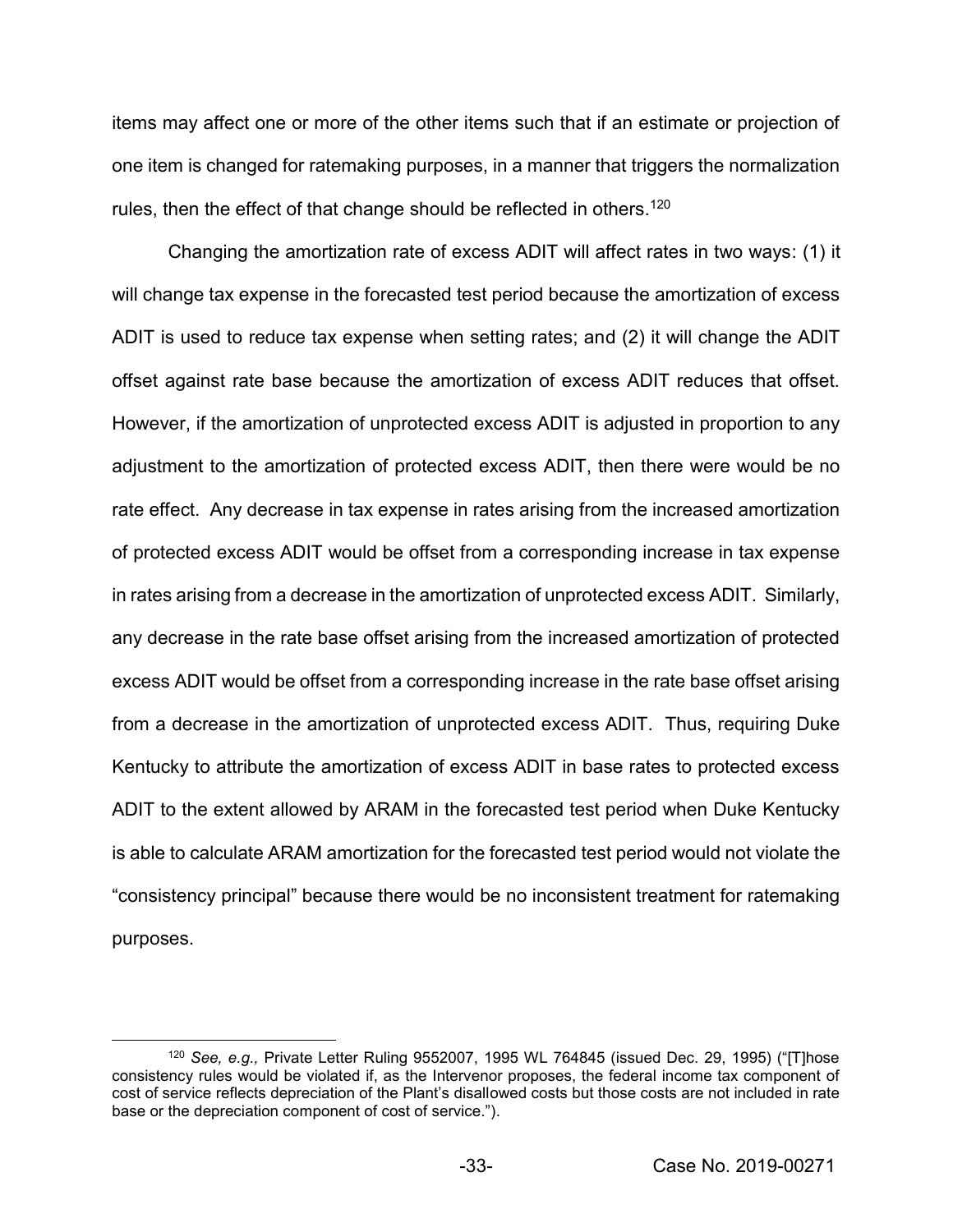Calculating the ARAM amortization for the forecasted test period in the future based on actual information may result in slightly different ARAM amortization than if it had been calculated based on the estimates and assumptions used by Duke Kentucky to establish rates in the forecasted test year. However, information used to calculate ARAM amortization is not "estimates or projections" used in a "procedure or adjustment for ratemaking purposes" because the ARAM amortization simply establishes an upper limit imposed by federal law on the extent to which protected excess ADIT may be amortized, whereas the actual amortization of protected excess ADIT is set by the Commission pursuant to state law ratemaking procedures and rules. In fact, if the use of different estimates and projections to calculate the ARAM amortization violated the "consistency principal," then Duke Kentucky's methodology for calculating ARAM amortization in the forecasted test period would also violate the consistency rule because it is based on the depreciation expense, timing differences, and tax expense, among other information, from 2018 as opposed to the estimates and projections from the forecasted test period used to establish the other components of base rates. Thus, the Commission finds that requiring Duke Kentucky to attribute the amortization of excess ADIT in base rates to protected excess ADIT to the extent allowed by ARAM in the forecasted test period, to be calculated when Duke Kentucky has the information to do so, does not violate the federal normalization rules and further finds that the amortization of excess ADIT in base rates should be allocated to the amortization of protected excess ADIT in that manner with any remainder allocated to unprotected excess ADIT.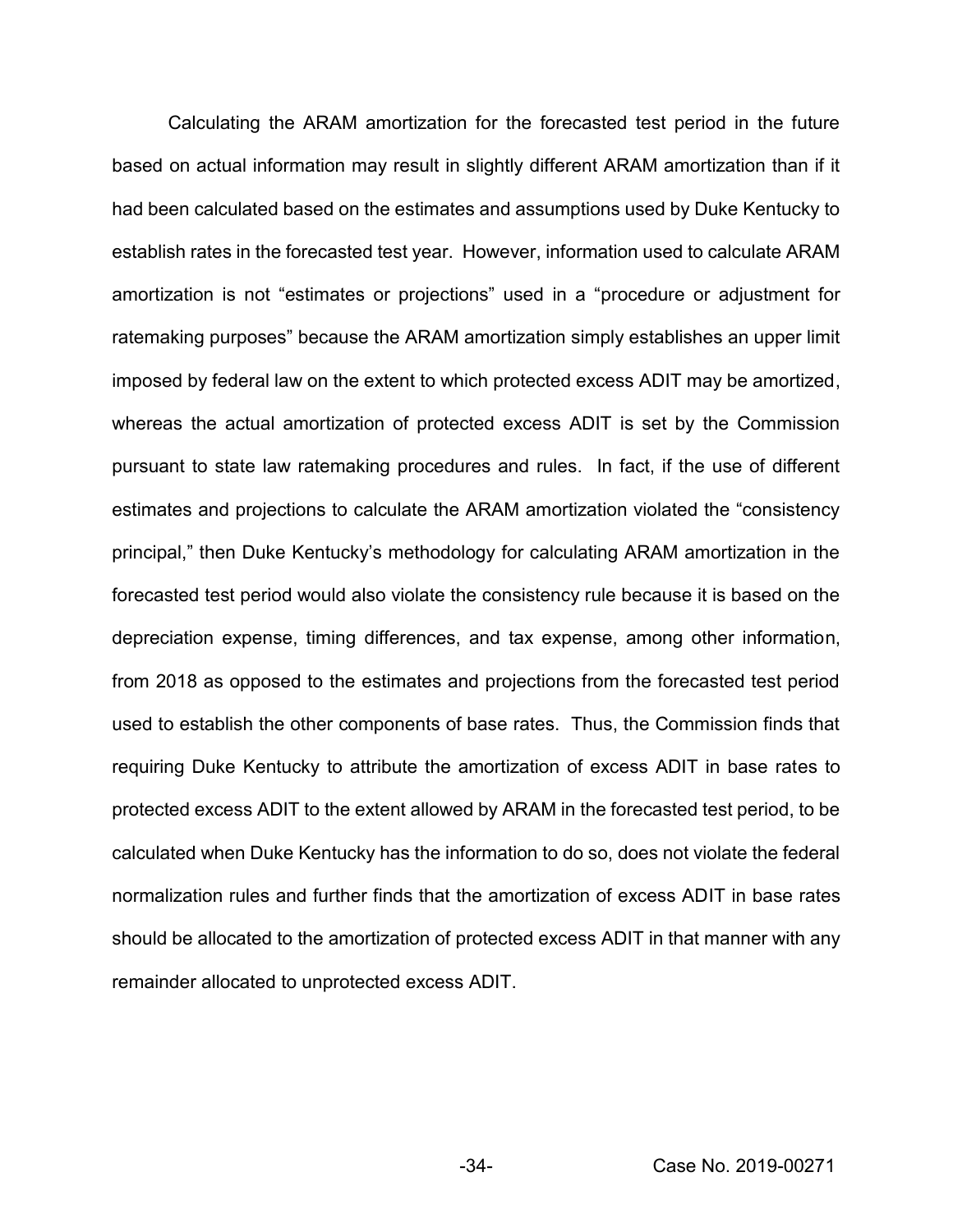## Total Revenue Requirement

The effect of the Commission's adjustments on Duke Kentucky's requested revenue increase of \$45.634 million is a decrease of \$21.510 million, for a total revenue requirement increase of \$24.124 million.<sup>121</sup>

### VALUATION

Rate Base. Duke Kentucky proposed a net investment rate base for its forecasted test period of \$946.428 million, based on the 13-month average for that period.<sup>122</sup> In response to errors identified in discovery, Duke Kentucky revised this amount to \$943.411 million $123$ 

The Attorney General proposed to reduce Duke Kentucky's rate base to \$924.148 million.<sup>124</sup> The Attorney General proposed to (1) remove asset ADIT related to Solar Investment Tax Credits (Solar ITC); $125$  (2) reduce fuel and materials and supplies inventories for amounts financed by vendors;<sup>126</sup> (3) adjust accumulated depreciation and ADIT to reflect the Attorney General's proposal to reject the depreciation rates proposed

 <sup>121</sup> *See* Appendix D to this Order for a summary of adjustments.

<sup>&</sup>lt;sup>122</sup> Application, Schedule A, page 1 of 1.<br><sup>123</sup> Duke Kentucky's responses to the Attorney General's Second Request for Information, Item 5 and the Attorney General's First Request for Information (Attorney General's First Request), Item 14(b). *See also* Lawler Rebuttal at 23.

<sup>&</sup>lt;sup>124</sup> Kollen Testimony, Attachment Duke\_Energy\_KY\_Rev\_Req\_-\_AG\_Recommendation.xlsx, Tab Rate Base.

<sup>125</sup> Kollen Testimony at 6. Duke Kentucky accepts this adjustment. *See* Lawler Rebuttal at 23.

<sup>126</sup> Kollen Testimony at 7.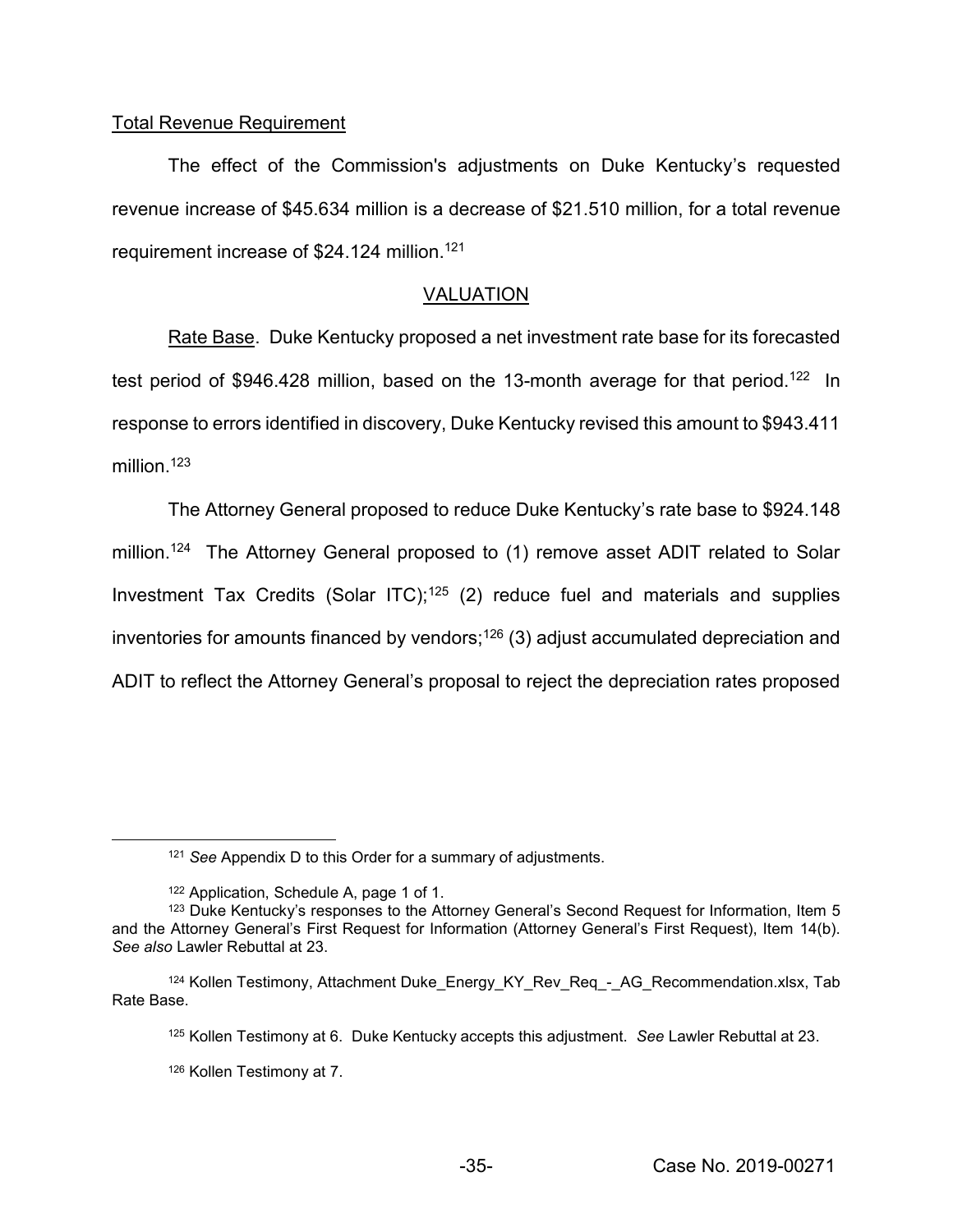by Duke Kentucky; (4) remove regulatory assets for deferred rate case expenses;<sup>127</sup> and

(5) reduce cash working capital to zero.<sup>128</sup>

As discussed above, the Commission has determined that Duke Kentucky's net investment rate base is \$881.003 million, as shown below:

|                                                                                       |    | Amount<br>(in millions) |  |
|---------------------------------------------------------------------------------------|----|-------------------------|--|
| Rate Base per Duke Kentcky's filing                                                   | \$ | 946.428                 |  |
| Adjustments:                                                                          |    |                         |  |
| Remove Asset ADIT for Solar ITC                                                       |    | (3.017)                 |  |
| Reflect Cash Working Capital of Zero In Lieu of 1/8th O&M Methodology                 |    | (14.965)                |  |
| Remove Regulatory Asset for Deferred Rate Case Expenses                               |    | (0.712)                 |  |
| Reflect Changes in Acc. Dep. and ADIT Due to Lower Depreciation Expense               |    | 1.863                   |  |
| Reduce Plant for Additions in Excess of Budgets, including Acc. Dep. and ADIT Offsets |    | (45.404)                |  |
| Removal of Battery Storage Project                                                    |    | (2.417)                 |  |
| Removal of EV Projects                                                                |    | (0.773)                 |  |
| Net Change in Rate Base                                                               |    | (65.425)                |  |
| <b>Adjusted Rate Base</b>                                                             | S  | 881.003                 |  |

Capitalization. Duke Kentucky is a wholly owned subsidiary of Duke Energy Ohio, Inc. (Duke Ohio), which is a wholly owned subsidiary of Cinergy Corp., which is wholly owned by Duke Energy.<sup>129</sup> All equity funding is issued by Duke Energy and each subsidiary issues its own debt. Duke Kentucky proposes a total capitalization for the forecasted test period of \$1,449.897 million, which reflects financing activities through

 <sup>127</sup> *Id.* at 19.

<sup>128</sup> *Id.* at 17.

<sup>129</sup> Spiller Testimony at 5.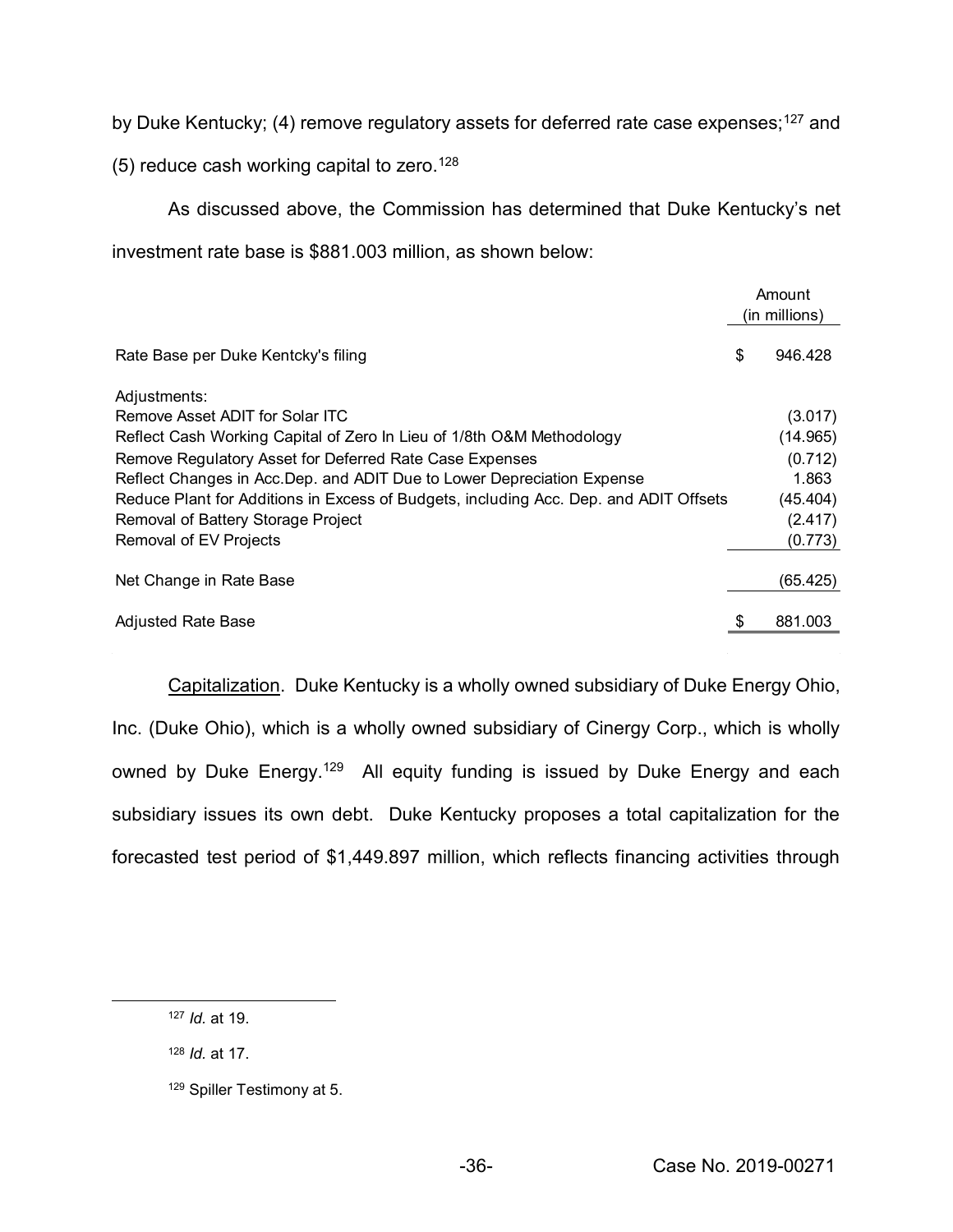March 2021.<sup>130</sup> The Commission accepts Duke Kentucky's proposed capitalization amount.

### RATE OF RETURN

#### Capital Structure and Cost of Debt

Duke Kentucky proposed a test-year-end capital structure consisting of 45.93 percent long-term debt at a cost of 4.07 percent; 5.84 percent short-term debt at a cost of 1.94 percent; and 48.23 percent common equity with a proposed return of 9.80 percent.131 The proposed capital structure reflects a long-term debt issuance of \$50.000 million in September 2020 with an interest rate estimated to be 4.00 percent based upon the blended average of Bloomberg's forward curves for the 5-year, 10-year, and 30-year U.S. Treasury yield as of June 2019 plus a 162-basis point credit spread.<sup>132</sup>

The Attorney General's witness, Lane Kollen, disputes this interest rate, stating that it is excessive based on current rates and recommends that the Commission update this rate with the most recent and current Treasury yields.<sup>133</sup> Duke Kentucky disagrees with this recommendation maintaining that the forecasted rate is reasonable and argues that Duke Kentucky is not permitted to update all the elements of its revenue requirement to reflect actual results and singling out one component is unfair and unreasonable.<sup>134</sup>

- <sup>132</sup> Jacobi Testimony at 12.
- <sup>133</sup> Kollen at 58.

 $\overline{a}$ 

<sup>134</sup> Jacobi Rebuttal at 4.

<sup>130</sup> Application, Schedule J-1, page 2 of 2.

<sup>131</sup> Application, Schedule J-1, page 2.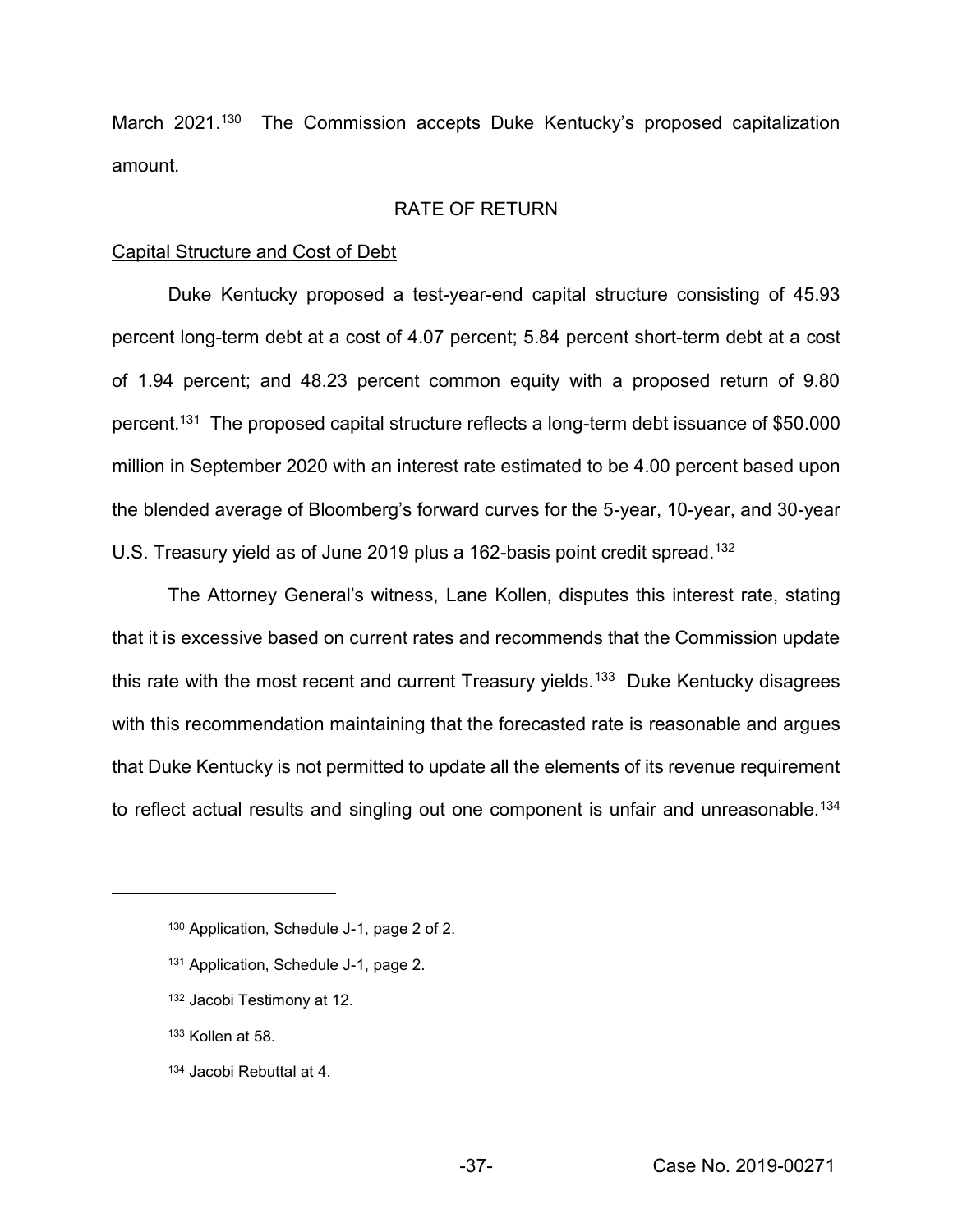Duke further noted that Kollen's recommendation was not representative of a future issuance and failed to consider the forward curve, and thus underestimated the cost of debt.135 The Attorney General counters that the Commission can make changes to the test year if the Commission believes they are appropriate and reasonable and states that current rates are a better proxy than forecasted rates. The Attorney General further noted that since Kollen's direct testimony was filed, 30-year Treasury yields have further declined, which is additional evidence that the forecasted interest rates for the September 2020 debt issues is high.<sup>136</sup>

The Commission agrees that the long-term interest rates, as proposed by Duke Kentucky, are not representative of the current economic environment. Duke Kentucky provided an update to the capital structure that reflects the most current forward curve long-term and short-term interest rates as of February 26, 2020. Although things have shifted further since this update, the Commission will apply the most recent filed shortterm and long-term rates of 1.71 and 4.03 percent to the capital structure.<sup>137</sup>

#### Return on Equity

In its application, Duke Kentucky's expert witness, Roger A. Morin, PhD, proposed a ROE using the discounted cash flow model (DCF), the capital asset pricing model  $(CAPM)$ , the empirical CAPM (ECAPM), and risk premium (RP) models. Duke Kentucky's ROE estimates ranged from 8.9 percent to 10.5 percent, adjusted for flotation costs. Based upon the range of estimates, Dr. Morin proposed a 9.8 percent ROE as the

<sup>135</sup> *Id.* at 5-6. *See also Duke Kentucky's Post-Hearing Brief at 32-34.* 

<sup>136</sup> Attorney General's Post Hearing Brief at 35.

<sup>137</sup> *See*, for example, Case No. 2018-00281 *Electronic Application of Atmos Energy Corporation for an Adjustment in Rates* (Ky. PSC May 7, 2019).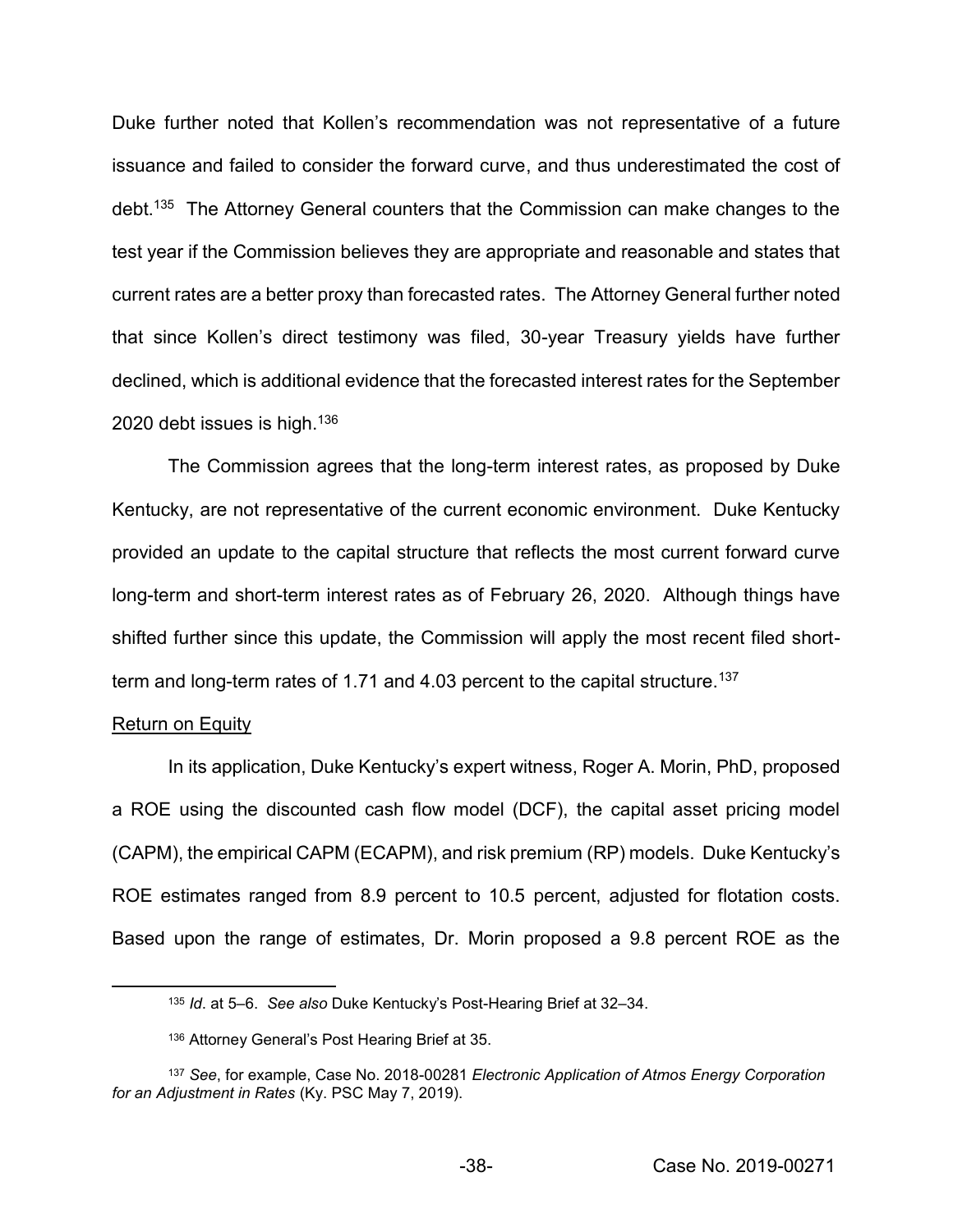appropriate return. Dr. Morin argued that awarding an ROE of 9.8 percent is both reasonable and fair, and that such an award is the minimum necessary for it to attract capital on reasonable terms, maintain financial integrity, and earn a return commensurate with returns on comparable risk investments.<sup>138</sup> Dr. Morin further stated his assertion that a 9.8 percent ROE is considered to be the minimum required by the company taking into account its relative small size, large financing requirements, and concentrated generation portfolio.139

The table below summarizes the range of Duke Kentucky's ROE estimates.<sup>140</sup>

| <b>METHODOLOGY</b>             | <b>ROE</b> |
|--------------------------------|------------|
| DCF - Value Line Growth        | 10.0%      |
| DCF - Analyst Growth           | 8.9%       |
| <b>CAPM</b>                    | $8.9\%$    |
| <b>ECAPM</b>                   | 9.1%       |
| <b>Historical Risk Premium</b> | 10.5%      |
| <b>Allowed Risk Premium</b>    | 10.4%      |

The Attorney General's witness, Richard A. Baudino, provided testimony and analysis regarding ROE. Baudino's analysis used both the DCF and CAPM models, though his recommended ROE of 9.0 percent is based upon the DCF results.141 Baudino uses the CAPM model results to serve as confirmation of the reasonableness of the DCF results. In addition, Baudino examines recent allowed ROEs from other jurisdictions and reviews and revises the ROE estimates presented by Dr. Morin.142

<sup>140</sup> *Id.* at 60.

<sup>142</sup> *Id.*

 <sup>138</sup> Direct Testimony of Roger A. Morin, PhD at 4.

<sup>139</sup> *Id.* at 5.

<sup>141</sup> Direct Testimony of Richard A. Baudino at 17.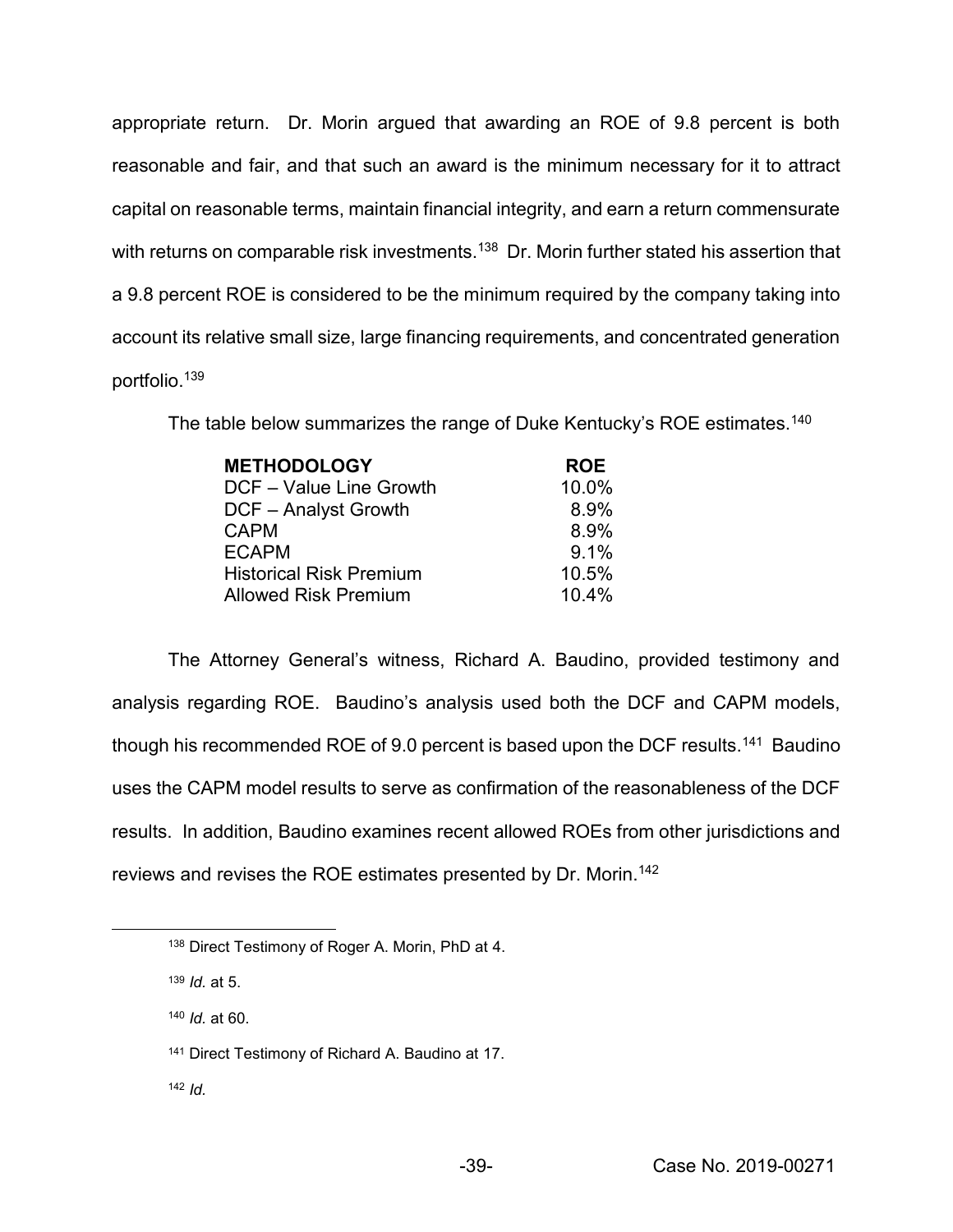For his DCF analysis, Baudino adopts the same 20 companies that Dr. Morin used in his proxy group. Baudino calculates DCF estimates using both average growth rates (Method 1) and median growth rates (Method 2). Method 1 ROE estimates range from 8.00 to 9.45 percent (8.53 average). Method 2 ROE estimates range from 7.75 to 9.09 percent (8.48 average).  $143$ 

For his CAPM ROE estimates, Baudino employs two approaches. The first approach uses the forecasted market return and the second uses a historical risk premium based upon stock and bond returns from 1926 to 2018.<sup>144</sup> Baudino utilizes a normalized risk free rate and adopted Dr. Morin's Value Line company beta values. The forward-looking CAPM ROE estimates range from 7.73 to 8.01 percent.<sup>145</sup> For the historical risk premium CAPM model, Baudino uses historical market returns to calculate a historical market risk premium and inputs the current return on 30-year treasury bonds and the normalized 30-year return as the risk free rate resulting in CAPM ROE estimates of 6.42 percent and 7.11, respectively. A further adjustment was made to these calculations to account for the effect of an increase in price/earnings ratios. With that final adjustment, Baudino calculates historical CAPM ROE estimates of 5.97 percent and 7.11 respectively.146

 $\overline{a}$ 

- <sup>145</sup> *Id.* at 26 and Exhibit No.\_(RAB-5).
- <sup>146</sup> *Id.* at 27-29 and Exhibit No.\_(RAB-6).

<sup>&</sup>lt;sup>143</sup> *Id.* at 22 and Exhibit No. (RAB-4).

<sup>144</sup> *Id.* at 25.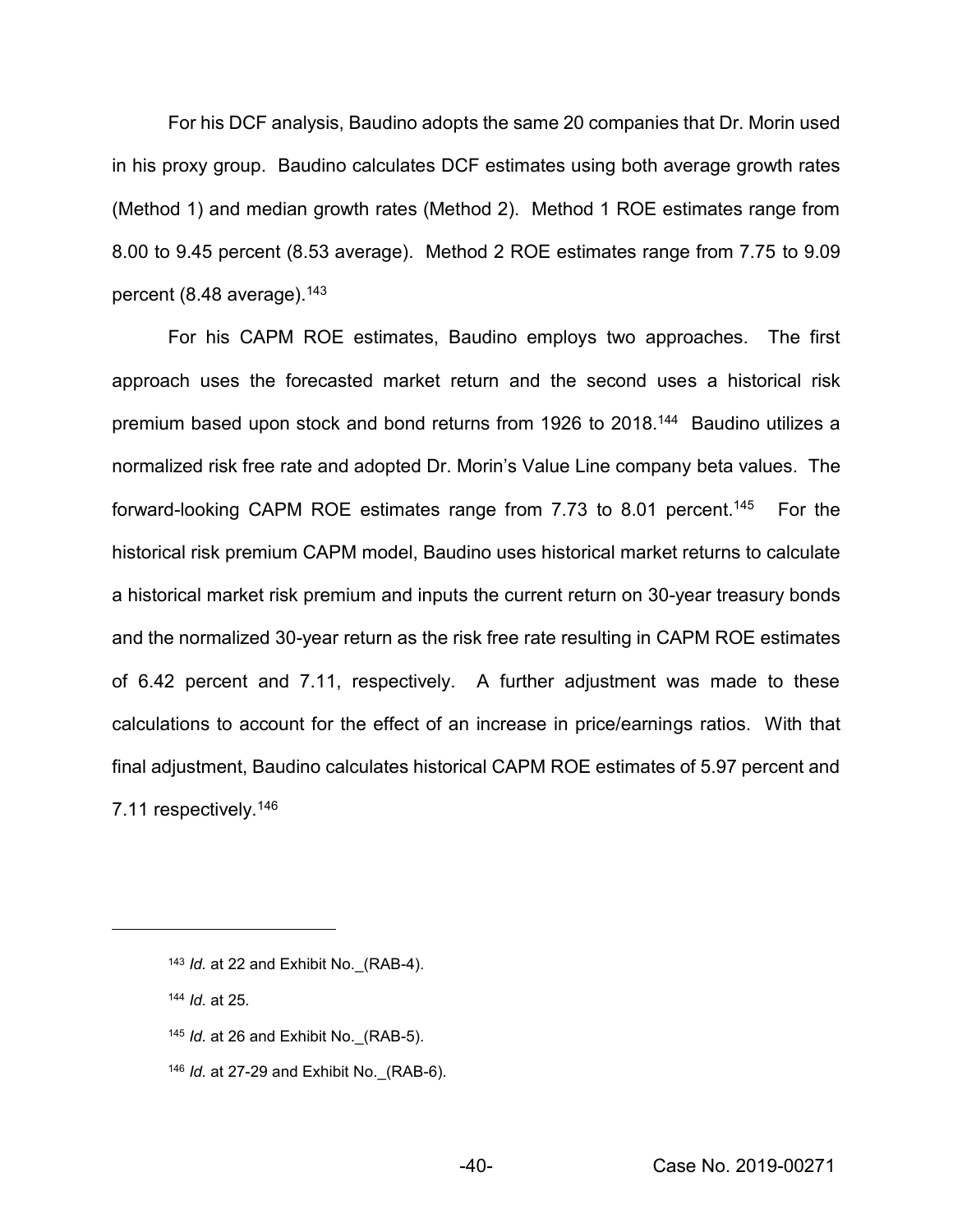As a check on the reasonableness of his estimates, Baudino reviewed Dr. Morin's analysis of average ROEs awarded from 2016 to 2018, which ranged from 9.64 to 9.77 percent. He argues that 30-year Treasury bond yields are much lower presently and that the allowed returns for electric companies should follow suit.<sup>147</sup> In addition, he cites two recent decisions in other jurisdictions of 9.35 percent and 9.20 percent.<sup>148</sup> Based upon his analysis, Baudino recommends an ROE of 9.00 percent for Duke Kentucky.<sup>149</sup> The following table summarizes Baudino's results.<sup>150</sup>

# **SUMMARY OF ROE ESTIMATES**

| <b>DCF Methodology</b>          |                   |
|---------------------------------|-------------------|
| <b>Average Growth Rates</b>     |                   |
| High                            | 9.45%             |
| Low                             | 8.00%             |
| Average                         | 8.53%             |
| <b>Median Growth Rates</b>      |                   |
| High                            | 9.09%             |
| Low                             | 7.75%             |
| Average                         | 8.48%             |
|                                 |                   |
| <b>CAPM Methodology</b>         |                   |
|                                 |                   |
| Forward-looking Market Return:  | 7.73%             |
| <b>Current 30-Year Treasury</b> |                   |
| D&P Normalized Risk-free Rate   | 8.01%             |
|                                 |                   |
| <b>Historical Risk Premium:</b> |                   |
| <b>Current 30-Year Treasury</b> | $5.97\% - 6.42\%$ |
| D&P Normalized Risk-free Rate   | $6.65\% - 7.11\%$ |

147 *Id.* at 30.

<sup>149</sup> *Id.*

<sup>150</sup> *Id.* at 30.

<sup>148</sup> *Id.* at 31 (referring to the City Council of New Orleans Resolution No. R-19-457 involving Entergy New Orleans and the Vermont Public Utility Commission's Order on October 23, 2019 involving Vermont Gas Systems, Inc.).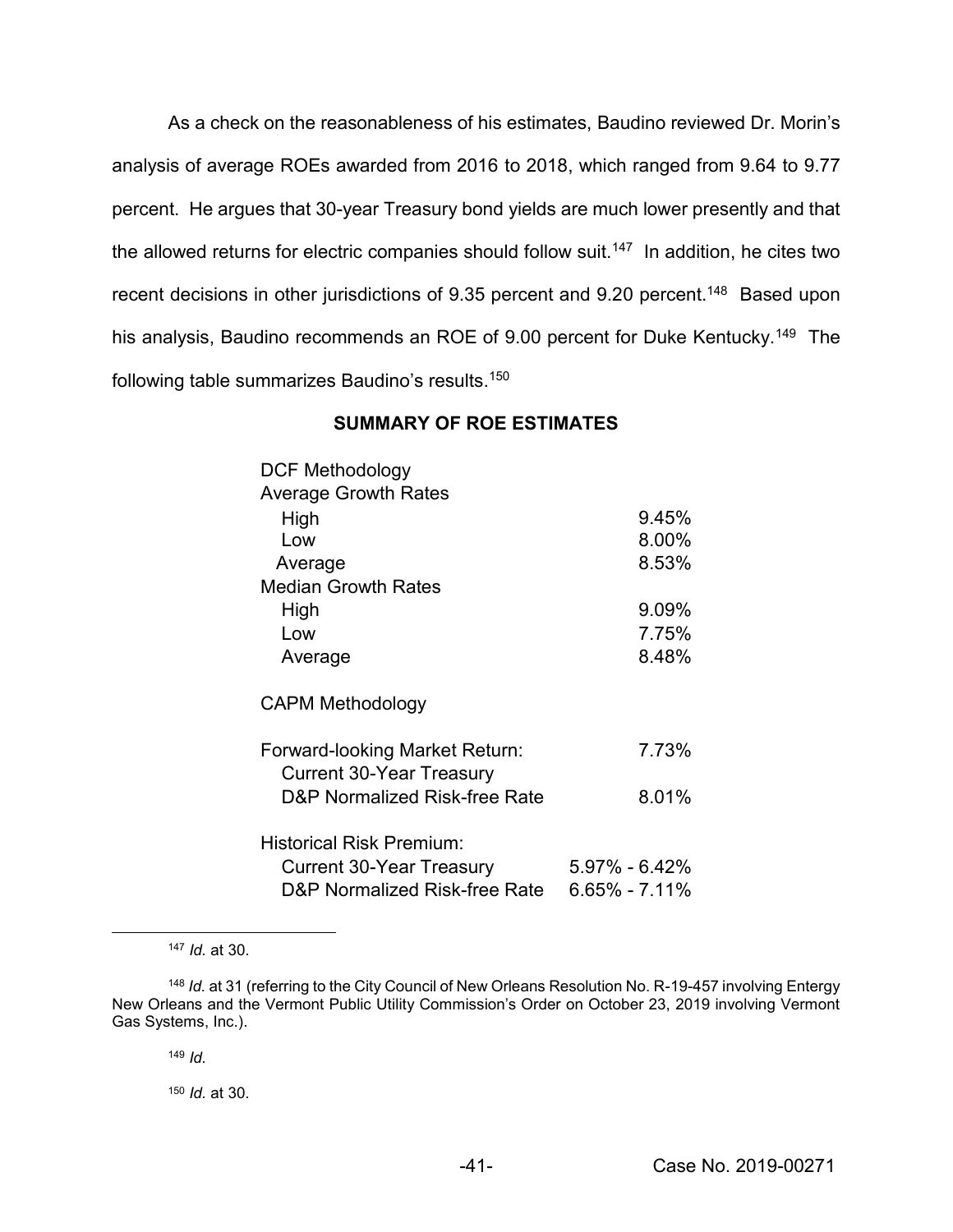Regarding Dr. Morin's proposal, Baudino takes issue with multiple assumptions used in Dr. Morin's ROE calculations. For the DCF model, Baudino argues that in addition to Dr. Morin's use of forecasted earnings growth rates, the use of forecasted dividend growth rates is also appropriate and that Dr. Morin's use of  $(1+q)$  rather than  $(1+0.5q)$ overstates the expected dividend yield.<sup>151</sup> Regarding the CAPM and ECAPM models, Baudino argues that financial markets are efficient and that current interest rates are indicative of investor expectations of future interest rate movements.152 Further, he argues that using forecasted Treasury bond yields is inappropriate and often results in inflated estimates since current interest rates and bond yields embody all relevant market data and expectations.153 Baudino rejects the use of ECAPM and specifically disagrees with using an adjustment to correct CAPM results for companies with betas less than 1.0 stating that such an adjustment implied that the published beta values were incorrect.<sup>154</sup> Regarding Dr. Morin's Historical RP estimates, Baudino claims that it is too imprecise and that using current Treasury yields is better than using forecasted Treasury yields.<sup>155</sup> Similarly for Dr. Morin's Allowed RP estimate, Baudino echoes his argument that the use of forecasted Treasury yields was inappropriate.<sup>156</sup> Furthermore, Baudino maintains that

<sup>154</sup> *Id.* at 39.

 <sup>151</sup> *Id.* at 35-36.

<sup>152</sup> *Id.* at 11-12 and 38.

<sup>153</sup> *Id.* at 36 and 38.

<sup>155</sup> *Id.* at 38 and 40.

<sup>156</sup> *Id.* at 40-41.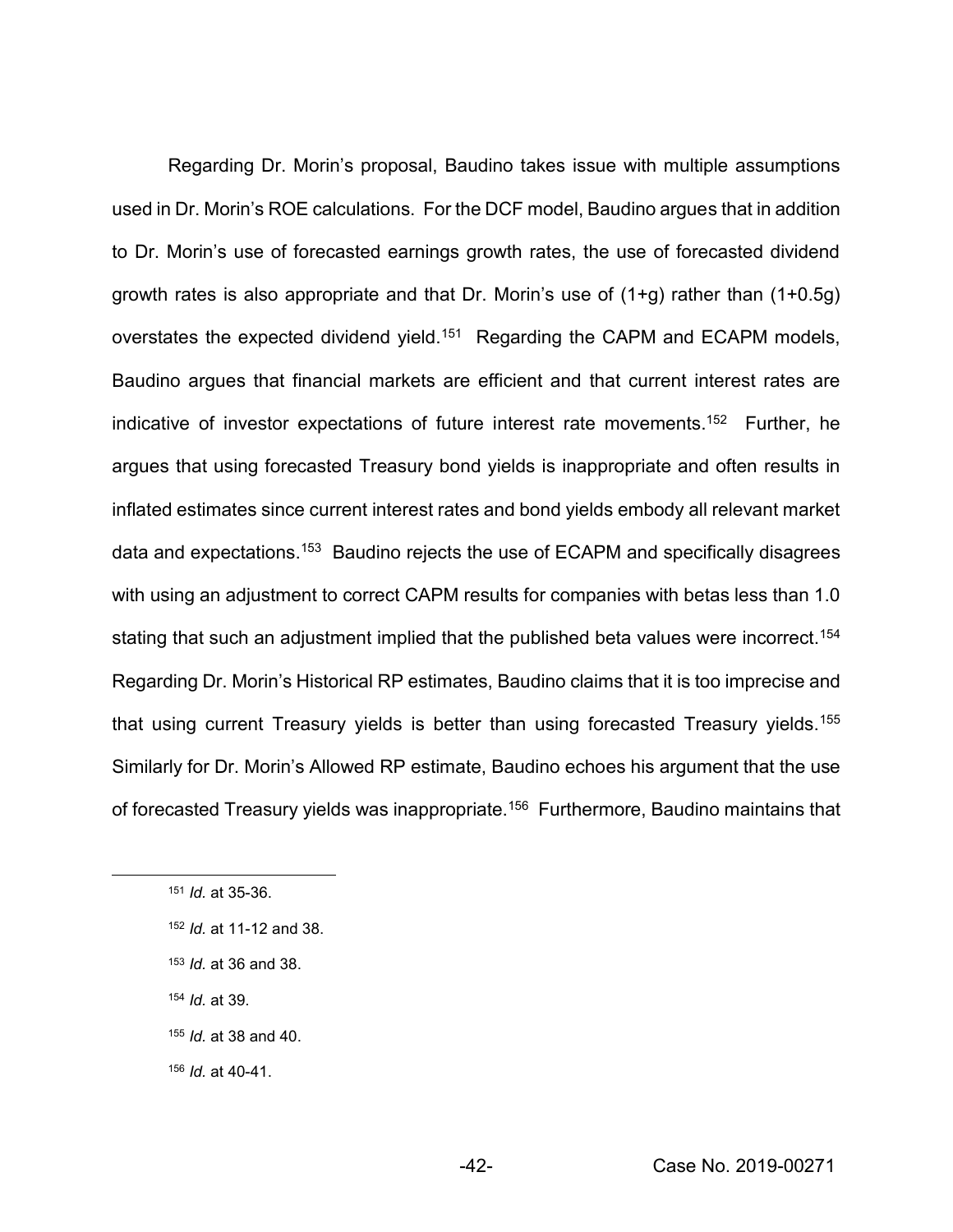the addition of flotation costs to the estimates was inappropriate, overinflated the results, and notes that by simply removing flotation costs from Dr. Morin's ROE estimates, the range decreased to 8.75 $-9.83$  percent.<sup>157</sup>

Finally, Baudino argues that it is not necessary to give any additional weight to the ROE estimates beyond his recommendations or to consider Dr. Morin's ROE recommendation as a minimum estimate, noting that Duke Kentucky's credit ratings are in line with the industry credit ratings.<sup>158</sup> He further contends that since Duke Kentucky files forecasted test year rate cases, which aid in the recovery of construction capital costs, the company does not suffer from any additional risk associated with its size or asset concentration.159

Dr. Morin rebuts that Baudino's ROE recommendation is outside the zone of currently authorized electric utility ROEs and that it is the result of a single methodology, which is out of line with current analyst practices.<sup>160</sup> Dr. Morin disagrees with the use of various assumptions and methodologies claiming that they inappropriately lowered the ROE estimate by at least 62 basis points and such an award would be among the lowest awards in the country.<sup>161</sup> Specifically, Dr. Morin disputes Baudino's ROE analysis for the following reasons:<sup>162</sup>

• An understated dividend yield component in the DCF model;

162 *Id.* at 5-6.

 <sup>157</sup> *Id.* at 34-35.

<sup>158</sup> *Id.* at 15, 41, and 43.

<sup>159</sup> *Id.* at 41–43.

<sup>160</sup> Rebuttal Testimony of Roger A. Morin, PhD, at 35.

 $161$  *Id.* at 5-8 and 33.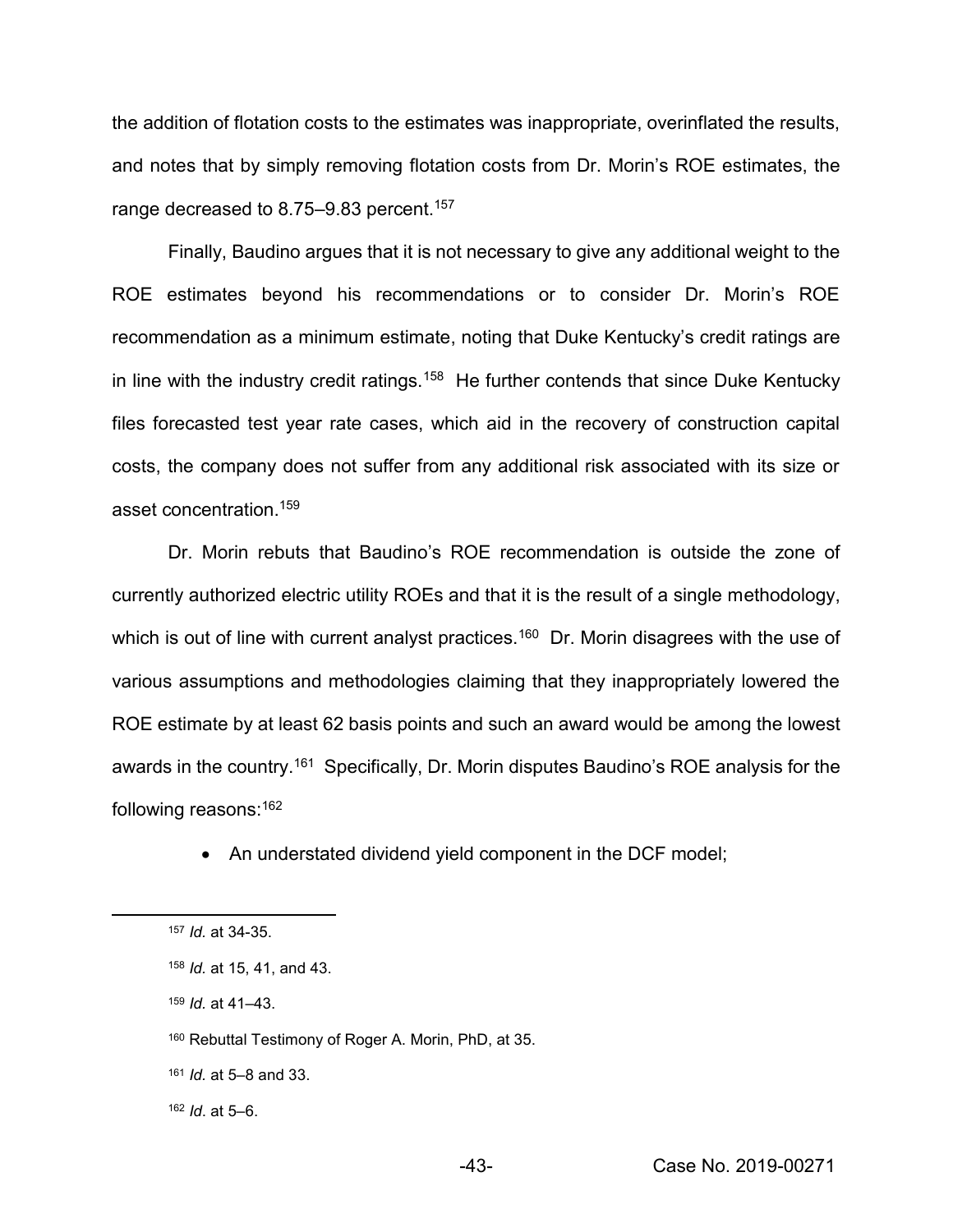- The absence of a flotation cost adjustment;
- $\bullet$  The risk-free proxy in the CAPM;
- Part of his market risk premium estimate in the CAPM;
- The failure to employ the empirical version of the CAPM; and
- Failure to account for Duke Kentucky's high relative risks.

Dr. Morin advocates approving an ROE of 9.8 percent stating it will provide measurable

benefits to Duke Kentucky's customers, allow the company to remain financially viable,

and is in the interest of both customers and shareholders.<sup>163</sup>

Dr. Morin presents a revision of his ROE estimates to account for more up-to-date data and capital market conditions. This revision slightly lowers his ROE estimate range to  $8.4 - 10.2$  percent with average ROE of 9.7 percent. The table below summarizes the range of Dr. Morin's revised ROE estimates, which include flotation costs.<sup>164</sup>

| <b>METHODOLOGY</b>             | <b>ROE</b> |
|--------------------------------|------------|
| DCF - Value Line Growth        | 9.5%       |
| DCF - Analyst Growth           | 8.4%       |
| <b>CAPM</b>                    | 8.7%       |
| <b>ECAPM</b>                   | 9.7%       |
| <b>Historical Risk Premium</b> | 10.2%      |
| <b>Allowed Risk Premium</b>    | 10.2%      |

Duke Kentucky maintains that the proposed ROE of 9.8 percent is reasonable and emphasizes that is a minimum recommendation based upon Duke Kentucky's relatively small size, a five-year company plan, which includes the need of further financing, regulatory lag, and Duke Kentucky's concentrated generation mix.  $165$  Duke Kentucky

 <sup>163</sup> *Id*. at 4.

<sup>164</sup> *Id*. at 35.

<sup>165</sup> Duke Kentucky's Post-Hearing Brief at 36-37.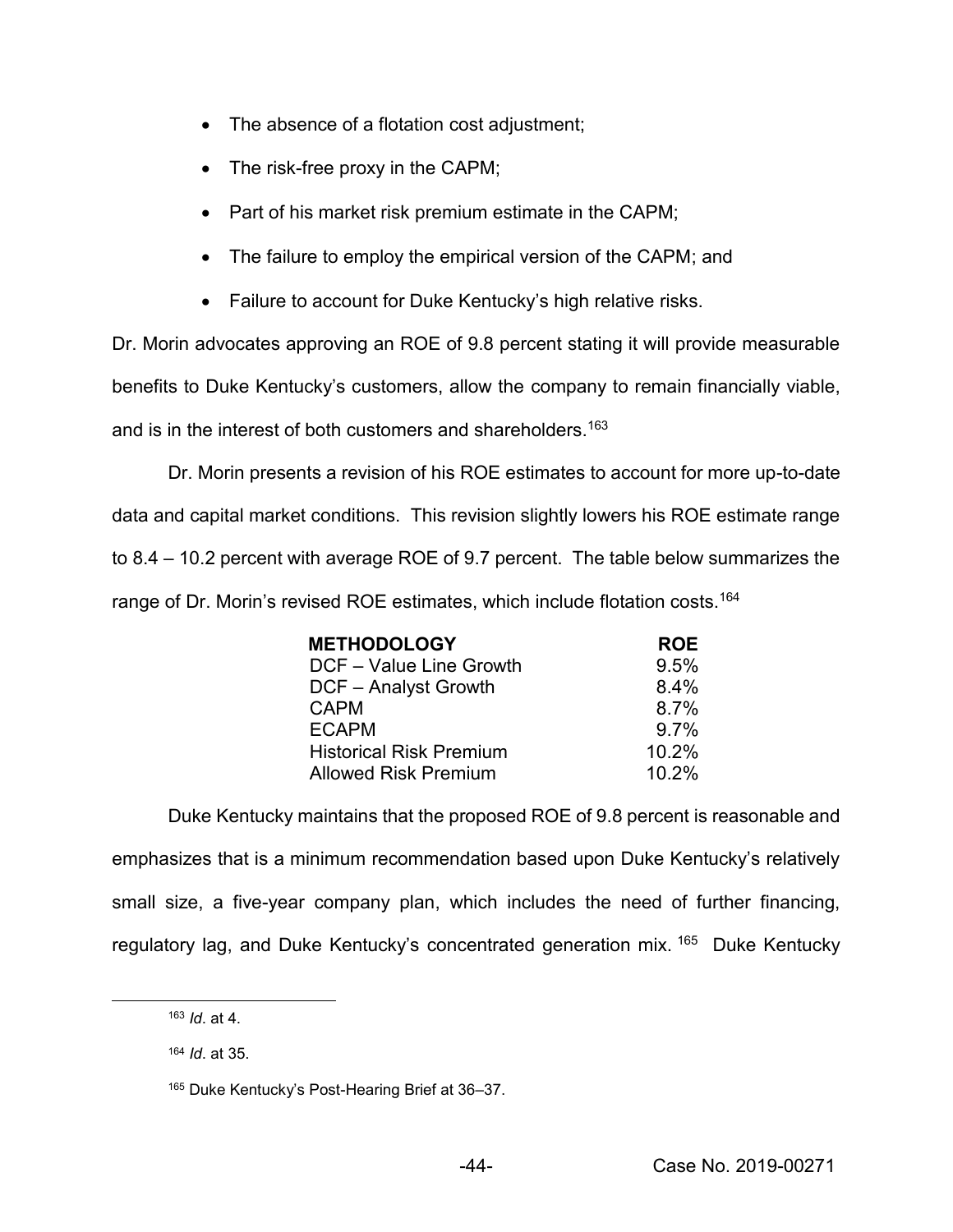further notes that Dr. Morin even lowered his required "bare bones" return to a recommendation of 9.7 percent.<sup>166</sup> Duke Kentucky argues that the Attorney General's proposed ROE is unreasonable and states that Baudino's analysis is less comprehensive, as it relies almost exclusively upon the DCF model, and is further underestimated as it excludes flotation costs.<sup>167</sup> Duke Kentucky argues that Dr. Morin's analysis is more credible than Baudino's given the average ROE for all electric utilities in the United States in 2019 are just a few basis points higher than Dr. Morin's recommendation and that ROEs for utilities rose in the latter half of 2019 even while interest rates fell.<sup>168</sup>

The Attorney General supports Baudino's recommendation of an awarded ROE of 9.0 percent. The Attorney General notes that this recommendation accurately reflects the low-interest rate environment of the current market, is based upon calculations using current interest rates, and is without flotation costs.<sup>169</sup> The Attorney General further argues that due to disagreements regarding the use of the CAPM model and its accuracy in estimating expected returns, Baudino's reliance on the DCF model is justified and the use of the DCF model has been consistently accepted by the Commission.<sup>170</sup> The Attorney General further disagrees with Duke Kentucky's characterization that Duke Kentucky displays a higher risk profile, noting that it is in a low risk regulated industry,

 $\overline{a}$ 

 $170$  *Id.* at 5 $-6$ .

<sup>166</sup> *Id*. at 37.

<sup>167</sup> *Id*. at 37 and 39.

<sup>168</sup> *Id*. at 40.

<sup>169</sup> Attorney's General Post-Hearing Brief at 12.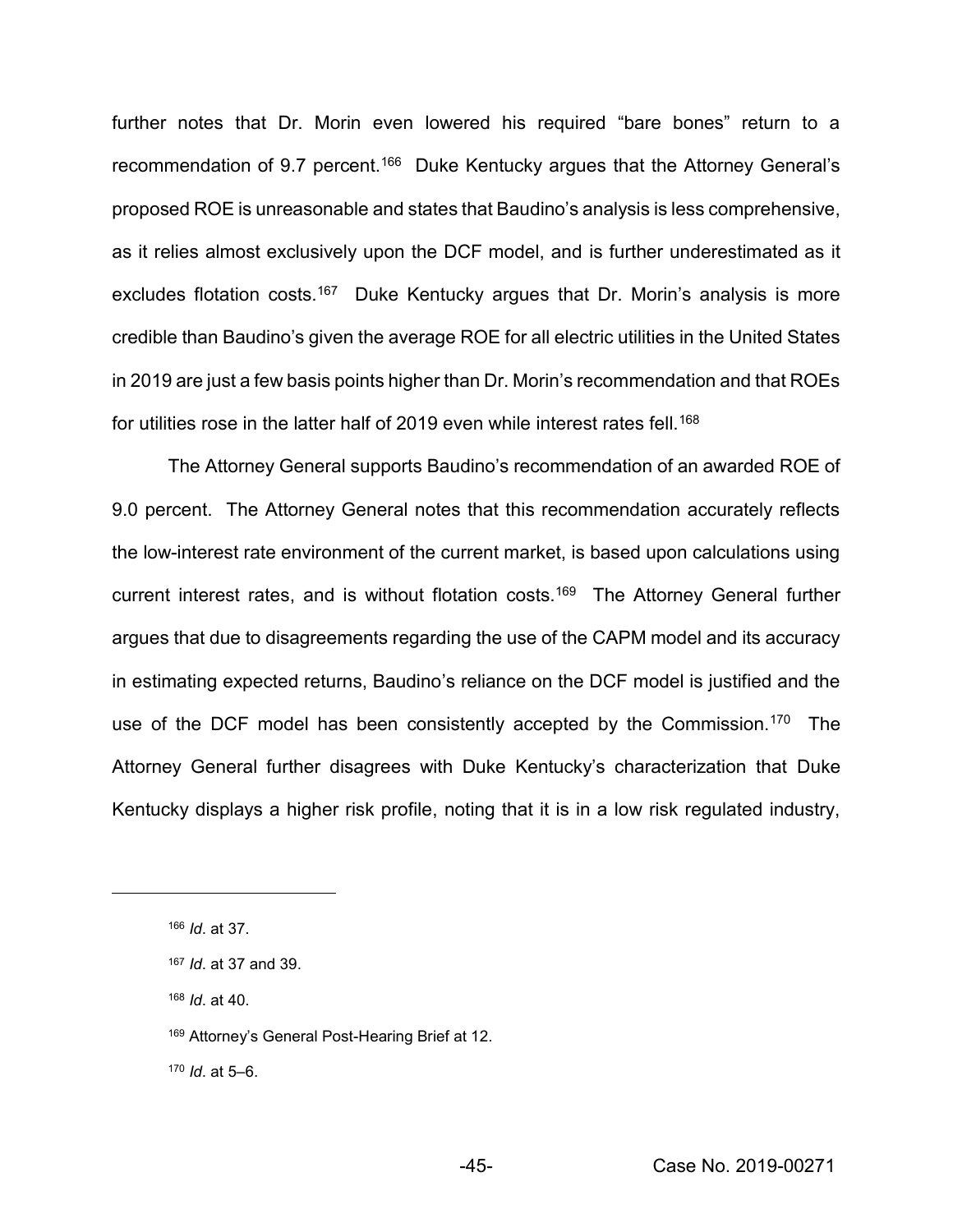able to mitigate regulatory lag by filing for forecasted test years, and risk associated with Duke Kentucky's generation mix would have been factored into the current credit ratings, which are A-/Baa1.<sup>171</sup>

Regarding the proposed models, the Commission agrees with Duke Kentucky that it is appropriate to present multiple methodologies to estimate ROEs, and it is the Commission's role to analyze the various approaches as presented by the two parties. In regards to flotation costs, the Commission has historically rejected, and continues to reject, the notion that flotation costs should be included in ROE estimates and notes removal of just the flotation costs will lower Dr. Morin's recommended ROE from 9.7 percent to 9.5 percent.

The evaluation of an ROE, as with any investment, considers, among other factors, opportunity costs, and there have been sustained downward adjustments of both the short-term and long-term interest rates, which signal past-awarded ROEs may have been not truly reflective of alternative investments rates. Therefore, balancing the needs of Duke Kentucky and their customers, and reviewing the record in its entirety in this proceeding, the Commission finds that a ROE of 9.25 percent is fair, just, and reasonable. The approved ROE falls within Duke Kentucky's proposed range of ROEs less flotation costs and is above the Attorney General's recommendation. The Commission agrees with the Attorney General that Duke Kentucky participates in a relatively low-risk regulatory industry, is able to mitigate regulatory lag by filing for forecasted test years, and risk associated with Duke Kentucky's generation mix is factored into the current credit ratings, which are A-/Baa1.

 <sup>171</sup> *Id.* at 7.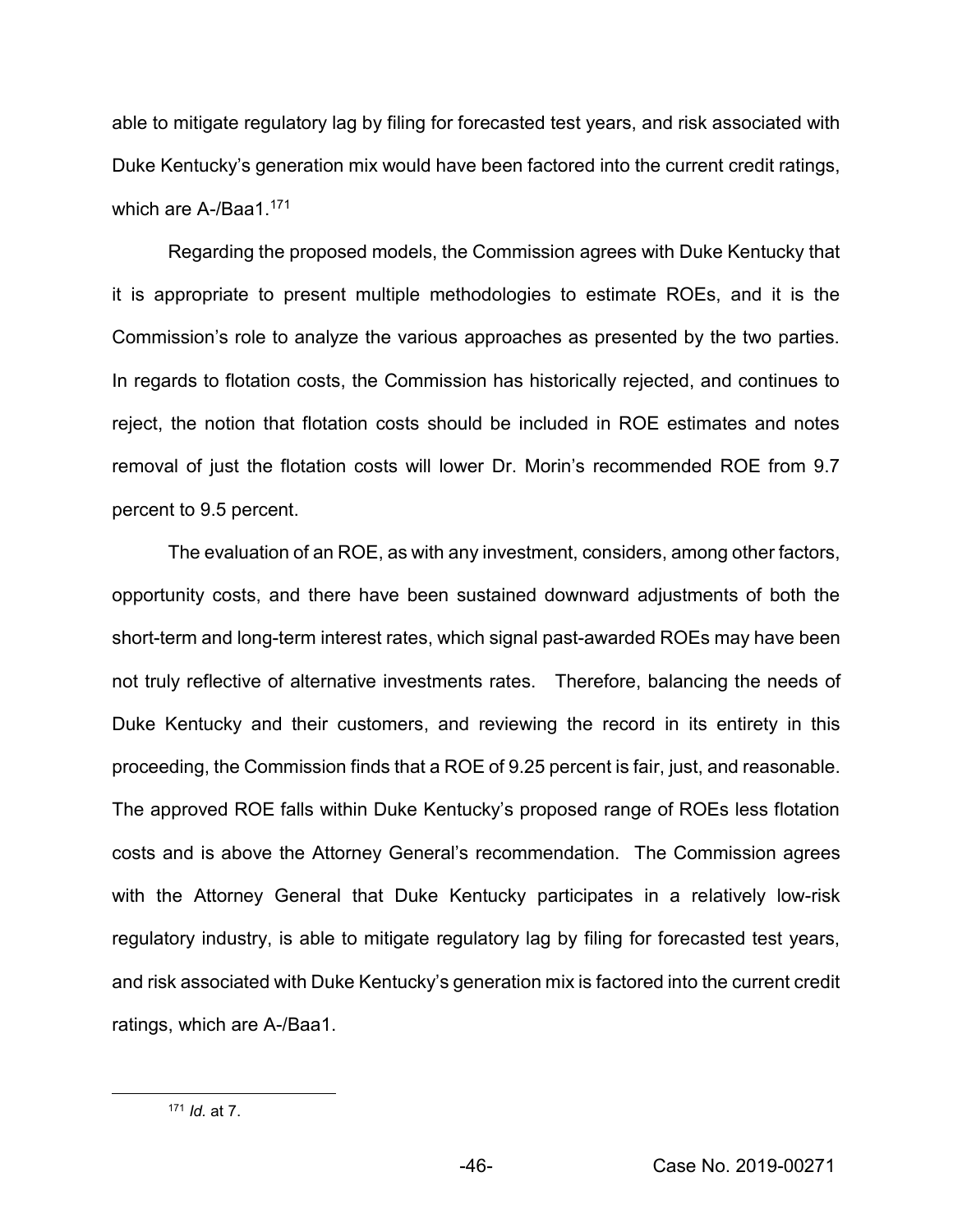## Rate-of-Return Summary

Applying the rates of 1.71 percent for short-term debt, 4.03 percent for long-term debt, and 9.25 percent for common equity to the proposed capital structure consisting of 5.84 percent, 45.93 percent, and 48.23 percent, respectively, produces an overall cost of capital of 6.41 percent.

# REVENUE ALLOCATION AND RATE DESIGN

## Cost-of-Service Study (COSS) and Revenue Allocation

Duke Kentucky performed three COSSs that differ in the methodology used to develop the allocation factor for the demand component of production-related costs. The three are the average of the 12 Coincident Peaks (12-CP) method, the Average and Excess method, and the Production Stacking method. Duke Kentucky recommends using the average 12-CP methodology stating that (1) the 12-CP method is the generally accepted method and was approved in Case No. 2017-00321; (2) the 12-CP method recognizes that Duke Kentucky's current generating facilities are in place to meet the monthly maximum peak loads; and (3) Duke Kentucky believes the 12-CP method is an appropriate means to align capacity costs with the customer classes imposing such costs.<sup>172</sup> Kroger's witness, Justin D. Bieber, recommends approval of the COSS based upon the 12-CP method and NKU's witness, Brian C. Collins, did not object to the methodology. The witness for the Attorney General, Glenn A. Watkins, did not comment whether he approved or disapproved of the proposed 12-CP COSS.

The results of the COSS illustrate the amount of cross-subsidization between the rate classes. Duke Kentucky's proposed rate design is based upon its recommended

 <sup>172</sup> Direct Testimony of James E. Ziolkowski (Ziolkowski Testimony) at 6.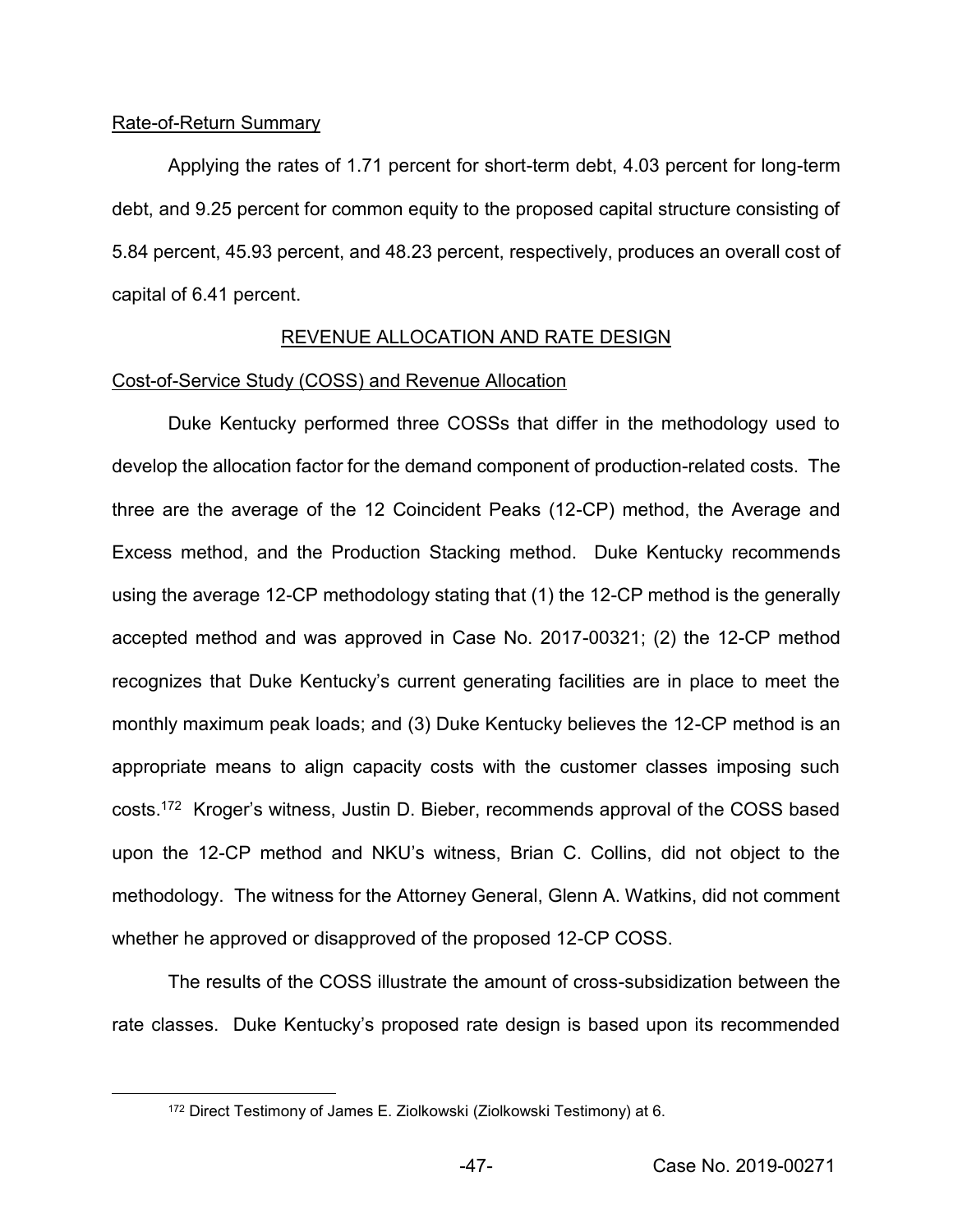COSS while also reducing the class subsidies by 5 percent. The proposed rate increase is allocated to each rate class based upon the percent of each class's contribution to rate base plus the 5 percent inter-class subsidization reduction. In Case No. 2017-00321, Duke Kentucky recommended a 10 percent reduction in inter-class subsidies. Duke Kentucky states that it lowered the subsidy reduction in this case to keep the total residential rate increase below 20 percent. The proposed rate increases are as follows:

|                       | Proposed         | Percent  |                    |              |
|-----------------------|------------------|----------|--------------------|--------------|
|                       | Increase         | Increase | <b>Current ROR</b> | Proposed ROR |
| Rate RS               | \$<br>23,433,302 | 18.82%   | 0.33%              | 4.09%        |
| Rate DS               | \$<br>11,107,314 | 12.30%   | 6.72%              | 10.15%       |
| Rate GS-FL            | \$<br>49,602     | 8.60%    | 13.18%             | 16.29%       |
| Rate EH               | \$<br>264,505    | 44.02%   | $-9.18%$           | $-4.95%$     |
| Rate SP               | \$<br>3,118      | 10.41%   | 10.41%             | 13.67%       |
| Rate DT - Secondary   | \$<br>5,475,034  | 11.67%   | 5.70%              | 9.19%        |
| Rate DT-Primary       | \$<br>3,711,397  | 12.39%   | 3.86%              | 7.44%        |
| Rate DP               | \$<br>185,640    | 13.64%   | 2.37%              | 6.03%        |
| Rate TT               | \$<br>1,170,405  | 8.32%    | 6.95%              | 10.37%       |
| Lighting              | \$<br>228,277    | 12.17%   | 2.47%              | 6.12%        |
| Other - Water Pumping | \$<br>5.861      | 34.79%   | $-9.81%$           | $-5.55%$     |
|                       |                  |          |                    |              |
| Total                 | \$<br>45.634.456 | 14.70%   | 3.09%              | 6.71%        |

Kroger's witness, Bieber, does not recommend any changes to the proposed revenue allocation; however, he does recommend that if the awarded revenue requirement is less than that proposed by Duke Kentucky then the Commission should use 50 percent of the difference to reduce the revenue increase for all rate classes based on the percent of each class's contribution to rate base and apply the remaining 50 percent proportionally based upon the subsidization.<sup>173</sup> He believes that the 5 percent proposed subsidy reduction, although a move in the right direction, does not make reasonable progress towards reducing class disparities and aligning rates with cost

 <sup>173</sup> Direct Testimony of Justin D. Bieber at 3 and 10.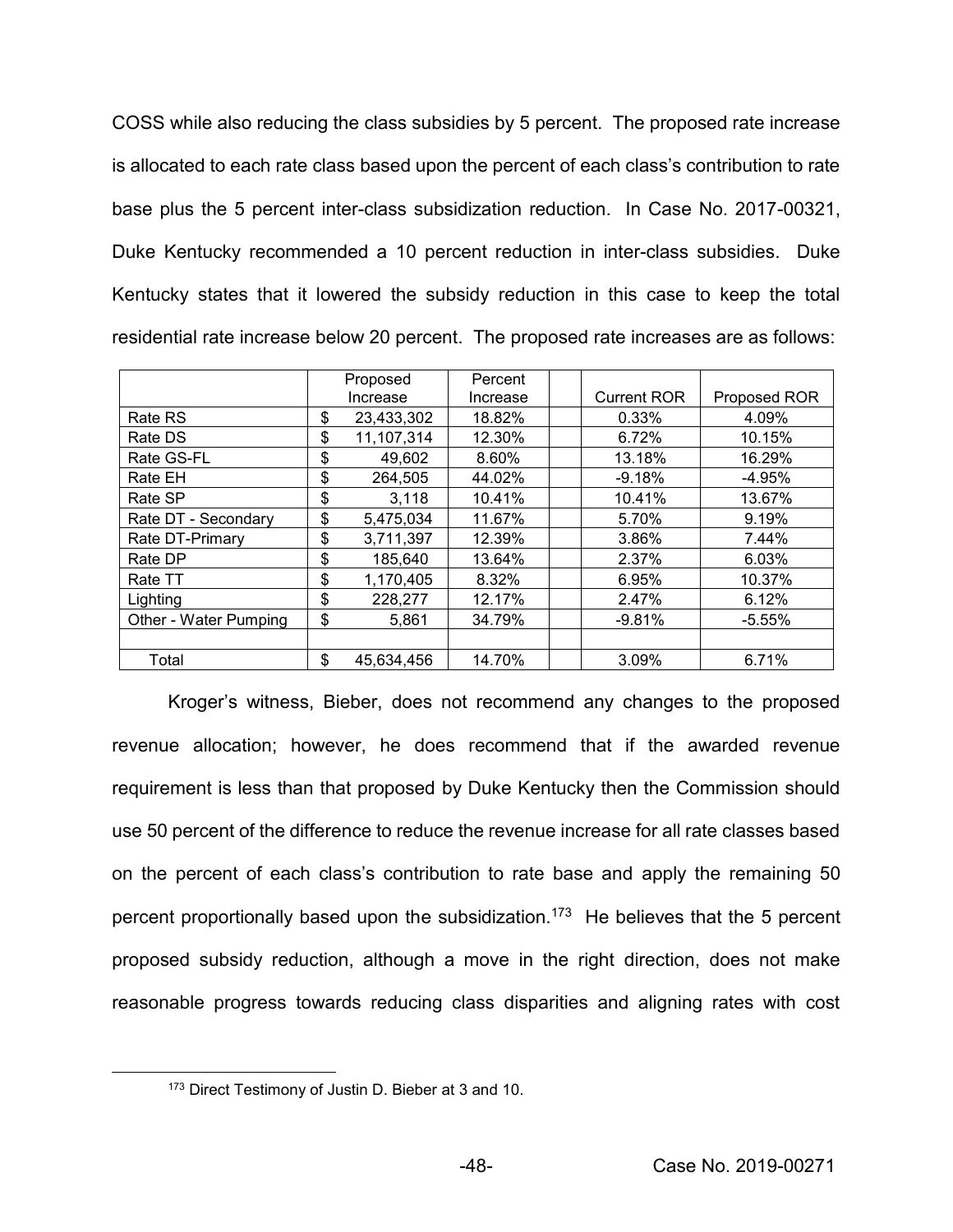causation.<sup>174</sup> NKU's witness, Collins, does not object to the class revenue allocation<sup>175</sup> and the Attorney General's witness, Watkins, does not comment.

For its COSS, Duke Kentucky applied the minimum size method for poles, conductors, and transformers.176 While use of the minimum sized method is not uncommon, typically it is defaulted to when the zero-intercept method results in statistically unreliable results. Duke Kentucky states that it did not perform the zerointercept method.<sup>177</sup> Duke Kentucky defends this decision by stating that the minimum size method is easy to understand, requires less data, was used in the last two base rate case filings, and the zero-intercept method produced unreliable results.<sup>178</sup> Upon asking for support that the method produced unreliable results, Duke Kentucky states that it does not have sufficient data in the proper form and detail to prepare the zero-intercept models.<sup>179</sup> The Commission believes that such modeling should be performed first and finds that Duke Kentucky should support the assertions that the zero-intercept method would produce unreliable results and should perform a zero-intercept study in its next base rate case.

The Commission accepts Duke Kentucky's proposal to use the 12-CP method as a guide to determining revenue allocation. Additionally, the Commission agrees moving towards removing the inter-class subsidies is warranted but, in light of the recent

<sup>178</sup> *Id*.

<sup>174</sup> *Id.* at 9-10.

<sup>175</sup> Direct Testimony of Brian C. Collins at 6.

<sup>176</sup> Ziolkowski Testimony at 19.

<sup>&</sup>lt;sup>177</sup> Duke Kentucky's response to Staff's Second Request, Item 166.

<sup>179</sup> Duke Kentucky's response to Staff's Third Request, Item 69.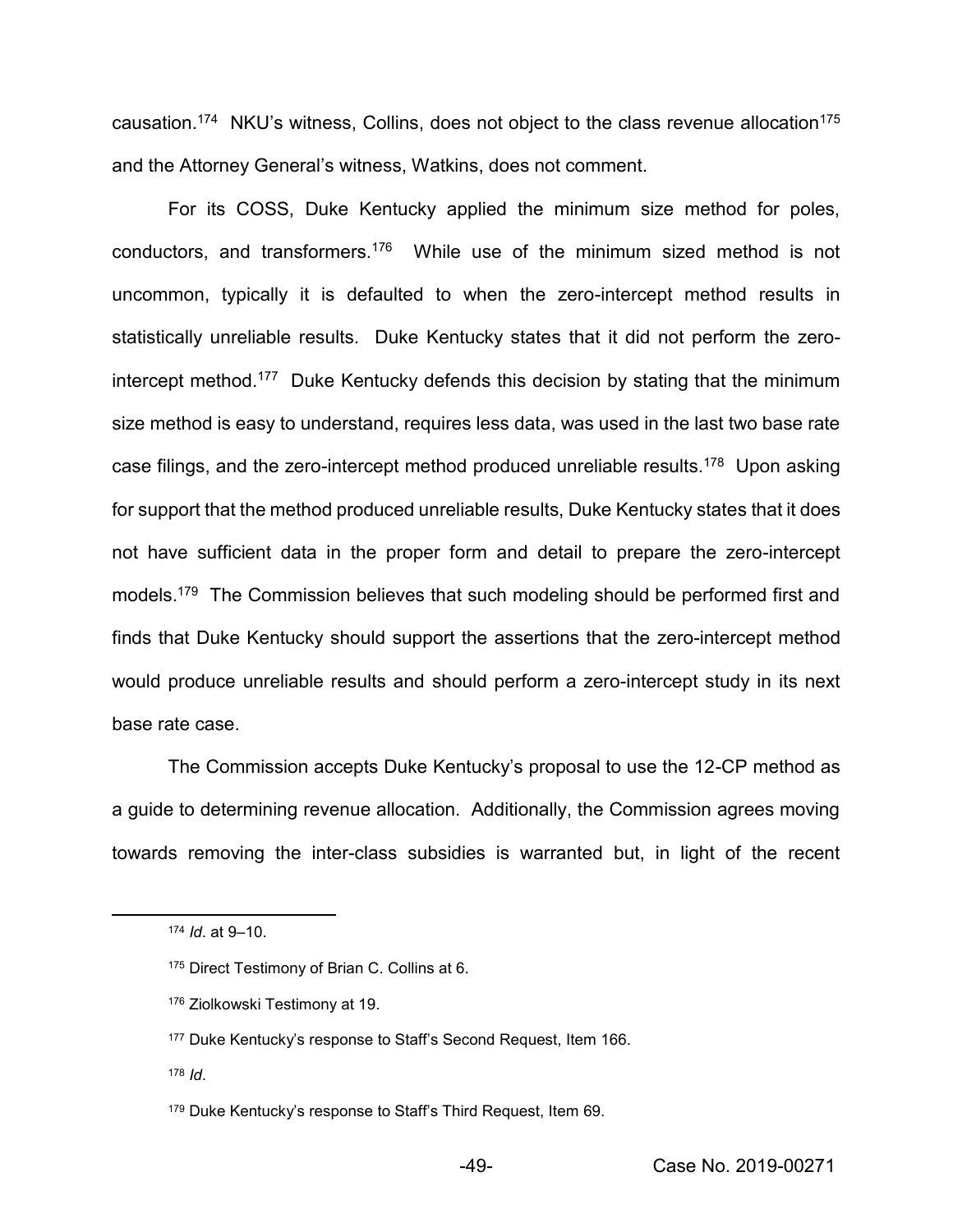economic conditions resulting from the impact of COVID-19, as discussed previously, the Commission will not apply a subsidy reduction to the proposed revenue allocation. Allocating the Commission's revenue increase as proposed and reducing the inter-class subsidization to zero percent results in a 9.54 percent increase for the residential class.

#### Rate Design

Regarding the residential customer charge, Duke Kentucky is proposing to increase the current charge of \$11.00 to \$14.00, a 27.27 percent increase. In Case No. 2017-00321, the approved COSS resulted in a customer charge of \$11.31 and Duke Kentucky was awarded a customer charge that represented almost the full COSS. The filed COSS in the instant case suggests a customer charge of  $$14.29,180$  which represents a 27.36 percent increase between the two rate cases. Duke Kentucky states that the increase in residential customer costs were from an increase in operating expenses, mostly customer accounting, and the return on customer-related rate base, specifically from Completed Construction Not Classified plant.<sup>181</sup> Regarding the increase in customer accounting expense, Duke Kentucky explains that a portion of the increase was due to a change regarding the treatment of credits related to Loss on Sale of Accounts Receivable.<sup>182</sup> In the COSS, Duke Kentucky moved these credits, a total of \$1.242 million, from an expense account to a revenue account, as in the Case No. 2017-00321 COSS.<sup>183</sup> This movement results in the credits not being included in the expenses and

<sup>&</sup>lt;sup>180</sup> Duke Kentucky's response to Staff's First Request, Item 55, STAFF-DR-055 Attachment -\_DEK\_Electric\_COSS\_-\_2019\_Macros\_Disabled.slsx, Customer Charge tab.

 $181$  Duke Kentucky's response to Staff's Third Request, Item 27.

 $182$  Duke Kentucky's response to the Attorney General's First Request, Item 81.

 $183$  Duke Kentucky's response to Staff's Post-Hearing Request, Item 1.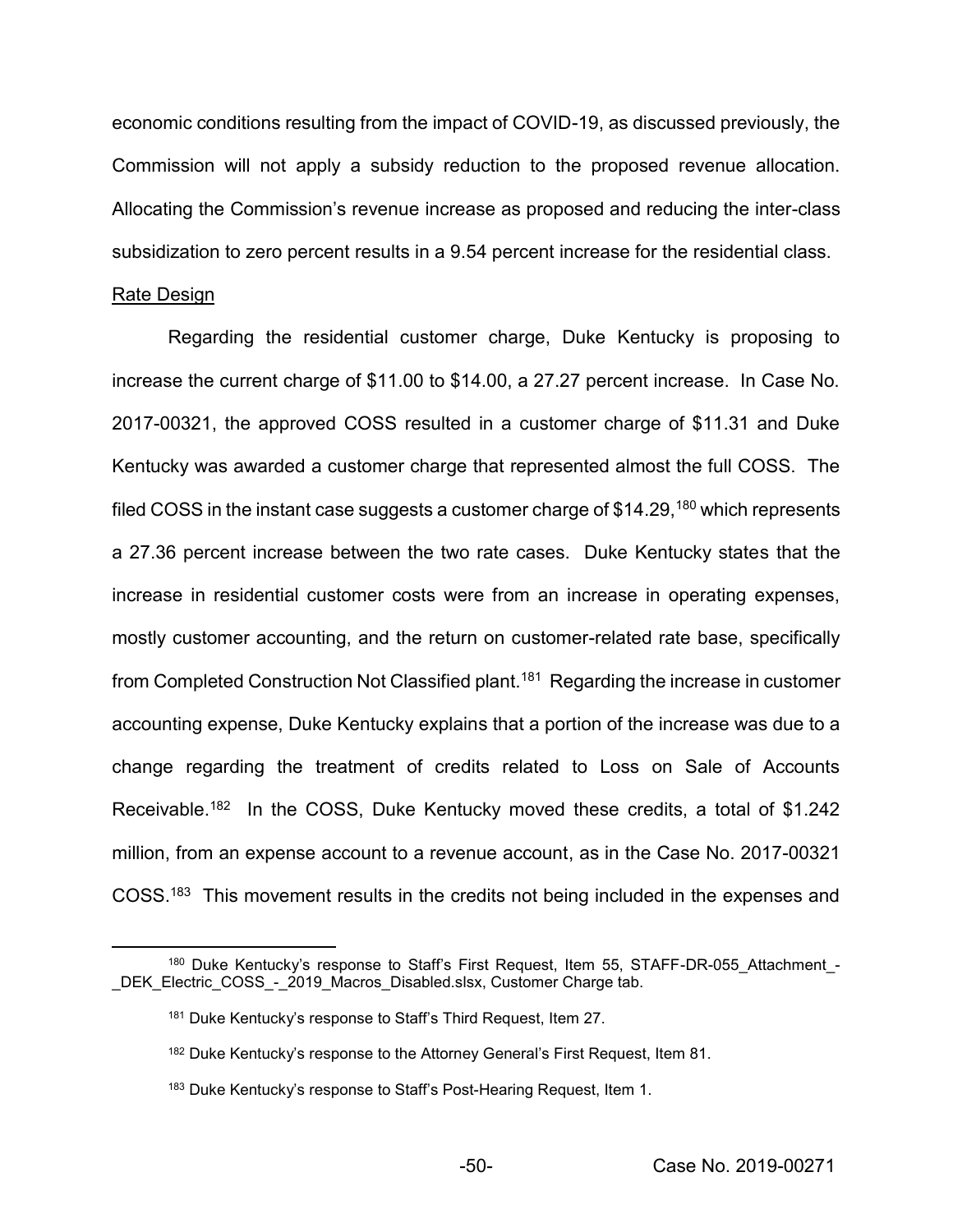thus not included in the COSS customer charge calculation. Additionally, Duke Kentucky notes that this adjustment was not accounted for in the calculation of the revenue requirement.184 Duke Kentucky filed a revised COSS with the credit expensed and the revised residential customer charge decreased to \$13.58.185

The Attorney General's witness, Watkins, states that the increase, prior to Case No. 2017-00321, from \$4.50 to \$14.00 illustrates rate shock when compared to inflation, is against gradualism, and adversely impacts low-income customers.<sup>186</sup> He disagrees with how sunk or fixed distribution costs are allocated across the customer classes and presents a marginal costs analysis that produces a customer charge, adjusted for Kollen's proposed rate of return, of \$4.44.187 He recommended maintaining continuity and keeping the customer charge at the current rate of \$11.00.188

In rebuttal, Duke Kentucky states that the proposed charge is supported by the filed COSS, is currently the third lowest in the Commonwealth, and, if approved, will still be under the median and the ninth lowest in the state.<sup>189</sup> Duke Kentucky notes that the ³rate shock´ Watkins claims is not credible, as a customer with no consumption would only see a \$3 per month increase.<sup>190</sup> Duke Kentucky contends that Watkins's calculated

 $\overline{a}$ 

<sup>184</sup> *Id*.

<sup>185</sup> *Id.*, STAFF-PH-DR-01-001 Attachement.xlsx, CustomerCharge tab.

<sup>186</sup> Direct Testimony of Glenn A. Watkins at 2-3.

<sup>187</sup> *Id*. at 16.

<sup>188</sup> *Id*. at 17.

 $189$  Rebuttal Testimony of Jeff L. Kern at 5 and Duke Kentucky's Post Hearing Brief at 43.

 $190$  Duke Kentucky's Post Hearing Brief at 44.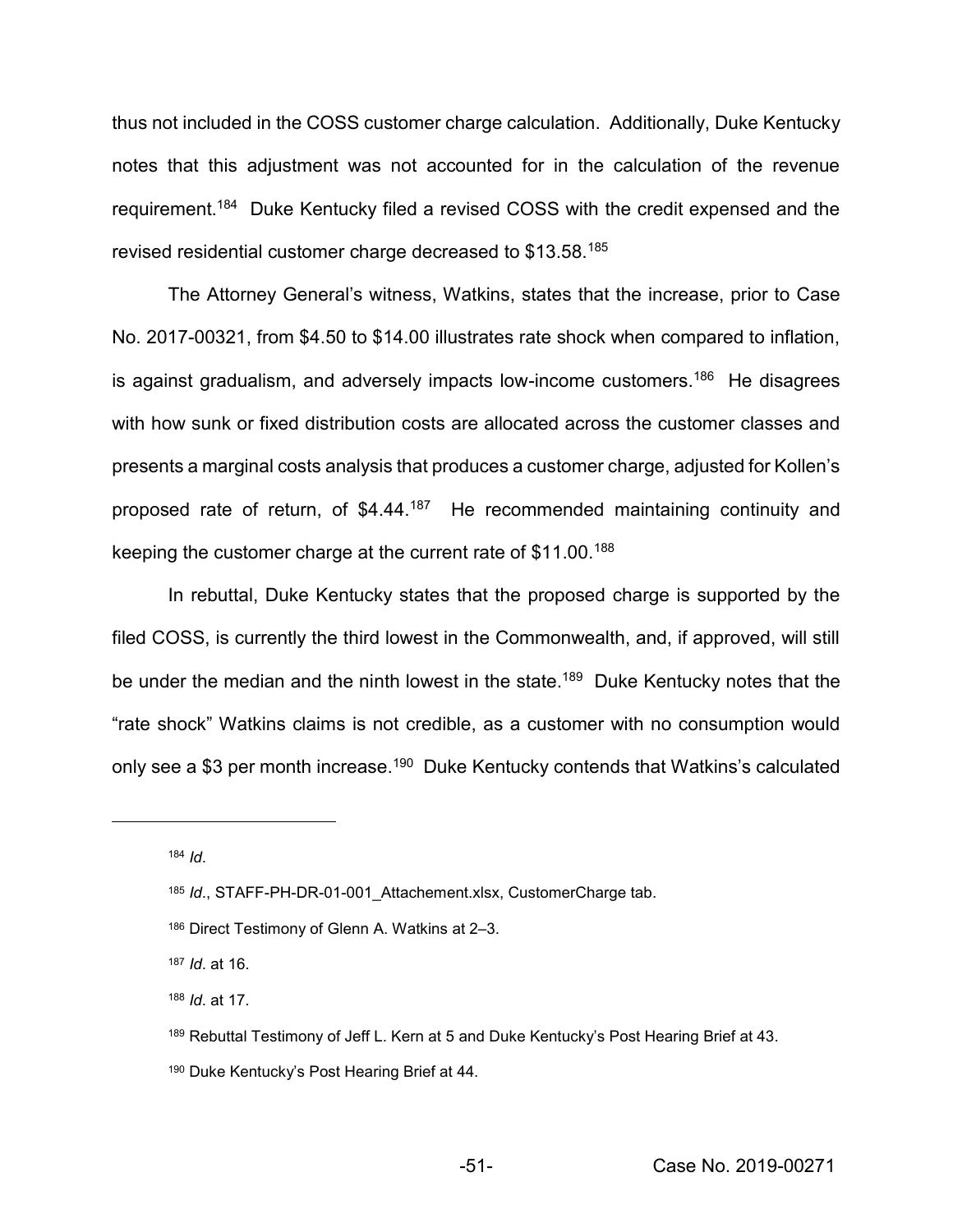customer charge is absurd because much of the utility's distribution system is not accounted for and notes that Watkins affirmed that he was generally uninformed as to how the Commission traditionally treats such costs.<sup>191</sup> Duke Kentucky claims that Watkins was unable to provide support for his opinion and questions Mr. Watkins's authority on the subject.<sup>192</sup> Duke Kentucky supports its proposed customer charge and believes it is reasonable and should be approved.<sup>193</sup>

The Attorney General recommends that the Commission adopt Watkins's recommendation and maintain the \$11.00 customer charge.<sup>194</sup> The Attorney General notes that Duke Kentucky presented several examples in which a fixed amount is charged rather than a volumetric charge, such as cable television, cellular telephone, and automobile rental, but points out that these examples are from largely unregulated industries in which competition exists and by increasing the customer charge some control over the customer's electric bill is removed.<sup>195</sup> The Attorney General further argues that Duke Kentucky's contention that the proposed customer charge would still be one of the lowest in Kentucky and places Duke Kentucky near the medium is not a valid reason because many of the utilities in Kentucky are rural distribution cooperatives and

<sup>195</sup> *Id*. at 45.

 <sup>191</sup> *Id*.

<sup>192</sup> *Id*. at 45.

<sup>193</sup> *Id*. at 46.

<sup>194</sup> Attorney General's Post Hearing Brief at 46.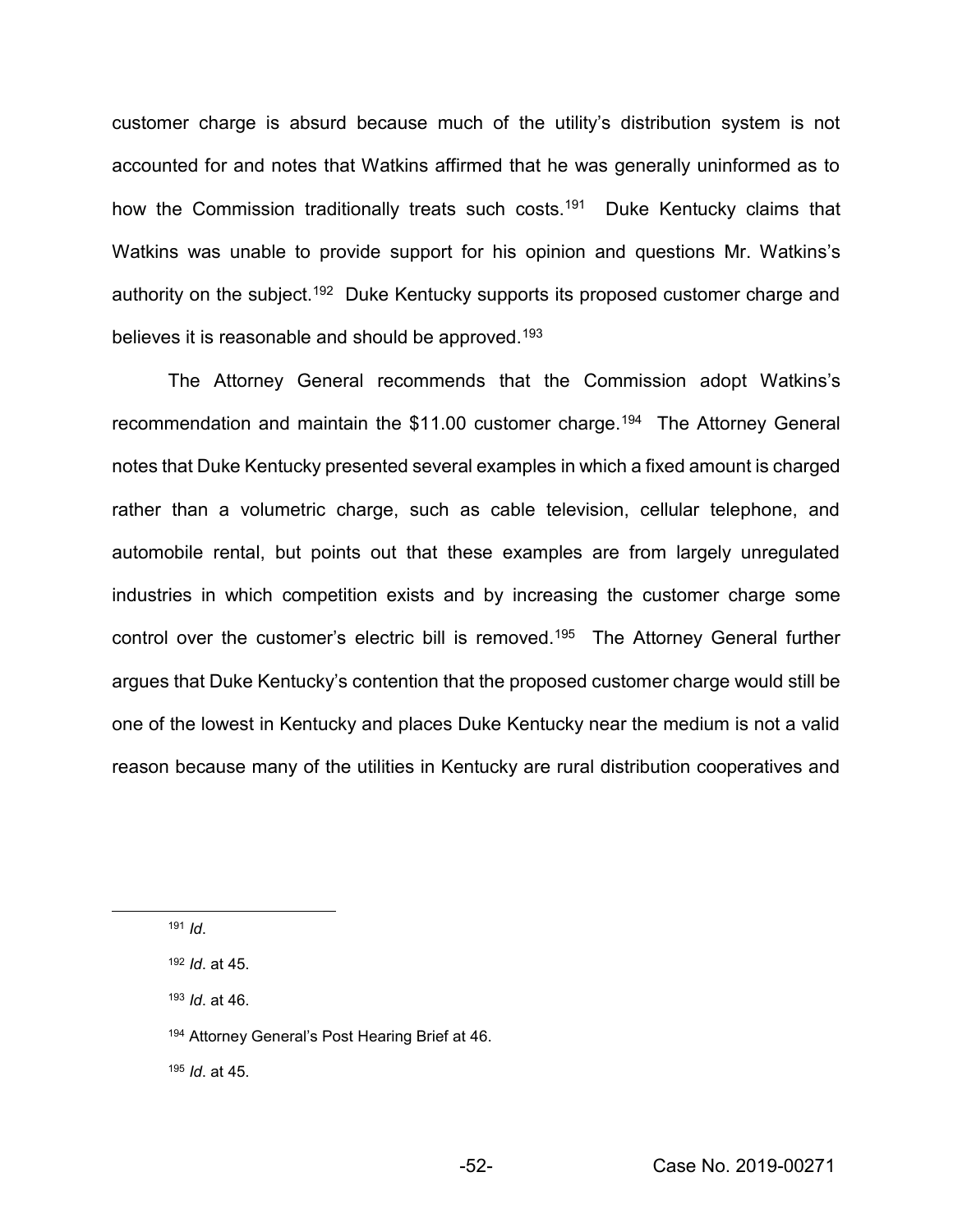any comparison between a cooperative and a vertically integrated investor-owned utility like Duke Kentucky is flawed and should not be given any weight.<sup>196</sup>

In establishing customer charges, the Commission uses the filed COSS as a guide and the Commission believes that the revised COSS, in which the treatment of the Loss on Sale of Accounts Receivable credits are a reduction to expenses, like in Case No. 2017-00321, should be the guide. The Commission has supported movement towards cost-based rates, in a measured and reasonable manner. However, this movement should be supported by a COSS that reflects the expenses, rate base, and WACC that the Commission approves, especially with a COSS that is based upon a forecasted test year. Updating these in the revised COSS results in an estimated residential customer charge of \$12.63. Therefore, the Commission finds a residential customer charge of \$12.60 to be reasonable. The increase for the residential class results in an increase of 9.57 percent, or approximately \$7.91, for a typical residential customer using 1,000 kWh of electricity in a month.<sup>197</sup>

Duke Kentucky is also proposing to reduce the current customer charge for Rate DS Secondary Distribution (Small Commercial), Rate EH (Electric Space Heating), and Rate SP (Seasonal Sports Service). When asked, Duke Kentucky responded that the revised rate is based upon the weighted average of the single phase and triple phase for Rate DS. Duke Kentucky noted that the weighted average is \$22.91, supporting the COSS customer charge of \$22.10.198 Duke stated that that Rates EH and SP traditionally

 <sup>196</sup> *Id*. at 46.

<sup>&</sup>lt;sup>197</sup> Riders are excluded in the average bill impact calculation.

<sup>&</sup>lt;sup>198</sup> Duke Kentucky's Response to Staff's Second Request for Information, Item 171.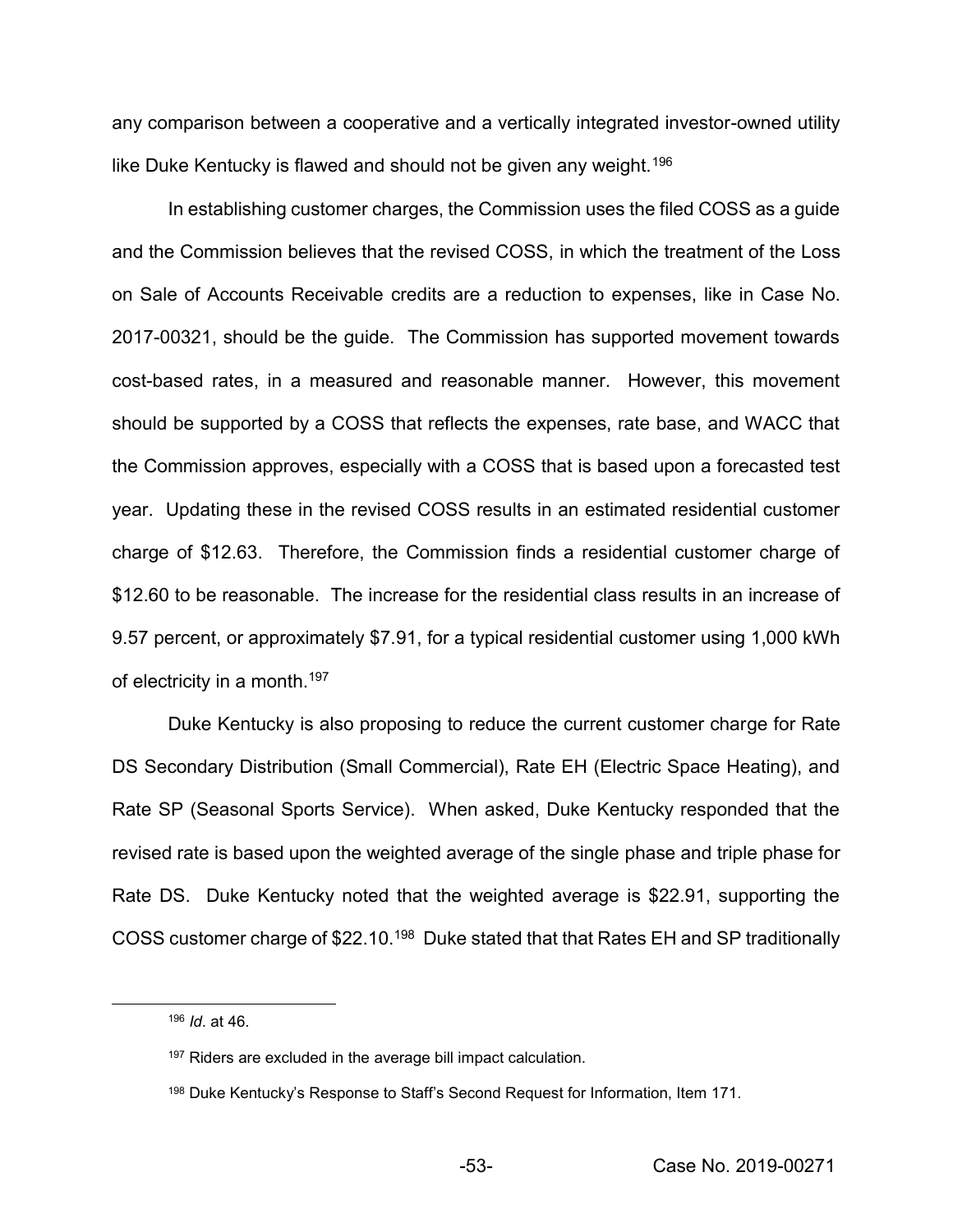are the same as Rate DS and thus revised accordingly. On the other hand, for Rate DT (Time-of-Day Commercial), the COSS supports a customer charge of \$57.50; however the current customer charge is higher than the COSS results and Duke Kentucky is proposing to increase the customer charges for this rate class. Duke Kentucky stated that due to few customers on this rate schedule, the COSS results can vary significantly from one study to another, and the intention was to increase the rate by the overall percentage increase for that rate class but noted an error and the increase was only 2.4 percent rather than 11.8 percent.<sup>199</sup> The Commission believes that Duke Kentucky is supporting two different opinions. Therefore, the Commission will accept the proposed decrease in the customer charge for Rate DS, but will maintain the current customer charges for Rate DT. The Commission will also accept Duke Kentucky's proposed customer charges and demand charges for the non-residential rate classes.200

## PROPOSED TARIFF CHANGES

Bill Format. As a result of the new Customer Information System, Duke Kentucky is proposing to modernize its bill format. The revisions to the bill format are mainly cosmetic in nature. The proposed full detailed bill format includes all of the information required by 807 KAR 5:006, Section 7(1)(a). Customers are able to request a condensed bill format online or by contacting Duke Kentucky via telephone. The Commission finds the revisions to the bill format to be reasonable and that they should be approved.

 <sup>199</sup> *Id*.

<sup>&</sup>lt;sup>200</sup> Due to the fixed allocations to non-residential classes being less than 15 percent in total, the impact of adjusting the rate base, expenses, and WACC are minimal; therefore, no adjustments to the customer charge were applied.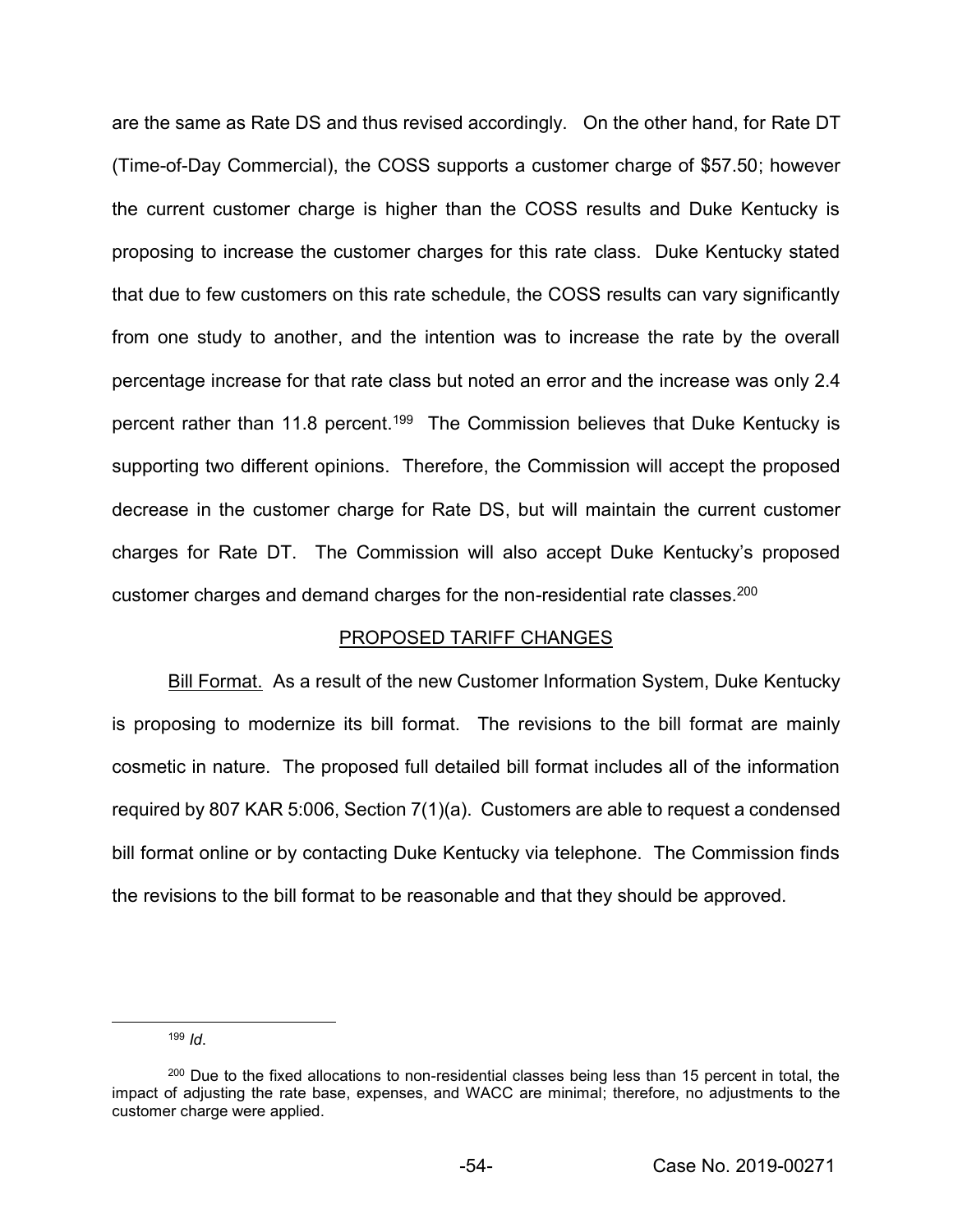Rate SP, Seasonal Sports Service (Rate SP). Duke Kentucky proposes to revise the reconnection charge language in Rate SP to reference Sheet No. 91, Charge for Reconnection of Service instead of listing the reconnection fee. The Commission finds this revision to be reasonable and that it should be approved.

Rate LED, LED Outdoor Lighting Service. Duke Kentucky is proposing to add a provision to Rate LED for customers who require additional facilities for street or area lighting to either pay the entire cost of the additional facilities investment upfront or on a monthly basis with the monthly payments equal to 1.0117 percent of the total cost of the additional investment. Duke Kentucky states that the customer who chooses to pay the monthly amount would pay it in perpetuity or until the equipment is taken out of service. Duke Kentucky would continue to own, maintain, repair and replace such facilities in the same manner as other similar distribution facilities. Duke Kentucky also states that the monthly payment option was not intended as a way for customers to purchase the additional facilities on the installment plan. <sup>201</sup> However, the proposed tariff states, "Where suitable distribution facilities do not exist, it will be the customer's responsibility to pay for necessary additional facilities either at cost upfront or monthly as described below.<sup>"202</sup> Based upon the evidence of record, the Commission is concerned that a customer who elects to pay the proposed monthly charge could be charged more than if that customer elected to pay the additional facilities cost upfront based upon the proposed language that customers who elect to pay on a monthly basis will make such payments in perpetuity or until the equipment is taken out of service. Therefore, the Commission denies the

 $201$  Duke Kentucky's response to Staff's Post-Hearing Request, Item 23(b).

<sup>202</sup> Application, Schedule L-1, page 69 of 172, paragraph 11.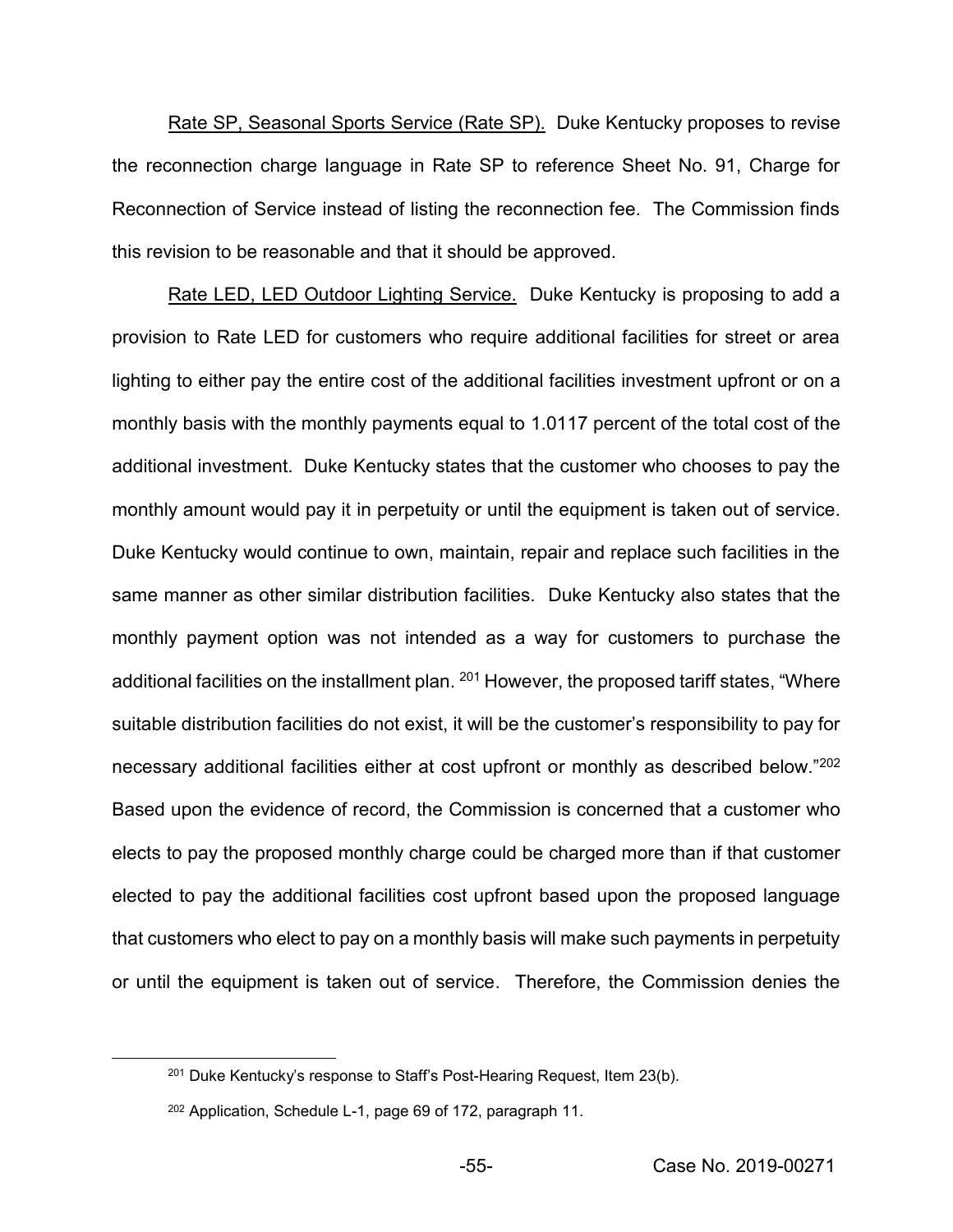proposed change to Rate LED without prejudice. Duke Kentucky can refile for approval of the proposed change to Rate LED through the Commission's electronic Tariff Filing System; such filing should address the concerns of the Commission listed above.

Rider PSM, Profit Sharing Mechanism (Rider PSM). Duke Kentucky proposes to revise Rider PSM to reflect the addition of net revenues received by Duke Kentucky through the Fast Charge Fee from the Electric Vehicle Fast Charging Program. As discussed below, the Commission is denying the Electric Vehicle Pilot Program in its entirety, therefore the proposed revision to Rider PSM is also denied.

Rate GSA, Green Source Advantage (Rate GSA). Duke Kentucky is proposing to implement a new Green Source Advantage Program. The new program would allow customers to request that Duke Kentucky procure renewable energy resources on behalf of the customer, with the cost and any net revenues of those commitments captured and billed to the customer through Rate GSA. Duke Kentucky states that several large commercial and industrial customers have expressed an interest in procuring renewable energy resources and partnering with Duke Kentucky to meet their individual corporate sustainability goals.<sup>203</sup>

Under the proposed program, Duke Kentucky will enter into a Purchase Power Agreement (PPA) with a developer to construct a defined number of MW of renewable capacity through one or more facilities located in the footprint of PJM's market. Participating customers would then enter into a service contract with Duke Kentucky for the same term of years and terms and conditions of the PPA. In order to qualify for Rate GSA, non-residential customers must have a minimum Maximum Annual Demand of

 <sup>203</sup> Direct Testimony of Andrew S. Ritch at 3.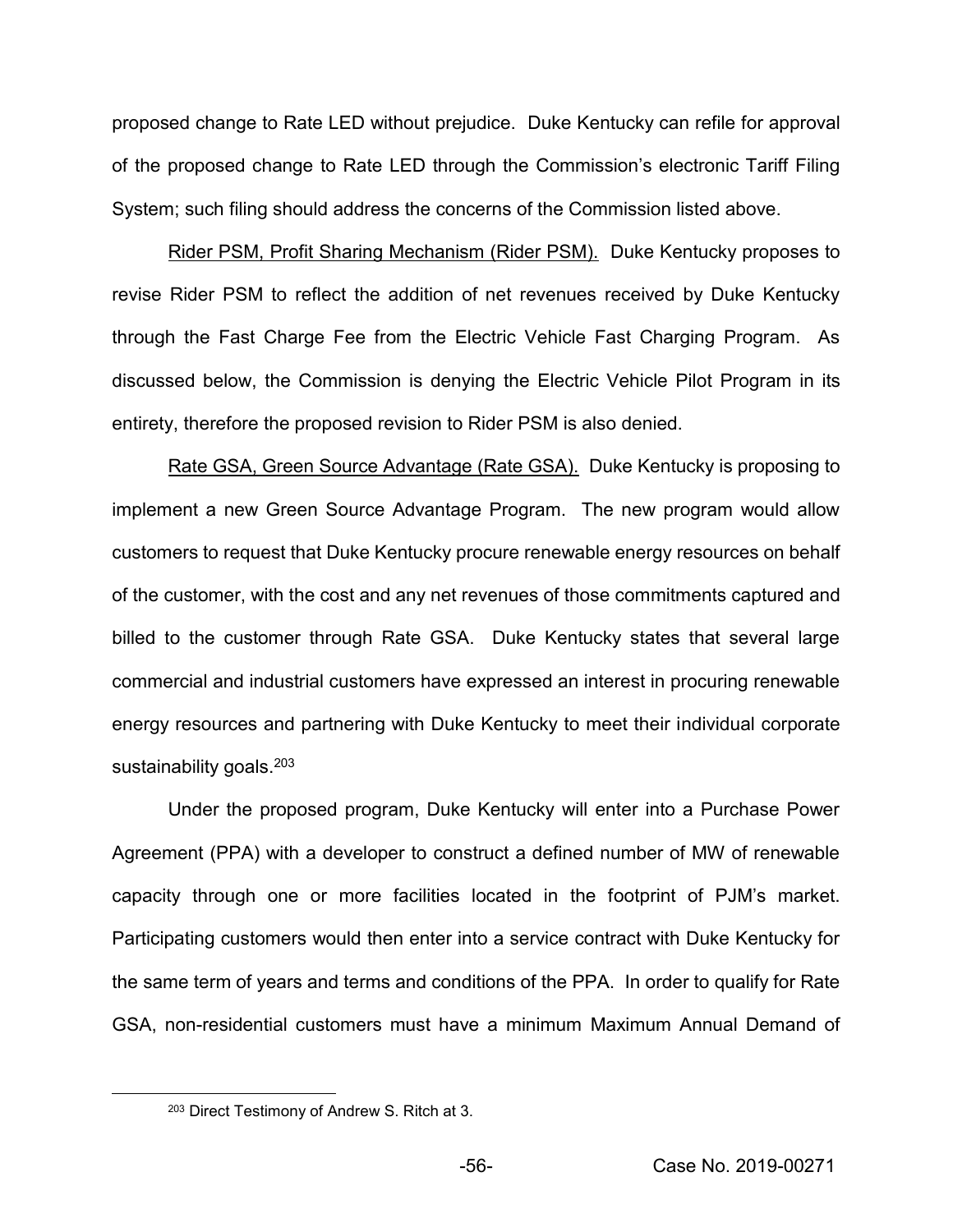1,000 kW or a minimum aggregated Maximum Annual Demand at multiple service locations in Duke Kentucky's service territory of 5,000 kW. All environmental attributes affiliated with the customer's purchased amount will be transferred to the customer for the life of the service agreement. Participating customers would pay a non-refundable \$2,000 application fee. The customer's monthly bill would consist of an amount computed under their primary rate schedule, including applicable riders, plus the sum of the (1) GSA Product Charge, which would be equal to the negotiated price multiplied by the energy produced from the facility; (2) GSA Bill Credit, which would be the sum of all PJM credits and charges received by the facility owner; and (3) GSA Administrative Charge of \$375.

The Commission finds Rate GSA to be reasonable and that it should be approved. Reconnection of Service. Duke Kentucky is proposing to revise its reconnection fees as follows:

| Charge                                       | <b>Current Charge</b> | <b>Proposed Charge</b> |  |
|----------------------------------------------|-----------------------|------------------------|--|
| <b>Remote Reconnection</b>                   | \$3.45                | \$5.88                 |  |
| Reconnection (Nonremote,<br>Electric Only)   | \$75.00               | \$60.00                |  |
| Reconnection After Hours<br>(Nonremote Only) | \$25.00               | \$40.00                |  |
| <b>Collection Fee</b>                        | \$50.00               | \$60.00                |  |

Duke Kentucky filed cost support for its proposed reconnection charges.<sup>204</sup> The Commission finds that the proposed charges in the table above are reasonable and should be approved.

Duke Kentucky is also proposing to eliminate the charge for combined reconnection of gas and electric service due to the fact that separate crews are

 <sup>204</sup> Direct Testimony of Jeff L. Kern, Attachment JLK-5.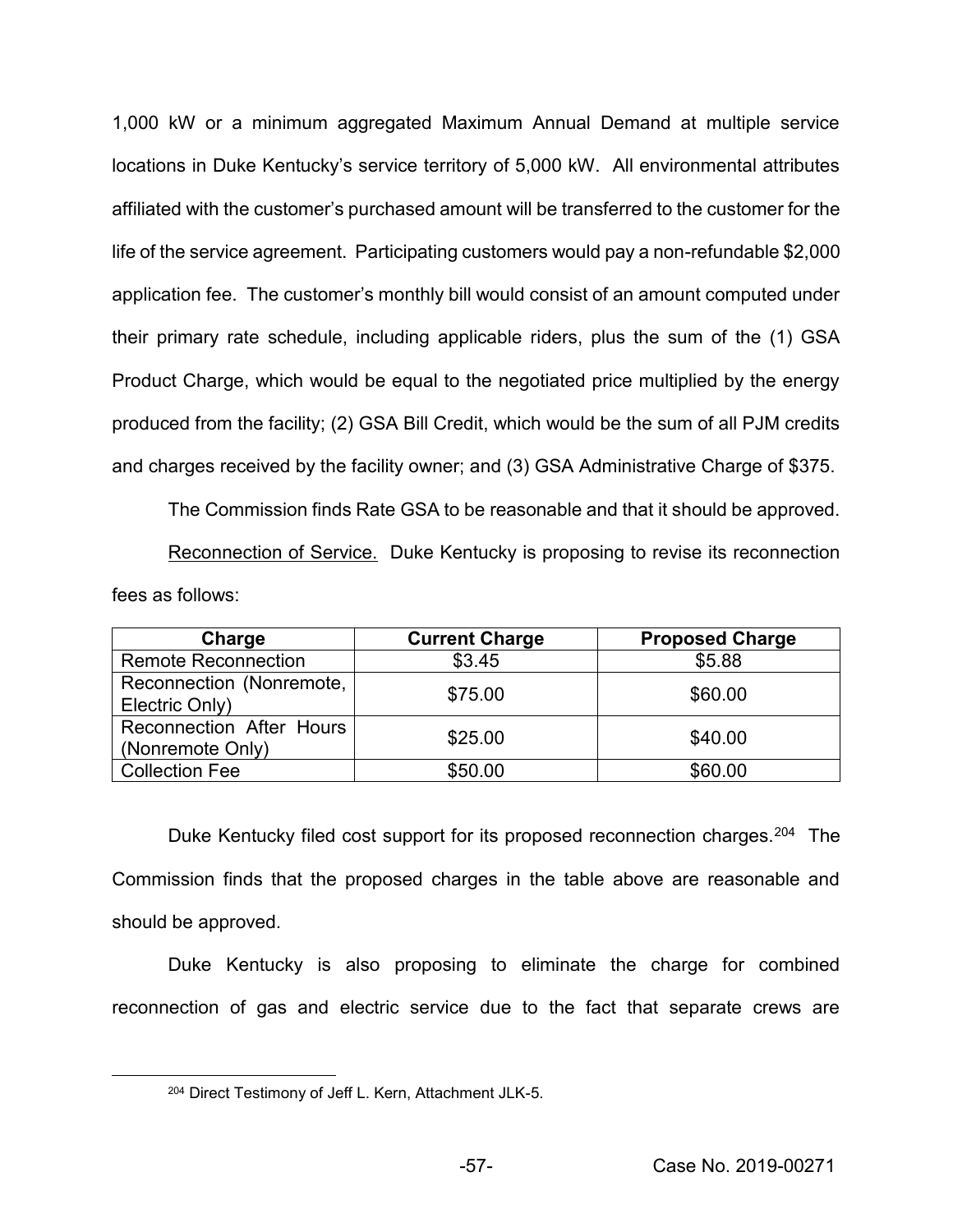dispatched for gas and electric reconnection. The Commission finds this revision to be reasonable and that it should be approved.

Tampering. Duke Kentucky is proposing to add tampering penalties in the amount of \$200 for residential customers and \$1,000 for non-residential customers. Currently, when a customer tampers with equipment, they are responsible for any usage, a field investigation charge, and equipment damage. Duke Kentucky indicated that the tampering fees were not cost-based and were intended to be a deterrent.<sup>205</sup> When asked what Kentucky law or regulation allowed them to charge a fee as a deterrent, Duke Kentucky pointed to the Supreme Court of Kentucky affirming that an economic development rate, under which customers receive a discount to cost-based rates, was both reasonable and lawful (*Public Service Comm'n of Kentucky v. Com. of Kentucky*, 320 S.W.3d 660 (Ky. 2010)). Duke Kentucky argues that there is no legal distinction between an economic development rate and the tampering fees as long as the tampering fees are reasonable.<sup>206</sup> The Commission finds that the tampering penalties are more akin to non-recurring charges, which must yield only enough revenue to pay for the expenses incurred. Because customers who tamper with equipment are responsible for un-billed usage, a field investigation charge, and equipment damage, they will already be paying for the expenses incurred. Therefore, the Commission denies Duke Kentucky's proposal to add tampering penalties to its tariff.

Duke Kentucky is also proposing to revise its tariff to give it the option to transition customers with particularly dangerous or repeated instances of tampering to Rider AMO,

 $^{205}$  Duke Kentucky's response to the Attorney General's First Request for Information, Item 106.

 $206$  Duke Kentucky's response to Staff's Third Request, Item 81.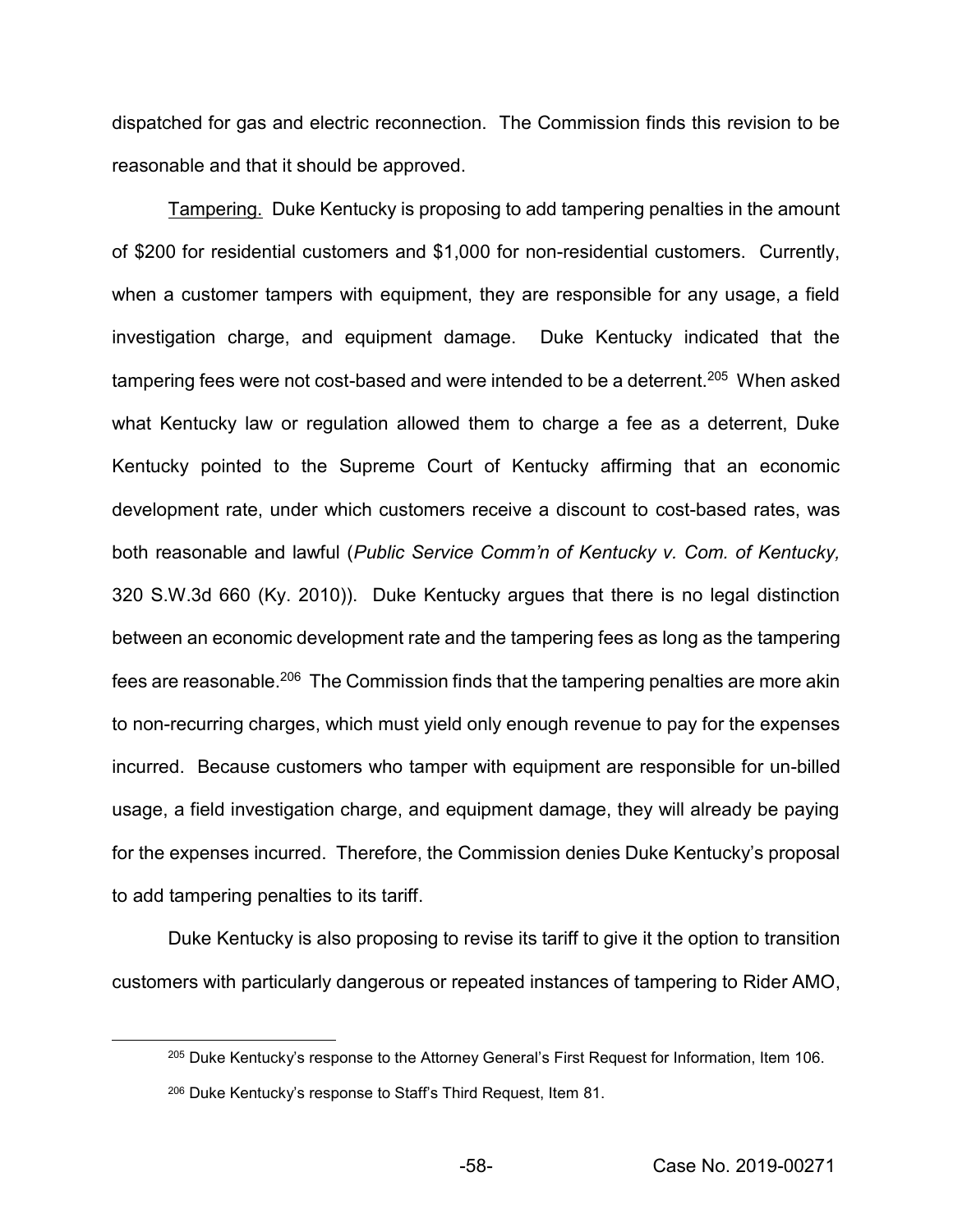Advanced Meter Opt-Out (AMO)  $-$  Residential, and subjecting them to the charges associated with that Rider. The proposed tariff does not explain how or if such a customer could transition off of Rider AMO. In response to Commission Staff's Post-Hearing Request, Item 20(b), Duke Kentucky indicated that if there are no additional instances of tampering after twelve months of being transferred to Rider AMO, a customer could request that they be removed from Rider AMO. The Commission finds the proposal to be reasonable and that it should be approved with the additional language added to the tariff explaining how affected customers can transition off of Rider AMO.

Franchise Fee Tariff. Duke Kentucky proposes to revise its Franchise Fee Tariff to clarify that it applies to any local government fee and to remove language referring to fees based on gross receipts as it relates to franchises. The Commission finds these revisions to be reasonable and that they should be approved.

Waiver of 807 KAR 5:006, Section 14(5). Duke Kentucky requests a deviation from 807 KAR 5:006, Section 14(5) to allow it to give customers the option of having disconnection notices sent to the customers' preferred method of communication. No tariff revisions were filed related to this request, but Duke Kentucky did indicate that it would revise the tariff closer to the implementation date of the Customer Information System, which is scheduled for the fall of 2022.<sup>207</sup> The Commission finds the request for deviation from 807 KAR 5:006, Section 14(5) to be reasonable and that it should be approved. The Commission also finds that Duke Kentucky should revise its tariff to reflect this deviation no later than thirty (30) days prior to implementing this policy.

<sup>&</sup>lt;sup>207</sup> Duke Kentucky's response to Staff's Second Request, Item 40.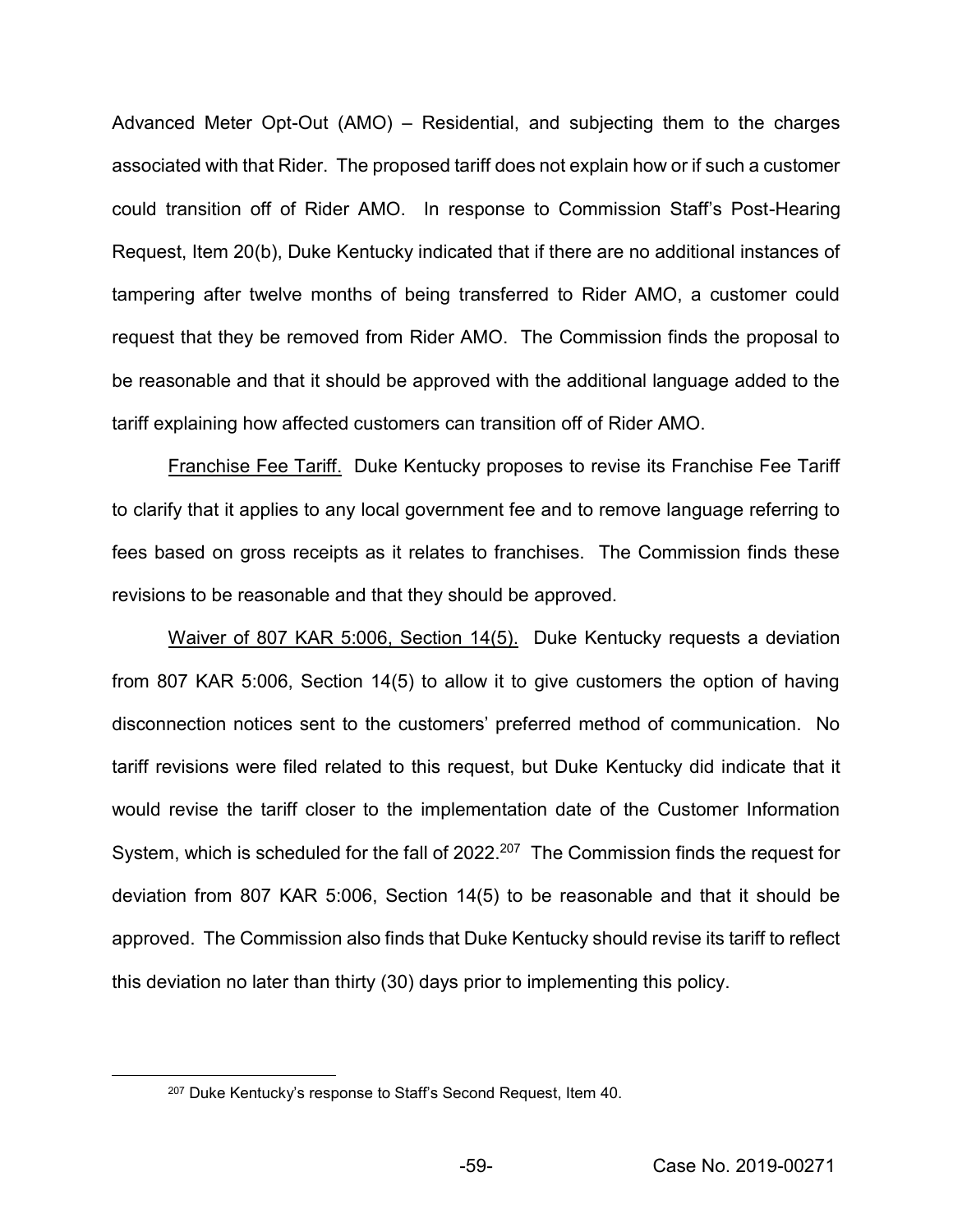Waiver of 807 KAR 5:006, Section 8(1)(d)3.a. and 807 KAR 5:006, Section 8(1)(d)3.c. Duke Kentucky requests a deviation from 807 KAR 5:006, Section 8(1)(d)3.a. and 807 KAR 5:006, Section 8(1)(d)3.c. to allow it to recalculate deposits annually automatically instead of after 18 months at the customer's request. Under the proposal, Duke Kentucky would refund any excess amount to the customer if the recalculated amount is less than what is currently held on account. If the recalculated amount is more than what is currently held on account, Duke Kentucky would collect an additional deposit from residential customers if the difference was \$50 or more and would only collect an additional deposit from small-medium business customers if the difference was \$100 or more. Under the regulation, if the deposit on account differs by more than \$10 for residential customers or by more than 10 percent for non-residential customers, utilities are required to refund any excess amount and may collect any underpayment. The Commission requested certain information regarding deposits; however, Duke Kentucky indicated that the information requested was not tracked.<sup>208</sup> Therefore, the Commission finds that good cause has not been shown to justify granting deviations from 807 KAR 5:006, Section 8(1)(d)3.a, and 807 KAR 5:006, Section 8(1)(d)3.c, and they are therefore denied.

Waiver of 807 KAR 5:006, Section 7(1)(a)3. Duke Kentucky requests a deviation from 807 KAR 5:006, Section 7(1)(a)3 to allow it to not include beginning and ending meter readings for certain interval-billed rates. Duke Kentucky argues that beginning and ending meter readings are not relevant to customer bills under dynamic pricing structures.

 $208$  Duke Kentucky's response to Staff's First Request, Items 43(b) and 44.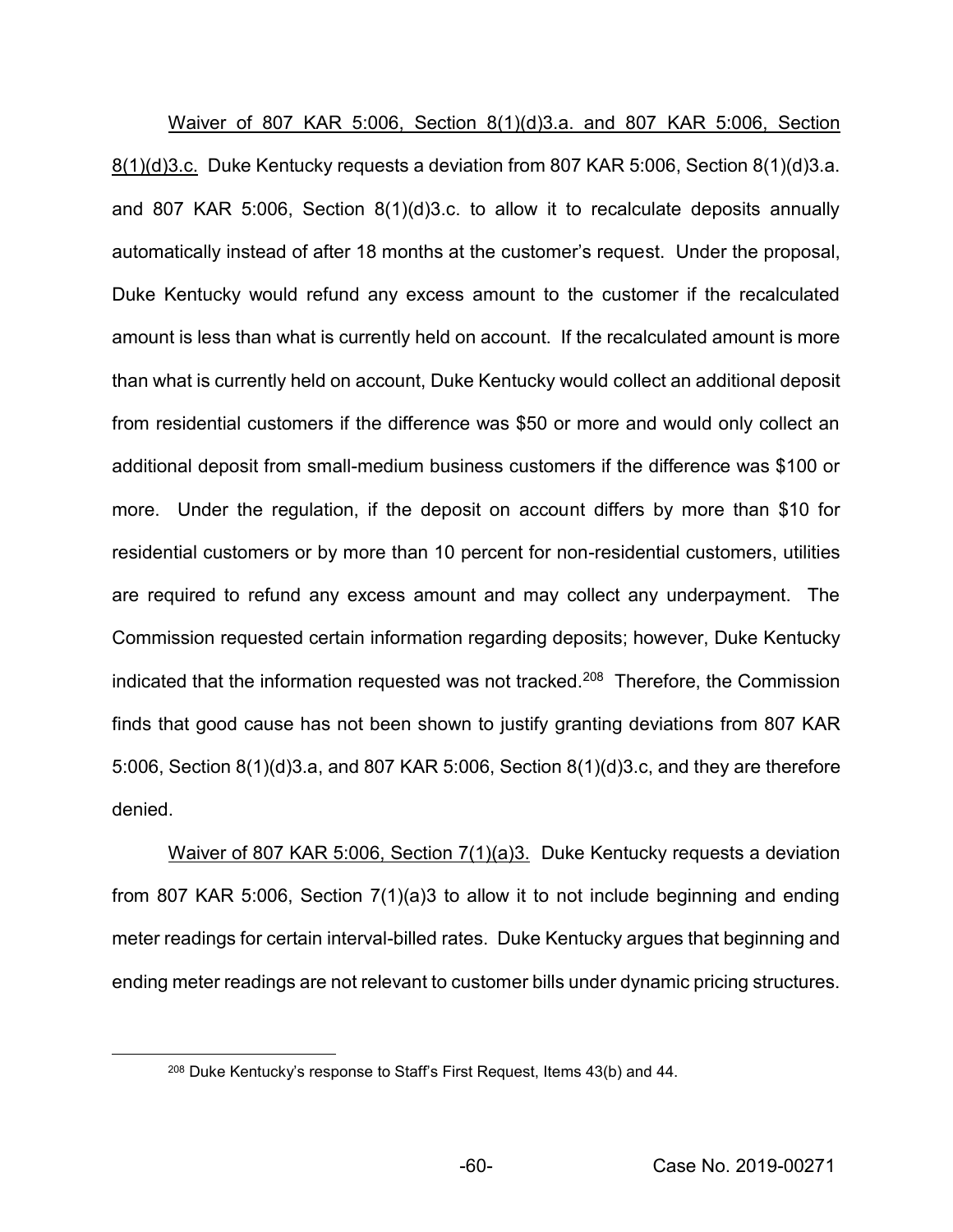Duke Kentucky states that customers served under such schedules have access to actual usage information in near real-time via Duke Kentucky's website.<sup>209</sup> The deviation would apply to the following rate schedules: Rate DP, Service at Primary Distribution Voltage, Rate DS, Service at Distribution Voltage, Rate DT, Time-of-Day Rate for Service at Distribution Voltage, Rate TT, Time-of-Day Service at Transmission Voltage, and Rate EH, Optional Rate for Electric Space Heating, as well as any future proposed rates that utilize AMI usage data for billing purposes.

The Commission finds the request for deviation from 807 KAR 5:006, Section 7(1)(a)3 to be reasonable, in part, and that it should be approved for the specific rate schedules listed in Duke Kentucky's application; however, the Commission will not approve the deviation request for any future proposed rates that utilize AMI usage data for billing purposes. Duke Kentucky will need to request a separate deviation from 807 KAR 5:006, Section 7(1)(a)3 for any future proposed rates that utilize AMI usage for billing purposes.

Revert to Owner Program. Duke Kentucky is proposing to implement a program that would allow property owners to request that utility service be automatically transferred back to their name between tenants. The program would not be applicable in situations where service to a tenant has been discontinued for non-payment or where Duke Kentucky has been notified of a safety issue that warrants termination of service. Property owners would be able to sign up for the program via Duke Kentucky's website or by contacting Duke Energy Customer Care.<sup>210</sup> Duke Kentucky intends to implement

 <sup>209</sup> Direct Testimony of Retha Hunsicker at 20.

 $210$  Duke Kentucky's response to Staff's Post-Hearing Request, Item 3.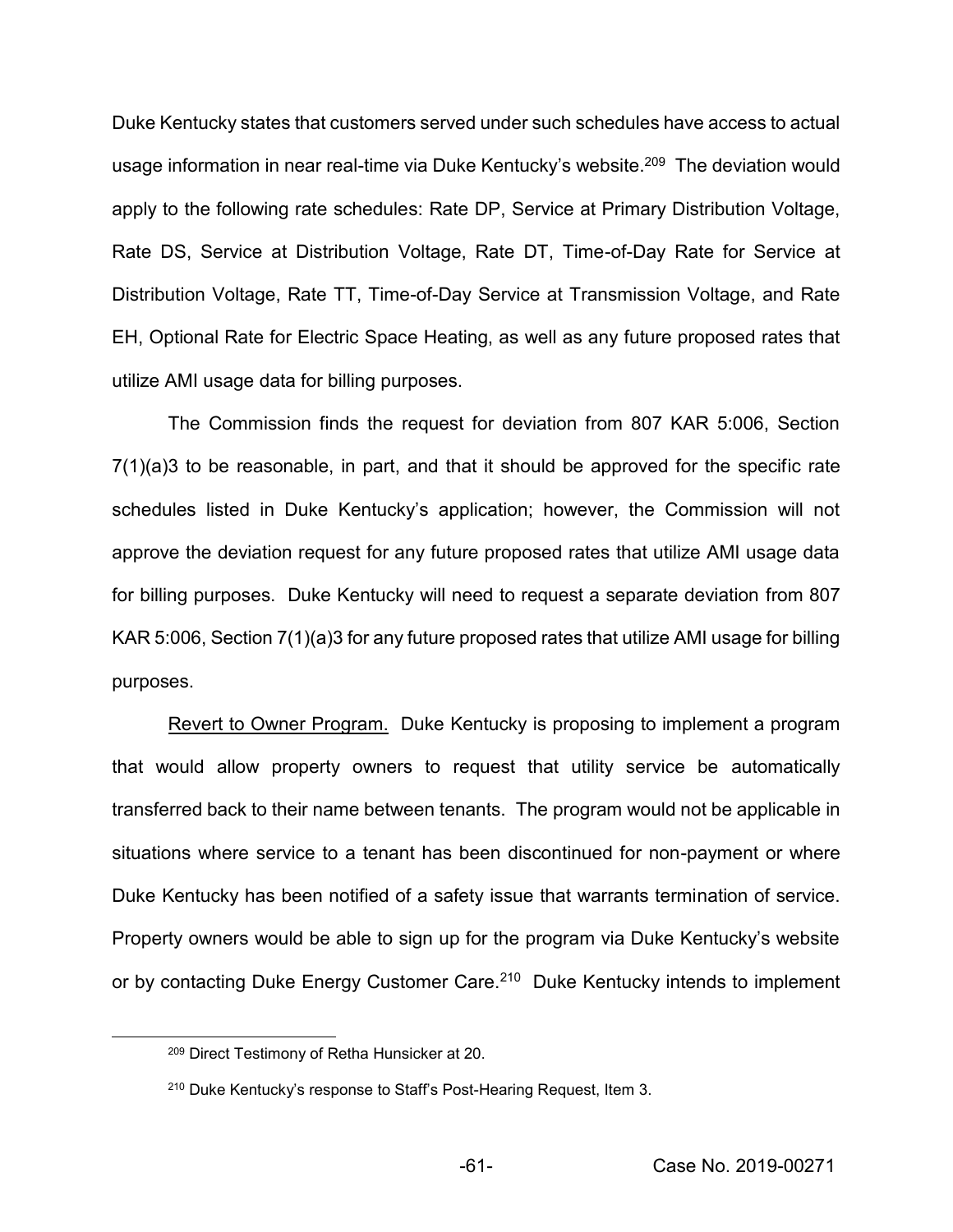this program, known as the Revert to Owner Program, in late  $2022^{211}$  Duke Kentucky provided proposed tariff language for this program in response to Commission Staff's Post-Hearing Request, Item 3. Duke Kentucky also provided the final design of the Revert to Owner Program in response to Commission Staff's Post-Hearing Request, Item 3. There were terms in the final design that were not included in the proposed tariff language and that raised some questions about the program.<sup>212</sup> Based upon the evidence of record, the Commission still has some questions about the Revert to Owner Program. Therefore, the Commission denies the proposed Revert to Owner Program without prejudice. Duke Kentucky can refile for approval of the proposed program through the Commission's electronic Tariff Filing System.

Waiver of 807 KAR 5:006, Section 8. Duke Kentucky initially requested a waiver from 807 KAR 5:006, Section 8, to allow it to hold a standard \$50 deposit per unit or property-owned for property owners that enrolled in the Revert to Owner Program.213 Duke Kentucky later indicated that it no longer planned to charge a deposit for property owners enrolled in the Revert to Owner Program.214 Subsequently, Duke Kentucky indicated that the waiver from 807 KAR 5:006, Section 8, was no longer needed.<sup>215</sup> However, in its Post Hearing Brief, Duke Kentucky included this waiver in the list of

 $\overline{a}$ 

 $211$  Duke Kentucky's response to Staff's Third Request, Item 39.

<sup>&</sup>lt;sup>212</sup> The Commission has questions concerning certain of the Revert to Owner Program details that were subject to Duke Kentucky's petition for confidential treatment filed on March 6, 2020.

<sup>213</sup> Direct Testimony of Retha Hunsicker at 20-21.

<sup>&</sup>lt;sup>214</sup> Duke Kentucky's response to Staff's Second Request, Item 48.

 $215$  Duke Kentucky's response to Staff's Third Request, Item 39.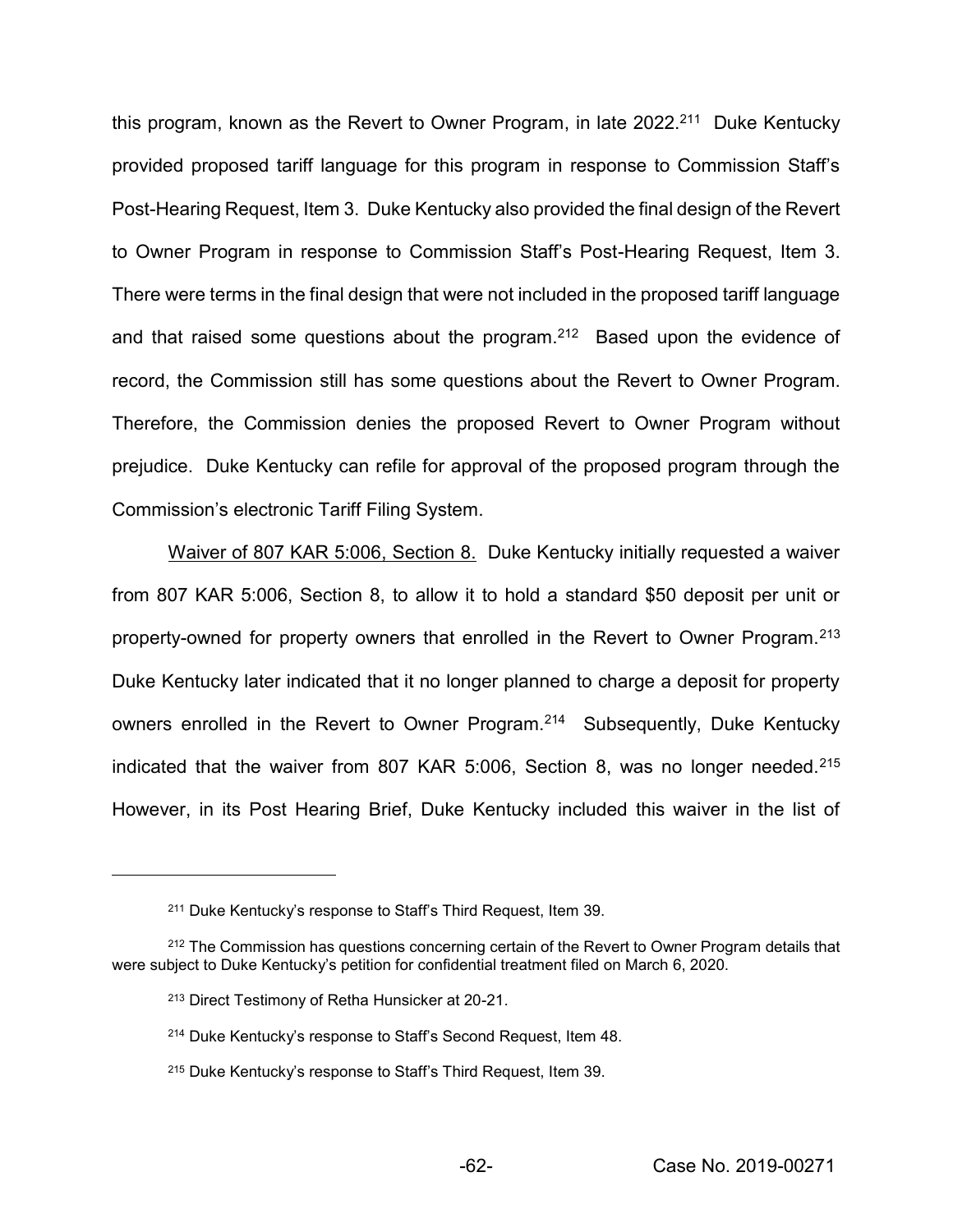waivers it requested be approved.<sup>216</sup> Seeing as the Commission denied the Revert to Owner Program without prejudice, the request for waiver from 807 KAR 5:006, Section 8 is considered moot. If Duke Kentucky still wants a deviation from 807 KAR 5:006, Section 8, for the Revert to Owner Program, it can request the waiver when it refiles for approval of the Revert to Owner Program through the Commission's electronic Tariff Filing System.

Rider FAC, Fuel Adjustment Clause. Duke Kentucky proposes a revision to its Fuel Adjustment Clause Rider (FAC) changing the FAC rate calculation from a monthly basis to a rolling twelve-month average. Duke Kentucky states that the change to a rolling twelve-month average will help to mitigate volatility in the FAC rate for its ratepayers. 807 KAR 5:056, Section 1, states that the monthly FAC rate will be based upon the most recent actual monthly cost and sales and does not have a deviation clause. Therefore, the Commission denies Duke Kentucky's proposed revisions to the FAC rate calculation.

Adjusted Due Date Program. The Adjusted Due Date Program allows Duke Kentucky electric customers with analog meters to adjust their due date 5-10 days forward from the original due date. Duke Kentucky's tariff currently does not indicate whether there is a limit placed on the number of times that a due date can be adjusted. Duke Kentucky indicated that customers who are eligible for the Adjusted Due Date Program can adjust their due date once each 12 months.217 The Commission finds that Duke Kentucky should include language in its tariff indicating how often customers can adjust their due date under the Adjusted Due Date Program.

<sup>&</sup>lt;sup>216</sup> Duke Kentucky's Post-Hearing Brief at 68.

<sup>&</sup>lt;sup>217</sup> Duke Kentucky's response to Staff's Second Request, Item 25.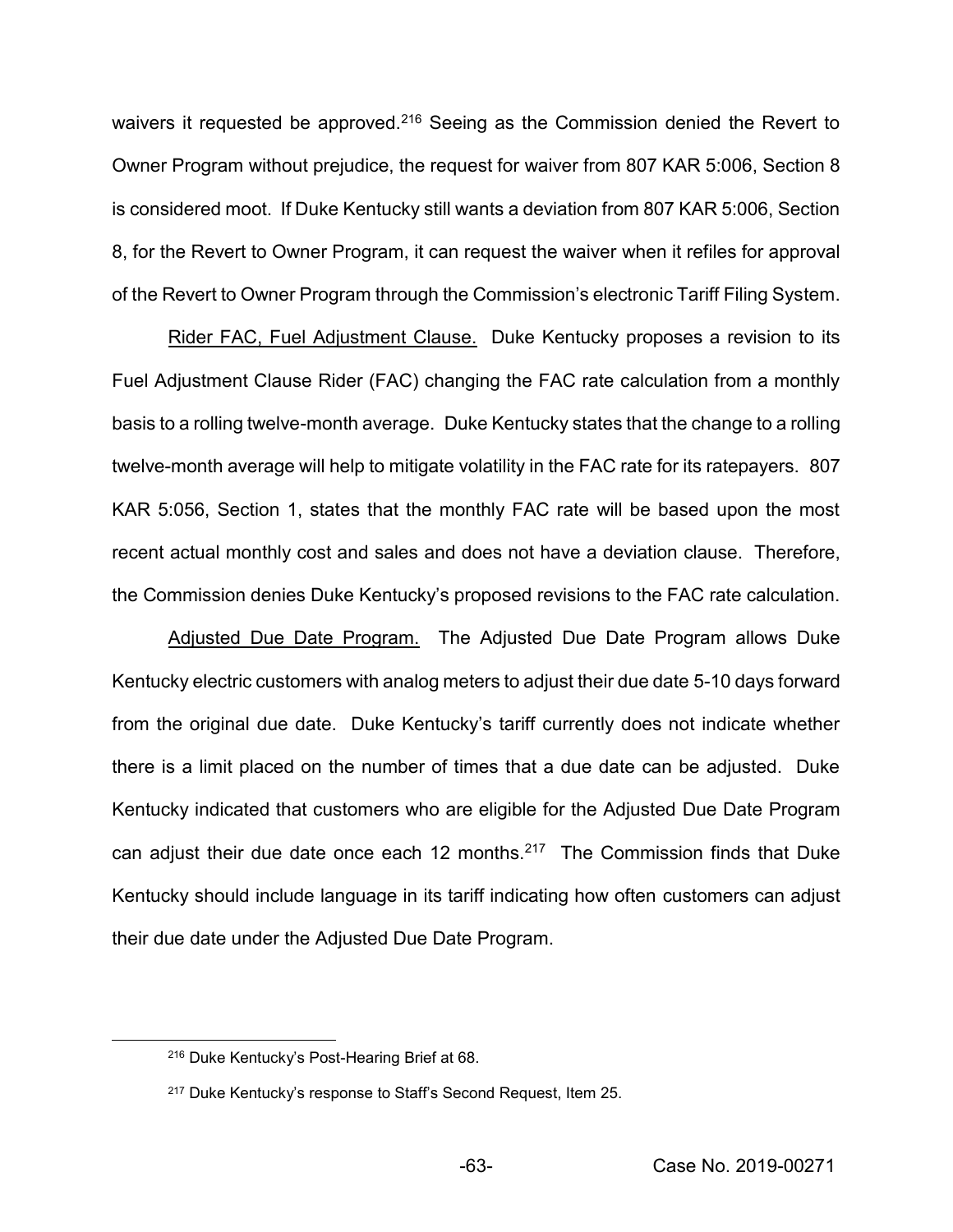Automatic Landlord Program. The Automatic Landlord Program is a current program offered by Duke Kentucky that is not currently included in its tariff. The program allows property owners to enter into an agreement with Duke Kentucky whereby utility service would be automatically transferred to the name of the property owner when a tenant requests service be taken out of their name. The automatic transfer would not occur if the service in the tenant's name has been disconnected for non-payment.<sup>218</sup> In response to Commission Staff's Post-Hearing Request, Item 4, Duke Kentucky provided tariff language it would include in its tariff if directed to do so by the Commission. The Commission finds that the proposed tariff language should be added to Duke Kentucky's tariff.

Usage and Outage Alerts and Pick Your Own Due Date Programs. Duke Kentucky's current tariff contains a Usage Alerts, Outage Alerts, and Pick Your Own Due Date Program. However, the tariff states that customers should contact Duke Kentucky for current details and eligibility of the programs. Duke Kentucky provided revised tariff language for these programs.<sup>219</sup> The Commission finds that this language should be included in Duke Kentucky's tariff.

High Bill Alerts Program. The High Bill Alerts Program provides customers with a mid-cycle alert when their bill is projected to be 30 percent and \$30 higher than the previous month. All residential customers with a non-AMI meter, a minimum of 12 month's history, a registered e-mail address, and who are not signed up for budget billing are automatically enrolled in the High Bill Alerts Program. Duke Kentucky's tariff

 $218$  Duke Kentucky's response to Staff's Third Request, Item 38.

<sup>&</sup>lt;sup>219</sup> Duke Kentucky's response to Staff's Post-Hearing Request, Item 19.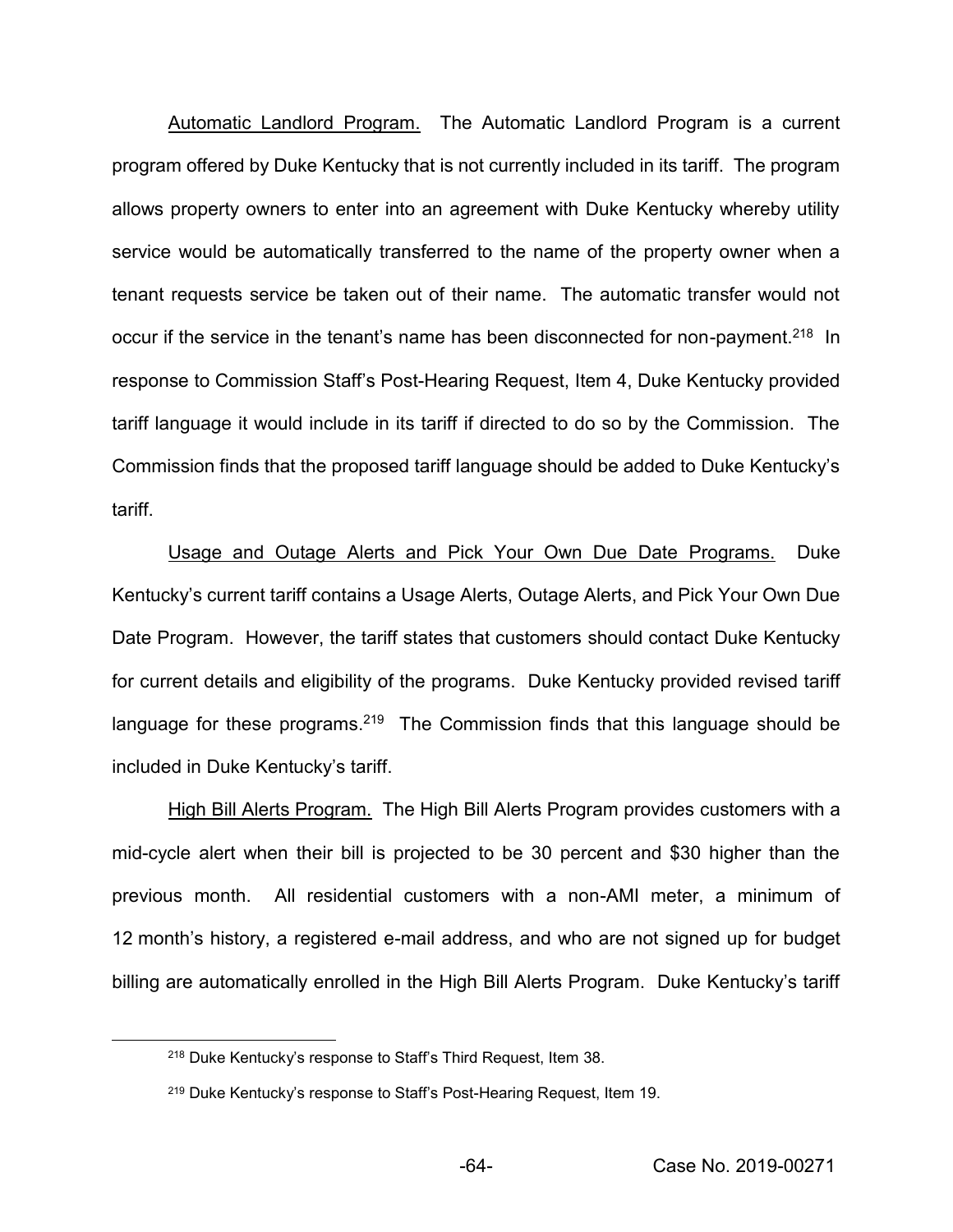does not currently include a description of the High Bill Alerts Program. Duke Kentucky provided proposed language to include in the tariff.220 The Commission finds that this language should be included in Duke Kentucky's tariff.

Miscellaneous Tariff Revisions. Through discovery, Duke Kentucky proposed the following tariff revisions: (1) Revision to Section  $1 -$  Service Agreements, Company's Right to Cancel Service Agreement or to Suspend Service, to add in missing language;<sup>221</sup> (2) Revisions to remove language in Section VI  $-$  Billing and Payment, Billing Periods  $-$ Time and Place for Payment of Bills, pertaining to a charge for having a bill electronically delivered;<sup>222</sup> and (3) Revisions to Section VII – Deposits to define satisfactory payment record and to clarify when an additional deposit will be required from a residential customer.<sup>223</sup> The Commission finds these tariff revisions to be reasonable and that they should be approved.

Duke Kentucky also proposed various minor text changes to its tariff. Unless otherwise stated in this Order, the Commission finds that the proposed changes are reasonable and that they should be approved.

Underground Cost Differential. Electric utilities are required to file annually with the Commission supporting data used to determine the estimated average cost differential between providing underground facilities and providing overhead facilities.<sup>224</sup>

 $220$  Duke Kentucky's response to Staff's Third Request, Item 33(a).

 $221$  Duke Kentucky's response to Staff's Second Request, Item 11.

<sup>&</sup>lt;sup>222</sup> Duke Kentucky's response to Staff's Second Request, Item 12.

<sup>&</sup>lt;sup>223</sup> Duke Kentucky's response to Staff's Second Request, Item 13.

<sup>224</sup> 807 KAR 5:041, Section 21(5)(c).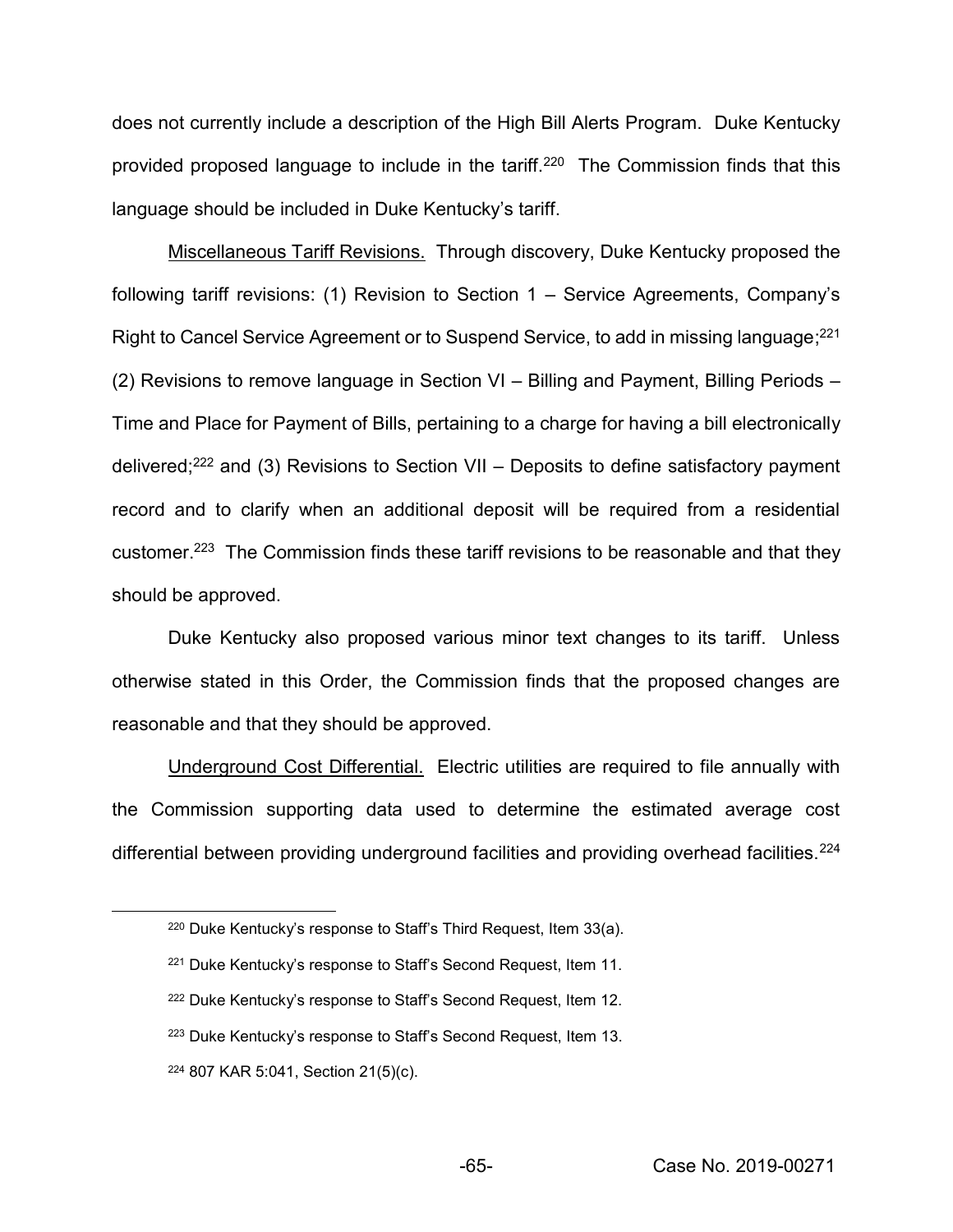Through discovery, it was determined that Duke Kentucky has not been filing the required annual update of its underground cost differential. Duke Kentucky did point out that the calculation of its tariffed rate had not changed, but indicated that it would begin filing the annual update even if the calculation does not change.<sup>225</sup> Duke Kentucky should file its current supporting data to determine the estimated average cost differential between providing underground facilities and providing overhead facilities within 20 days of the date of entry of this Order and annually thereafter.

## ELECTRIC VEHICLE PILOT PROGRAM; BATTERY STORAGE PILOT; DEFERRAL MECHANISMS; AND HEDGING FOR FORCED GENERATION OUTAGES

Electric Vehicle Pilot Program. Duke Kentucky proposes to offer an electric vehicle (EV) pilot program that includes Duke Kentucky's ownership of a limited number of fast charging stations and incentives offered to residential and non-residential customers who invest in electric vehicle infrastructure.<sup>226</sup> Duke Kentucky also proposes to revise the Rider PSM to include revenues associated with the Duke Kentucky owned residential electric vehicle charging stations.<sup>227</sup> Further, Duke Kentucky requests authorization to establish a deferral account associated with incentive payments that will encourage residential and non-residential customers, including schools and metro-transportation customers, to invest in electric vehicle infrastructure in Duke Kentucky's service territory.<sup>228</sup> Duke Kentucky states that the total cost of the proposed pilot is \$2.834 million,

 $225$  Duke Kentucky's response to Staff's Post-Hearing Request, Item 24.

<sup>226</sup> Application at 13.

<sup>227</sup> *Id.* at 12-13.

<sup>228</sup> *Id*. at 14.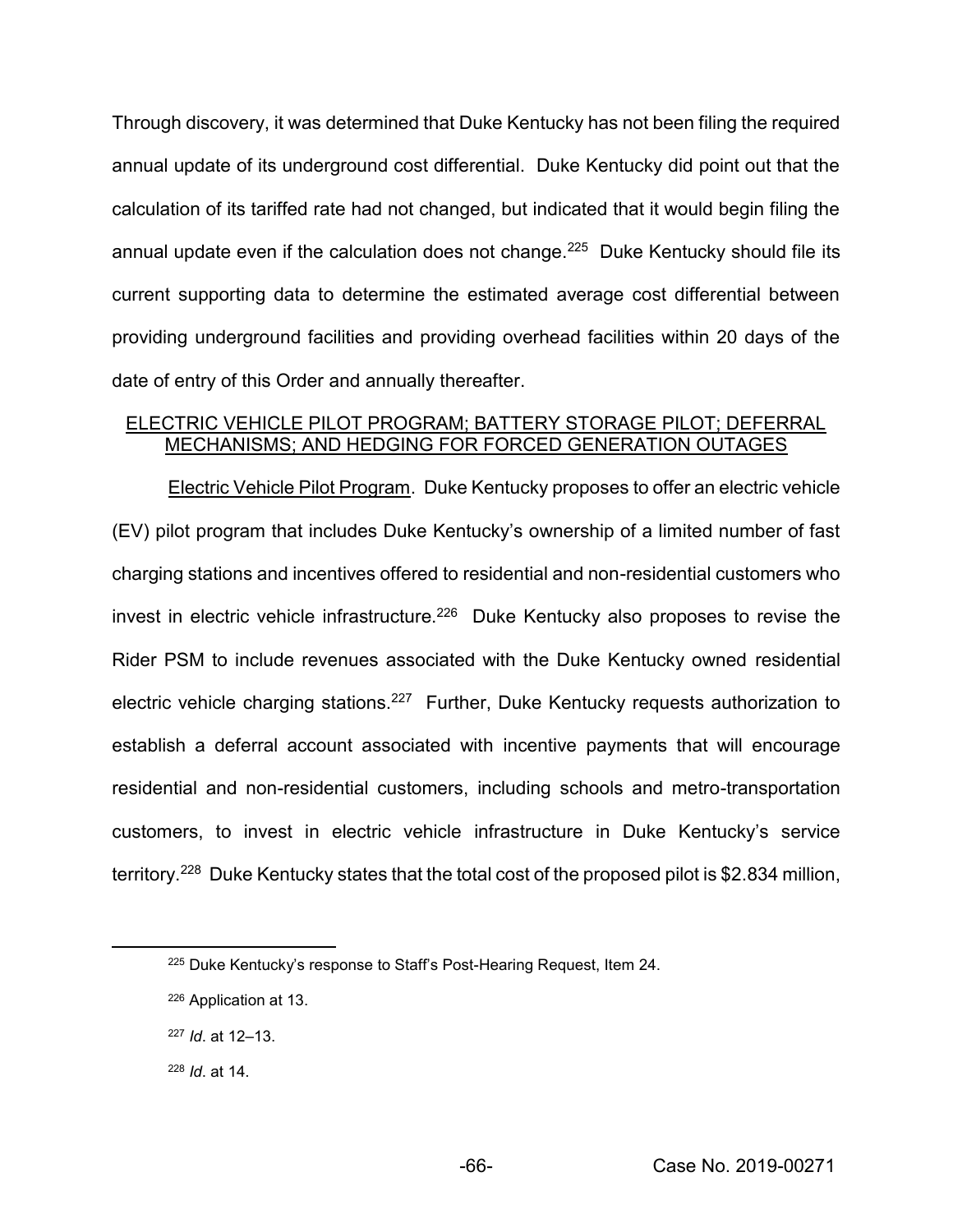including \$1.375 million in capital costs and \$1.459 million in O&M costs.<sup>229</sup> Duke Kentucky seeks to recover a portion of the capital costs and a deferral of O&M costs.<sup>230</sup>

Duke Kentucky proposes a 36-month Electric Transportation Pilot Program that consists of the following five programs as well as marketing, education, outreach and project management in relation to the same: (1) EV Fast Charge Program; (2) Electric Transit Bus Charging Program; (3) Non-Road Electrification Incentive Program; (4) Residential EV Charging Incentive Program; and (5) Commercial EV Charging Incentive Program.231

In relation to the EV Fast Charge Program, Duke Kentucky proposes to install, own, and operate a network of up to five EV Fast Charging locations totaling 10 charging stations.<sup>232</sup> Charging services at the stations will be available for public charging for a "Fast Charge Fee" developed by Duke Kentucky.<sup>233</sup> Duke Kentucky proposes to include the Fast Charge Fee under Rate DS 3-phase service.<sup>234</sup> According to Duke Kentucky, the Fast Charge Fee is intended to recover, at a minimum, the cost of electric service, transaction and network service costs, and operational maintenance costs.<sup>235</sup> Duke Kentucky proposes that any net revenue received by Duke Kentucky through the Fast

- <sup>232</sup> *Id*. at 10.
- <sup>233</sup> *Id*.
- <sup>234</sup> *Id*. at 24.
- 235 *Id.* at 10-11.

 $229$  Direct Testimony of Lang W. Reynolds (Reynolds Testimony) at 24-25.

<sup>230</sup> *Id*.

 $231$  Reynolds Testimony at 6-7 and 23.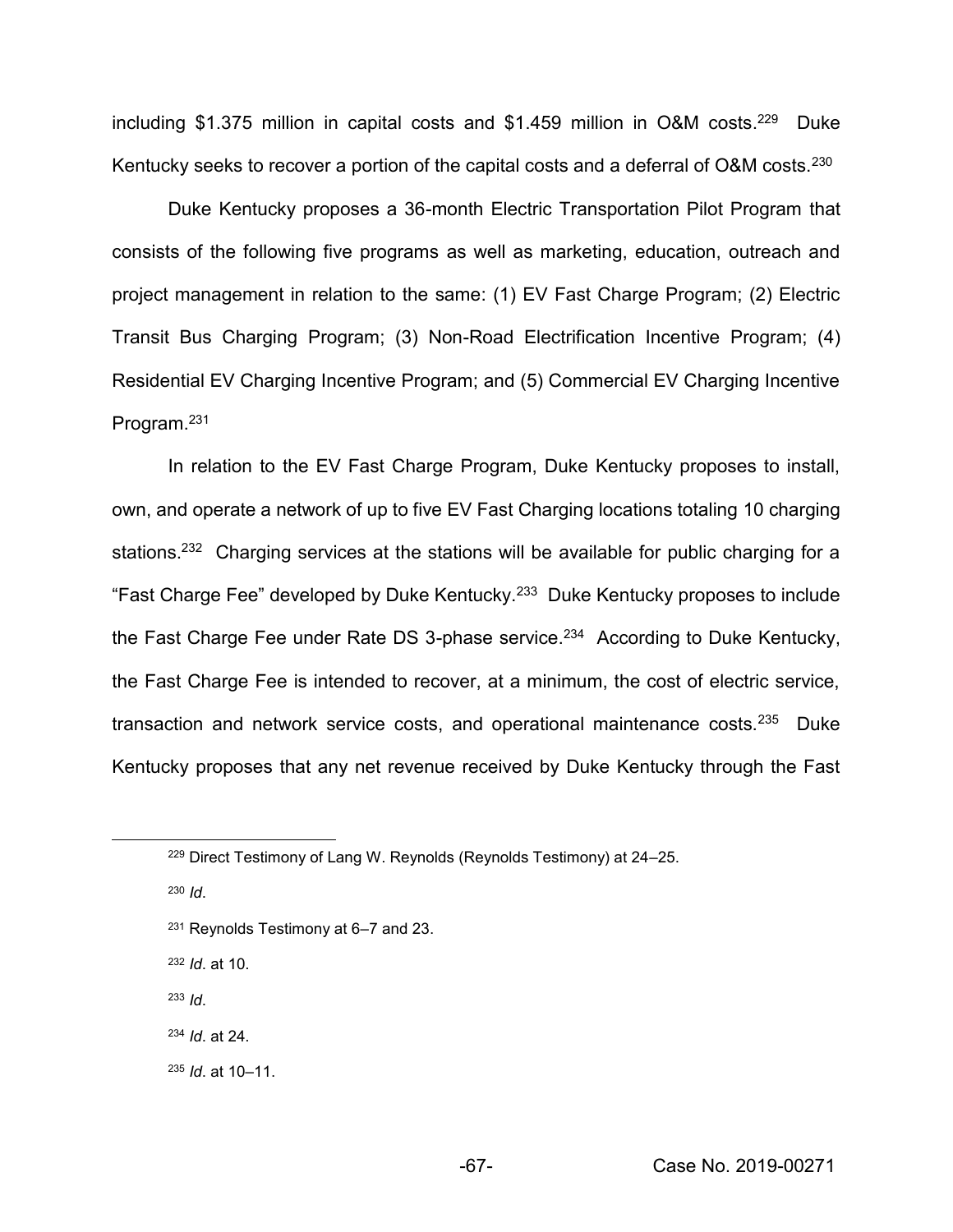Charge Fee from the EV Fast Charging Program be credited to customers through Duke Kentucky's Rider PSM, with the net revenues calculated by taking the Fast Charge Fee revenues paid by electric vehicle drivers less station operation costs.<sup>236</sup> Duke Kentucky currently projects a 10-year useful life for the EV Fast Charging infrastructure, and proposes to operate the DC Fast Charging units for the life of each unit.237

In relation to the Electric Transit Bus Charging Program, Duke Kentucky is proposing five EV transit bus charging infrastructure installations necessary to power EV transit buses.238 Duke Kentucky proposes to retain ownership and perform maintenance on the electric vehicle support equipment (EVSE) for the duration of the pilot program.<sup>239</sup> EV Transit bus operators will be responsible for proper operation of the EVSE according to the manufacturer's guidelines.<sup>240</sup> Upon request by a customer, Duke Kentucky will install the EVSE on the customer's side of Duke Kentucky's meter.<sup>241</sup> Any usage by the customer will be billed under the customer's existing commercial rate and other riders, if applicable, for the billing demand and kilowatt-hours registered or computed by or from Duke Kentucky's metering facilities during the current month.<sup>242</sup> Duke Kentucky sponsored infrastructure support is available for no more than five total charging

 <sup>236</sup> *Id*. at 11. <sup>237</sup> *Id*. <sup>238</sup> *Id*. at 13. <sup>239</sup> *Id*. at 14. <sup>240</sup> *Id*. <sup>241</sup> *Id*. <sup>242</sup> *Id*.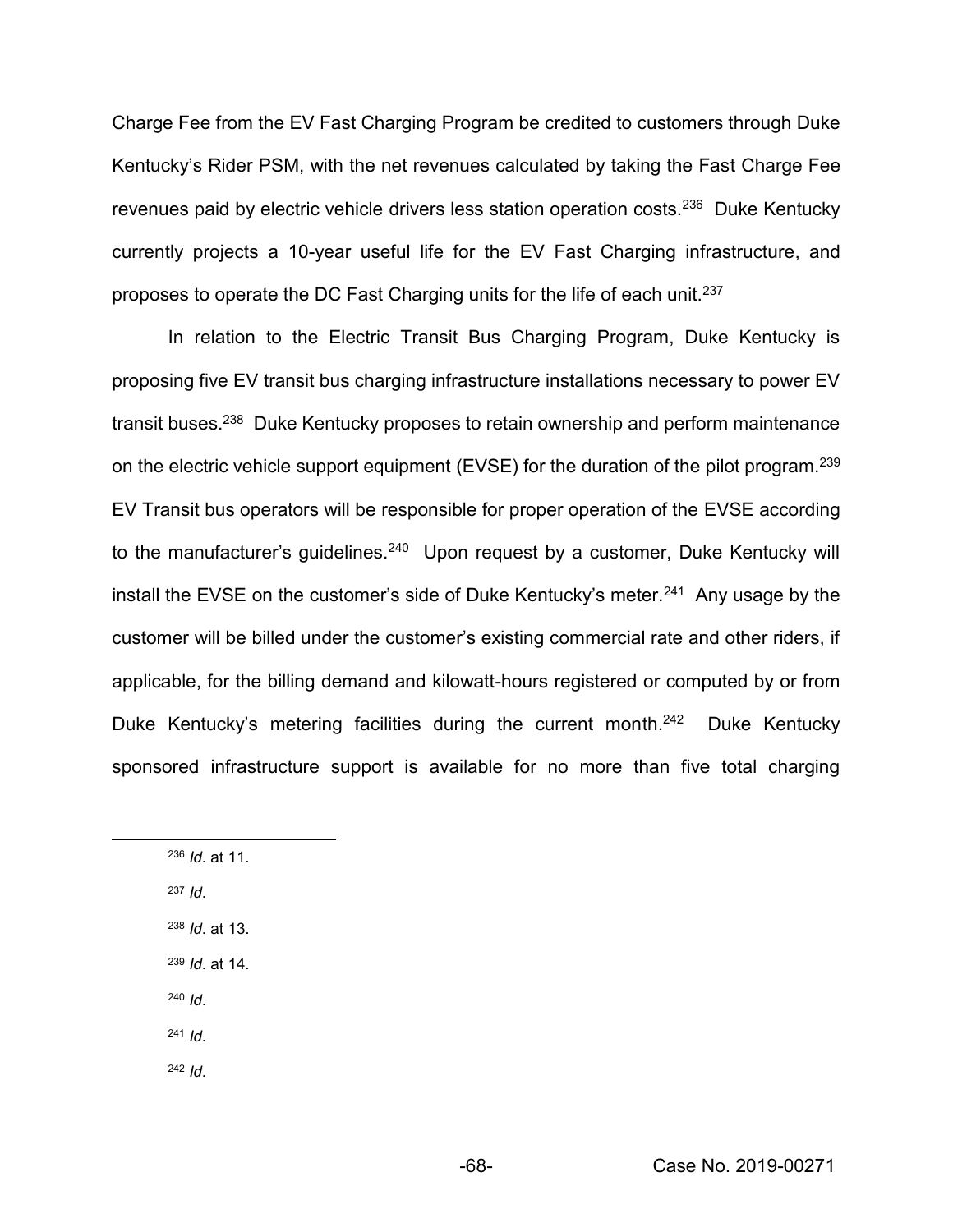stations.<sup>243</sup> Duke Kentucky currently projects a 10-year useful life for the Transit Bus Charging hardware.244 Duke Kentucky proposes to continue operating the Transit Bus Charging units for the life of each unit.245

In relation to the Non-Road Electrification Incentive Program, Duke Kentucky proposes to deploy non-road electrified forklifts, electric truck refrigeration standby units, airport ground service equipment, and airport ground power unit equipment to collect utilization data and other load characteristics to understand potential grid and utility impacts.<sup>246</sup> The customer must either install a new meter or a data collection device for the charging infrastructure for the electric vehicle charging station that will serve the incentivized equipment.<sup>247</sup> If a customer installs a new meter, the customer must select one of the following commercial rates: Rates DS, DP, DT, or TT.248 Any usage by the customer will be billed thereunder, with other applicable riders, for the Billing Demand and kilowatt-hours registered or computed by or from Duke Kentucky's metering facilities during the current month.<sup>249</sup> Duke Kentucky proposes that the Non-Road Electrification Incentive Program end 36 months after the initial effective date of the program, unless renewed or extended by Duke Kentucky.250

 243 *Id*. 244 *Id.* at 14-15. <sup>245</sup> *Id*. at 15. <sup>246</sup> *Id*. at 16. <sup>247</sup> *Id*. <sup>248</sup> *Id*. <sup>249</sup> *Id*. <sup>250</sup> *Id*. at 17.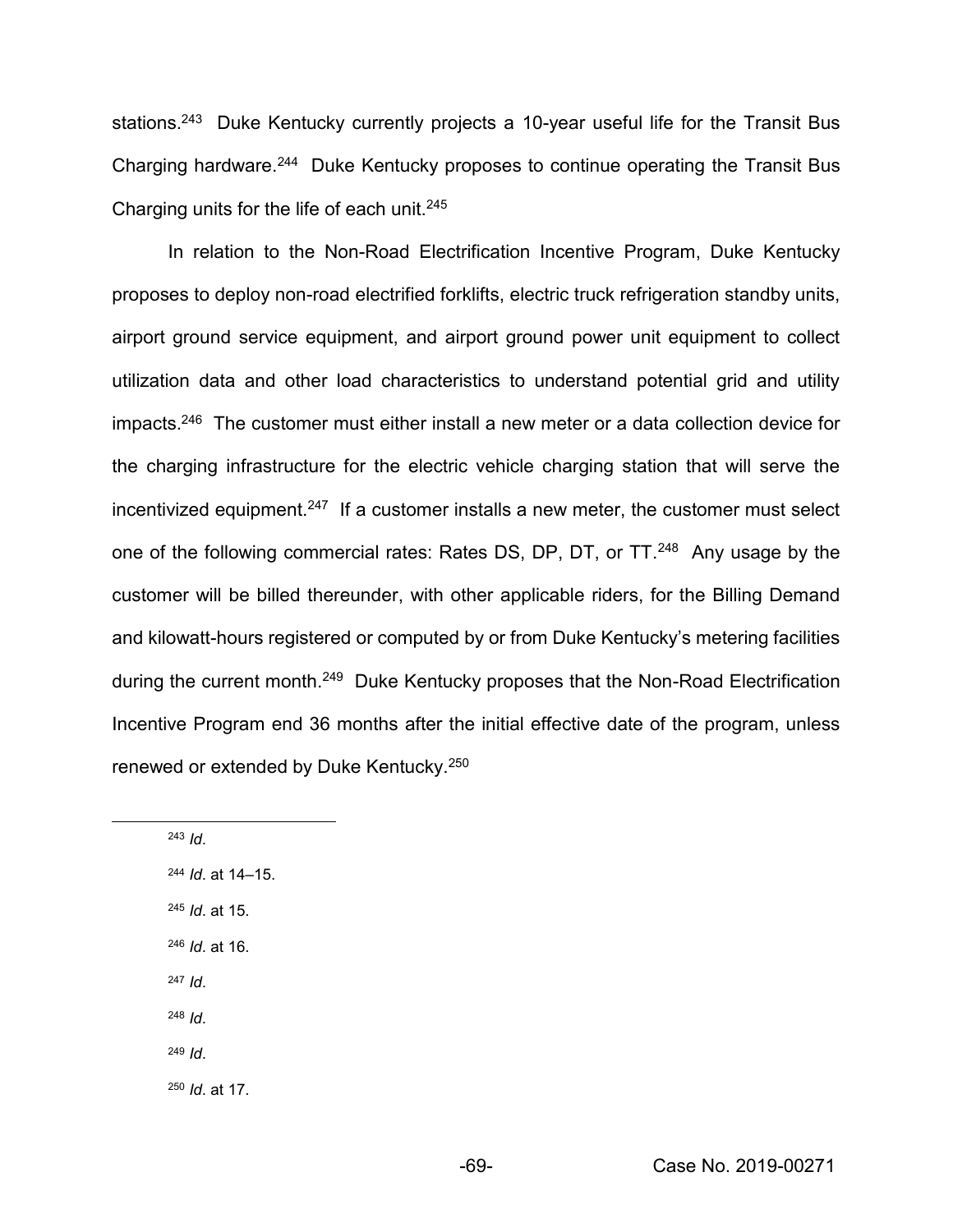Duke Kentucky proposes the Residential EV Charging Incentive Program to identify and manage residential electric vehicle charging behaviors for eligible residential customers.251 Customers will receive a \$500 incentive from Duke Kentucky, upon verification of installation, for purchasing and installing a Level II EVSE of their choice.<sup>252</sup> Customers will be able to receive up to an additional \$500 utility EV load-managed incentive, in the form of quarterly payments of \$41.66 over the course of three years, in exchange for participating in load management events.<sup>253</sup> Usage will be billed under the customer's residential rate.<sup>254</sup> The Residential EV Charging Incentive Program will be available to up to 300 customers with only one incentive available per residence.<sup>255</sup>

Duke Kentucky proposes the Commercial EV Charging Incentive Program to identify commercial electric vehicle charging behaviors for up to 160 eligible commercial customers.<sup>256</sup> Customers will receive a one-time \$2,500 incentive<sup>257</sup> upon verification of installation for purchasing and installing a Level II electric vehicle charging station of their choice.<sup>258</sup> The charging stations will be installed on the customer's side of the meter and will separately measure EVSE usage.<sup>259</sup> A customer must select one of the following

<sup>251</sup> *Id*. at 18. <sup>252</sup> *Id*. <sup>253</sup> *Id*. <sup>254</sup> *Id*. <sup>255</sup> *Id*. at 19. <sup>256</sup> *Id*. at 21. <sup>257</sup> *Id*. <sup>258</sup> *Id*.

 $\overline{a}$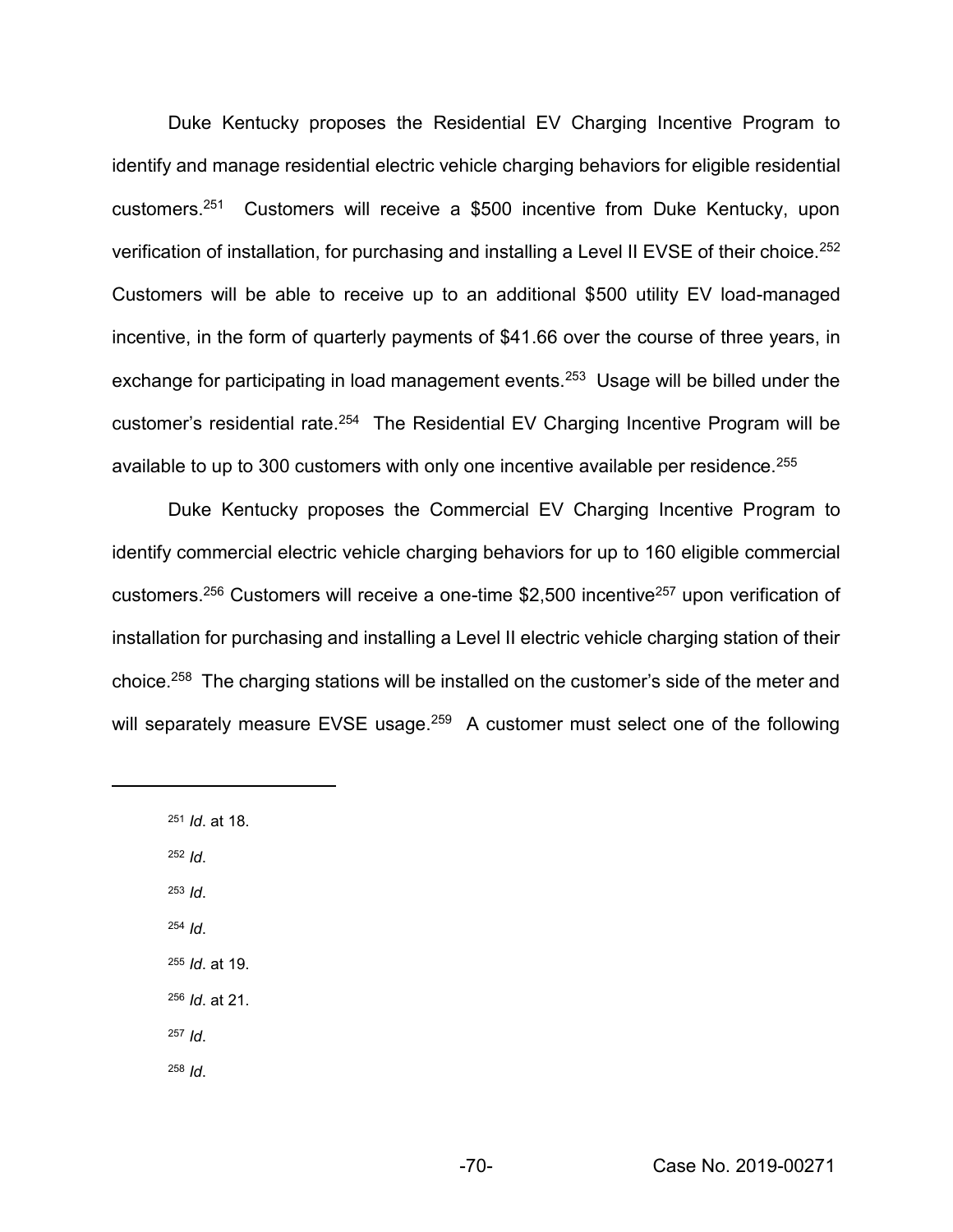commercial rates: Rates DS, DP, DT, or TT.260 Any usage by the customer will be billed thereunder with other applicable riders, for the Billing Demand and kilowatt-hours registered or computed by or from Duke Kentucky's metering facilities during the current month.261 Duke Kentucky proposes that the Commercial EV Charging Incentive Program end 36 months after the initial effective date of the program, unless renewed or extended by Duke Kentucky.262

The Attorney General witness, Lane Kollen, states the following reasons why the Commission should not approve the Electric Vehicle Pilot Program: (1) these programs are not necessary for the provision of electric service;<sup>263</sup> (2) the programs will not benefit all customers;<sup>264</sup> (3) the pilot programs are not economic;<sup>265</sup> (4) Duke Kentucky is only proposing pilot programs which serve as a down payment on additional investments and other costs that will be premised on the "success" of the pilot programs;<sup>266</sup> (5) the pilot programs will be managed by another Duke Energy affiliate and not Duke Kentucky;<sup>267</sup> (6) the Commission should look to private industry to develop this infrastructure to

259 *Id*.

<sup>260</sup> *Id*.

<sup>261</sup> *Id*.

<sup>262</sup> *Id*. 21-22.

- <sup>263</sup> Kollen Testimony at 64.
- <sup>264</sup> *Id*.

<sup>265</sup> *Id*.

<sup>266</sup> *Id*. at 65.

<sup>267</sup> *Id*.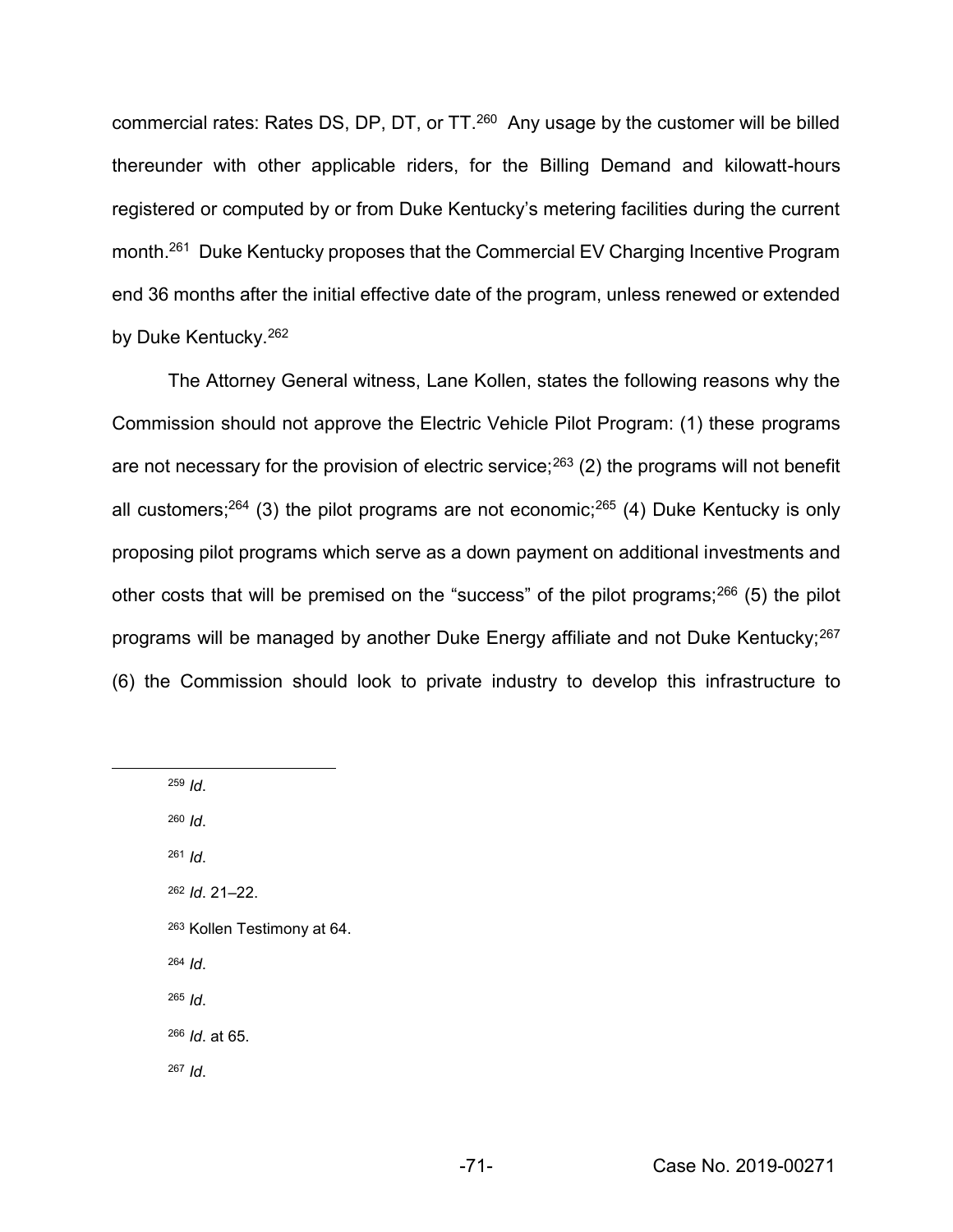assume the risks and incur the costs; $^{268}$  and (7) there is potential for Duke Kentucky customers to have to pay for both the Electric Vehicle Pilot Program's costs up front and for capacity on the back end if more is needed, with little or no substantial benefit to customers.269

The Attorney General notes that Duke Kentucky stated that the driving force behind the Electric Vehicle Pilot Program is that private industry is not deploying charging infrastructure at the scale necessary to support advanced EV market growth.<sup>270</sup> The Attorney General states that Duke Kentucky's Electric Vehicle Pilot Program puts unnecessary risk on ratepayers and asks them to pay for a project that could easily be addressed by private industry if and when the market dictates such investment is prudent.271 The Attorney General argues that Duke Kentucky has not provided sufficient evidence to convince the Commission to require ratepayer investment for such a pilot project.272 The Attorney General recommends, pursuant to the recommendation of witness Lane Kollen, that the Commission reject the Electric Vehicle Pilot Project since it is discretionary, unnecessary, and not economic.<sup>273</sup> The effect of this adjustment is a reduction to the revenue requirement of \$0.149 million, and the Attorney General recommends the Commission accept this adjustment.274

<sup>271</sup> *Id*. at 41.

<sup>272</sup> *Id*.

<sup>273</sup> *Id*.

<sup>274</sup> *Id*.

 <sup>268</sup> *Id*.

<sup>269</sup> *Id*. at 66.

<sup>270</sup> Attorney General's Post-Hearing Brief at 39.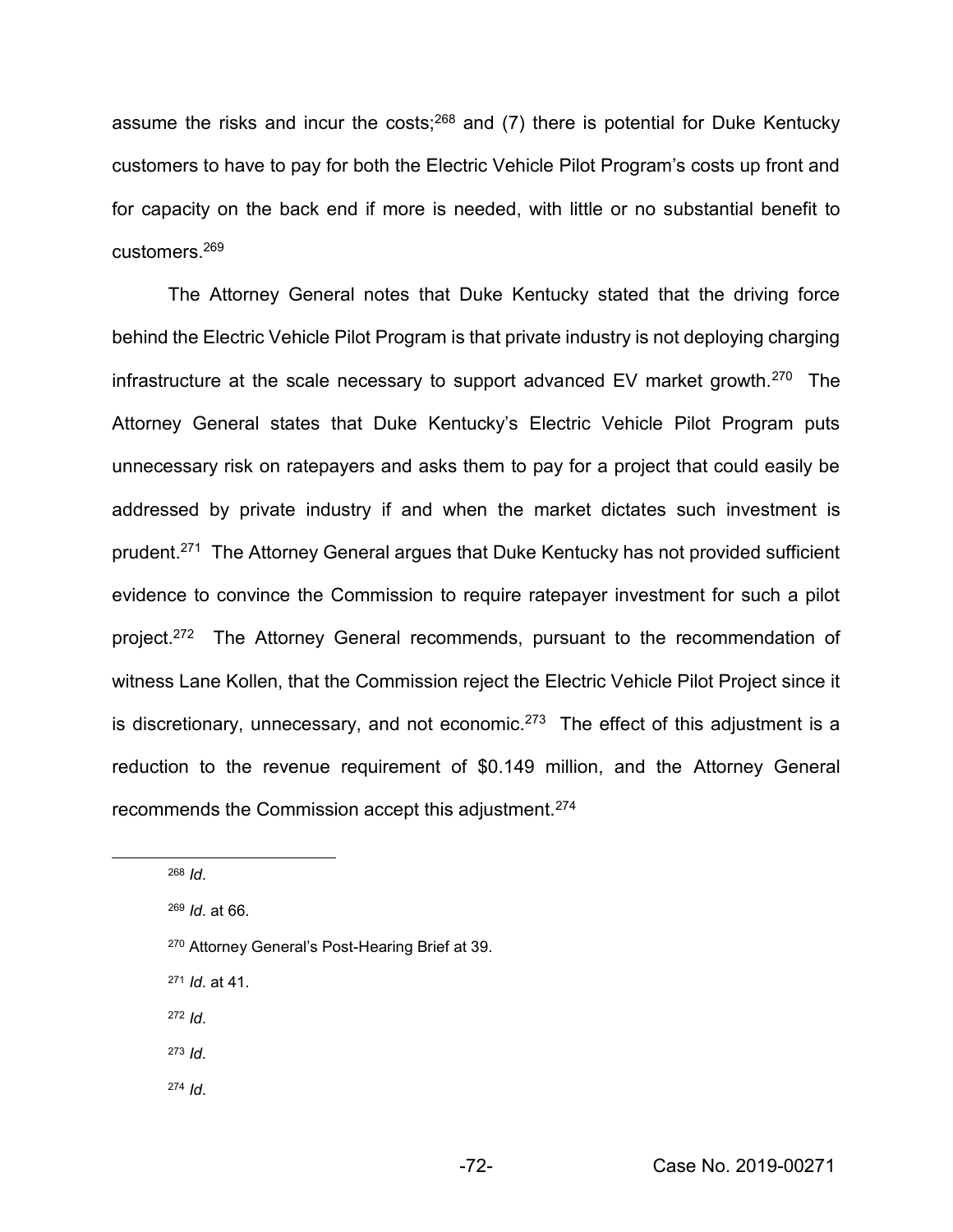NKU states that Duke Kentucky's proposal falls short of promoting energy sustainability and, therefore, NKU cannot support Duke Kentucky's proposed Electric Vehicle Pilot Program.275 NKU goes on to argue that the Electric Vehicle Pilot Program should be denied given the risk that ratepayers are almost certain to be saddled with additional costs.<sup>276</sup> NKU states that given Duke Kentucky's officers' fiduciary duty to maximize profits for the shareholders, it would seem clear the pilot program should be undertaken by an unregulated affiliate.<sup>277</sup>

In response to Kollen's recommendation that the Commission not approve the Electric Vehicle Pilot Program, Duke Kentucky states that it operates many programs that are not strictly necessary for the provision of electric service, but do provide other economic or electric system benefits.<sup>278</sup> Duke Kentucky states that electric transportation is no different from its other programs which drive electric system and economic benefits, and are available to all Duke Kentucky customers.<sup>279</sup> Duke Kentucky states that it hopes that through a successful Electric Vehicle Pilot Program it can plan to scale future EV programs in order to secure the potential future benefits of EV growth.<sup>280</sup> Further, Duke Kentucky states that, at the conclusion of the Electric Vehicle Pilot Program, it will have the requisite data to determine the costs and benefits of EV charging, and can adjust

<sup>277</sup> *Id*.

 $\overline{a}$ 

- <sup>279</sup> *Id*.
- <sup>280</sup> *Id*.

<sup>275</sup> NKU's Post-Hearing Brief at 23 and 26.

<sup>276</sup> *Id*. at 30.

<sup>278</sup> Rebuttal Testimony of Lang W. Reynolds at 9.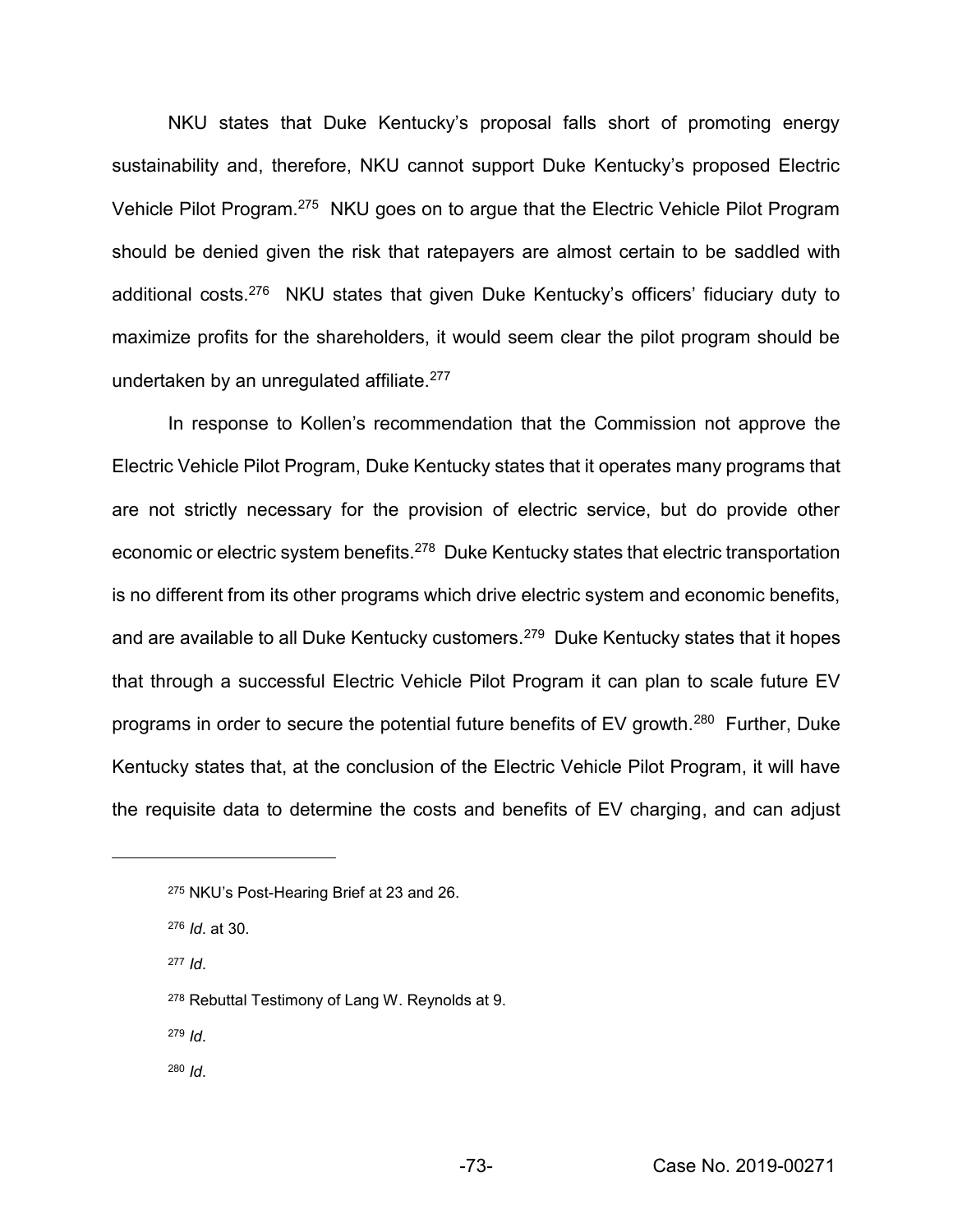incentive levels and programmatic features to ensure future programs are cost-effective and justified on their own merits.<sup>281</sup>

Duke Kentucky states that Kollen's assertion that the Electric Vehicle Pilot Program will be managed by another Duke Energy affiliate as opposed to Duke Kentucky is not accurate.282 Duke Kentucky states that the Electric Vehicle Pilot Program will be owned and operated by Duke Kentucky, like any other utility asset.<sup>283</sup> Further, services provided by employees of DEBS or employees of another affiliate pursuant to a Commission approved service agreement does not change the fact that the asset itself is owned and operated by Duke Kentucky.<sup>284</sup> Duke Kentucky asserts that to utilize DEBS employees or employees of a utility affiliate is an efficient use of resources insofar as it allows Duke Kentucky to incur an allocated portion of the costs of such personnel instead of hiring a separate and independent staff.285

As to the benefit of the Electric Vehicle Pilot Program to Duke Kentucky customers, Duke Kentucky asserts that all its customers will benefit from the Electric Vehicle Pilot Program.286 Duke Kentucky states that, while the benefit to its customers would be less than the statewide total, there is clear reason to believe significant benefits to all its customers can be accrued by increasing EV growth and managing charging.<sup>287</sup>

<sup>283</sup> *Id*.

<sup>284</sup> *Id*.

<sup>285</sup> *Id*.

<sup>286</sup> *Id*.

<sup>287</sup> *Id*. at 11.

 <sup>281</sup> *Id*.

<sup>282</sup> *Id*. at 10.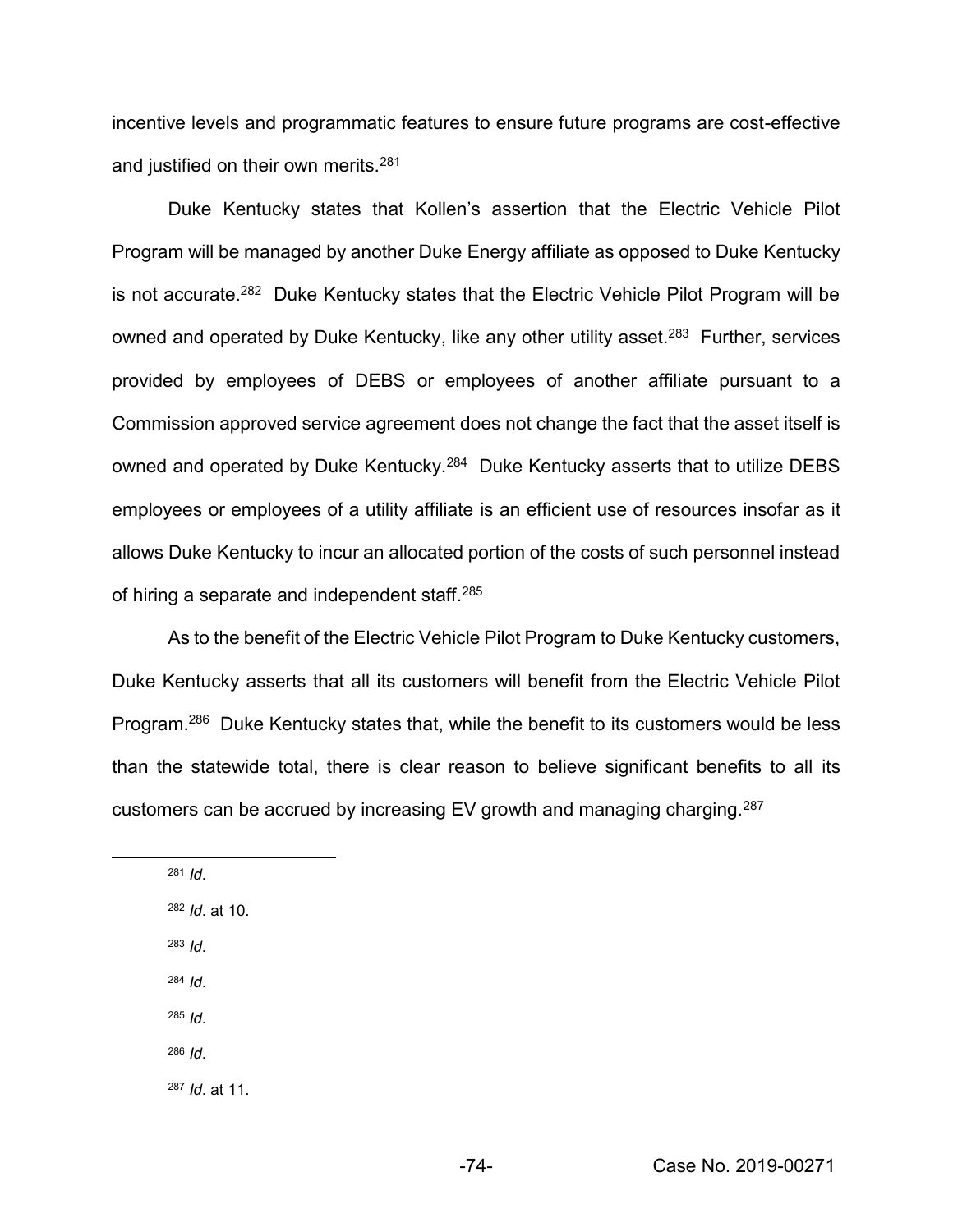Duke Kentucky states that the Electric Vehicle Pilot Program is necessary to gather relevant data and prove programmatic features to address charging different types of EVs. 288 Duke Kentucky states that this information is crucial for it to develop permanent programs to secure the potential benefits for all customers of increasing EV growth.289

As to Kollen's criticisms that EV charging could potentially have a significant impact on system capacity, Duke Kentucky states that this argument is short-sighted and fails to consider the risk of inaction in the face of a growing source of new load.<sup>290</sup> Duke Kentucky states that it already accounts for forecasted EV growth through 2040 in the Integrated Resource Planning process and, therefore, already accounts for EV load in its capacity position through the term of the Electric Vehicle Pilot Program.291 Duke Kentucky asserts that the Electric Vehicle Pilot Program is necessary because it must gather data to develop future programs which will manage EV charging load and mitigate peak load impacts.292

The Commission finds that the Electric Vehicle Pilot Program should be denied. The Commission stresses that the denial of the Electric Vehicle Pilot Program is based on the way in which the pilot program was proposed by Duke Kentucky. Duke Kentucky repeatedly stated that the purpose of the pilot program was to collect data in relation to

<sup>288</sup> *Id*.

 $\overline{a}$ 

<sup>289</sup> *Id*.

<sup>290</sup> *Id*.

<sup>291</sup> *Id*.

292 *Id.* at 11-12.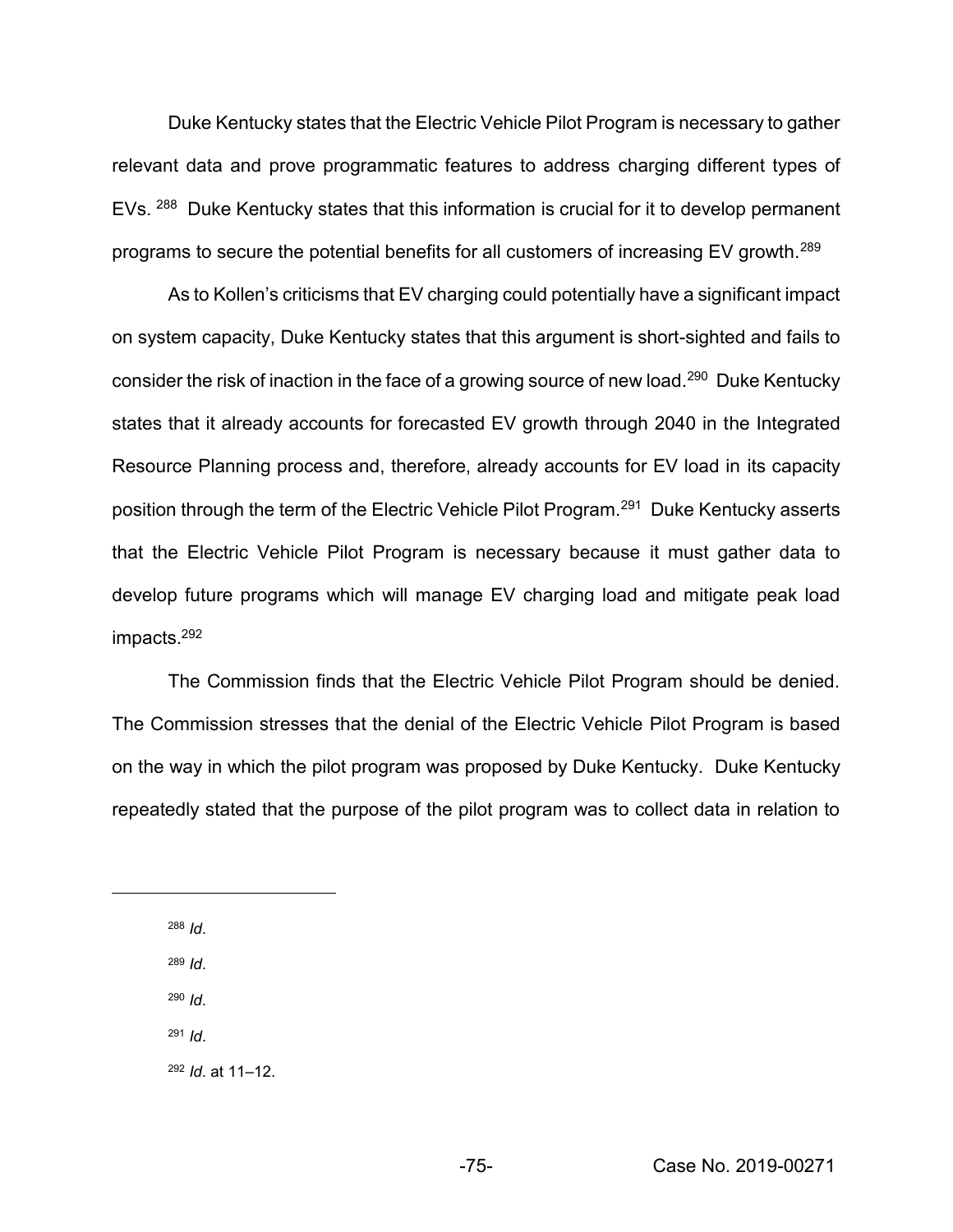the electric vehicle market in Duke Kentucky's service territory; however, the program as proposed would not provide information sufficient to accurately determine the effects of managed charging incentives.<sup>293</sup> The alleged benefits to all of Duke Kentucky's customers accordingly are difficult to assess given the limited number of electric vehicles that currently exist in Duke Kentucky's service territory and because Duke Kentucky was unable to provide any utilization data as to those charging stations that currently exist in the service territories of Duke Kentucky's affiliates. Private industry has already provided 15 Level II charging stations and one DCFC charging station for customers in Duke Kentucky's service territory. Duke Kentucky provided no evidence that Duke Kentucky has attempted to gain utilization data from the private industries that own these charging stations. It is simply not clear from the record that the Electric Vehicle Pilot Program is needed. Given the small number of electric vehicles that currently exist in Duke Kentucky's service territory and without utilization data to determine not only the use of the charging stations but the impact the charging stations have had on the electric vehicle market, the Electric Vehicle Pilot Program does not appear beneficial to Duke Kentucky ratepayers. This results in a revenue requirement reduction of \$0.140 million.<sup>294</sup>

 $293$  Duke Kentucky's response to Staff's Third Request, Item 20. Duke Kentucky proposes to perform unmanaged charging in year one of the pilot and then perform managed charging in years two and three because of concerns that customers would not self-select into an unmanaged charging control group based on the incentive payments for managed charging. Isolating the effects of managed charging incentive payments between the first year and subsequent years of the pilot program would be more difficult and less statistically robust than if Duke Kentucky randomly assigned participants to an unmanaged control group and a managed charging study group.

 $294$  The difference between the Commission's adjustment and the Attorney General's adjustment is related to the application of the Gross Revenue Conversion Factor in the WACC. See Duke Kentucky's response to Staff's Second Request, Item 88, Attachment and Appendix D.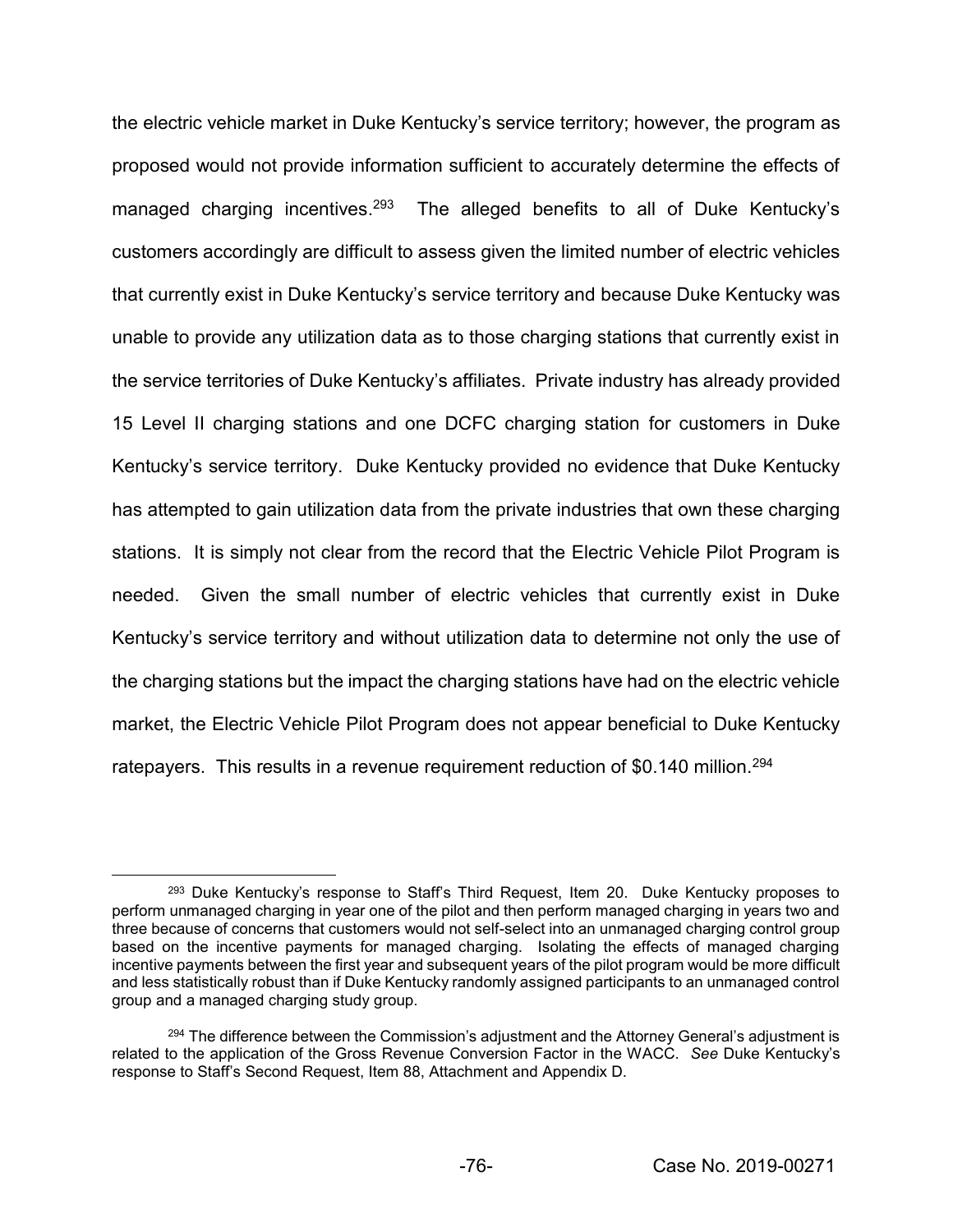Battery Storage Pilot. Duke Kentucky initially proposed in its Application a single circuit 5.5 MW distribution battery energy storage system to be attached to Duke Kentucky's distribution system in Edgewood, Kentucky, to study the benefits and potential reliability benefits for distribution-connected battery storage technologies. $295$  Duke Kentucky states that estimated capital costs of the project would be \$8.154 million and the estimated annual revenues from the PJM Regulation D market for this project would be approximately \$0.800 million.<sup>296</sup> Duke Kentucky stated that the project would be located in an ideal area for enhanced reliability due to the presence of a major hospital.<sup>297</sup>

Duke Kentucky later advised that, subsequent to the filing of the Application, the location and size of the proposed Battery Storage Pilot had to be changed as the hospital decided not to proceed with the project.298 Duke Kentucky now proposes to locate the 3.4MW/6MWh Battery Storage Project at Duke Kentucky's Crittenden Solar Farm.<sup>299</sup> The Battery Storage Project will incorporate lithium ion batteries.300

Duke Kentucky states that the project will provide storage for the solar facilities on the new circuit and enable the same frequency regulation benefits as originally proposed.301 In addition, Duke Kentucky states that the new location will allow it to study

<sup>297</sup> *Id.* at 8.

<sup>299</sup> Duke Kentucky's response to Staff's Second Request, Item 80.

 <sup>295</sup> Application at 13.

<sup>&</sup>lt;sup>296</sup> Direct Testimony of Zachary Kuznar, PhD (Kuznar Testimony) at 7-8 and 10. See also Schedule B-2.3, page 10 of 12.

<sup>&</sup>lt;sup>298</sup> Duke Kentucky's response to Staff's Second Request, Item 79.

<sup>300</sup> Kuznar Testimony at 3.

<sup>301</sup> *Id*.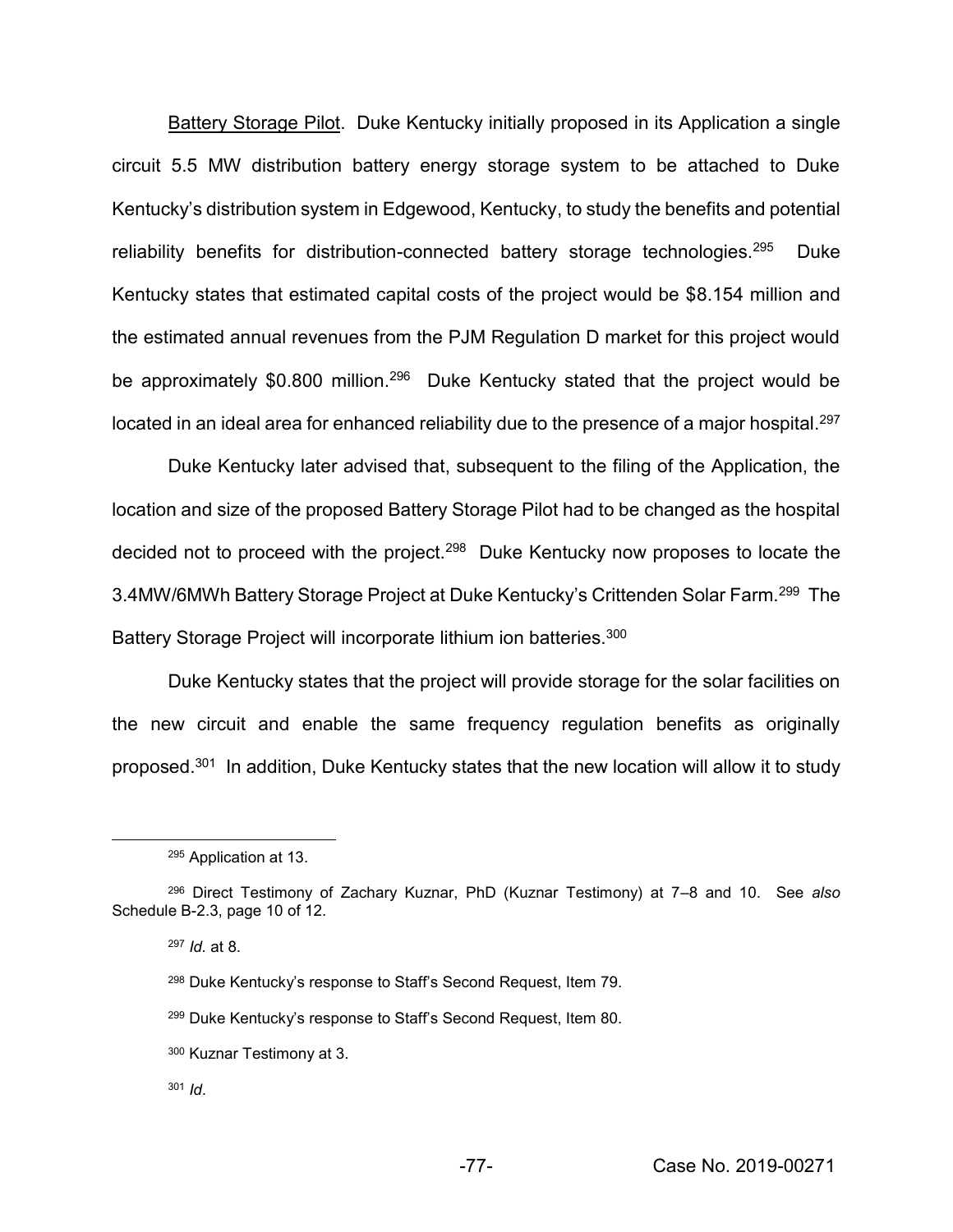the potential ability to reduce the peak demand on the circuit along with dealing with voltage fluctuations caused by solar facilities along a distribution circuit, thereby enhancing reliability.302

Duke Kentucky asserts that as costs continue to decline for battery storage projects, it anticipates energy storage could be deployed as a routine solution in the future for transmission or distribution upgrades.<sup>303</sup> Duke Kentucky states that now is the time to gain the operational knowledge necessary to own and operate energy storage assets and that the lessons learned from the Battery Storage Pilot will enable the successful implementation of future projects.304

Duke Kentucky states that the project will require a Wholesale Market Participation Agreement with PJM in order to participate in the wholesale markets.<sup>305</sup> Duke Kentucky states that any revenues realized would offset the costs of the project in base rates by passing the revenues back to customers through Duke Kentucky's PSM and FAC rider mechanisms.306

The Attorney General's witness, Lane Kollen, recommends that the Commission reject the Battery Storage Pilot and the related cost recovery.<sup>307</sup> Kollen asserts that it does not make sense for Duke Kentucky to implement the Battery Storage Pilot at this

<sup>303</sup> *Id*. at 5.

<sup>304</sup> *Id*.

<sup>305</sup> *Id*. at 7.

306 *Id.* at 7-8.

 <sup>302</sup> *Id*.

<sup>307</sup> Kollen Testimony at 62.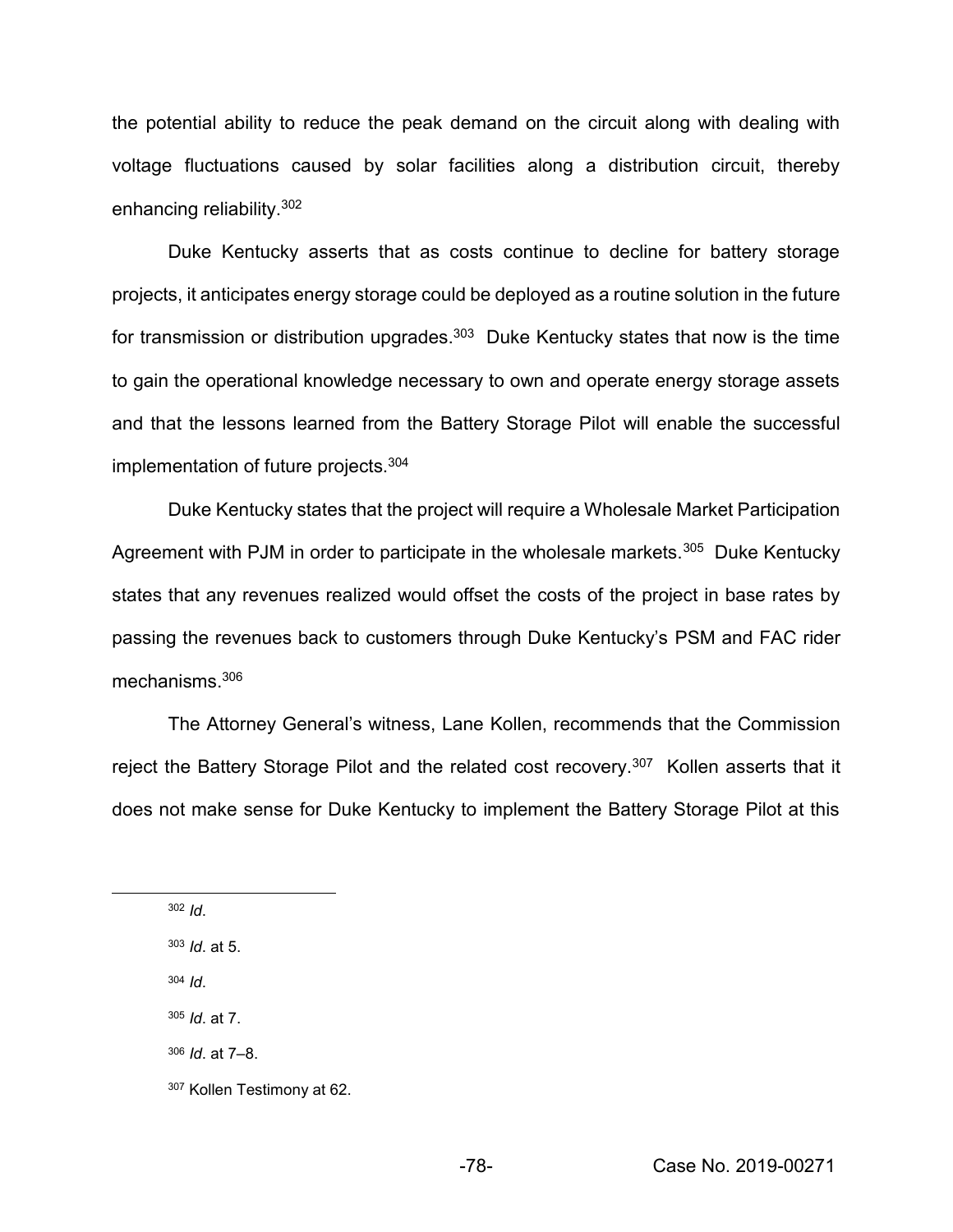time as it is not necessary for reliability; the project is not economic; and the program will be managed by another Duke Energy affiliate or DEBS, not Duke Kentucky and, therefore, should be allocated to the larger Duke Energy utilities.<sup>308</sup> Kollen also argues that the Battery Storage Project is a net economic loser on an annual basis of approximately \$0.747 million between future base rates and the Rider PSM, composed of \$1.384 million annual revenue requirement in base rates less \$0.637 million annual credit in Rider PSM.309

The Attorney General recommends that the Commission deny the Battery Storage Pilot as proposed and reduce the revenue requirement by \$0.346 million.<sup>310</sup> The Attorney General states that he disagrees with Duke Kentucky's proposal that requires Duke Kentucky ratepayers to both fund the entirety of the Battery Storage Pilot and bear the risk if the estimated revenues fail to materialize, or if the other benefits are not fully realized.311 The Attorney General states that with the uncertainty remaining over FERC Order 841 regarding storage and final rules still to come from PJM, Duke Kentucky ratepayers should not be required to fund a pilot project with such benefits as "valuable insight on how to incorporate energy storage into an existing operation.<sup> $312$ </sup> The Attorney General asserts that if such benefits are indeed valuable to Duke Kentucky then

308 *Id*.

<sup>309</sup> *Id*.

<sup>310</sup> Kollen Testimony at 61 and Attorney General's Post-Hearing Brief at 38. The Attorney General's Post-Hearing Brief rounds this reduction to \$0.350 million.

<sup>311</sup> *Id*.

<sup>312</sup> *Id*.; *See also* Kuznar Testimony at 5.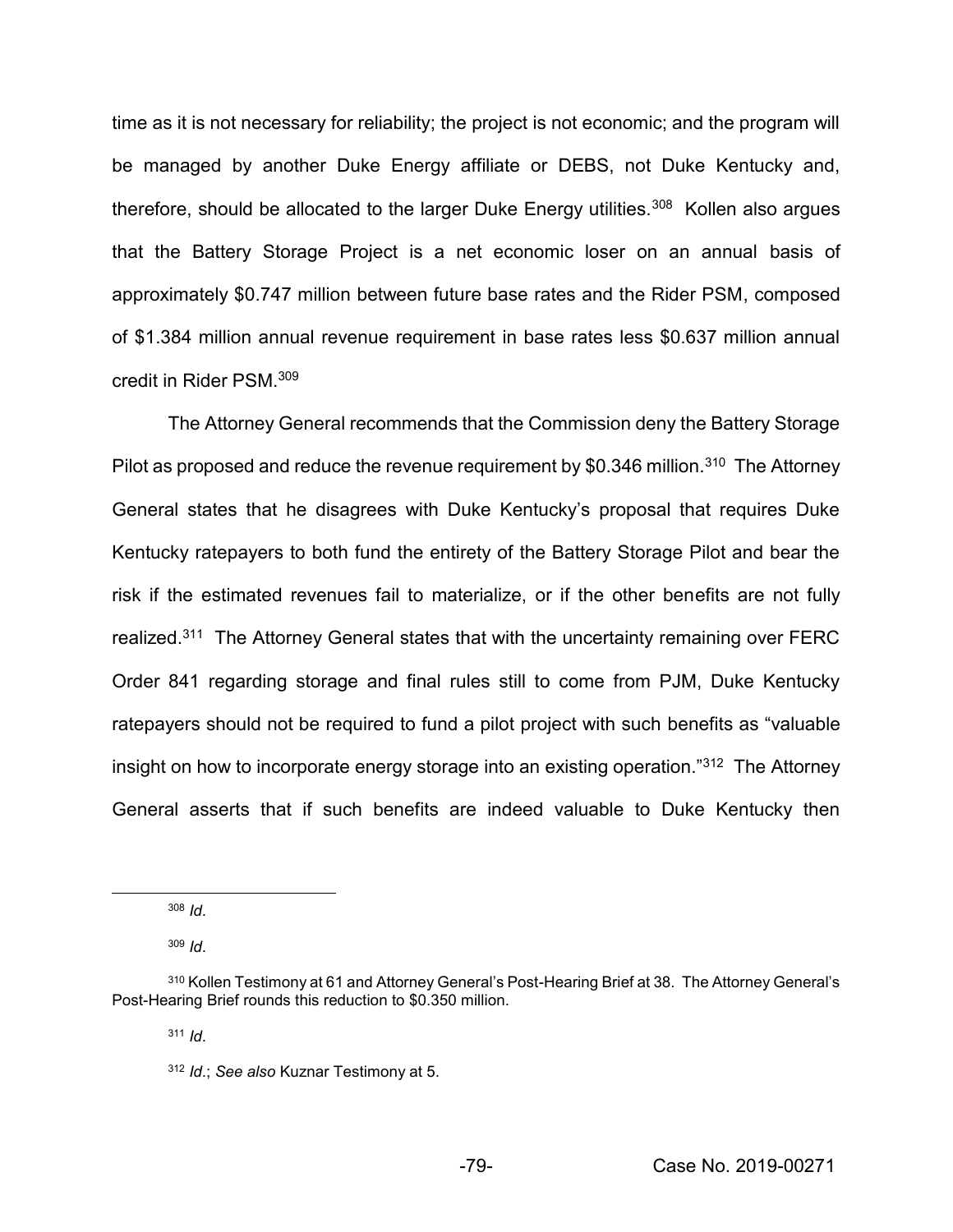shareholders should fund the Battery Storage Pilot and report back to the Commission with a cost-benefit analysis showing clear returns for ratepayers before asking them to fund further battery storage.<sup>313</sup>

NKU asserts that the Commission should deny the Battery Storage Pilot.<sup>314</sup> NKU bases its assertion on the argument that the program is an attempt by Duke Kentucky to engage in a project involving the feasibility of technology new to Kentucky for a learning experience for Duke Kentucky's shareholders, at the expense of Duke Kentucky's ratepayers who will never be repaid.<sup>315</sup>

Duke Kentucky argues that gaining familiarity with the operation of a distribution battery storage system within PJM will provide significant value to Duke Kentucky while its customers benefit from the battery's participation in the PJM market.<sup>316</sup> Duke Kentucky states that the battery is expected to follow PJM's REG D signal that is designed for fast response resources and helps to stabilize the electric grid in a manner that is more efficient than traditional resources.<sup>317</sup> Duke Kentucky asserts that, due to the complexity of how the battery will operate in a regulated market such as PJM, gaining operational knowledge now is critical.318

315 *Id.* at 12-13.

316 Duke Kentucky's Post-Hearing Brief at 52.

317 *Id.* 52-53.

<sup>318</sup> *Id*. at 53.

 <sup>313</sup> *Id*.

<sup>314</sup> NKU's Post-Hearing Brief at 22.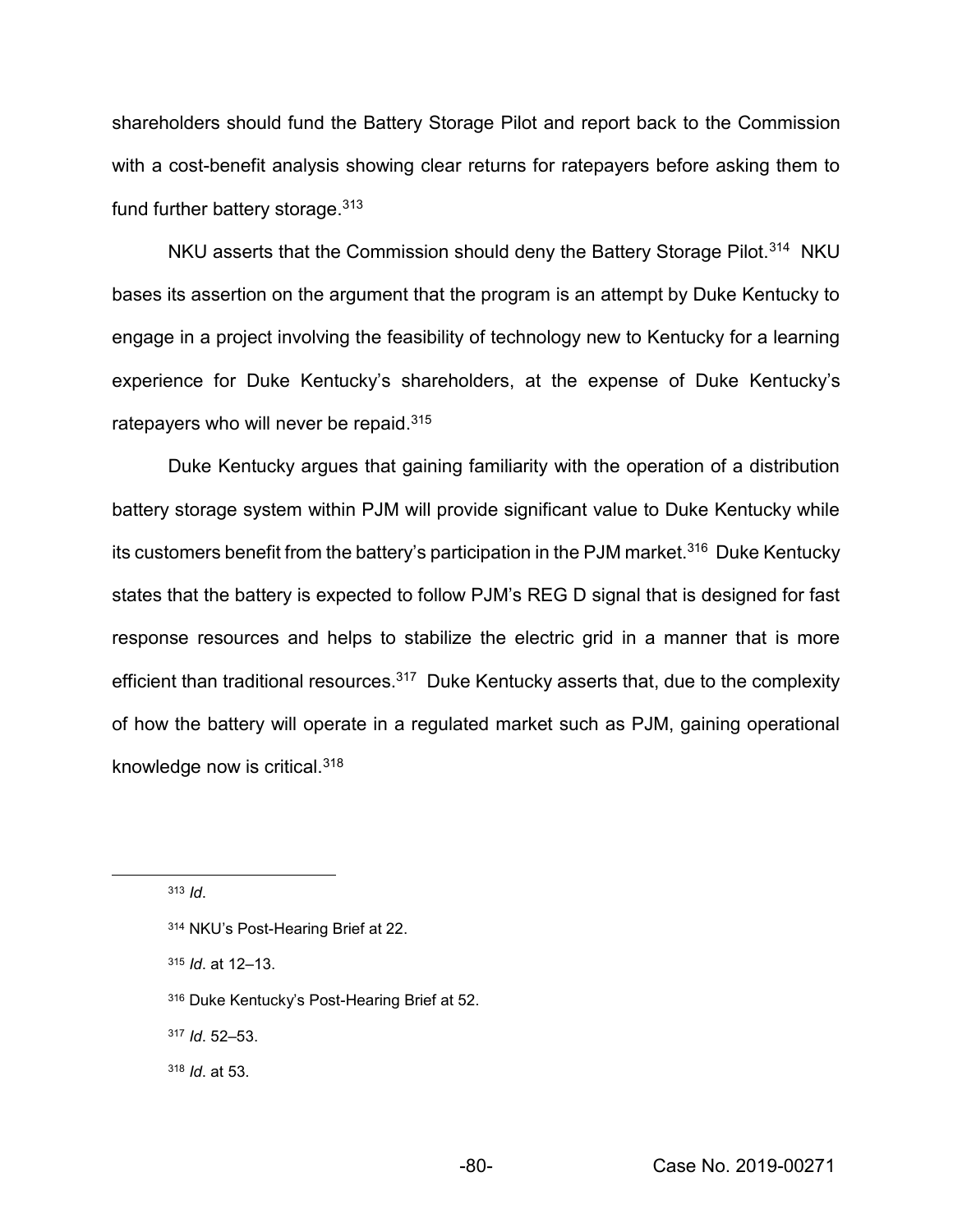Duke Kentucky asserts that most, if not all, new technologies are non-economic in their earliest iterations and that FERC Order 841 is changing the costs and market rules applicable to energy storage and could profoundly improve the underlying economics. $319$ Duke Kentucky also states that all signs point to energy storage being a critical path to the utility systems of the not so far ahead future.<sup>320</sup> Duke Kentucky asserts that reliability is not a touchstone by which all utility investments must be made.<sup>321</sup> Duke Kentucky states that the proposed energy storage will have some reliability value as it helps with frequency regulation in PJM's REG D market; however, the primary benefits arise from renewable integration testing.322

Finally, Duke Kentucky asserts that the concern that the project will be managed by a Duke Kentucky affiliate is unfounded.<sup>323</sup> Duke Kentucky states that Dr. Kuznar manages all of Duke Energy's battery storage projects and will be directly involved with Duke Kentucky's leadership through the pilot.<sup>324</sup> Further, the battery itself will be owned and operated by Duke Kentucky.<sup>325</sup> Duke Kentucky concludes by stating that the Commission has a long-standing history of encouraging utilities to engage in and support reasonable experimentation associated with advancing the art and science of the

<sup>320</sup> *Id*.

<sup>321</sup> *Id*.

<sup>322</sup> *Id*.

<sup>323</sup> *Id*.

<sup>324</sup> *Id*.

<sup>325</sup> *Id*.

 <sup>319</sup> *Id*. at 54.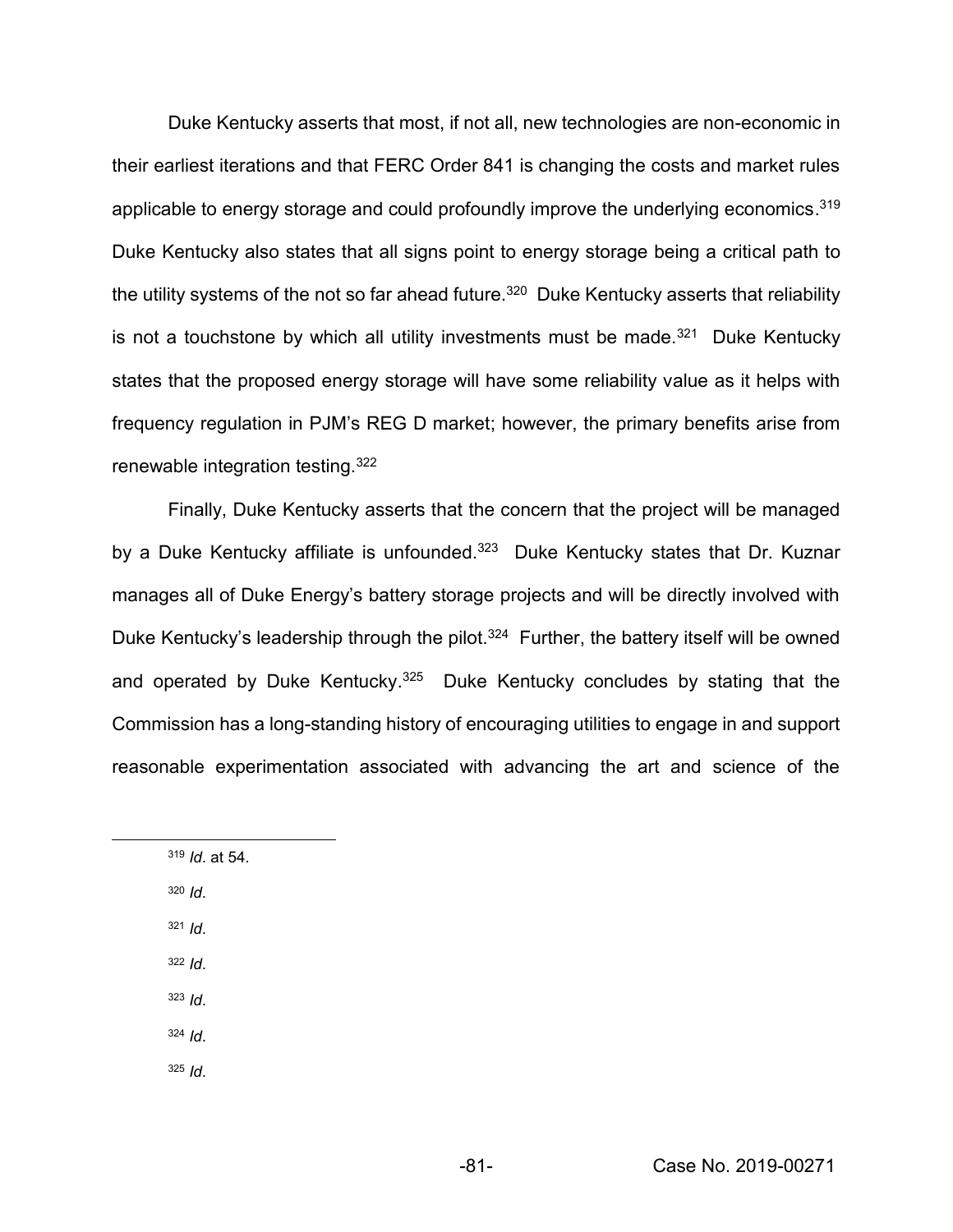industry.326 Duke Kentucky asserts that the Battery Storage Pilot is consistent with those efforts and should be approved.327

The Commission finds that the Battery Storage Pilot should be denied. The revised proposal for the Battery Storage Pilot does not materially impact the estimated capital or operating costs of the original proposal, while it greatly reduces the potential revenues. The Battery Storage Pilot is a learning opportunity only insofar as Duke Kentucky's participation in the PJM ancillary markets with a battery, and ratepayers will be required to pay for this program for which estimated expenses greatly exceed expected revenues. Further, Order 841 is currently being litigated and the prospective benefits may not materialize as assumed by Duke Kentucky and presented to the Commission. This results in a revenue requirement reduction of \$0.330 million.328

Major Storm Deferral. Duke Kentucky proposes to create a major storm deferral mechanism for the difference between the amounts recovered in base rates and actual amounts that are symmetrical, resulting in either a regulatory asset or liability, and includes a carrying cost of Duke Kentucky's long-term debt rate.  $329\,$  NKU's witness, Brian Collins, recommends that Duke Kentucky's request be denied because Duke Kentucky already has the ability to ask for a regulatory asset in the event that storm restoration

 <sup>326</sup> *Id*. at 55.

<sup>327</sup> *Id*.

<sup>328</sup> The difference between the Commission's adjustment and the Attorney General's adjustment is related to the application of the Gross Revenue Conversion Factor in the WACC. See Duke Kentucky's response to Staff's Second Request, Item 86, Attachment and Appendix D.

<sup>329</sup> Application at 14.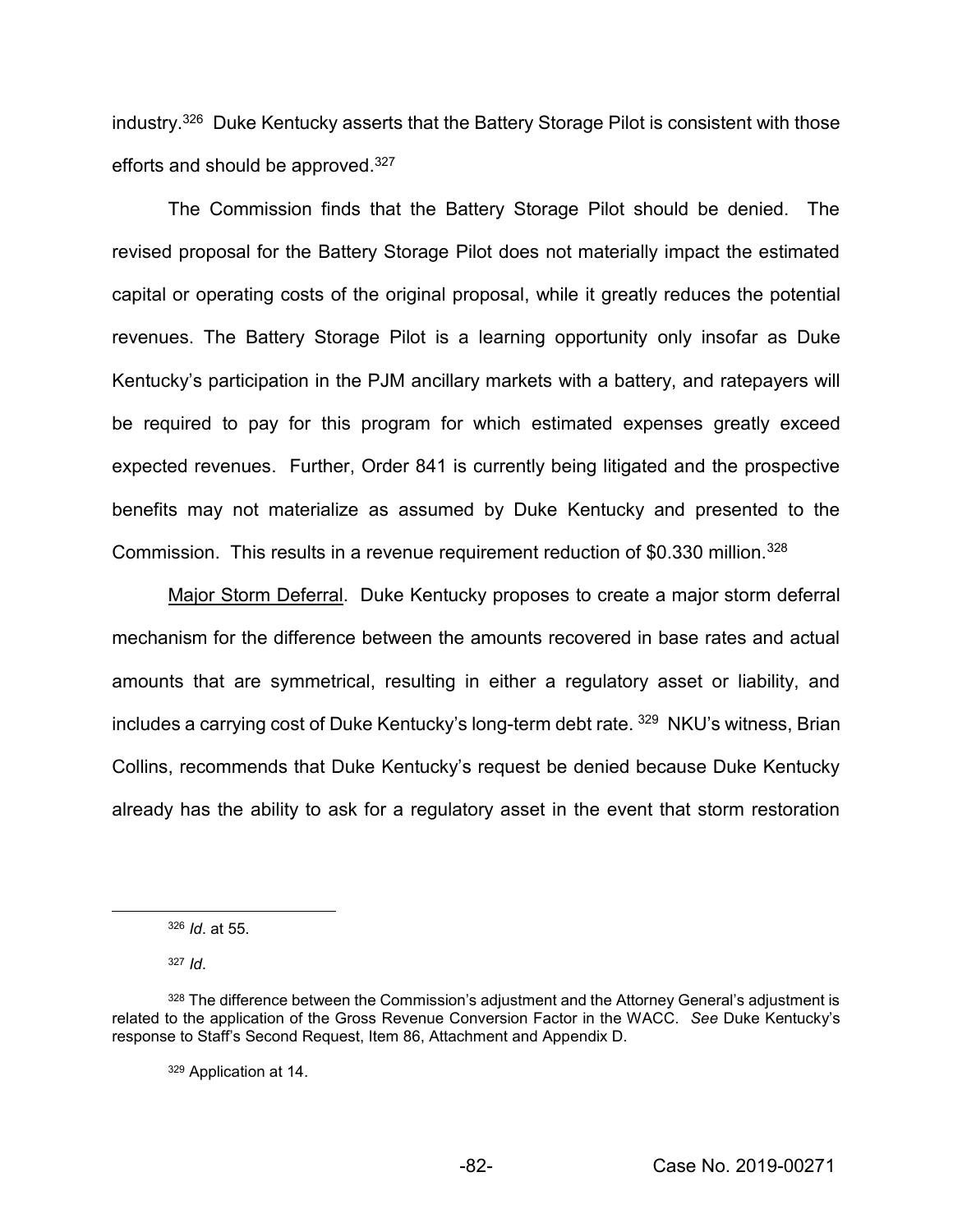costs materially affect its financial position.<sup>330</sup> In the alternative, Collins suggests that Duke Kentucky utilize a reserve account for storm expenses, stating that Duke Kentucky failed to demonstrate a need for a major storm tracker. $331$  Duke Kentucky states that requesting the deferral of major storm restoration expenses creates an unnecessary burden on the Commission and Duke Kentucky.332

The Commission finds that Duke Kentucky's request does not meet the traditional criteria for regulatory asset approval, and the Commission will not arbitrarily accept costs as a regulatory asset without review and substantiation of the costs associated therewith. The Commission, therefore, will deny Duke Kentucky's request to establish a major storm deferral mechanism. Duke Kentucky has the ability to request deferral in the event that storm restoration costs have a material impact on its financial position.

Hedging for Forced Outages. Duke Kentucky requests authorization to perform hedging for forced generation outages in order to expand risk mitigation.<sup>333</sup> Duke Kentucky currently performs hedging during periods of scheduled generation outages to manage market price exposure.<sup>334</sup> Duke Kentucky proposes to use the same financial instruments for forced outages used in hedging scheduled outages, such as daily, weekly, or monthly financial future contracts to mitigate price exposure depending on the expected length of the outage.<sup>335</sup> Due to the unexpected nature of forced outages, Duke

- 333 Direct Testimony of John A. Verderame at 6.
- <sup>334</sup> *Id.*

<sup>330</sup> Collins Testimony at 12-13.

<sup>331</sup> *Id*. at 13.

<sup>332</sup> Lawler Rebuttal at 22.

 $335$  *Id.* at  $6 - 7$ .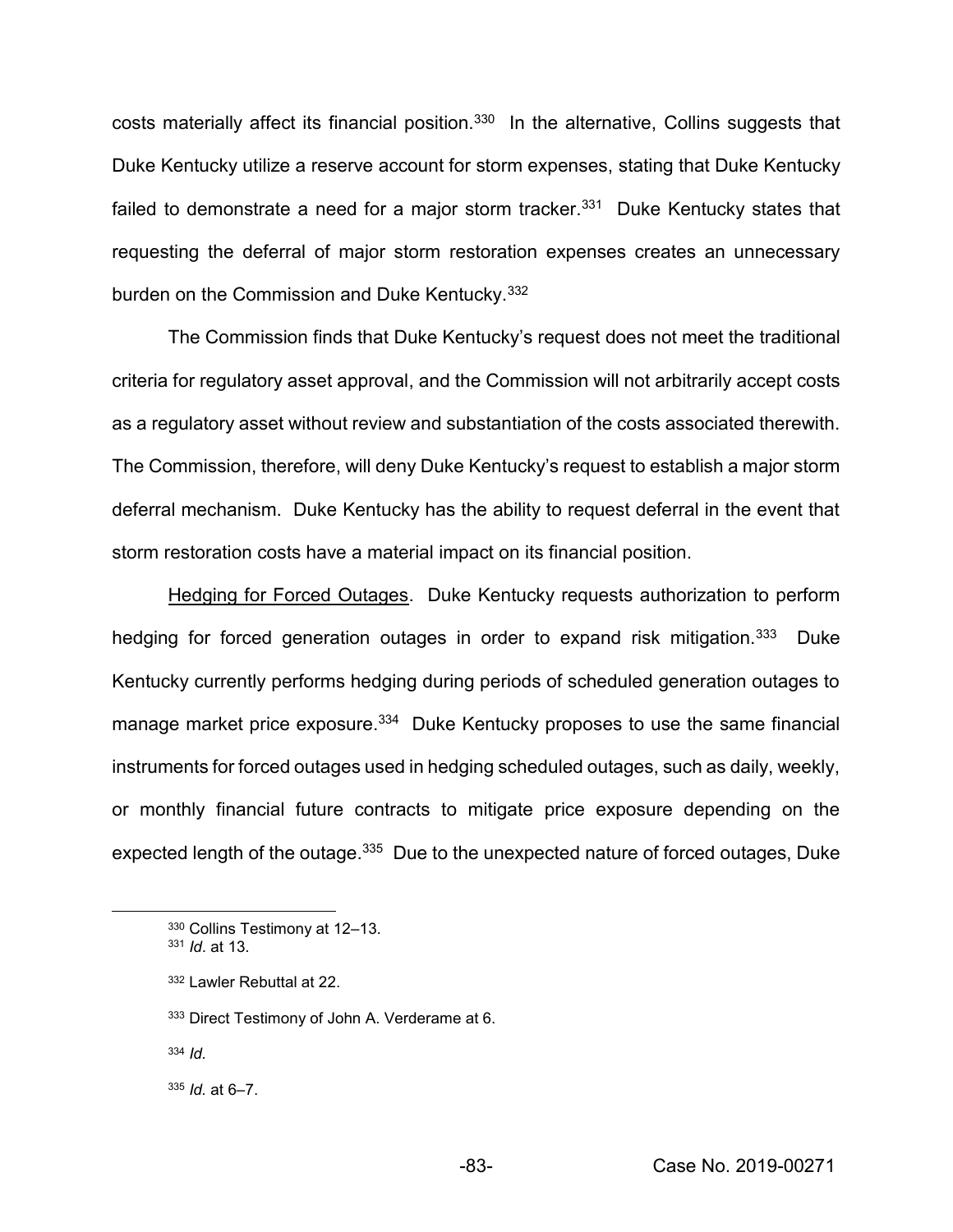Kentucky states that as soon as a forced outage occurs or becomes imminent, it can purchase traded financial future contracts to hedge replacement power cost volatility and mitigate market price exposure.<sup>336</sup> Duke Kentucky also proposes to treat the gains or losses from hedging forced generation outages that are not recoverable through the fuel adjustment clause the same as credits and charges resulting from hedging for scheduled outages.<sup>337</sup> The Commission finds that Duke Kentucky's proposed hedging for forced generation outages is not reasonable and should be denied. The Commission makes this decision on the basis that the proposed hedging is an unnecessary expense. The Commission believes that the downside risk does not warrant such energy hedging, and Duke Kentucky has expended significant monies to hedge similar capacity risk including hedges and capital investments.

IT IS HEREBY ORDERED that:

1. The rates and charges proposed by Duke Kentucky are denied.

2. The rates and charges, as set forth in Appendix E to this Order, are approved as fair, just, and reasonable rates for Duke Kentucky, and these rates and charges are approved for service rendered on and after the date of entry of this Order subject to Duke Kentucky's commitment to not implement the approved rates no earlier than May 1, 2020.

3. Duke Kentucky's proposed depreciation rates are denied.

4. Duke Kentucky request to amortize the November 2018 Ice Storm regulatory asset over five years is approved.

 <sup>336</sup> *Id.* at 7.

<sup>337</sup> *Id.*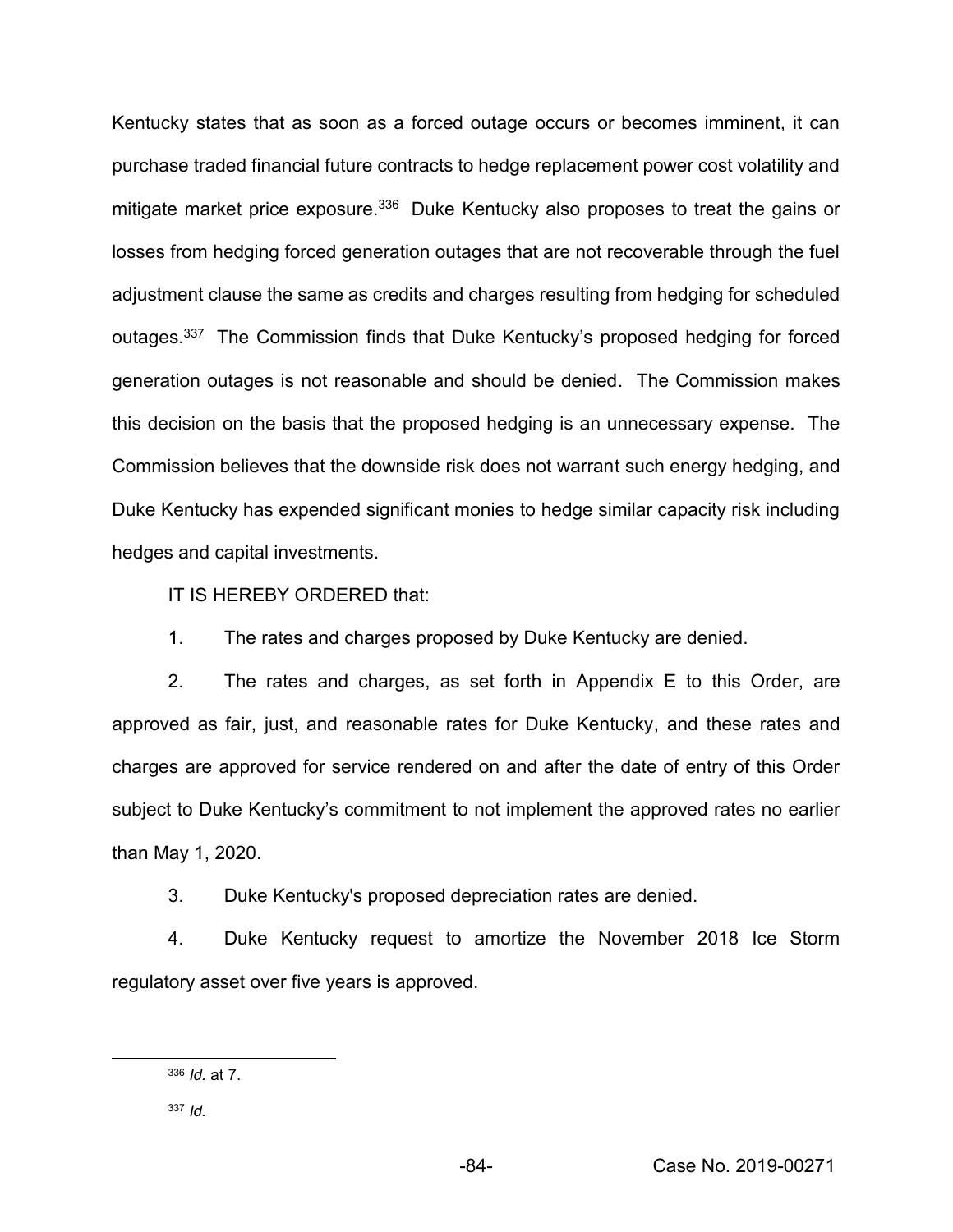5. Duke Kentucky proposal for a deferral mechanism for storm restoration expense is denied.

6. Duke Kentucky's request to revise Rate LED as discussed herein is denied without prejudice.

7. Duke Kentucky's request to revise Rider PSM is denied.

8. Duke Kentucky's request to implement tampering penalties of \$200 for residential customers and \$1,000 for non-residential customers is denied.

9. Duke Kentucky's request to move customers with particularly dangerous or repeated instances of tampering to Rider AMO is approved as modified herein.

10. Duke Kentucky's request for approval of the Revert to Owner program is denied without prejudice.

11. Duke Kentucky's request to revise Rider FAC is denied.

12. Duke Kentucky shall include language in its tariff indicating how often customers can adjust their due date under the Adjusted Due Date Program.

13. Duke Kentucky shall include the language in its response Commission Staff's Post-Hearing Request for Information, Item 4, regarding the Automatic Landlord Program, in its tariff.

14. Duke Kentucky shall include the language in its response to Commission Staff's Post-Hearing Request for Information, Item 19, regarding its Usage and Outage Alerts, Pick Your Due Date, and High Bill Alerts Programs in its tariff.

15. Except for the tariffs that have been modified herein or denied, Duke Kentucky's proposed tariff is approved as filed.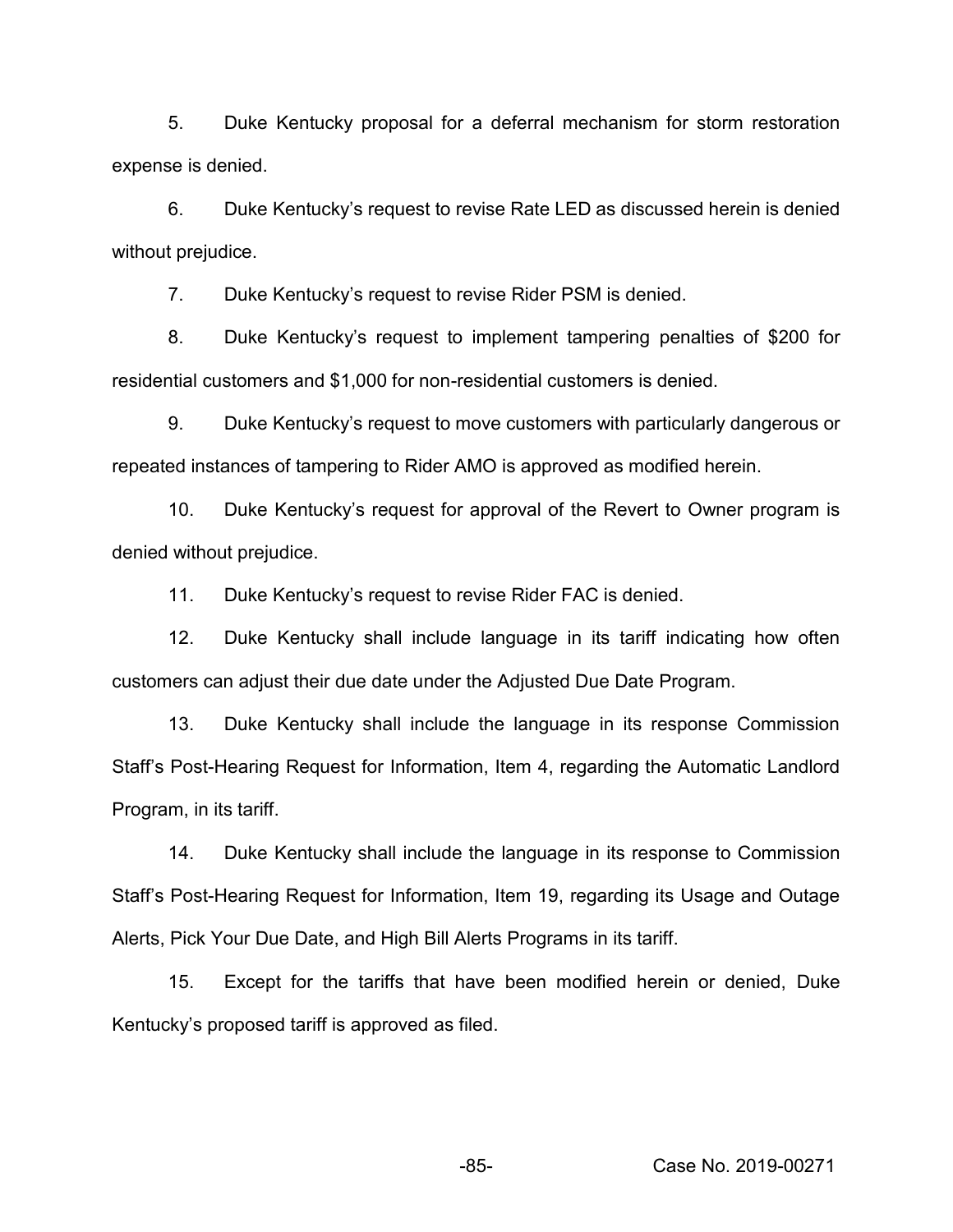16. Within 20 days of the date of this Order, Duke Kentucky shall file with the Commission, using the Commission's electronic Tariff Filing System, new tariff sheets setting forth the rates, charges, and modifications approved or as required herein and reflecting their effective date and that they were authorized by this Order.

17. Duke Kentucky shall file its current supporting data to determine the estimated average cost differential between providing underground facilities and providing overhead facilities within 20 days of the date of entry of this Order.

18. Duke Kentucky's request for a waiver from 807 KAR 5:006, Section 14(5), is approved. No later than 30 days prior to implementing this waiver, Duke Kentucky shall revise its tariff to reflect the waiver.

19. Duke Kentucky's request for a waiver from 807 KAR 5:006, Section 8(1)(d)3.a, is denied.

20. Duke Kentucky's request for a waiver from 807 KAR 5:006, Section 8(1)(d)3.c, is denied.

21. Duke Kentucky's request for a waiver from 807 KAR 5:006, Section 7(1)(a)3., is approved as modified herein.

22. Duke Kentucky's request for a waiver from 807 KAR 5:006, Section 8, in connection with the Revert to Owner Program is denied without prejudice.

23. Duke Kentucky's request to approve the Electric Vehicle Pilot Program is denied.

24. Duke Kentucky's request to approve the Battery Storage Pilot Program is denied.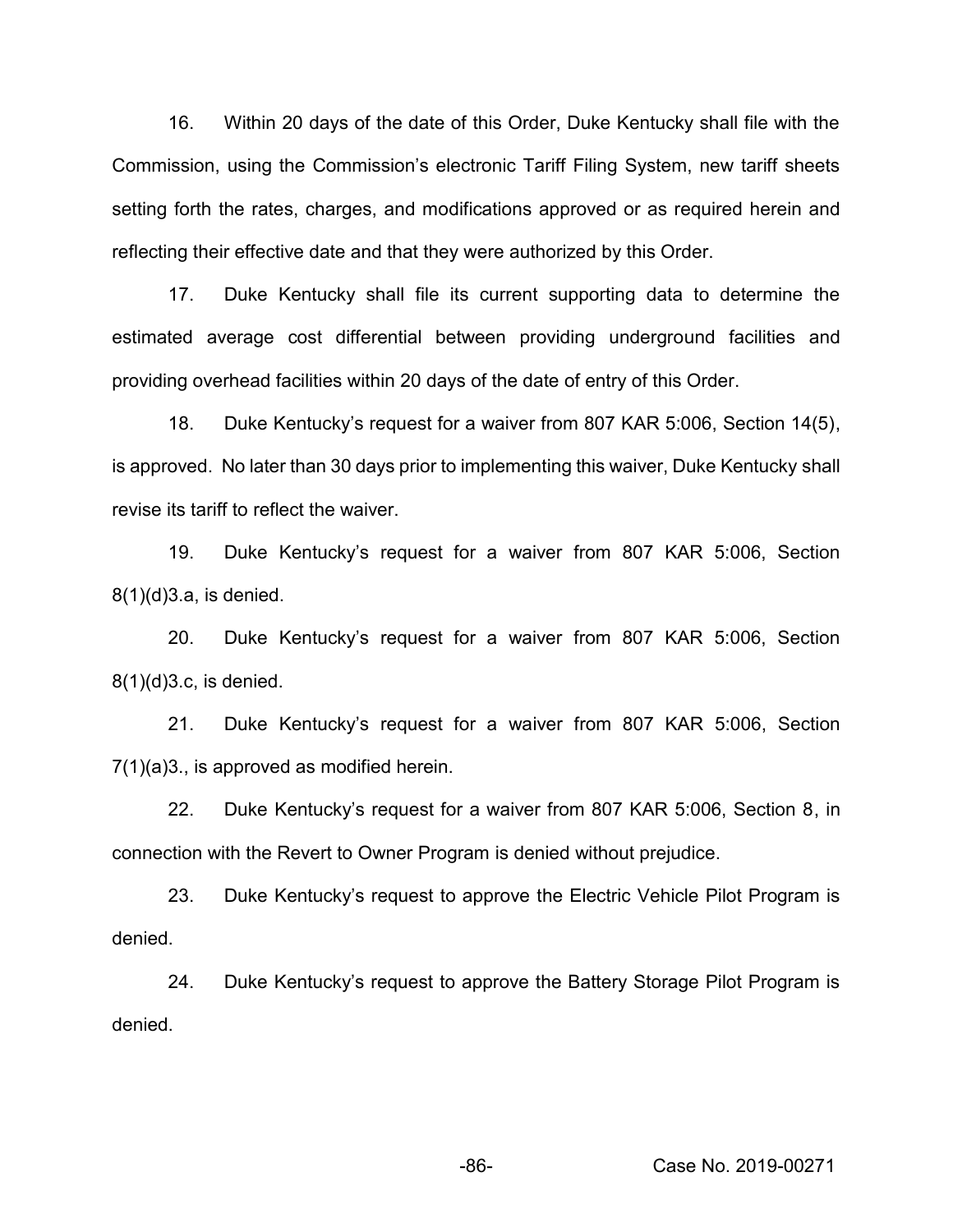25. Duke Kentucky's request to perform hedging for forced generation outages is denied.

26. This case is closed and removed from the Commission's docket.

# [REMAINDER OF PAGE INTENTIONALLY LEFT BLANK]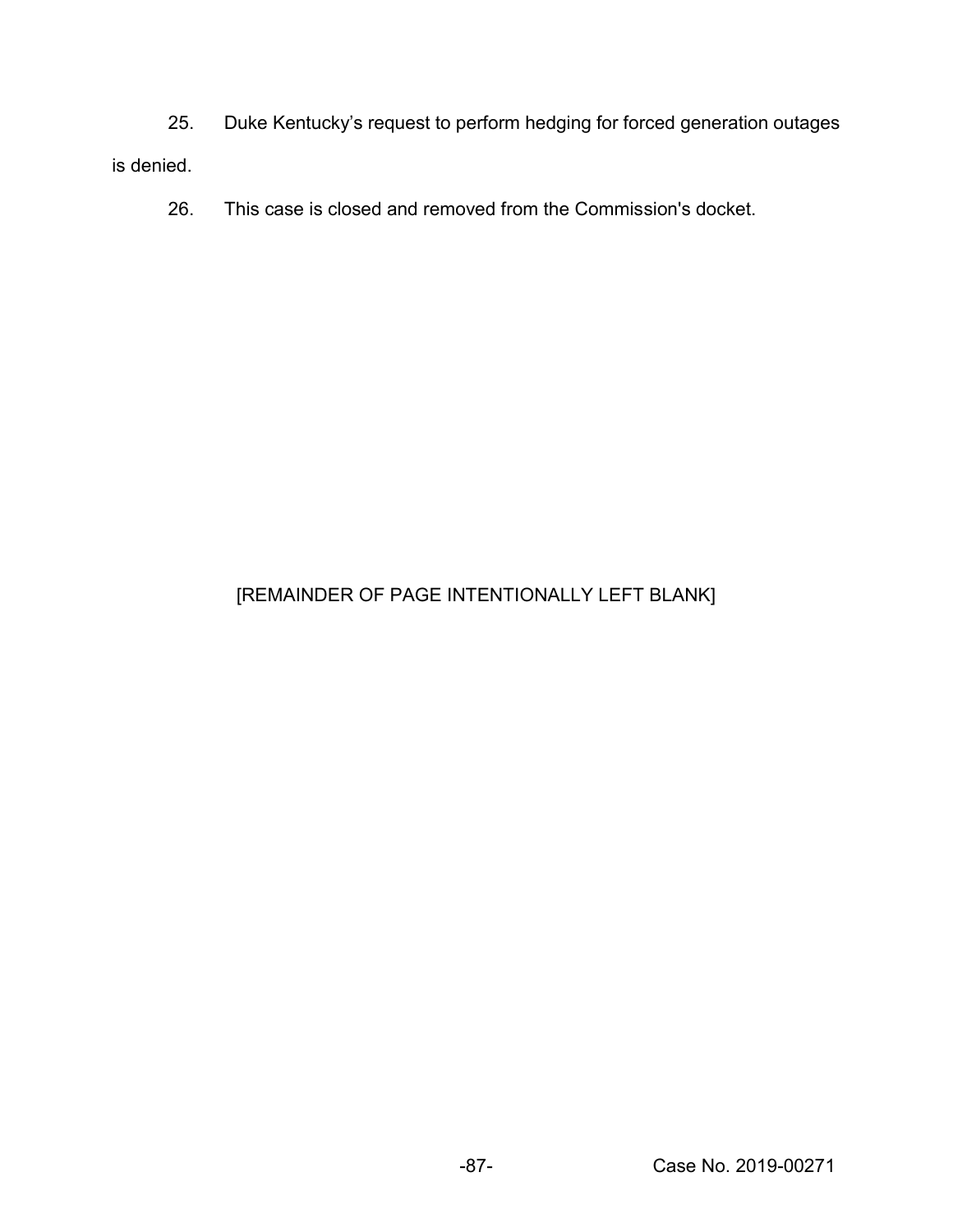By the Commission



ATTEST:

 $\frac{1}{2}$ . 1. une Acting General Counsel

Case No. 2019-00271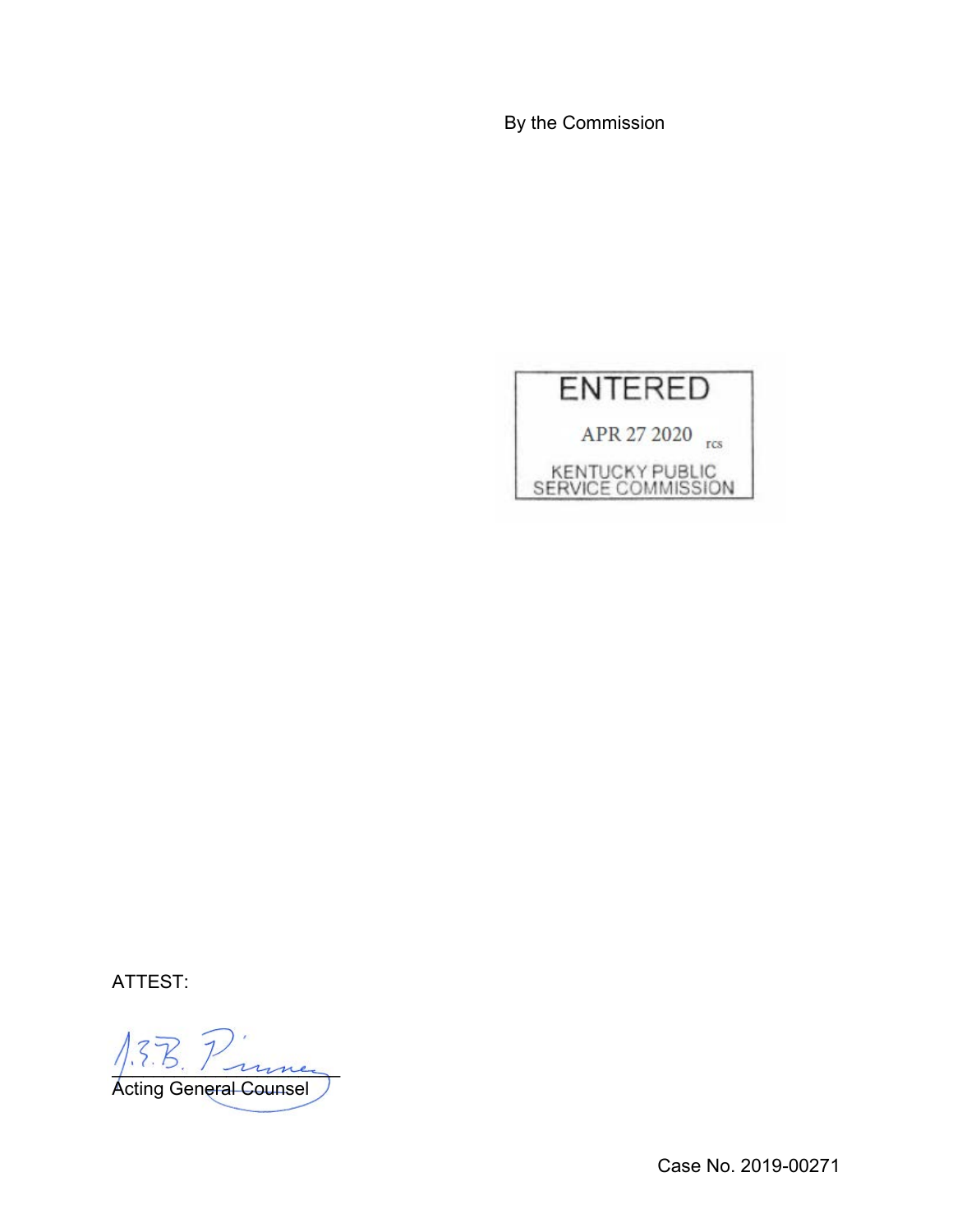### APPENDIX A

### APPENDIX TO AN ORDER OF THE KENTUCKY PUBLIC SERVICE COMMISSION IN CASE NO. 2019-00271 DATED APR 27 2020

|                                     | As filed             |                               |                             |                      |                      |                      |                             |                      |                                          |               |               |                             |                      |               |
|-------------------------------------|----------------------|-------------------------------|-----------------------------|----------------------|----------------------|----------------------|-----------------------------|----------------------|------------------------------------------|---------------|---------------|-----------------------------|----------------------|---------------|
|                                     | Mar. 2020            | April 2020                    | May 2020                    | June 2020            | <b>July 2020</b>     | August 2020          | September 2020              |                      | October 2020 November 2020 December 2020 |               | January 2021  | February 2021               | March 2021           | 13-month      |
|                                     | <b>Ending Blance</b> | <b>Ending Blance</b>          | Ending Blance               | <b>Ending Blance</b> | <b>Ending Blance</b> | <b>Ending Blance</b> | Ending Blance               | <b>Ending Blance</b> | <b>Ending Blance</b>                     | Ending Blance | Ending Blance | <b>Ending Blance</b>        | <b>Ending Blance</b> | average       |
| <b>Total Steam Production Plant</b> | 930,926,886          | 930,419,313                   | 950,107,716                 | 964,646,053          | 965,308,202          | 964,251,845          | 961,943,814                 | 960,884,107          | 959,822,721                              | 962,406,965   | 961,426,029   | 960,444,873                 | 958,213,729          | 956,215,558   |
| <b>Total Other Production Plant</b> | 373,194,072          | 373,021,242                   | 372,848,138                 | 374,107,345          | 373,933,693          | 373,759,766          | 373,644,786                 | 373,470,308          | 373,295,553                              | 373,146,985   | 372,971,954   | 372,796,923                 | 374,685,023          | 373,451,984   |
| <b>Total Transmission Plant</b>     | 67,125,598           | 67.457.665                    | 67.951.073                  | 70.406.159           | 70,465,352           | 70.454.518           | 73,495,201                  | 73,505,977           | 73,496,601                               | 76,373,836    | 76,432,743    | 76,491,453                  | 77.175.954           | 72,371,702    |
| <b>Total Distribution Plant</b>     | 555,649,708          | 557,985,251                   | 560,167,019                 | 563,749,644          | 565,833,230          | 567,648,391          | 571,684,616                 | 573,413,651          | 575,229,671                              | 614,258,261   | 616,307,316   | 618,356,236                 | 621,270,905          | 581,657,992   |
| <b>Total General Plant</b>          | 52,083,559           | 52,084,916                    | 52,086,228                  | 54,881,774           | 54,882,988           | 54,884,154           | 57,460,464                  | 57,461,533           | 57,462,549                               | 60,518,532    | 60,516,057    | 60,513,582                  | 62,531,901           | 56,720,634    |
| <b>Total Allocated Common Plant</b> | 32,394,182           | 32,373,563                    | 32,352,911                  | 32,332,226           | 32,311,509           | 32,290,758           | 32,269,975                  | 32,249,159           | 32,228,310                               | 32,207,428    | 32,186,546    | 32,165,664                  | 32,144,782           | 32,269,770    |
| <b>Total Electric Plant</b>         |                      | 2,011,374,005   2,013,341,950 | 2,035,513,085 2,060,123,201 |                      | 2,062,734,974        | 2,063,289,432        | 2,070,498,857               | 2,070,984,734        | 2,071,535,405                            | 2,118,912,006 | 2,119,840,644 | 2,120,768,731 2,126,022,294 |                      | 2,072,687,640 |
|                                     |                      |                               |                             |                      |                      |                      |                             |                      |                                          |               |               |                             |                      |               |
|                                     |                      |                               |                             |                      |                      |                      |                             |                      |                                          |               |               |                             |                      |               |
|                                     | Reduced              |                               |                             |                      |                      |                      |                             |                      |                                          |               |               |                             |                      |               |
|                                     | Mar. 2020            | April 2020                    | May 2020                    | June 2020            | July 2020            | August 2020          | September 2020              | October 2020         | November 2020 December 2020              |               | January 2021  | February 2021               | March 2021           | 13-month      |
|                                     | Ending Blance        | Ending Blance                 | Ending Blance               | <b>Ending Blance</b> | <b>Ending Blance</b> | <b>Ending Blance</b> | Ending Blance Ending Blance |                      | Ending Blance                            | Ending Blance | Ending Blance | Ending Blance               | <b>Ending Blance</b> | average       |
| Total Steam Production Plant        | 026 276 257          | 025 501 270                   | 934 976 439                 | 041 936 603          | 041 652 054          | 040 596 229          | 028 002 404                 | 027 942 479          | 026 791 694                              | 027 560 507   | 026 588 571   | 935 607 416                 | 022 276 271          | 935 962 348   |

|                                     |             | LININ DRIICE LININ DRIICE   |             | LININ DRIIC LININ DRIIC LININ DRIIC LININ DRIIC LININ DRIIC |             |             | LININ DRING                 | LININ DRING |                                           |             |             | LINING PRINC LINING DRIICE LINING DRIICE LINING DRIICE LINING DRIICE |             | avorago       |
|-------------------------------------|-------------|-----------------------------|-------------|-------------------------------------------------------------|-------------|-------------|-----------------------------|-------------|-------------------------------------------|-------------|-------------|----------------------------------------------------------------------|-------------|---------------|
| <b>Total Steam Production Plant</b> | 926.276.257 | 925.501.370                 | 934,976,439 | 941.836.693                                                 | 941,653,054 | 940,596,339 | 938.903.494                 | 937.843.428 | 936.781.684                               | 937.569.507 | 936,588,571 | 935,607,416                                                          | 933.376.271 | 935,962,348   |
| <b>Total Other Production Plant</b> | 370,794,267 | 370.621.437                 | 370.448.333 | 371.002.085                                                 | 370,828,433 | 370,654,506 | 370.510.363                 | 370,335,884 | 370.161.130                               | 369.999.530 | 369,824,499 | 369.649.468                                                          | 371.537.568 | 370,489,808   |
| Total Transmission Plant            | 74,589,524  | 74,750,342                  | 74,993,039  | 76,231,403                                                  | 76,253,683  | 76,240,408  | 77.775.964                  | 77.773.633  | 77.761.060                                | 80.247.732  | 80,306,639  | 80,365,349                                                           | 81,049,850  | 77,564,510    |
| Total Distribution Plant            | 536,116,612 | 536.897.384                 | 537.599.464 | 539,011,929                                                 | 539.662.892 | 540,176,967 | 541.817.732                 | 542.286.802 | 542.799.376                               | 581.086.029 | 583,135,084 | 585.184.004                                                          | 588,098,673 | 553,374,842   |
| Total General Plant                 | 47.297.475  | 47.282.962                  | 47.268.401  | 48.672.073                                                  | 48.657.415  | 48.642.708  | 49,935,030                  | 49,920,225  | 49.905.370                                | 51.441.084  | 51.438.609  | 51.436.135                                                           | 53.454.454  | 49,642,457    |
| Total Allocated Common Plant        | 32.430.816  | 32.410.197                  | 32.389.545  | 32.368.860                                                  | 32.348.143  | 32.327.392  | 32.306.609                  | 32.285.793  | 32.264.944                                | 32.244.062  | 32.223.180  | 32.202.298                                                           | 32.181.416  | 32,306,404    |
| Total Electric Plant                |             | 2,011,374,005 2,011,332,745 |             | 2,021,544,275 2,032,992,098 2,033,272,674 2,032,507,374     |             |             | 2,035,118,247 2,034,314,820 |             | 2,033,542,618 2,076,456,999 2,077,385,637 |             |             | 2,078,313,724 2,083,567,287                                          |             | 2,043,209,423 |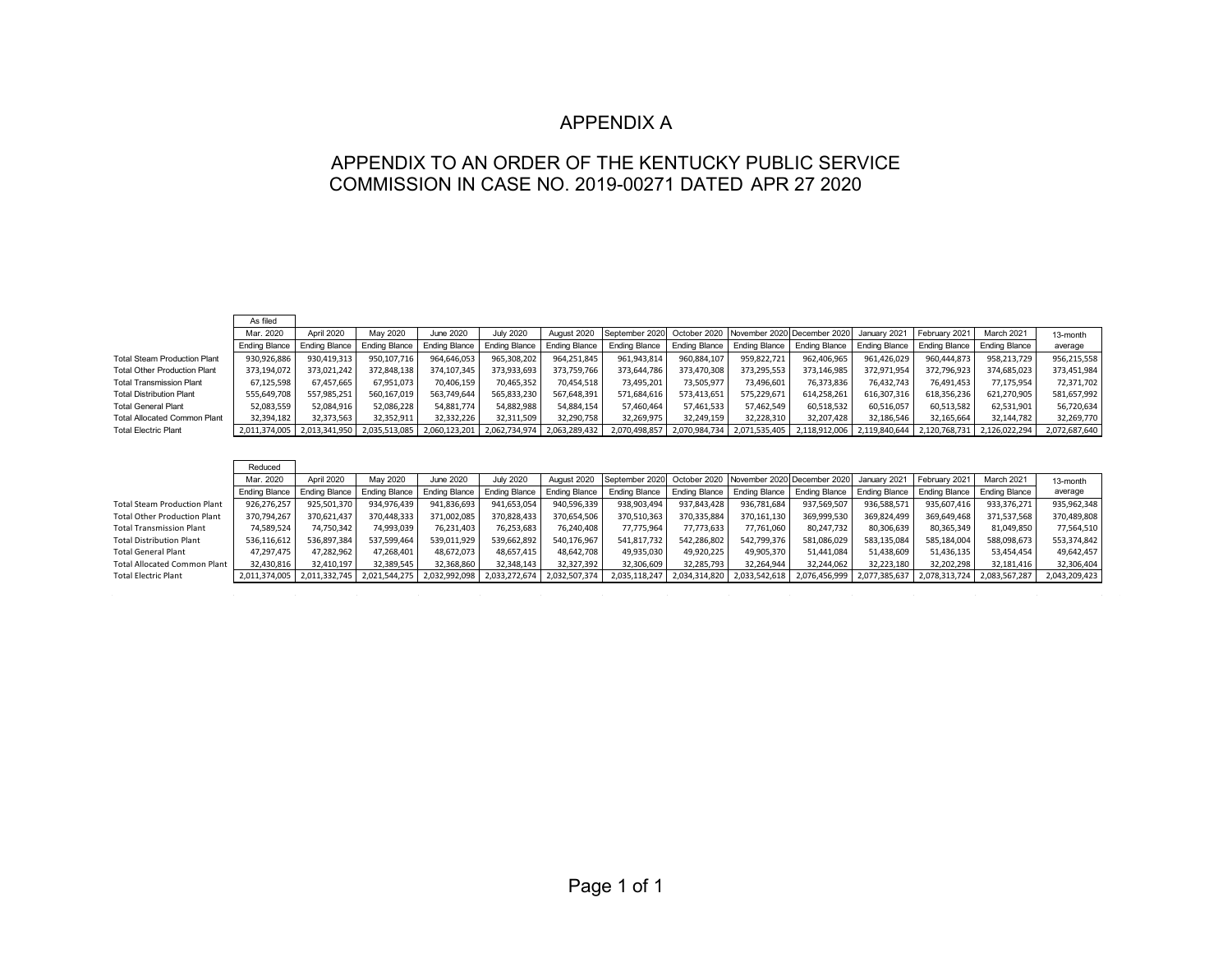## APPENDIX B

## APPENDIX TO AN ORDER OF THE KENTUCKY PUBLIC SERVICE COMMISSION IN CASE NO. 2019-00271 DATED APR 27 2020

|                             | Jan-20       | Feb-20      | <b>Mar-20</b> |             |
|-----------------------------|--------------|-------------|---------------|-------------|
| Reduction allocation        | 7,956,351    | 7.956.351   | 7,956,351     |             |
| Spend As filed              | 16, 157, 169 | 16.157.169  | 16, 157, 169  |             |
| <b>Reduction Percentage</b> | 49.24%       | 49.24%      | 49.24%        |             |
| ADIT Change (1)             | (1,757,771)  | (1,697,433) | (1,742,457)   |             |
|                             | (865, 588)   | (835, 875)  | (858,046)     | (2,559,509) |
|                             |              |             |               |             |

|                             | <b>TEST PERIOD</b> |             |               |               |             |             |               |               |             |               |             |                             |             |
|-----------------------------|--------------------|-------------|---------------|---------------|-------------|-------------|---------------|---------------|-------------|---------------|-------------|-----------------------------|-------------|
|                             | Apr-20             | Mav-20      | <b>Jun-20</b> | <b>Jul-20</b> | Aug-20      | Sep-20      | <b>Oct-20</b> | <b>Nov-20</b> | Dec-20      | Jan-21        | Feb-21      | <b>Mar-21</b>               |             |
| Reduction allocation        | 2,009,205          | 11.959.605  | 13, 162, 293  | 2.331.197     | ,319,758    | 4,598,552   | 1.289.304     | 1,322,873     | 4.462.221   |               |             |                             |             |
| Spend As filed              | 4,080,145          | 24,286,679  | 26,729,009    | 4,734,022     | 2,680,067   | 9,338,399   | 2,618,223     | 2,686,392     | 49,515,704  |               |             |                             |             |
| <b>Reduction Percentage</b> | 49.24%             | 49.24%      | 49.24%        | 49.24%        | 49.24%      | 49.24%      | 49.24%        | 49.24%        | 9.01%       |               |             |                             |             |
| Total ADIT Change (2)       | (1,810,233)        | (1,814,730) | 1,830,688)    | (1,837,889)   | (1,802,993) | (1,775,828) | (1,784,781)   | 1,787,357)    | (1,868,755) | (1, 817, 542) | (1,814,183) | (1,809,625)                 |             |
| Allocated change            | (891, 422)         | (893, 636)  | (901, 494)    | (905, 040)    | (887, 857)  | (874, 479)  | (878, 888)    | (880, 157)    | (168, 407)  |               | $\sim$      |                             |             |
| Pro rata days               | 336                | 305         | 275           | 244           | 213         | 183         | 152           | 122           | 91          | 60            | 32          |                             |             |
| Prorated ADIT Change        | (820, 597)         | (746, 737)  | (679, 208)    | (605, 013)    | (518, 119)  | (438, 438)  | (366,003)     | (294, 189)    | (41,986)    |               |             |                             | (4,510,290) |
|                             |                    |             |               |               |             |             |               |               |             |               |             | <b>Total ADIT Reduction</b> | (7,069,799) |

 $\sim 10^{11}$ 

 $\mathcal{L}^{\text{max}}_{\text{max}}$ 

 $\sim 100$ 

 $\sim$   $\sim$ 

 $\sim$   $\sim$ 

 $\sim$   $\sim$ 

 $\sim$   $\sim$ 

 $\mathcal{L}^{\text{max}}_{\text{max}}$ 

 $\mathcal{L}^{\text{max}}_{\text{max}}$ 

(1) See WPB-6a.

(2) See Duke Kentucky's response to Staff's Third Request, Item 70, Attachment STAFF-DR-03-070\_Attachment  $\sim 10^{-1}$ 

 $\mathcal{L}^{\text{max}}_{\text{max}}$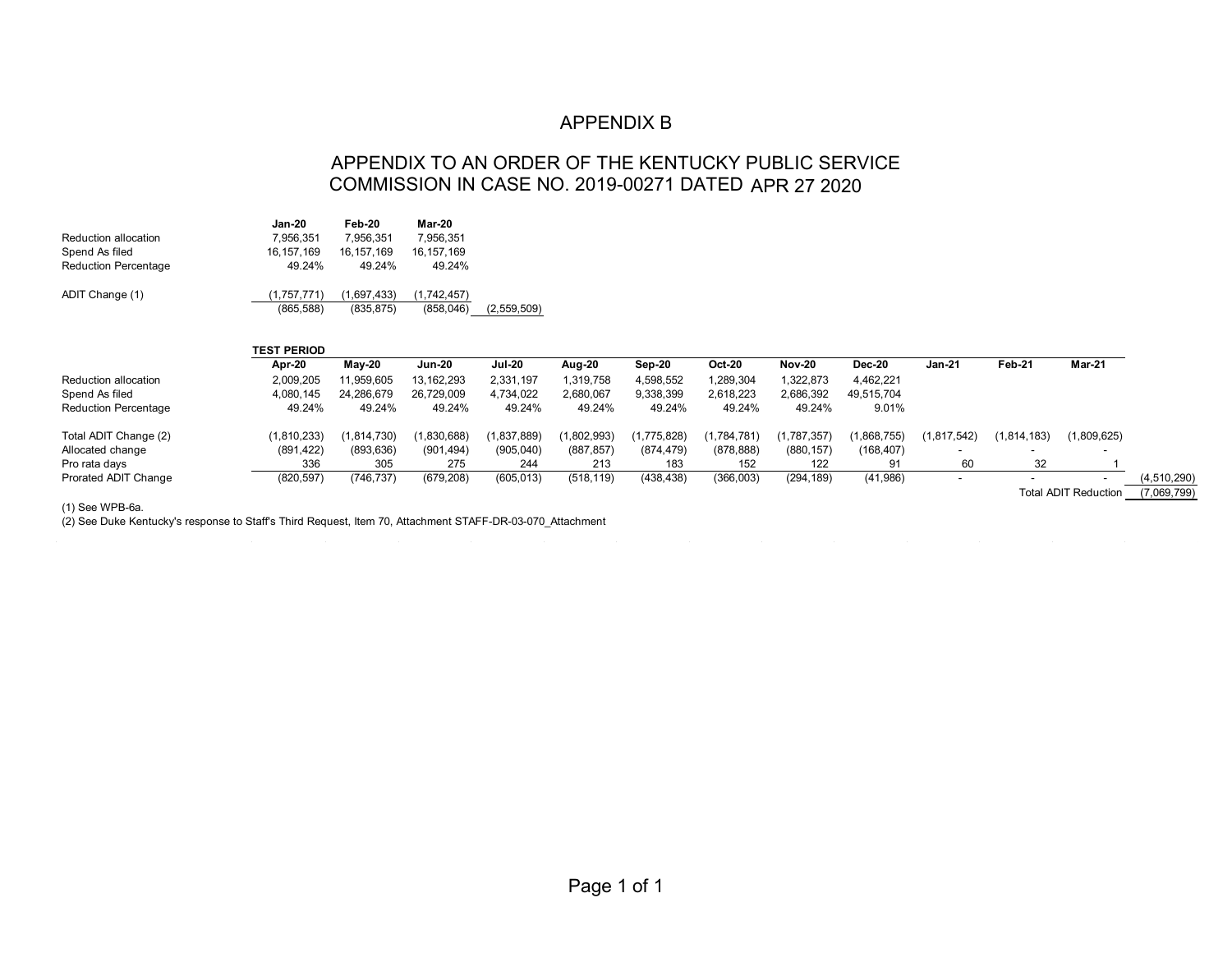#### APPENDIX C

### APPENDIX TO AN ORDER OF THE KENTUCKY PUBLIC SERVICE COMMISSION IN CASE NO. 2019-00271 DATED APR 27 2020

#### **I. Duke Kentucky Cost of Capital Per Filing**

|                      | Capital   | Capital | Component Weighted |          | Grossed Up |
|----------------------|-----------|---------|--------------------|----------|------------|
|                      | Amount    | Ratio   | Costs              | Avg Cost | Cost       |
| Short Term Debt      | 84.798    | 5.84%   | 1.94%              | 0.11%    | 0.11322%   |
| Long Term Debt       | 667.510   | 45.93%  | 4.07%              | 1.87%    | 1.87467%   |
| Common Equity        | 700.989   | 48.23%  | 9.80%              | 4.73%    | 6.30872%   |
|                      |           |         |                    |          |            |
| <b>Total Capital</b> | 1,453.298 | 100.0%  |                    | 6.71%    | 8.29661%   |

#### **II. Cost of Capital Adjusted to Reflect Updated Debt Rates**

|                                                   | Capital<br>Amount | Capital<br>Ratio | Component Weighted<br>Costs | Avg Cost | Grossed Up<br>Cost |
|---------------------------------------------------|-------------------|------------------|-----------------------------|----------|--------------------|
|                                                   |                   |                  |                             |          |                    |
| Short Term Debt                                   | 84.798            | 5.84%            | 1.71%                       | 0.10%    | 0.10020%           |
| Long Term Debt                                    | 667.510           | 45.93%           | 4.03%                       | 1.85%    | 1.85363%           |
| Common Equity                                     | 700.989           | 48.23%           | 9.80%                       | 4.73%    | 6.30872%           |
| <b>Total Capital</b>                              | 1,453.298         | 100.0%           |                             | 6.68%    | 8.26254%           |
| Change in Grossed Up Weighted Avg Cost of Capital |                   |                  |                             |          | $-0.03%$           |
| Rate Base Calculated by Commission                |                   |                  |                             | 881.003  |                    |
| Revenue Requirement Effect of Adjustment          |                   |                  |                             | (0.300)  |                    |

#### **II. Cost of Capital Adjusted to Reflect Lower ROE**

|                                                   | Capital<br>Amount | Capital<br>Ratio | Component<br>Costs | Weighted<br>Avg Cost | Grossed Up<br>Cost |  |
|---------------------------------------------------|-------------------|------------------|--------------------|----------------------|--------------------|--|
|                                                   |                   |                  |                    |                      |                    |  |
| <b>Short Term Debt</b>                            | 84.798            | 5.84%            | 1.71%              | 0.10%                | 0.10020%           |  |
| Long Term Debt                                    | 667.510           | 45.93%           | 4.03%              | 1.85%                | 1.85363%           |  |
| Common Equity                                     | 700.989           | 48.23%           | 9.25%              | 4.46%                | 5.95505%           |  |
|                                                   |                   |                  |                    |                      |                    |  |
| <b>Total Capital</b>                              | 1,453.298         | 100.0%           |                    | 6.41%                | 7.90887%           |  |
|                                                   |                   |                  |                    |                      |                    |  |
| Change in Grossed Up Weighted Avg Cost of Capital |                   |                  |                    |                      | $-0.35%$           |  |
| Rate Base Calculated by Commission                |                   |                  |                    |                      |                    |  |
| Revenue Requirement Effect of Adjustment          |                   |                  |                    |                      |                    |  |

\*All dollar amounts are shown in millions.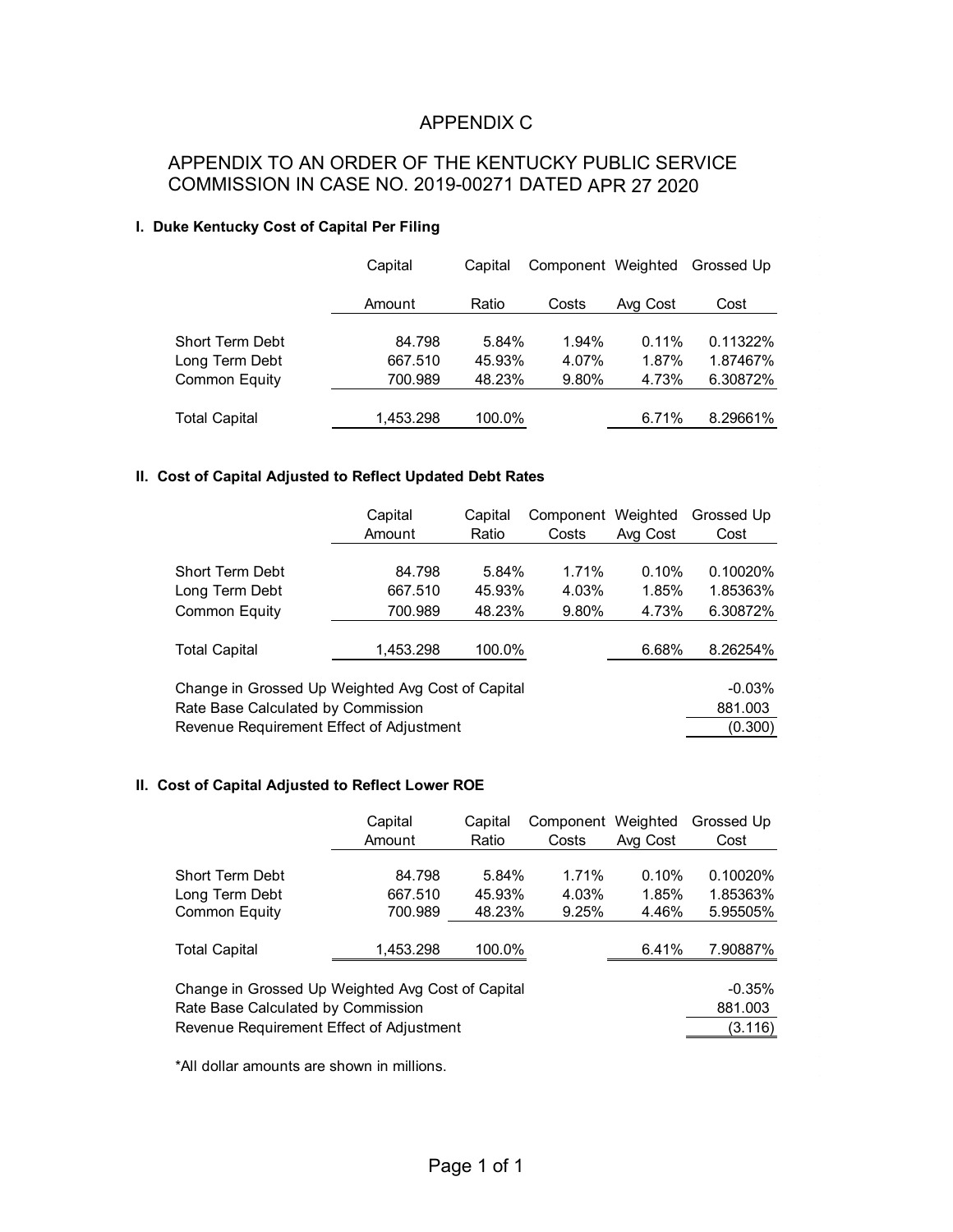### APPENDIX D

### APPENDIX TO AN ORDER OF THE KENTUCKY PUBLIC SERVICE COMMISSION IN CASE NO. 2019-00271 DATED APR 27 2020

**Duke Energy Kentucky, Inc. Case No. 2019-00271 Base Revenue Requirement Summary of Adjustments For the Test Year Ended March 31, 2021**

|                                                                                        | <b>Adjustment</b><br>Amount |                          |             |
|----------------------------------------------------------------------------------------|-----------------------------|--------------------------|-------------|
| Original Increase Requested by Duke Kentucky                                           | 45,634,456                  |                          |             |
|                                                                                        |                             | <b>Rate Base</b>         |             |
| <b>Rate Base Adjustments</b>                                                           |                             | Change                   | <b>WACC</b> |
| Remove Asset ADIT for Solar ITC                                                        | (250, 334)                  | (3,017,307)              | 8.29661%    |
| Cash Working Capital Adjustments                                                       | (1,241,606)                 | (14,965,228)             | 8.29661%    |
| Remove Regulatory Asset for Deferred Rate Case Expenses                                | (59,091)                    | (712, 226)               | 8.29661%    |
| Reflect Changes in Accumulated Depreciation and ADIT Due to Lower Depreciation Expense | 154,597                     | 1,863,376                | 8.29661%    |
| Reduce Net Plant for Increases above Budget (Net of Decrease in Acc. Dep. and ADIT)    | (3,766,979)                 | (45, 403, 842)           | 8.29661%    |
| Removal of Battery Storage Project                                                     | (200, 492)                  | (2, 416, 558)            | 8.29661%    |
| Removal of EV Projects                                                                 | (64, 134)                   | (773, 014)               | 8.29661%    |
| <b>Operating Income Adjustments</b>                                                    |                             | <b>Expense</b><br>Amount | <b>GRCF</b> |
| Reflect Actual Rate Case Expense from Instant Case (5-year Amortization)               | (50, 501)                   | (50, 402)                | 1.0019598   |
| Reflect 5-Year Amortization of Remaining 2017-00321 Rate Case Expense Regulatory Asset | (67, 634)                   | (67, 501)                | 1.0019598   |
| Reject Increase to Depreciation Expense Due to Changes in Depreciation Rates           | (7, 445, 807)               | (7, 431, 243)            | 1.0019598   |
| Reduce Payroll Expense                                                                 | (1, 177, 386)               | (1, 175, 083)            | 1.0019598   |
| Reduce Payroll Taxes Associated with Reduction in Payroll Expense                      | (90,070)                    | (89, 894)                | 1.0019598   |
| Remove SERP Costs                                                                      | (121, 759)                  | (121, 521)               | 1.0019598   |
| Reduce Payroll Taxes Associated with Reduction in Short Term Incentive Compensation    | (65, 602)                   | (65, 474)                | 1.0019598   |
| Remove Incentive Compensation tied to Earnings per Share                               | (662, 631)                  | (661, 335)               | 1.0019598   |
| Eliminate Credit/Debit Card Convenience Fees                                           | (493, 947)                  | (492, 981)               | 1.0019598   |
| Correct Error Regarding DEBS Cost of Capital                                           | 737,619                     | 736,176                  | 1.0019598   |
| Correct Error Regarding Loss on Sales of Accounts Receivable                           | (1,244,230)                 | (1,241,796)              | 1.0019598   |
| Refund of DEBS EDIT (5-year Amortization)                                              | (42, 828)                   | (32, 153)                | 1.3320034   |
| Reflect Inventory Tax Credit for State Income Taxes                                    | (7, 945)                    | (7,929)                  | 1.0019598   |
| Remove Tamper Fee Revenues                                                             | 22,400                      | 22,400                   | 1.0000000   |
| Remove Depreciation Expense for Plant for Increases above Budget                       | (1,750,684)                 | (1,747,260)              | 1.0019598   |
| Remove Revenue Requirement Effects of New Battery Storage Project                      | (129, 968)                  | (129, 713)               | 1.0019598   |
| Remove Revenue Requirement Effects of Electric Vehicle Charging Pilot Program          | (75, 516)                   | (75, 368)                | 1.0019598   |
| <b>Rate of Return Adjustments</b>                                                      |                             |                          |             |
| Update Long-Term and Short-Term Debt Rates                                             | (300, 128)                  |                          |             |
| Reduce Return on Equity from 9.8% to 9.25%                                             | (3, 115, 867)               |                          |             |
| <b>Total Adjustments to Duke Kentucky's Request</b>                                    | (21, 510, 523)              |                          |             |
| <b>Base Rate Increase After Adjustments</b>                                            | 24, 123, 933                |                          |             |
|                                                                                        |                             |                          |             |

 $\mathcal{L}_{\mathcal{A}}$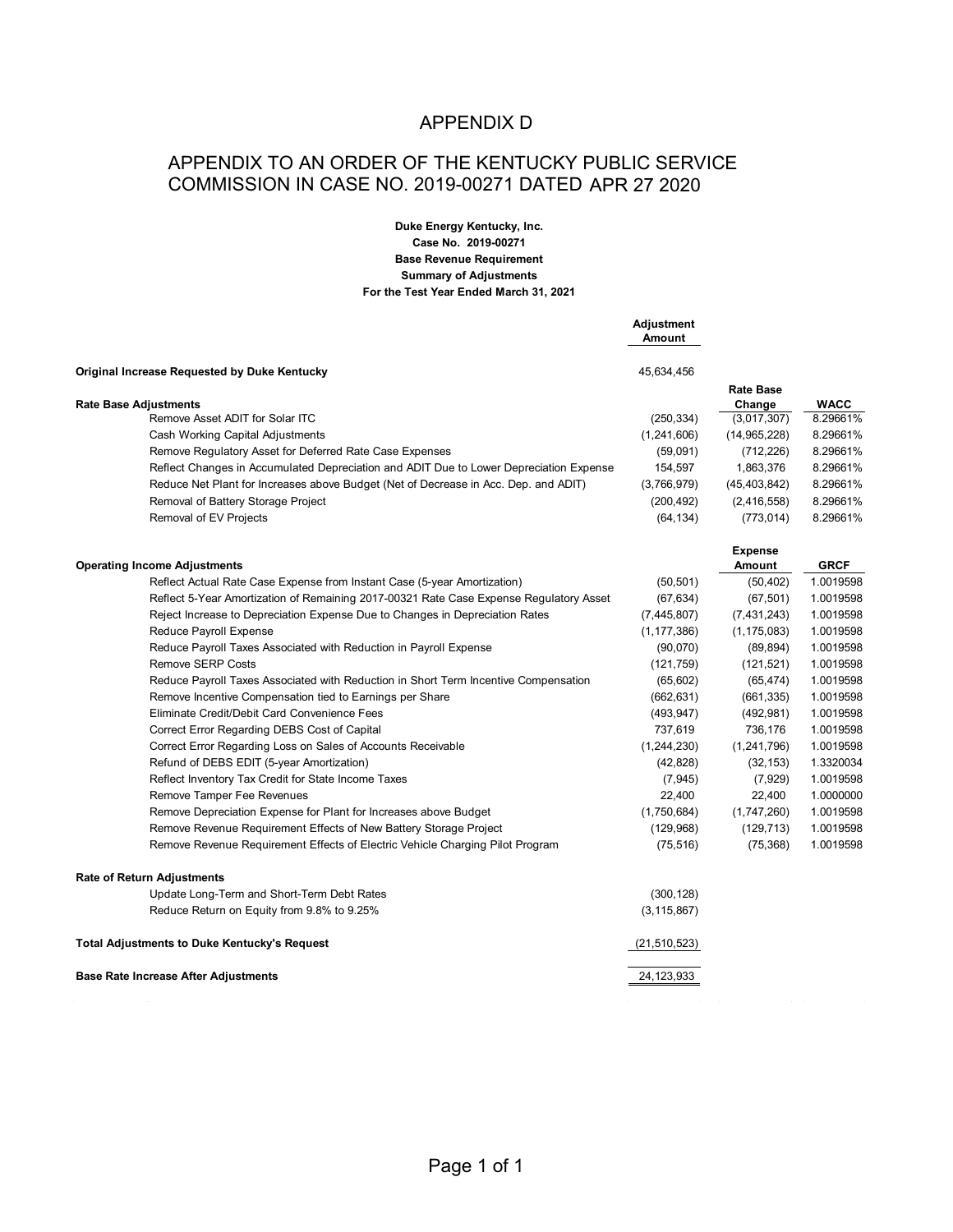#### APPENDIX E

### APPENDIX TO AN ORDER OF THE KENTUCKY PUBLIC SERVICE COMMISSION IN CASE NO. 2019-00271 DATED APR 27 2020

The following rates and charges are prescribed for the customers in the area served by Duke Energy Kentucky, Inc. All other rates and charges not specifically mentioned herein shall remain the same as those in effect under the authority of the Commission prior to the effective date of this Order.

#### RATE RS RESIDENTIAL SERVICE

Customer Charge per month  $\frac{1}{2}$  \$ 12.60 Energy Charge per kWh: All kWh per month  $\sim$  8 0.077960

#### RATE DS SERVICE AT SECONDARY DISTRIBUTION VOLTAGE

| Customer Charge per month:  |                |          |
|-----------------------------|----------------|----------|
| <b>Single Phase Service</b> | \$             | 15.00    |
| <b>Three Phase Service</b>  | \$             | 30.00    |
| Demand Charge per kW:       |                |          |
| First 15 kW                 | \$             | 0.00     |
| <b>Additional kW</b>        | \$             | 8.90     |
| Energy Charge per kWh:      |                |          |
| First 6,000 kWh             | \$             | 0.086513 |
| Next 300 kWh/kW             | \$             | 0.053107 |
| <b>Additional kWh</b>       | $\mathfrak{S}$ | 0.043491 |
| Non-Church Cap Rate per kWh | \$             | 0.255564 |
| Church Cap Rate per kWh     | \$             | 0.156895 |

#### RATE DT TIME-OF-DAY RATE FOR SERVICE AT DISTRIBUTION VOLTAGE

| Customer Charge per month:     |    |          |
|--------------------------------|----|----------|
| Single Phase                   | S. | 63.50    |
| Three Phase                    |    | \$127.00 |
| <b>Primary Voltage Service</b> |    | \$138.00 |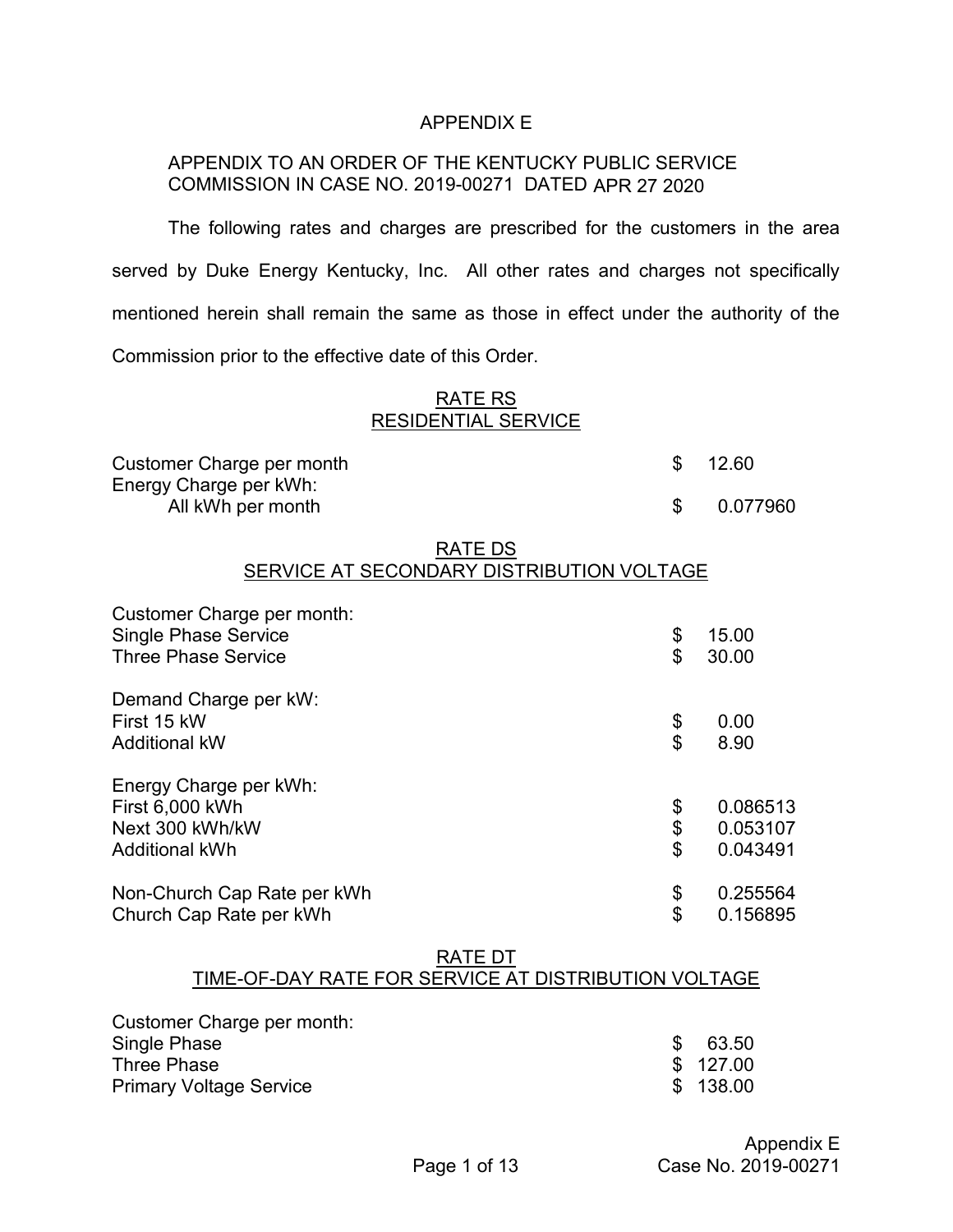| Demand Charge per kW:<br>Summer on-peak<br>Winter on-peak<br>Off-peak                                                                             | \$<br>\$<br>\$             | 14.68<br>13.90<br>1.32           |
|---------------------------------------------------------------------------------------------------------------------------------------------------|----------------------------|----------------------------------|
| Energy Charge per kWh:<br>Summer on-peak<br>Winter on-peak<br>Off-peak                                                                            | \$<br>\$<br>\$             | 0.046307<br>0.044204<br>0.037922 |
| <b>Primary Service Discount:</b><br>Metering of on-peak billing demand per kW:<br>First 1,000 kW<br><b>Additional kW</b>                          | \$<br>\$                   | (0.75)<br>(0.58)                 |
| RATE EH<br>OPTIONAL RATE FOR ELECTRIC SPACE HEATING                                                                                               |                            |                                  |
| <b>Winter Period</b><br>Customer Charge per month:<br><b>Single Phase Service</b><br><b>Three Phase Service</b><br><b>Primary Voltage Service</b> | \$<br>\$<br>$\mathfrak{L}$ | 15.00<br>30.00<br>117.00         |
| Energy Charge per kWh:<br>All kWh per month                                                                                                       | \$                         | 0.066893                         |
| <b>RATE SP</b><br><b>SEASONAL SPORTS SERVICE</b>                                                                                                  |                            |                                  |
| Customer Charge per month:<br>Energy Charge per kWh:                                                                                              | \$                         | 15.00                            |
| All kWh per month                                                                                                                                 | \$                         | 0.105043                         |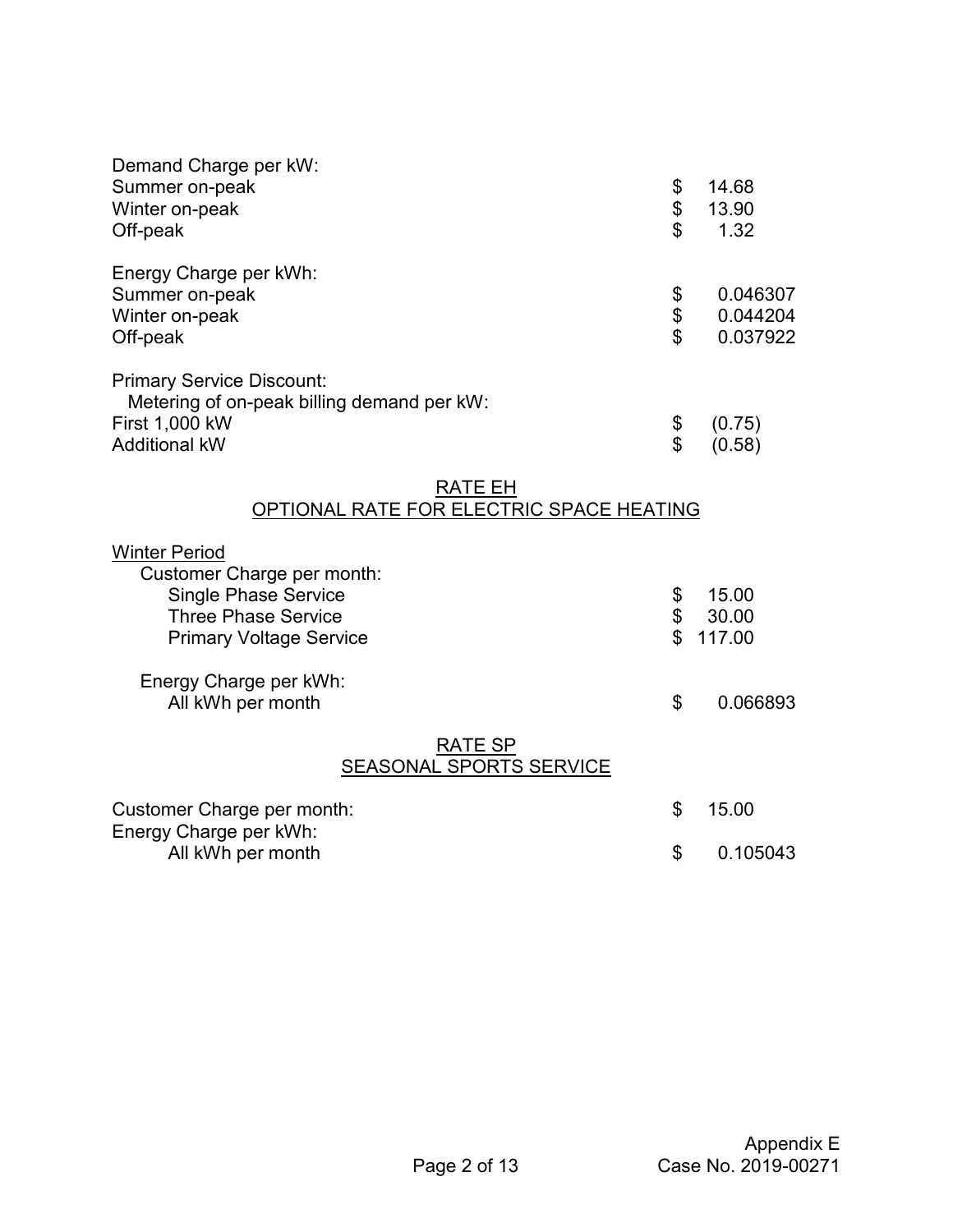#### RATE GS-FL OPTIONAL UNMETERED GENERAL SERVICE RATE FOR SMALL FIXED LOADS

| Base Rate per kWh:                         |     |          |
|--------------------------------------------|-----|----------|
| Load range of 540 to 720 hours per month   |     | 0.088481 |
| Loads less than 540 hours per month        |     | 0.101929 |
| Minimum per Fixed Load Location per month: | SS. | 3.19     |

### RATE DP SERVICE AT PRIMARY DISTRIBUTION VOLTAGE

| \$117.00 |
|----------|
|          |
| 8.50     |
|          |
| 0.054813 |
| 0.046345 |
|          |

The maximum monthly rate, excluding the customer charge and all applicable riders shall not exceed \$0.258826 per kWh.

| <b>RATE TT</b>                                       |                |
|------------------------------------------------------|----------------|
| TIME-OF-DAY RATE FOR SERVICE AT TRANSMISSION VOLTAGE |                |
| Customer Charge per month:                           | \$<br>500.00   |
| Demand Charge per kW:                                |                |
| Summer on-peak                                       | \$<br>8.44     |
| Winter on-peak                                       | \$<br>6.92     |
| Off-peak                                             | \$<br>1.28     |
| Energy Charge per kWh:                               |                |
| Summer on-peak                                       | \$<br>0.051305 |
| Winter on-peak                                       | \$<br>0.048977 |
| Off-peak                                             | \$<br>0.042013 |
|                                                      |                |

#### RIDER GSS GENERATION SUPPORT SERVICE

| <b>Administrative Charge:</b>                             | \$. | 50.00  |
|-----------------------------------------------------------|-----|--------|
| Monthly Transmission and Distribution Reservation Charge: |     |        |
| Rate DS - Secondary Distribution Service                  | \$. | 5.6112 |
| Rate DT - Distribution Service                            | S.  | 7.1198 |
| Rate DP - Primary Distribution Service                    | \$. | 7.6293 |
| Rate TT - Transmission Service                            | \$  | 3.1067 |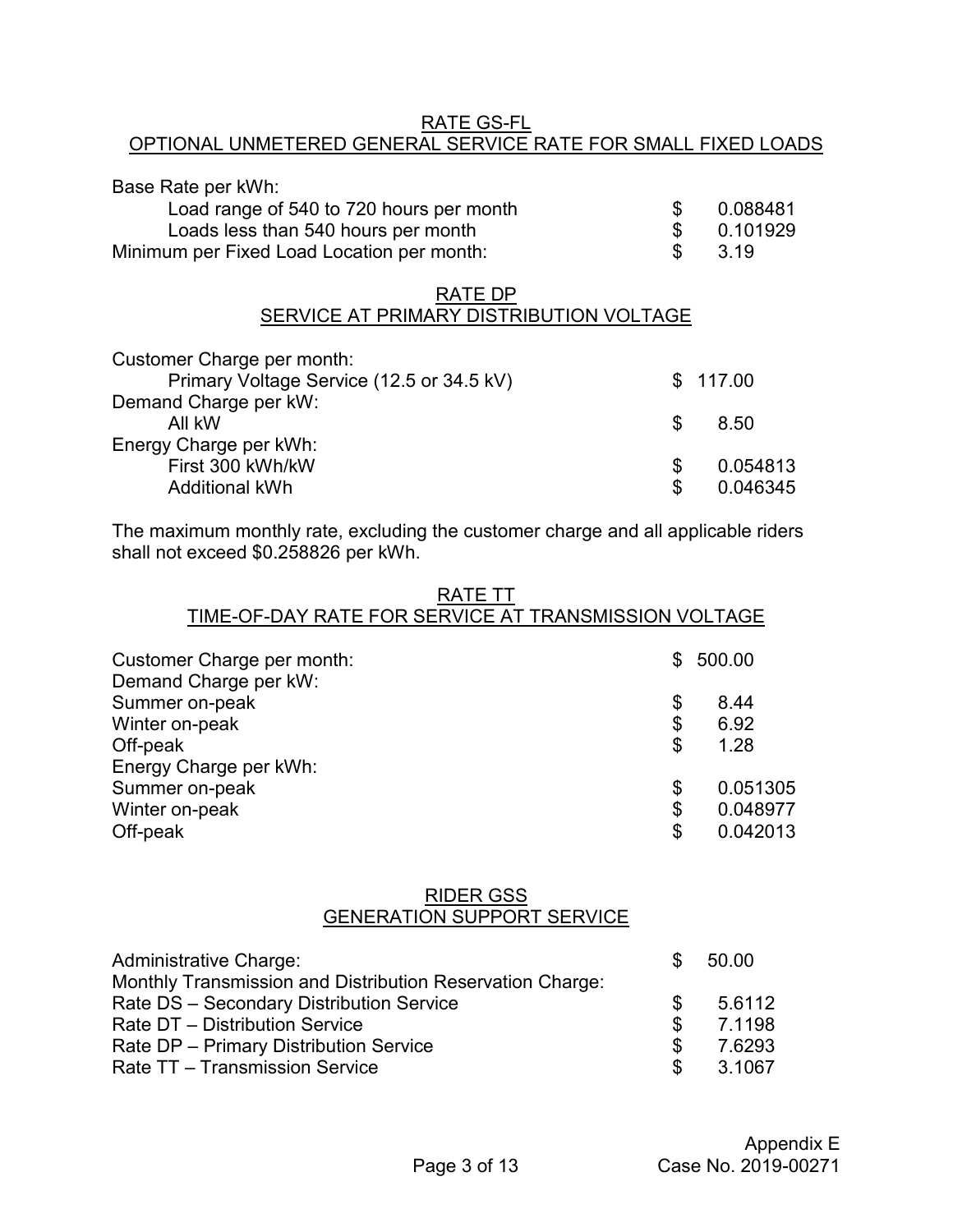#### <u>RATE SL</u> STREET LIGHTING SERVICE

Base Rate per Unit per Month:

| <b>OVERHEAD DISTRIBUTION AREA</b> |                |       |
|-----------------------------------|----------------|-------|
| Standard Fixture (Cobra Head)     |                |       |
| Mercury Vapor:                    |                |       |
| 7,000 Lumen                       | \$             | 7.74  |
| 7,000 Lumen (Open Refractor)      | \$             | 6.46  |
| 10,000 Lumen                      | \$             | 8.93  |
| 21,000 Lumen                      | $\mathfrak{S}$ | 11.96 |
| Metal Halide:                     |                |       |
| 14,000 Lumen                      | \$             | 7.74  |
| 20,500 Lumen                      | \$             | 8.93  |
| 36,000 Lumen                      | $\mathfrak{S}$ | 11.96 |
| Sodium Vapor:                     |                |       |
| 9,500 Lumen                       | \$             | 8.56  |
| 9,500 Lumen (Open Refractor)      |                | 6.43  |
| 16,000 Lumen                      | \$\$\$\$       | 9.34  |
| 22,000 Lumen                      |                | 12.11 |
| 27,500 Lumen                      |                | 12.11 |
| 50,000 Lumen                      | $\mathfrak{L}$ | 16.27 |
| <b>Decorative Fixtures</b>        |                |       |
| Sodium Vapor:                     |                |       |
| 9,500 Lumen (Rectilinear)         | \$             | 10.65 |
| 22,000 Lumen (Rectilinear)        | \$             | 13.16 |
| 50,000 Lumen (Rectilinear)        |                | 17.41 |
| 50,000 Lumen (Setback)            | \$<br>\$       | 25.88 |

Spans of Secondary Wiring: For each increment of 50 feet of secondary wiring beyond the first 150 feet from the pole, the following price per month shall be added to the price per month per street lighting unit:  $\qquad \qquad$  \$ 0.56

| UNDERGROUND DISTRIBUTION AREA |    |       |
|-------------------------------|----|-------|
| Standard Fixture (Cobra Head) |    |       |
| Mercury Vapor:                |    |       |
| 7,000 Lumen                   |    | 7.88  |
| 7,000 Lumen (Open Refractor)  | S  | 6.46  |
| 10,000 Lumen                  | \$ | 9.09  |
| 21,000 Lumen                  |    | 12.24 |
|                               |    |       |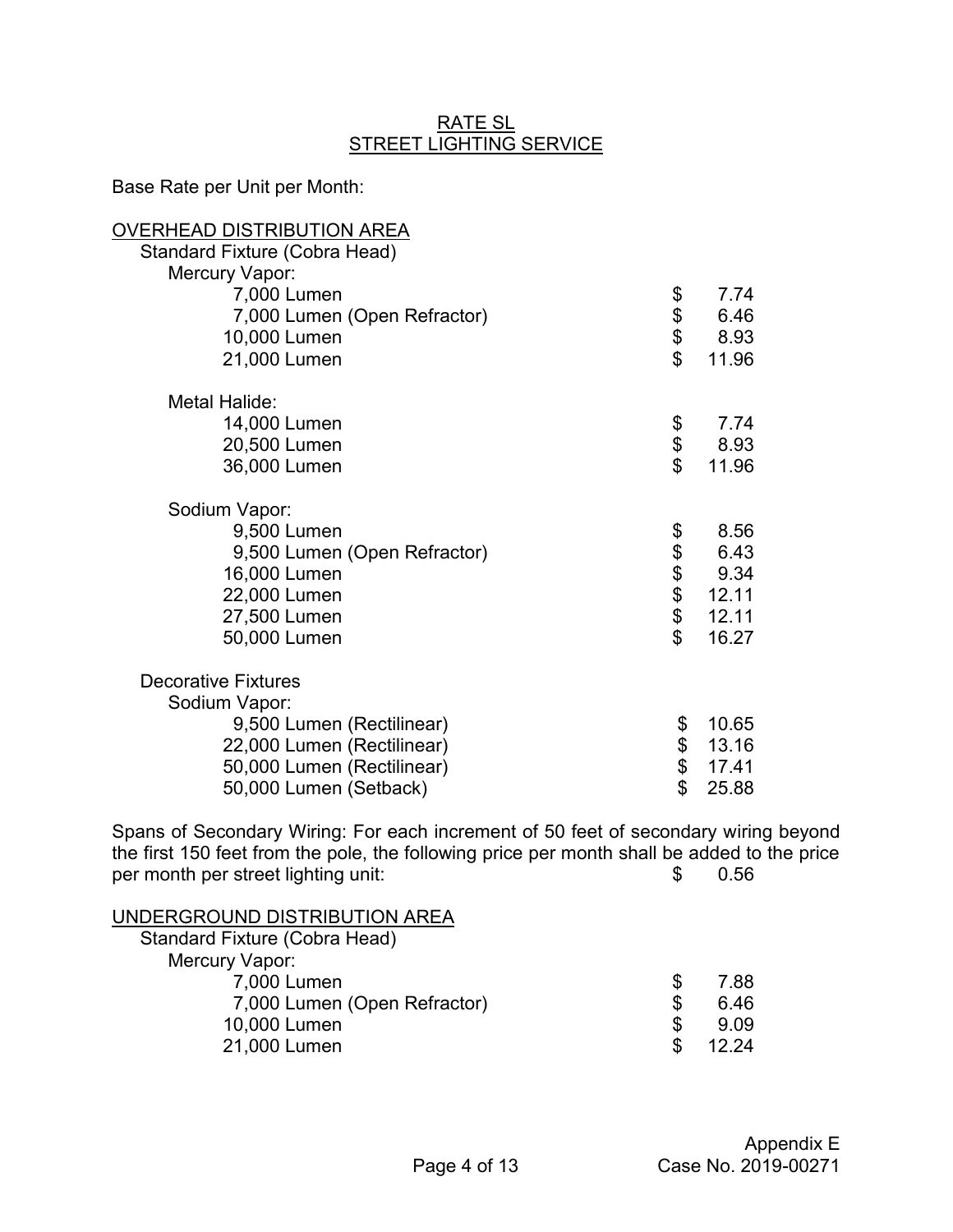| Metal Halide:                                  |                          |       |
|------------------------------------------------|--------------------------|-------|
| 14,000 Lumen                                   |                          | 7.88  |
| 20,500 Lumen                                   | \$<br>\$                 | 9.09  |
| 36,000 Lumen                                   |                          | 12.24 |
| Sodium Vapor:                                  |                          |       |
| 9,500 Lumen                                    |                          | 8.56  |
| 9,500 Lumen (Open Refractor)                   | <b>888888</b>            | 6.52  |
| 16,000 Lumen                                   |                          | 9.31  |
| 22,000 Lumen                                   |                          | 12.11 |
| 27,500 Lumen                                   |                          | 12.11 |
| 50,000 Lumen                                   |                          | 16.27 |
| Decorative Fixture:                            |                          |       |
| Mercury Vapor:                                 |                          |       |
| 7,000 Lumen (Town & Country)                   | \$                       | 8.15  |
| 7,000 Lumen (Holophane)                        |                          | 10.23 |
| 7,000 Lumen (Gas Replica)                      | \$\$\$\$                 | 23.38 |
| 7,000 Lumen (Granville)                        |                          | 8.23  |
| 7,000 Lumen (Aspen)                            |                          | 14.81 |
| Metal Halide:                                  |                          |       |
| 14,000 Lumen (Traditionaire)                   | \$                       | 8.13  |
| 14,000 Lumen (Granville Acorn)                 | \$<br>\$                 | 14.81 |
| 14,000/14,500 Lumen (Gas Replica) <sup>1</sup> |                          | 23.47 |
| Sodium Vapor:                                  |                          |       |
| 9,500 Lumen (Town & Country)                   |                          | 11.89 |
| 9,500 Lumen (Holophane)                        |                          | 12.88 |
| 9,500 Lumen (Rectilinear)                      |                          | 9.60  |
| 9,500 Lumen (Gas Replica)                      |                          | 24.23 |
| 9,500 Lumen (Aspen)                            |                          | 15.00 |
| 9,500 Lumen (Traditionaire)                    |                          | 11.89 |
| 9,500 Lumen (Granville Acorn)                  |                          | 15.00 |
| 22,000 Lumen (Rectilinear)                     | \$\$\$\$\$\$\$\$\$\$\$\$ | 13.22 |
| 50,000 Lumen (Rectilinear)                     |                          | 17.47 |
| 50,000 Lumen (Setback)                         |                          | 25.88 |

 $1$  Duke Kentucky's billing analysis lists both 14,000 and 14,500 Lumen Gas Replica lights at the same rate.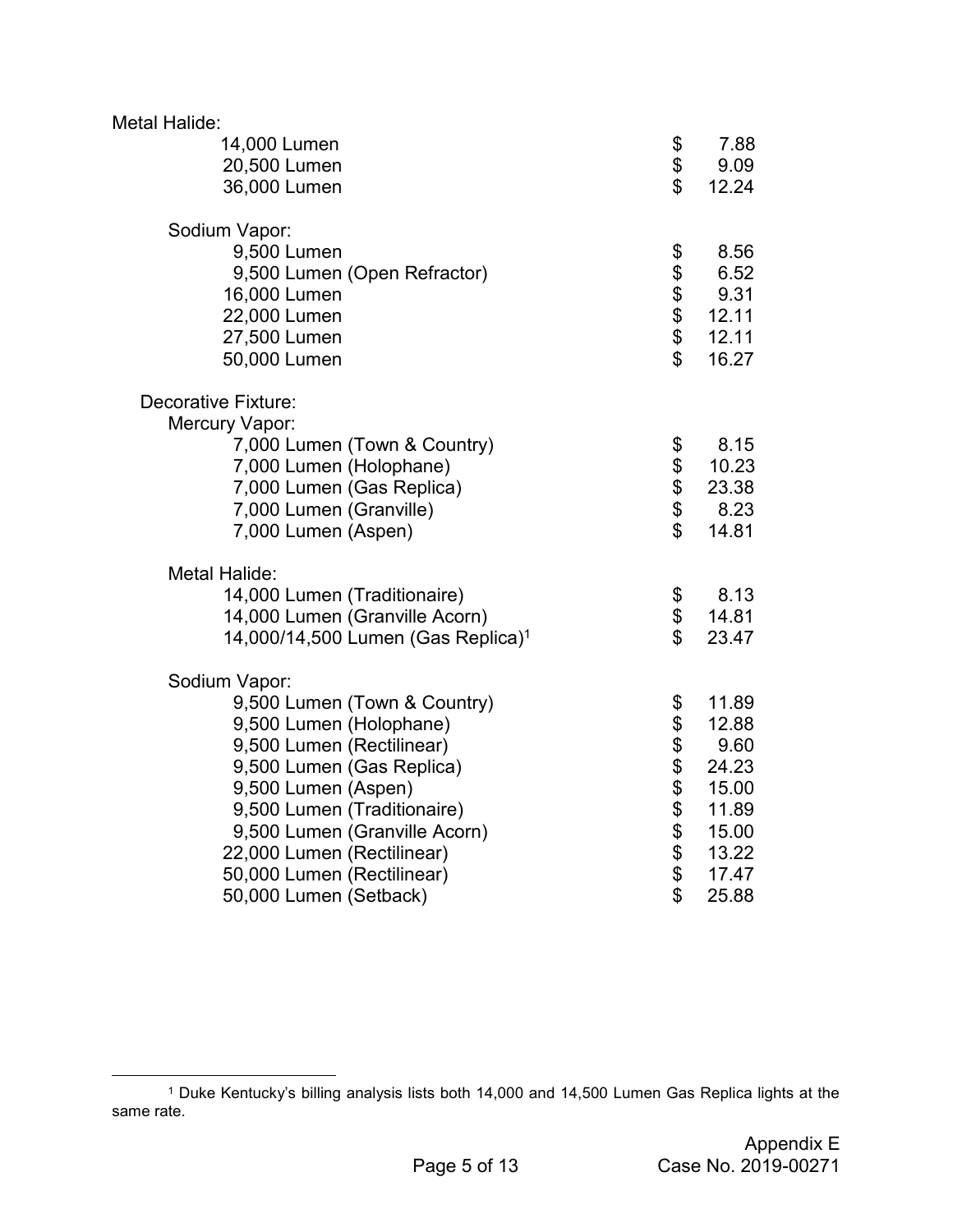| POLE CHARGES      |                          |             |
|-------------------|--------------------------|-------------|
| Pole Description: |                          |             |
| Wood:             |                          |             |
|                   | 17 Foot (Wood Laminated) | \$<br>4.79  |
|                   | 30 Foot                  | \$<br>4.73  |
|                   | 35 Foot                  | \$<br>4.79  |
|                   | 40 Foot                  | \$<br>5.74  |
| Aluminum:         |                          |             |
|                   | 12 Foot (Decorative)     | \$<br>13.02 |
|                   | 28 Foot                  | \$<br>7.55  |
|                   | 28 Foot (Heavy Duty)     | \$<br>7.62  |
|                   | 30 Foot (Anchor Base)    | \$<br>15.08 |
| Fiberglass:       |                          |             |
|                   | 17 Foot                  | \$<br>4.79  |
|                   | 12 Foot (Decorative)     | \$<br>14.00 |
|                   | 30 Foot (Bronze)         | \$<br>9.11  |
|                   | 35 Foot (Bronze)         | \$<br>9.36  |
| Steel:            |                          |             |
|                   | 27 Foot (11 gauge)       | \$<br>12.31 |
|                   | 27 Foot (3 gauge)        | \$<br>18.56 |

Spans of Secondary Wiring: For each increment of 25 feet of secondary wiring beyond the first 25 feet from the pole, the following price per month shall be added to the price<br>per month per street lighting unit:<br> $$ 0.82$ per month per street lighting unit:  $\frac{1}{2}$ 

#### RATE TL TRAFFIC LIGHTING SERVICE

| Base Rate per kWh:                                  |          |
|-----------------------------------------------------|----------|
| Energy only                                         | 0.041422 |
| Energy from separately metered source w/maintenance | 0.022938 |
| Energy w/maintenance                                | 0.064360 |

#### RATE UOLS UNMETERED OUTDOOR LIGHTING ELECTRIC SERVICE

Base Rate per kWh: All kWh per month  $\sim$  0.040785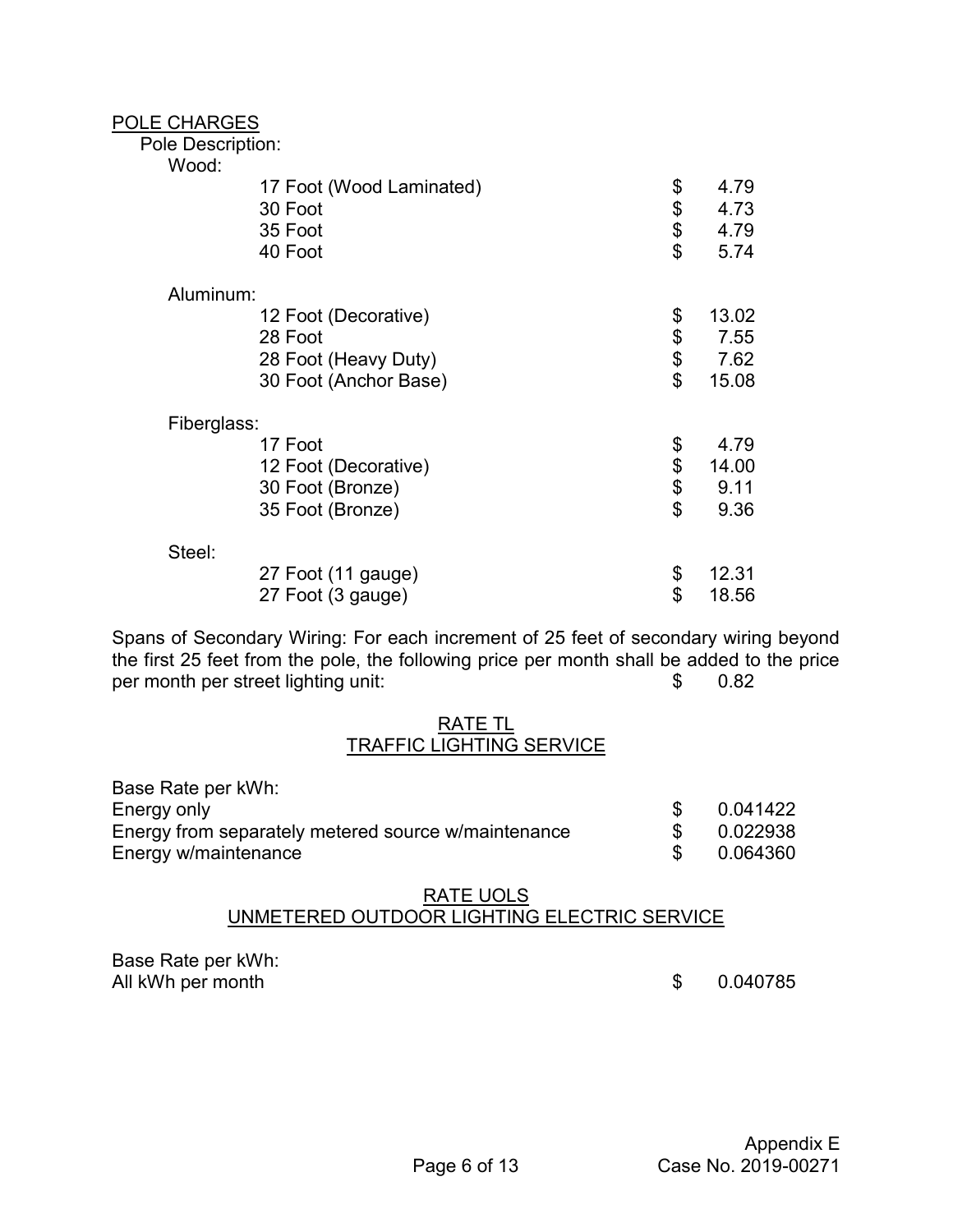#### RATE LED LED OUTDOOR LIGHTING ELECTRIC SERVICE

Base Rate per kWh:

All kWh per month  $\frac{1}{2}$  0.040785

## Monthly Maintenance and Fixture Charge Per Unit Per Month Fixtures:

| เนเธง.                                 |            |                |                                                                  |                    |
|----------------------------------------|------------|----------------|------------------------------------------------------------------|--------------------|
|                                        |            | <u>Fixture</u> |                                                                  | <b>Maintenance</b> |
| 50W Neighborhood                       |            | 4.27           |                                                                  | 4.51               |
| 50W Neighborhood with Lens             |            | 4.45           |                                                                  | 4.51               |
| 50W Standard LED                       |            | 5.25           |                                                                  | 4.51               |
| 70W Standard LED                       |            | 5.24           |                                                                  | 4.51               |
| 110W Standard LED                      |            | 5.94           |                                                                  | 4.51               |
| 150W Standard LED                      |            | 7.87           |                                                                  | 4.51               |
| 220W Standard LED                      |            | 8.92           |                                                                  | 5.50               |
| 280W Standard LED                      |            | 10.98          |                                                                  | 5.50               |
| 50W Acorn LED                          |            | 13.80          |                                                                  | 4.51               |
| 50W Deluxe Acorn LED                   |            | 15.31          |                                                                  | 4.51               |
| 70W LED Open Deluxe Acorn              |            | 14.93          |                                                                  | 4.51               |
| <b>50W Traditional LED</b>             |            | 10.00          |                                                                  | 4.51               |
| 50W Open Traditional LED               |            | 10.00          |                                                                  | 4.51               |
| 50W Mini Bell LED                      |            | 13.01          |                                                                  | 4.51               |
| 50W Enterprise LED                     |            | 13.44          |                                                                  | 4.51               |
| 70W Sanibel LED                        |            | 16.57          | \$\$\$\$\$\$\$\$\$\$\$\$\$\$\$\$\$\$\$\$\$\$\$\$\$\$\$\$\$\$\$\$ | 4.51               |
| 150W Sanibel LED                       |            | 16.57          |                                                                  | 4.51               |
| 150W LED Teardrop                      |            | 20.05          |                                                                  | 4.51               |
| 50W LED Teardrop Pedestrian            |            | 16.27          |                                                                  | 4.51               |
| 220W LED Shoebox                       |            | 13.88          |                                                                  | 5.50               |
| 420W LED Shoebox                       |            | 20.72          |                                                                  | 5.50               |
| 530W LED Shoebox                       |            | 26.55          |                                                                  | 5.50               |
| 150W Clermont LED                      |            | 25.19          |                                                                  | 4.51               |
| 130W Flood LED                         |            | 8.65           |                                                                  | 4.51               |
| 260W Flood LED                         |            | 13.61          |                                                                  | 4.51               |
| 50W Monticello LED                     |            | 16.82          |                                                                  | 4.51               |
| 50W Mitchell Finial                    |            | 15.95          | \$                                                               | 4.51               |
| 50W Mitchell Ribs, Bands, and          |            |                |                                                                  |                    |
| <b>Medallions LED</b>                  | \$         | 17.57          | \$                                                               | 4.51               |
| 50W Mitchell Top Hat LED               | $\dot{\$}$ | 15.95          | $\dot{\$}$                                                       | 4.51               |
| 50W Mitchell Top Hat with Ribs, Bands, |            |                |                                                                  |                    |
| and Medallions LED                     | \$         | 17.57          | \$                                                               | 5.50               |
| 50W Open Monticello LED                | \$         | 16.75          | \$                                                               | 5.50               |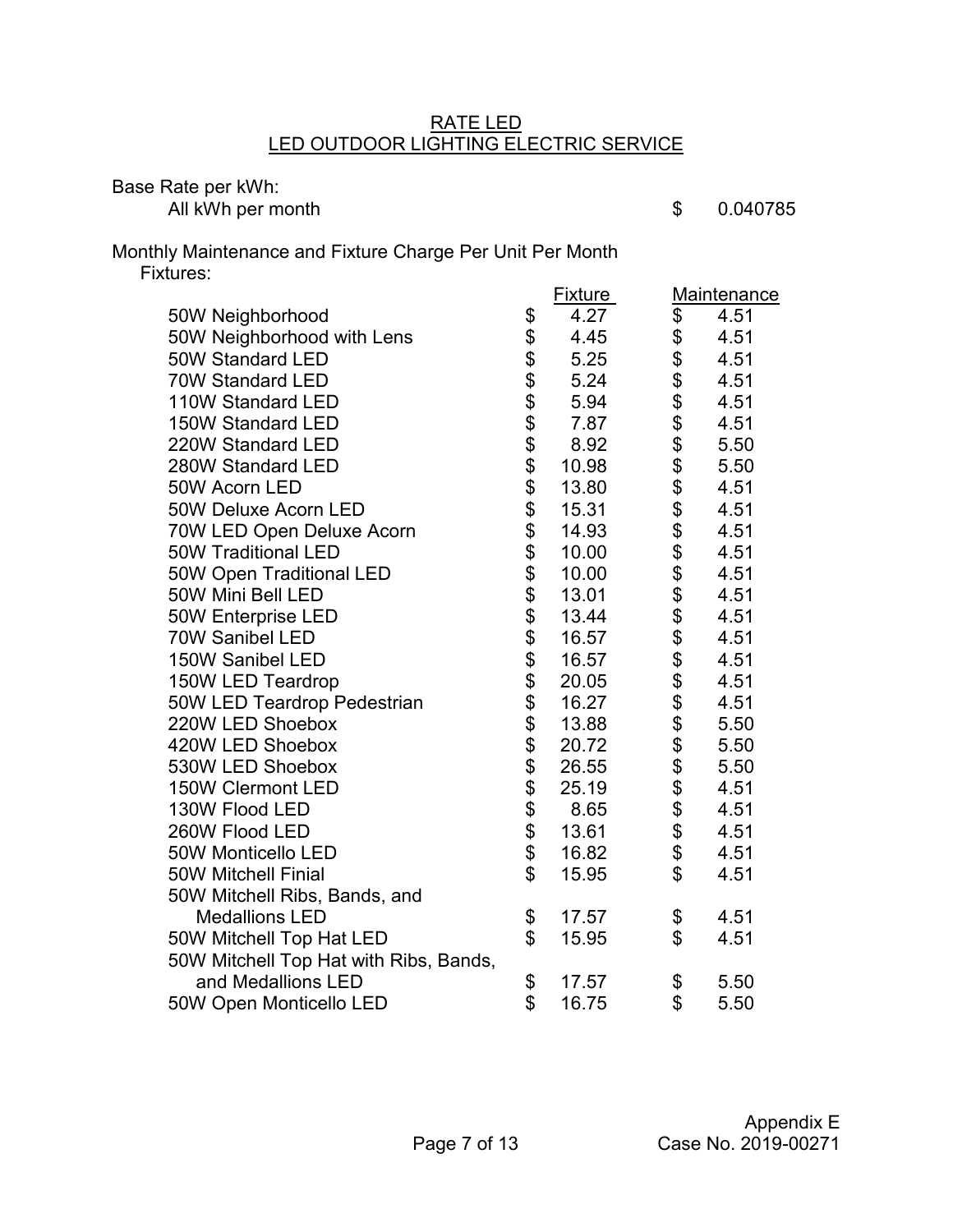Monthly Pole Charges Per Unit Per Month:

| Style A 12 Ft Long Anchor Base Top Tenon Aluminum   | \$       | 6.01  |
|-----------------------------------------------------|----------|-------|
| Style A 15 Ft Long Direct Buried Top Tenon Aluminum | \$       | 5.14  |
| Style A 15 Ft Long Anchor Base Top Tenon Aluminum   | \$       | 6.18  |
| Style A 18 Ft Long Direct Buried Top Tenon Aluminum | \$       | 5.35  |
| Style A 17 Ft Long Anchor Base Top Tenon Aluminum   | \$       | 6.47  |
| Style A 25 Ft Long Direct Buried Top Tenon Aluminum | \$       | 9.92  |
| Style A 22 Ft Long Anchor Base Top Tenon Aluminum   | \$       | 7.68  |
| Style A 30 Ft Long Direct Buried Top Tenon Aluminum | \$       | 11.06 |
| Style A 27 Ft Long Anchor Base Top Tenon Aluminum   | \$       | 9.07  |
| Style A 35 Ft Long Direct Buried Top Tenon Aluminum | \$       | 12.31 |
| Style A 32 Ft Long Anchor Base Top Tenon Aluminum   | \$       | 10.48 |
| Style A 41 Ft Long Direct Buried Top Tenon Aluminum | \$       | 13.30 |
| Style B 12 Ft Long Anchor Base Post Top Aluminum    | \$       | 7.31  |
| Style C 12 Ft Long Anchor Base Post Top Aluminum    | \$       | 9.90  |
| Style C 12 Ft Long Anchor Base Davit Steel          | \$       | 9.90  |
| Style C 14 Ft Long Anchor Base Top Tenon Steel      | \$       | 10.62 |
| Style C 21 Ft Long Anchor Base Davit Steel          | \$       | 26.04 |
| Style C 23 Ft Long Anchor Base Boston Harbor Steel  | \$       | 26.33 |
| Style D 12 Ft Long Anchor Base Breakaway Aluminum   | \$       | 9.81  |
| Style E 12 Ft Long Anchor Base Post Top Aluminum    | \$       | 9.90  |
| Style F 12 Ft Long Anchor Base Post Top Aluminum    | \$       | 10.60 |
| Legacy Style 39 Ft Direct Buried Single or Twin     |          |       |
| Side Mount Aluminum Satin Finish                    | \$       | 16.76 |
| Legacy Style 27 Ft Long Anchor Base Side            |          |       |
| Mount Aluminum Pole Satin Finish Breakaway          | \$       | 12.92 |
| Legacy Style 33 Ft Long Anchor Base Side            |          |       |
| Mount Aluminum Pole Satin Finish Breakaway          | \$       | 12.56 |
| Legacy Style 37 Ft Long Anchor Base Side Mount      |          |       |
| <b>Aluminum Pole Satin Finish</b>                   | \$       | 15.53 |
| 30' Class 7 Wood Pole                               | \$       | 6.14  |
| 35' Class 5 Wood Pole                               | \$       | 6.68  |
| 40' Class 4 Wood Pole                               | \$       | 10.05 |
| 45' Class 4 Wood Pole                               | \$       | 10.42 |
| 15' Style A - Fluted - for Shroud - Aluminum Direct |          |       |
| <b>Buried Pole</b>                                  | \$       | 5.08  |
| 20' Style A - Fluted - for Shroud - Aluminum Direct |          |       |
| <b>Buried Pole</b>                                  | \$       | 5.66  |
| 15' Style A - Smooth - for Shroud - Aluminum Direct |          |       |
| <b>Buried Pole</b>                                  | \$       | 3.35  |
| 20' Style A - Smooth - for Shroud - Aluminum Direct |          |       |
| <b>Buried Pole</b>                                  | \$       | 5.22  |
| Shroud – Standard Style for anchor base poles       |          | 2.45  |
| Shroud – Style B Pole for smooth and fluted poles   | \$<br>\$ | 2.30  |
| Shroud - Style C Pole for smooth and fluted poles   | \$       | 2.21  |
| Shroud – Style D Pole for smooth and fluted poles   | \$       | 2.38  |
|                                                     |          |       |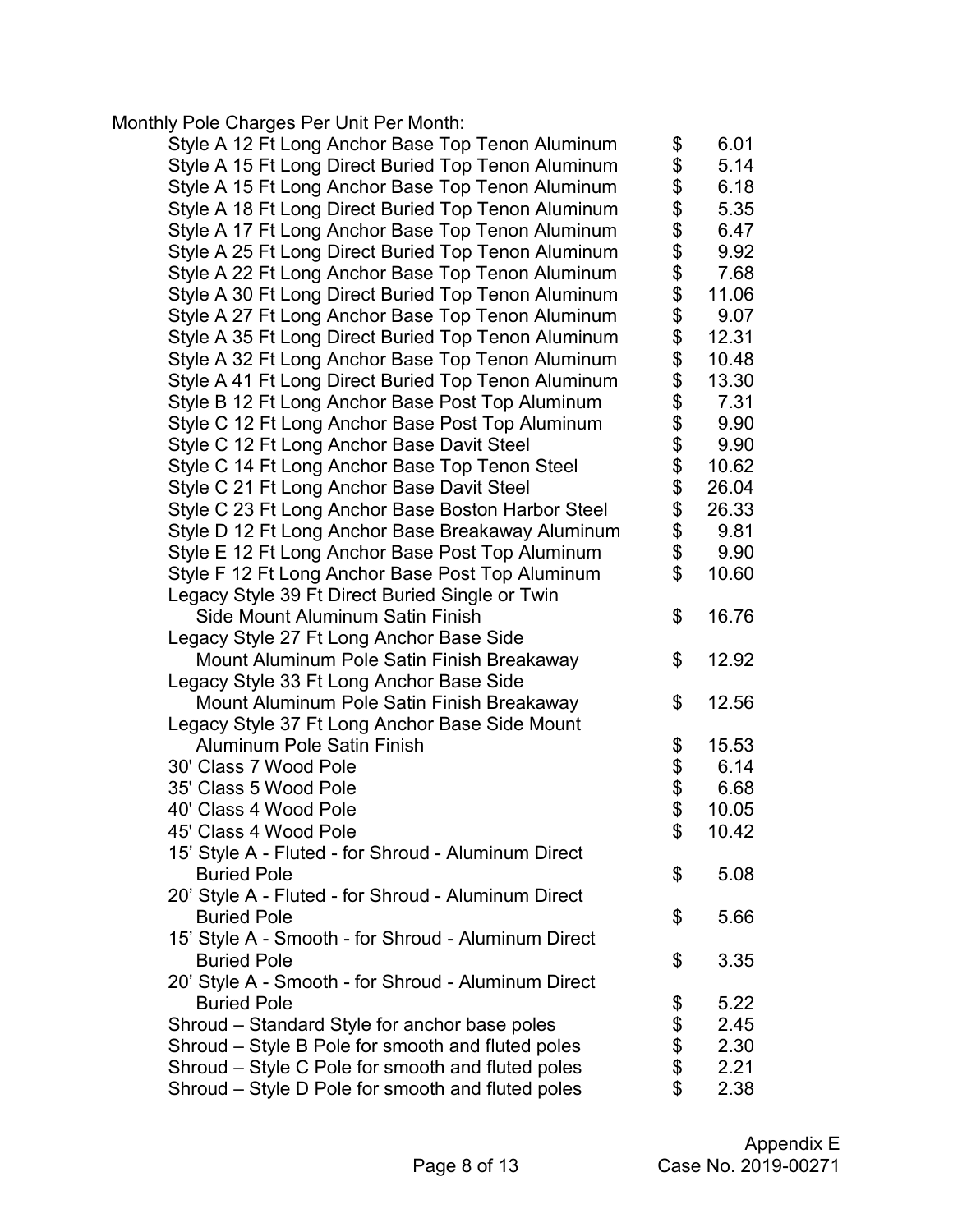| Pole Foundation Per Month Per Unit:                 |                          |       |
|-----------------------------------------------------|--------------------------|-------|
| Flush - Pre-fabricated - Style A Pole               | \$                       | 10.33 |
| Flush - Pre-fabricated - Style B Pole               | \$                       | 9.31  |
| Flush - Pre-fabricated - Style C Pole               |                          | 10.94 |
| Flush - Pre-fabricated - Style E Pole               |                          | 10.33 |
| Flush - Pre-fabricated - Style F Pole               |                          | 9.31  |
| Flush - Pre-fabricated - Style D Pole               |                          | 9.07  |
| Reveal – Pre-fabricated – Style A Pole              |                          | 10.97 |
| Reveal - Pre-fabricated - Style B Pole              |                          | 11.73 |
| Reveal - Pre-fabricated - Style C Pole              | \$\$\$\$\$\$\$\$\$\$     | 11.72 |
| Reveal - Pre-fabricated - Style D Pole              |                          | 11.72 |
| Reveal - Pre-fabricated - Style E Pole              |                          | 11.72 |
| Reveal - Pre-fabricated - Style F Pole              | \$                       | 10.25 |
| Screw-in Foundation                                 | $\mathfrak{S}$           | 5.76  |
|                                                     |                          |       |
| <b>Brackets Per Month Per Unit:</b>                 |                          |       |
| 14 inch bracket – wood pole – side mount            | \$                       | 1.37  |
| 4 foot bracket – wood pole – side mount             |                          | 1.48  |
| 6 foot bracket – wood pole – side mount             |                          | 1.36  |
| 8 foot bracket – wood pole – side mount             |                          | 2.19  |
| 10 foot bracket – wood pole – side mount            |                          | 4.53  |
| 12 foot bracket – wood pole – side mount            |                          | 3.59  |
| 15 foot bracket – wood pole – side mount            |                          | 4.37  |
| 4 foot bracket – metal pole – side mount            | \$\$\$\$\$\$\$\$\$\$\$\$ | 5.28  |
| 6 foot bracket – metal pole – side mount            |                          | 5.64  |
| 8 foot bracket – metal pole – side mount            |                          | 5.67  |
| 10 foot bracket – metal pole – side mount           |                          | 5.98  |
| 12 foot bracket – metal pole – side mount           |                          | 6.80  |
| 15 foot bracket – metal pole – side mount           | \$                       | 6.95  |
| 18 inch bracket – metal pole – double flood         |                          |       |
| mount-top mount                                     | \$                       | 2.26  |
| 14 inch bracket - metal pole - single mount -       |                          |       |
| top tenon                                           | \$                       | 1.62  |
| 14 inch bracket – metal pole – double mount –       |                          |       |
| top tenon                                           | \$                       | 2.01  |
| 14 inch bracket – metal pole – triple mount –       |                          |       |
| top tenon                                           | \$                       | 2.48  |
| 14 inch bracket - metal pole - quad mount -         |                          |       |
| top tenon                                           | \$                       | 2.32  |
| $6$ foot – metal pole – single – top tenon          |                          | 2.44  |
| $6$ foot – metal pole – double – top tenon          | \$\$                     | 3.90  |
| 4 foot - Boston Harbor - top tenon                  |                          | 7.94  |
| 6 foot - Boston Harbor - top tenon                  | \$                       | 8.69  |
| 12 foot - Boston Harbor Style C pole double mount - |                          |       |
| top tenon                                           | \$                       | 15.66 |
|                                                     |                          |       |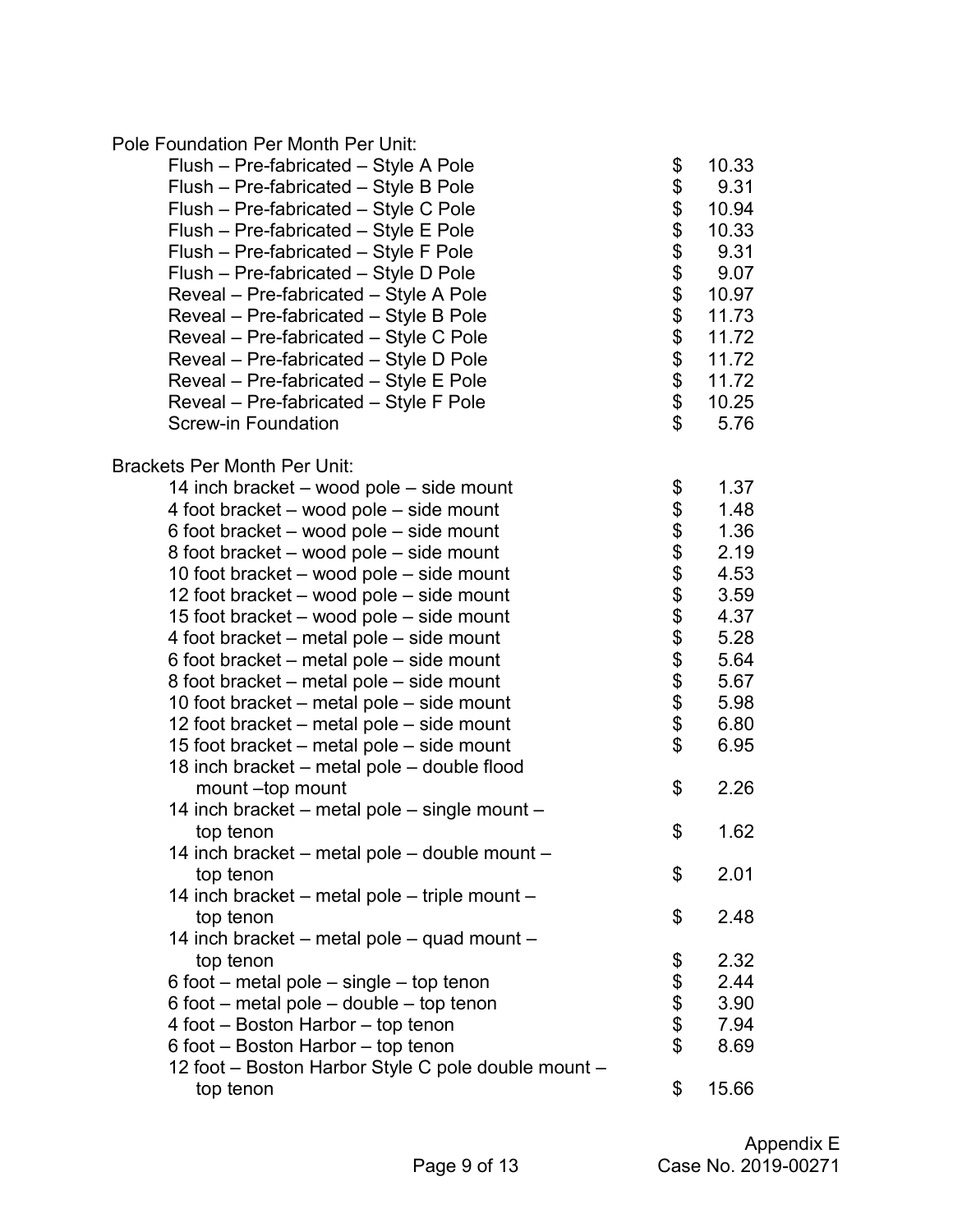| $4$ foot – Davit arm – top tenon<br>18 inch - Cobra head fixture for wood pole<br>18 inch – Flood light for wood pole | S<br>\$<br>\$ | 8.44<br>1.20<br>1.35 |
|-----------------------------------------------------------------------------------------------------------------------|---------------|----------------------|
| Wiring Equipment Per Month Per Unit:                                                                                  |               |                      |
| Secondary Pedestal (cost per unit)                                                                                    |               | 2.07                 |
| Handhole (cost per unit)                                                                                              | \$            | 1.72                 |
| 6AL DUPLEX and Trench (cost per foot)                                                                                 | \$            | 0.92                 |
| 6AL DUPLEX and Trench and conduit (cost per foot)                                                                     | \$            | 0.96                 |
| 6AL DUPLEX with existing conduit (cost per foot)                                                                      | \$            | 0.89                 |
| 6AL DUPLEX and Bore with conduit (cost per foot)                                                                      | \$            | 1.10                 |
| 6AL DUPLEX OH wire (cost per foot)                                                                                    |               | 0.88                 |

### RATE NSU STREET LIGHTING SERVICE - NONSTANDARD UNITS

Rate per Unit per Month:

#### Company Owned

| <b>Boulevard Units Served Underground:</b>    |     |       |
|-----------------------------------------------|-----|-------|
| 2,500 Lumen Incandescent - Series             |     | 10.03 |
| 2,500 Lumen Incandescent - Multiple           |     | 7 79  |
| Holophane Decorative Served Underground:      |     |       |
| 10,000 Lumen Mercury Vapor on Fiberglass Pole | \$. | 18.27 |

The cable span charge of \$0.82 per each increment of 25 feet of secondary wiring shall be added to the rate/unit charge for each increment of secondary wiring beyond the first 25 feet from the pole base.

| <b>Street Lighting Served Overhead:</b>   |             |
|-------------------------------------------|-------------|
| 2,500 Lumen Incandescent                  | \$<br>7.73  |
| 2,500 Lumen Mercury Vapor                 | \$<br>7.31  |
| 21,000 Lumen Mercury Vapor                | \$<br>11.60 |
| <b>Customer Owned</b>                     |             |
| Steel Boulevard Units Served Underground: |             |
| 2,500 Lumen Incandescent - Series         | \$<br>5.92  |
| 2,500 Lumens Incandescent - Multiple      | \$<br>7.53  |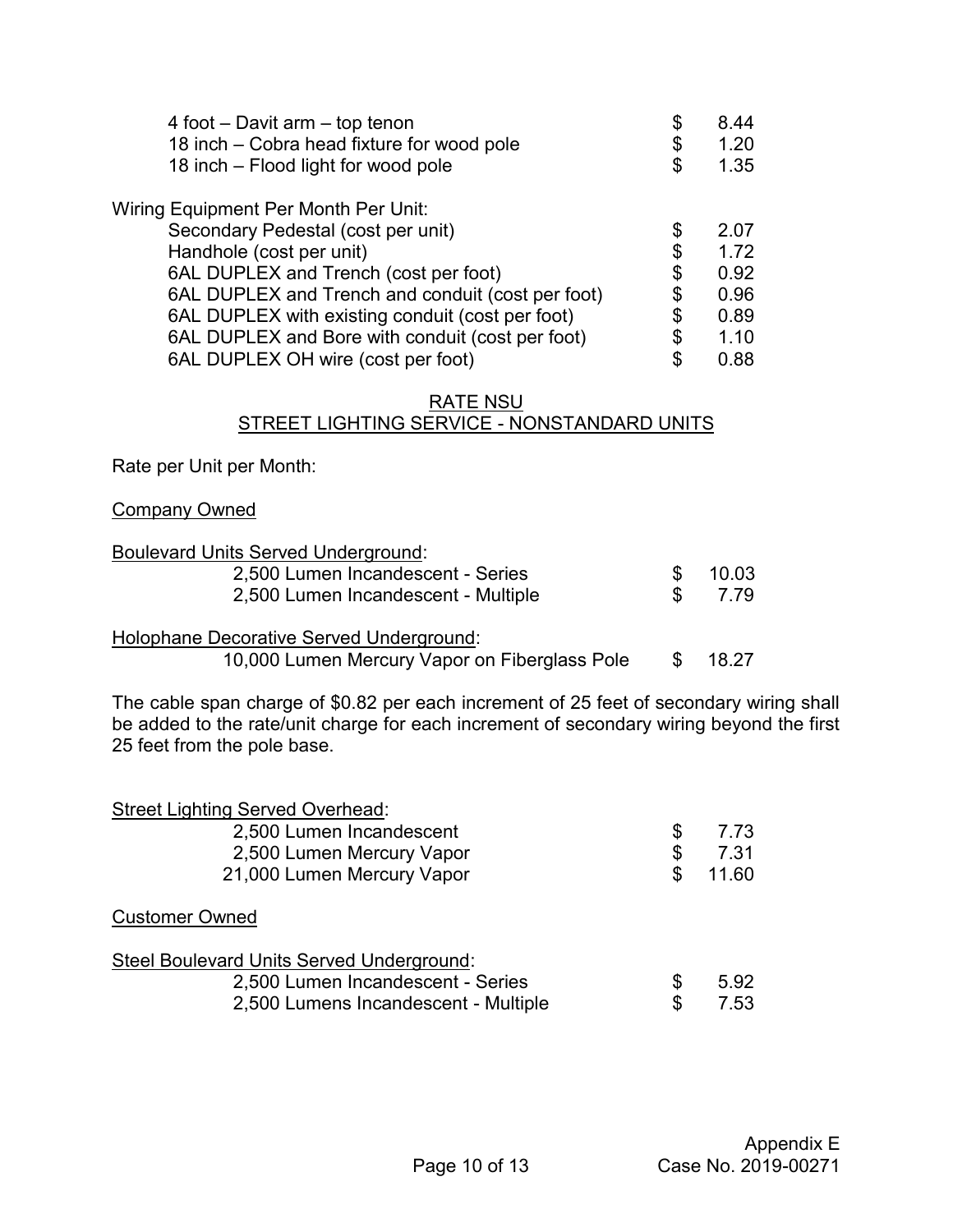| Base Rate per Unit per Month:<br>Standard Fixture (Cobra Head):<br>Mercury Vapor:                                                                                                                                                                                                     |                |                                                                      |
|---------------------------------------------------------------------------------------------------------------------------------------------------------------------------------------------------------------------------------------------------------------------------------------|----------------|----------------------------------------------------------------------|
| 7,000 Lumen<br>10,000 Lumen<br>21,000 Lumen                                                                                                                                                                                                                                           | \$<br>\$       | 4.56<br>5.80<br>8.05                                                 |
| Metal Halide:<br>14,000 Lumen<br>20,500 Lumen<br>36,000 Lumen                                                                                                                                                                                                                         | \$<br>\$       | 4.56<br>5.80<br>8.05                                                 |
| Sodium Vapor:<br>9,500 Lumen<br>16,000 Lumen<br>22,000 Lumen<br>27,500 Lumen<br>50,000 Lumen                                                                                                                                                                                          | 88888          | 5.48<br>6.11<br>6.72<br>6.72<br>9.09                                 |
| Decorative Fixture:<br>Mercury Vapor:<br>7,000 Lumen (Holophane)<br>7,000 Lumen (Town & Country)<br>7,000 Lumen (Gas Replica)<br>7,000 Lumen (Aspen)                                                                                                                                  | \$\$\$\$       | 5.79<br>5.74<br>5.79<br>5.79                                         |
| Metal Halide:<br>14,000 Lumen (Traditionaire)<br>14,000 Lumen (Granville Acorn)<br>14,000 Lumen (Gas Replica)                                                                                                                                                                         | \$<br>\$<br>\$ | 5.74<br>5.79<br>5.79                                                 |
| Sodium Vapor:<br>9,500 Lumen (Town & Country)<br>9,500 Lumen (Traditionaire)<br>9,500 Lumen (Granville Acorn)<br>9,500 Lumen (Rectilinear)<br>9,500 Lumen (Aspen)<br>9,500 Lumen (Holophane)<br>9,500 Lumen (Gas Replica)<br>22,000 Lumen (Rectilinear)<br>50,000 Lumen (Rectilinear) | 88888888       | 5.40<br>5.40<br>5.63<br>5.40<br>5.63<br>5.63<br>5.63<br>7.11<br>9.41 |

#### RATE SC <u>STREET LIGHTING SERVICE – CUSTOMER OWNED</u>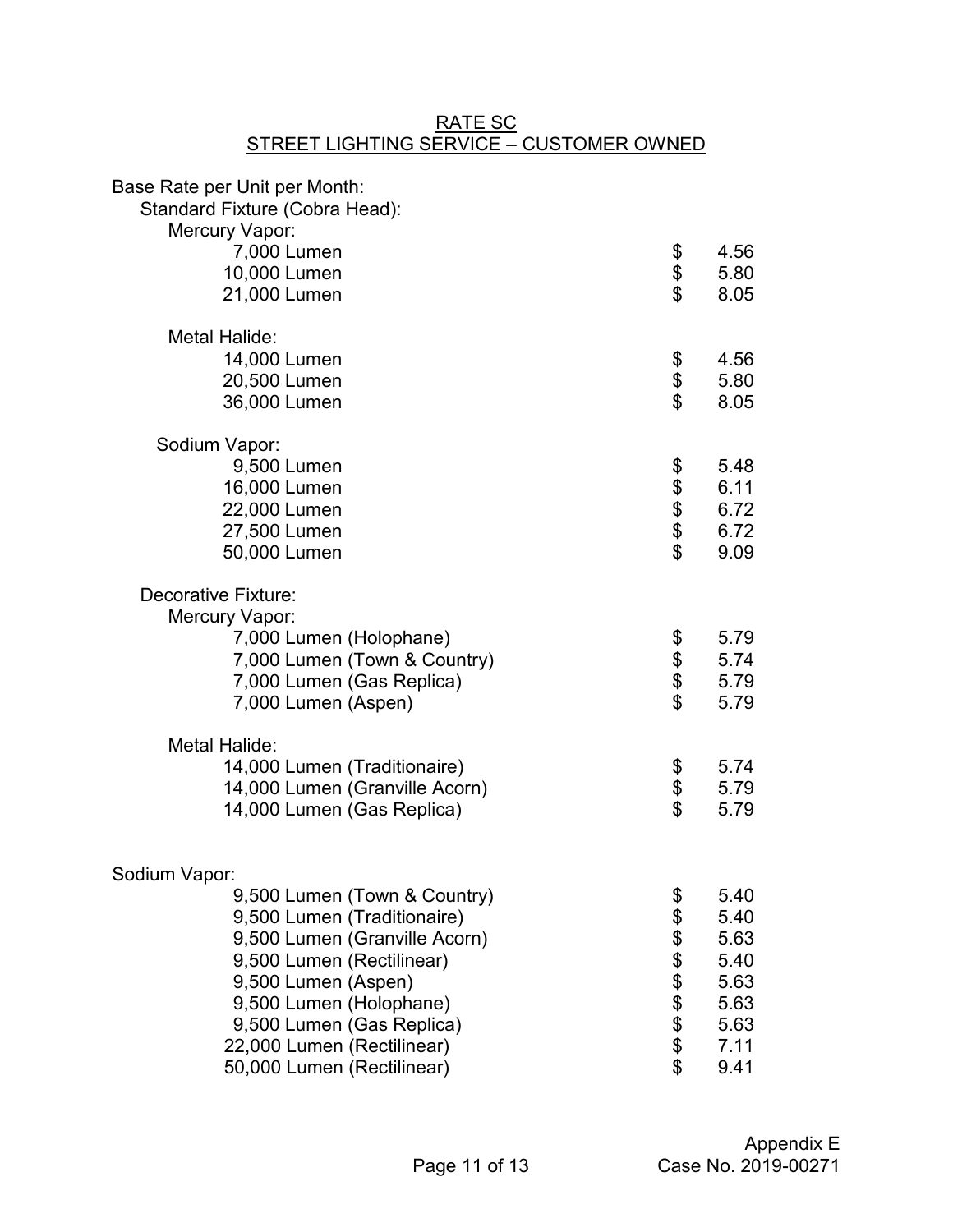Pole Description:

Wood:

| 30 Foot |    | 4.73   |
|---------|----|--------|
| 35 Foot | S. | 4.79   |
| 40 Foot |    | \$5.74 |

Customer Owned and Maintained Units per kWh  $$ 0.040785$ 

## RATE SE STREET LIGHTING SERVICE - OVERHEAD EQUIVALENT

| Base Rate per Unit per Month:  |          |       |
|--------------------------------|----------|-------|
| Decorative Fixtures:           |          |       |
| Mercury Vapor:                 |          |       |
| 7,000 Lumen (Town & Country)   | \$       | 7.93  |
| 7,000 Lumen (Holophane)        | \$       | 7.96  |
| 7,000 Lumen (Gas Replica)      | \$       | 7.96  |
| 7,000 Lumen (Aspen)            | \$       | 7.96  |
| Metal Halide:                  |          |       |
| 14,000 Lumen (Traditionaire)   | \$       | 7.93  |
| 14,000 Lumen (Granville Acorn) | \$       | 7.96  |
| 14,000 Lumen (Gas Replica)     | \$       | 7.96  |
| Sodium Vapor:                  |          |       |
| 9,500 Lumen (Town & Country)   | \$       | 8.65  |
| 9,500 Lumen (Holophane)        | \$       | 8.76  |
| 9,500 Lumen (Rectilinear)      |          | 8.65  |
| 9,500 Lumen (Gas Replica)      | \$<br>\$ | 8.75  |
| 9,500 Lumen (Aspen)            | \$       | 8.75  |
| 9,500 Lumen (Traditionaire)    | \$       | 8.65  |
| 9,500 Lumen (Granville Acorn)  | \$       | 8.75  |
| 22,000 Lumen (Rectilinear)     | \$       | 12.43 |
| 50,000 Lumen (Rectilinear)     | \$       | 16.44 |
| 50,000 Lumen (Setback)         | \$       | 16.44 |

## RATE DPA DISTRIBUTION POLE ATTACHMENTS

| Annual rental per pole per foot: |      |
|----------------------------------|------|
| Two-User pole                    | 8.59 |
| Three-User pole                  | 7.26 |

### COGENERATION AND SMALL POWER PRODUCTION SALE AND PURCHASE TARIFF-100 kW OR LESS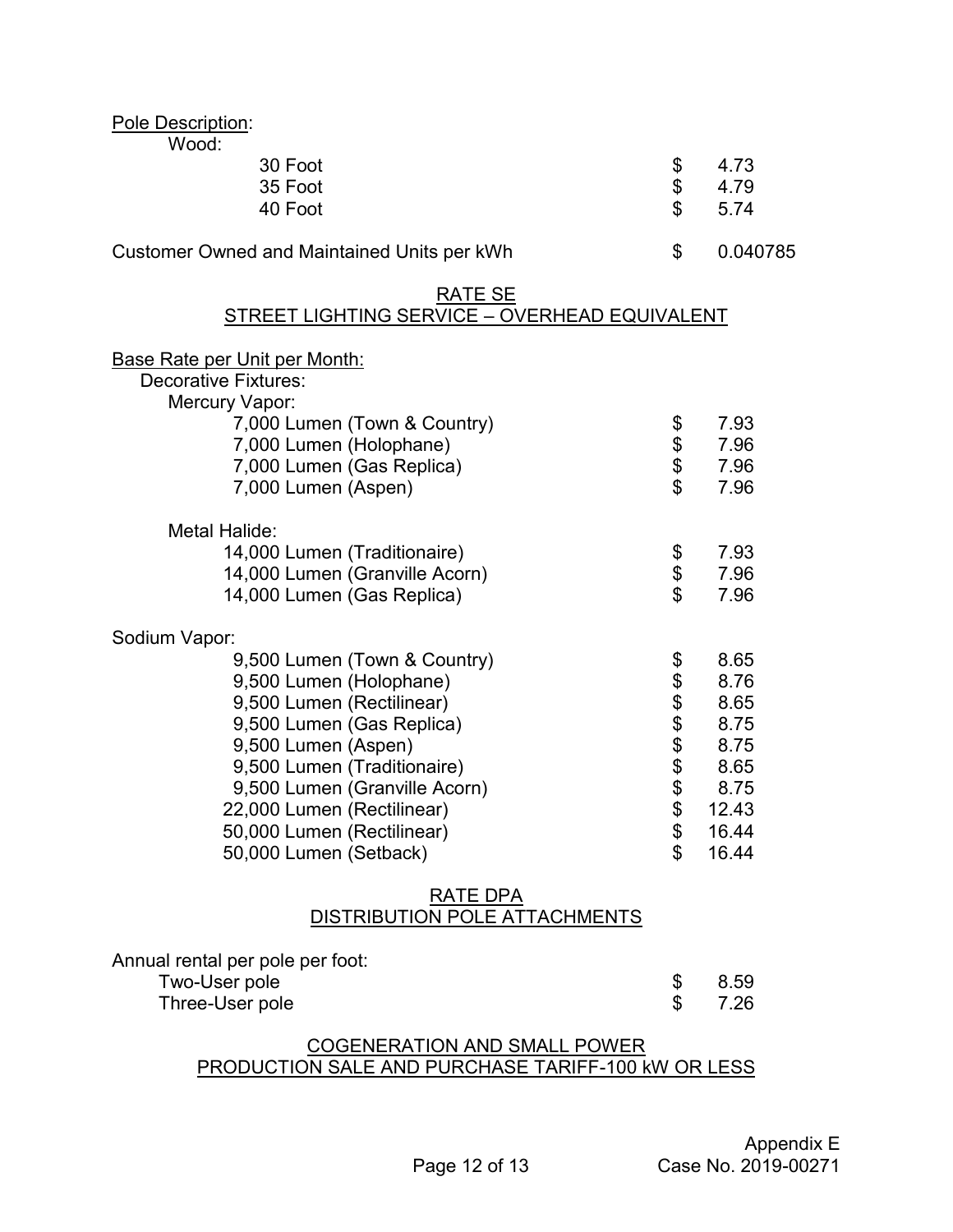| Rates for Purchases from Qualifying Facilities |          |
|------------------------------------------------|----------|
| Energy Purchase Rate per kWh                   | 0.032038 |
| Capacity Purchase Rate per kW-month            | 3.981    |

#### COGENERATION AND SMALL POWER PRODUCTION SALE AND PURCHASE TARIFF-GREATER THAN 100 kW

#### Rates for Purchases from Qualifying Facilities

The Energy Purchase Rate for all kWh delivered shall be the PJM Real-Time Locational Marginal Price for power at the DEK Aggregate price node, inclusive of the energy, congestion and losses charges, for each hour of the billing month.

| Capacity Purchase Rate per kW-month                                                                                                           | \$                   | 3.98 <sup>2</sup>                |
|-----------------------------------------------------------------------------------------------------------------------------------------------|----------------------|----------------------------------|
| <b>SCHEDULE RTP</b><br><b>REAL-TIME PRICING PROGRAM</b>                                                                                       |                      |                                  |
| Energy Delivery Charge (Credit) per kW per hour from CBL<br><b>Secondary Service</b><br><b>Primary Service</b><br><b>Transmission Service</b> | \$<br>\$<br>\$       | 0.018119<br>0.014956<br>0.006575 |
| <b>NON-RECURRING CHARGES</b>                                                                                                                  |                      |                                  |
| <b>Remote Reconnection</b><br>Reconnection - Non-remote<br>After-Hours Charge<br><b>Collection Charge</b>                                     | \$<br>\$<br>\$<br>\$ | 5.88<br>60.00<br>40.00<br>60.00  |

<sup>&</sup>lt;sup>1</sup> The Total Avoided Cost Weighted Average Cost of Capital components were updated based upon the approved WACC in the instant case.